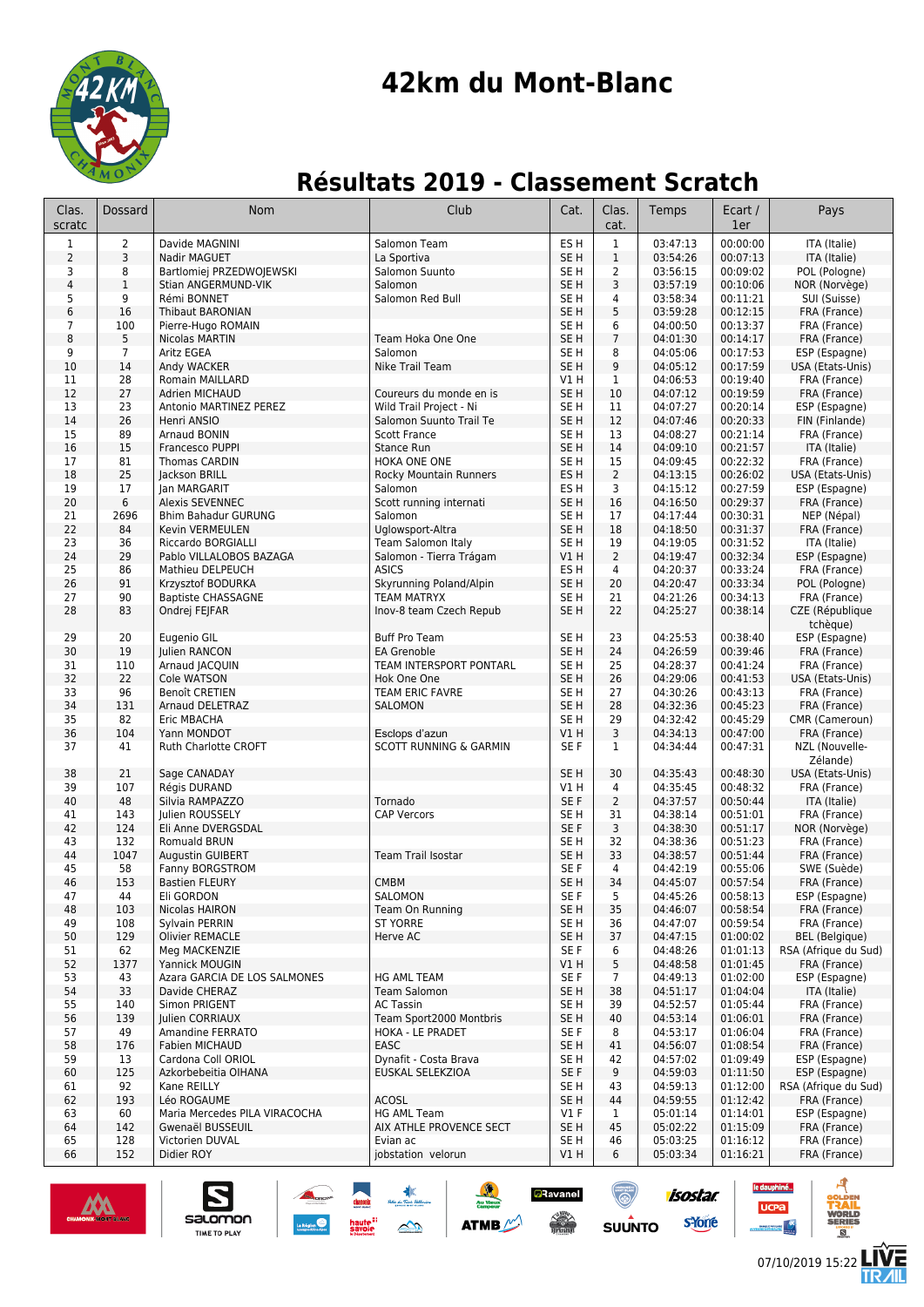

| Clas.<br>scratc | Dossard    | Nom                                  | Club                                | Cat.                               | Clas.<br>cat.  | Temps                | Ecart /<br>1er       | Pays                                     |
|-----------------|------------|--------------------------------------|-------------------------------------|------------------------------------|----------------|----------------------|----------------------|------------------------------------------|
| 67              | 164        | Regis RICO                           | AS PORTO VECCHIO ATHLET             | SE <sub>H</sub>                    | 47             | 05:04:04             | 01:16:51             | FRA (France)                             |
| 68              | 161        | <b>Michael AMBROSE</b>               | Salomon                             | SE <sub>H</sub>                    | 48             | 05:04:25             | 01:17:12             | USA (Etats-Unis)                         |
| 69              | 130        | Tim PLEIJTE                          | SALOMON NEDERLAND                   | SE H                               | 49             | 05:04:40             | 01:17:27             | NED (Pays-Bas)                           |
| 70              | 171        | <b>Adrian VINCENT</b>                | Team Wombat                         | SE <sub>H</sub>                    | 50             | 05:06:32             | 01:19:19             | AUS (Australie)                          |
| 71              | 37         | Noel BURGOS GOMEZ                    | Dynafit team-Club Alpin             | SE H                               | 51             | 05:07:39             | 01:20:26             | ESP (Espagne)                            |
| 72              | 148        | Claude WATERVAL                      | Jogging Plus                        | SE <sub>H</sub>                    | 52             | 05:07:57             | 01:20:44             | BEL (Belgique)                           |
| 73              | 101        | Dario MOITOSO                        | CLUBE INDEPENDENTE DE A             | SE <sub>H</sub>                    | 53             | 05:08:34             | 01:21:21             | POR (Portugal)                           |
| 74              | 218        | <b>Clement HELIER</b>                | AO CHARENTON                        | SE <sub>H</sub>                    | 54             | 05:08:56             | 01:21:43             | FRA (France)                             |
| 75              | 406        | Julie BRAND                          | Produsport                          | SE F                               | 10             | 05:09:28             | 01:22:15             | FRA (France)                             |
| 76              | 184        | Ocampo DARDO EMMANUEL                | Altra Running Argentina             | SE <sub>H</sub>                    | 55             | 05:09:54             | 01:22:41             | ARG (Argentine)                          |
| 77<br>78        | 145<br>76  | Geoffroy BONNET<br>Anne ROUSSEL      | Athletique Sport Aixois             | SE <sub>H</sub><br>SE <sub>F</sub> | 56<br>11       | 05:10:09<br>05:11:10 | 01:22:56<br>01:23:57 | FRA (France)<br>FRA (France)             |
| 79              | 169        | <b>Florent VANTARD</b>               | Esprit run                          | SE <sub>H</sub>                    | 57             | 05:12:00             | 01:24:47             | FRA (France)                             |
| 80              | 72         | Ana CUFER                            | Salomon Slovenia                    | SE F                               | 12             | 05:12:48             | 01:25:35             | SLO (Slovénie)                           |
| 81              | 198        | Stephane MICHAUD                     | Easc                                | V1H                                | $\overline{7}$ | 05:13:00             | 01:25:47             | FRA (France)                             |
| 82              | 189        | Pierre LE TORTOREC                   | <b>TEAM TORTO</b>                   | SE <sub>H</sub>                    | 58             | 05:14:20             | 01:27:07             | FRA (France)                             |
| 83              | 197        | <b>Gert THEUNIS</b>                  | <b>FCHA</b>                         | V1 H                               | 8              | 05:14:55             | 01:27:42             | <b>BEL</b> (Belgique)                    |
| 84              | 2218       | Amaia AMANTEGI                       |                                     | SE F                               | 13             | 05:15:17             | 01:28:04             | ESP (Espagne)                            |
| 85              | 59         | Nancy JIANG                          | Altra NZ                            | SE F                               | 14             | 05:15:44             | 01:28:31             | NZL (Nouvelle-<br>Zélande)               |
| 86              | 64         | <b>Emily SCHMITZ</b>                 |                                     | SE F                               | 15             | 05:15:46             | 01:28:33             | USA (Etats-Unis)                         |
| 87              | 68         | Lucile OCHS                          | MORZINE-AVORIAZ                     | SE <sub>F</sub>                    | 16             | 05:16:35             | 01:29:22             | FRA (France)                             |
| 88              | 168        | loel DESGRENIERS                     |                                     | SE <sub>H</sub>                    | 59             | 05:16:50             | 01:29:37             | CAN (Canada)                             |
| 89              | 63         | <b>Toni MCCANN</b>                   | Altra                               | SE F                               | 17             | 05:17:09             | 01:29:56             | RSA (Afrique du Sud)                     |
| 90              | 227        | Didier MOLLI                         | CHAMONIX SKI ALPINISME              | VIH                                | 9              | 05:17:40             | 01:30:27             | FRA (France)                             |
| 91              | 61         | Sarah BERGERON LAROUCHE              | Salomon Canada                      | SE F                               | 18             | 05:18:01             | 01:30:48<br>01:30:52 | CAN (Canada)                             |
| 92<br>93        | 192<br>158 | Jules COCHET                         | TOUT VITE - ENTENTE SEV             | SE <sub>H</sub><br>SE H            | 60<br>61       | 05:18:05<br>05:22:29 | 01:35:16             | SUI (Suisse)<br>FRA (France)             |
| 94              | 442        | Jeremy GUILLOTEAU<br>Alexis REVAULT  |                                     | SE <sub>H</sub>                    | 62             | 05:22:56             | 01:35:43             | FRA (France)                             |
| 95              | 167        | Sylvain AZEVEDO                      |                                     | SE H                               | 63             | 05:23:42             | 01:36:29             | FRA (France)                             |
| 96              | 54         | Sanna EL KOTT HELANDER               | MERRELL/GOREWEAR/SPORTS             | SE F                               | 19             | 05:23:45             | 01:36:32             | SWE (Suède)                              |
| 97              | 155        | Paul LENOIR                          | Ravanel & CO                        | SE <sub>H</sub>                    | 64             | 05:25:25             | 01:38:12             | FRA (France)                             |
| 98              | 226        | <b>Corentin COMBES</b>               | <b>TEAM UGLOWSPORT</b>              | SE <sub>H</sub>                    | 65             | 05:25:46             | 01:38:33             | FRA (France)                             |
| 99              | 56         | Céline LAFAYE                        | team Provence endurance             | SE <sub>F</sub>                    | 20             | 05:25:47             | 01:38:34             | FRA (France)                             |
| 99              | 115        | Aoife QUIGLY                         |                                     | SE F                               | 20             | 05:25:47             | 01:38:34             | GBR (Royaume-Uni)                        |
| 101             | 317        | Ben BRADFORD                         | Chamonix Ski Alpinise               | SE <sub>H</sub>                    | 66             | 05:26:14             | 01:39:01             | GBR (Royaume-Uni)                        |
| 102             | 69         | Kristina MASCARENAS                  |                                     | SE F                               | 22             | 05:26:20             | 01:39:07             | USA (Etats-Unis)                         |
| 103             | 186        | Yannick ESCOFIER                     |                                     | SE H                               | 67             | 05:26:25             | 01:39:12             | <b>BEL</b> (Belgique)                    |
| 104             | 180        | <b>Matthias MICHAUT</b>              | <b>ASPTT Besançon</b>               | SE <sub>H</sub>                    | 68             | 05:26:47             | 01:39:34             | FRA (France)                             |
| 105             | 154        | Gianluca BORRIONE                    |                                     | SE H                               | 69             | 05:27:02             | 01:39:49             | ITA (Italie)                             |
| 106             | 242<br>190 | Vivian VALITON                       | <b>BeshOdrom</b>                    | SE H                               | 70<br>71       | 05:27:10             | 01:39:57             | SUI (Suisse)<br>FRA (France)             |
| 107<br>108      | 2700       | David FAURE<br>Damien TARANTOLA      | Beaumont Athlétisme Clu<br>Chamonix | SE <sub>H</sub><br>SE <sub>H</sub> | 72             | 05:27:23<br>05:27:57 | 01:40:10<br>01:40:44 | FRA (France)                             |
| 109             | 2491       | Petter MARKI ERICHSEN                | Kristiansand OK                     | SE <sub>H</sub>                    | 73             | 05:28:11             | 01:40:58             | NOR (Norvège)                            |
| 110             | 135        | Cyril DAVID                          | <b>Team-Instinct France</b>         | SE <sub>H</sub>                    | 74             | 05:28:22             | 01:41:09             | FRA (France)                             |
| 111             | 144        | Yoann LECAUCHOIS                     | Cotentrail                          | SE <sub>H</sub>                    | 75             | 05:28:30             | 01:41:17             | FRA (France)                             |
| 112             | 2658       | Arthur RAISON                        |                                     | SE <sub>H</sub>                    | 76             | 05:28:34             | 01:41:21             | FRA (France)                             |
| 113             | 113        | <b>Fabrice COUCHOUD</b>              | <b>ESPRIT TAO</b>                   | V1H                                | 10             | 05:29:01             | 01:41:48             | FRA (France)                             |
| 114             | 77         | Silvia DURIGON                       | Salomon Brazil                      | SE F                               | 23             | 05:30:08             | 01:42:55             | BRA (Brésil)                             |
| 115             | 213        | Alexandre DEGENNE                    | AVOC                                | SE H                               | 77             | 05:30:20             | 01:43:07             | FRA (France)                             |
| 116             | 177        | Patrice MARMET                       |                                     | <b>V2 H</b>                        | $\mathbf{1}$   | 05:31:41             | 01:44:28             | FRA (France)                             |
| 117             | 2458       | Staale GJELSTEN                      | Kristiansand Løpeklubb              | SE H                               | 78             | 05:31:43             | 01:44:30             | NOR (Norvège)                            |
| 118             | 230        | Michael AVICE                        | <b>CAP CONDE</b>                    | V2 H                               | $\overline{2}$ | 05:32:00             | 01:44:47             | FRA (France)                             |
| 119<br>120      | 118<br>182 | Yuliya TSVIRBUT<br>Nicolas BENEDETTI | <b>ASPVA</b>                        | SE F<br>V1 H                       | 24<br>11       | 05:32:23<br>05:32:50 | 01:45:10<br>01:45:37 | <b>BLR</b> (Biélorussie)<br>FRA (France) |
| 121             | 205        | Léo HERMOUET                         | Massilia Triathlon                  | SE H                               | 79             | 05:33:00             | 01:45:47             | FRA (France)                             |
| 122             | 172        | Jérémy MARIE                         |                                     | SE H                               | 80             | 05:33:28             | 01:46:15             | FRA (France)                             |
| 123             | 291        | <b>Armand AUDIBERT</b>               | Milles pattes meze                  | SE H                               | 81             | 05:34:20             | 01:47:07             | FRA (France)                             |
| 124             | 157        | Aurélien HENNO                       |                                     | ES H                               | 5              | 05:35:17             | 01:48:04             | FRA (France)                             |
| 125             | 203        | Aymeric WOLZ                         | Balise 25                           | ES H                               | 6              | 05:35:18             | 01:48:05             | FRA (France)                             |
| 126             | 149        | Serge MONNET                         | DEVERS EN CHATREUSE                 | V1H                                | 12             | 05:35:51             | 01:48:38             | FRA (France)                             |
| 127             | 122        | Ida-Sophie HEGEMANN                  | Salomon Trailrunning Te             | ES <sub>F</sub>                    | $\mathbf{1}$   | 05:35:57             | 01:48:44             | GER (Allemagne)                          |
| 128             | 575        | <b>Iulien VUILLEMIN</b>              |                                     | SE <sub>H</sub>                    | 82             | 05:35:58             | 01:48:45             | FRA (France)                             |
| 129             | 166        | Sebastien ISNARD                     | SNOWSHOES 05                        | V1 H                               | 13             | 05:36:15             | 01:49:02             | FRA (France)                             |
| 130             | 1048       | Manon BENOIT                         | taillefer trail team                | SE F                               | 25             | 05:36:45             | 01:49:32             | FRA (France)                             |
| 131             | 731        | <b>Bjarke KOBBEROE</b>               | Running26                           | V1H                                | 14             | 05:36:57             | 01:49:44             | DEN (Danemark)                           |
| 132             | 229        | Vincent GUICHARDOT                   |                                     | SE <sub>H</sub>                    | 83             | 05:37:11             | 01:49:58<br>01:50:04 | FRA (France)                             |
| 133<br>134      | 183<br>366 | Philippe BIDARD<br>Vincent CURIEN    |                                     | SE H<br>SE <sub>H</sub>            | 84<br>85       | 05:37:17<br>05:37:42 | 01:50:29             | FRA (France)<br>FRA (France)             |
| 135             | 2403       | Josep JANSA DUBON                    | <b>CERCLE SOLLERIC</b>              | V1H                                | 15             | 05:38:21             | 01:51:08             | ESP (Espagne)                            |
| 136             | 346        | Grzegorz WOLCZKO                     |                                     | SE <sub>H</sub>                    | 86             | 05:38:58             | 01:51:45             | POL (Pologne)                            |
| 137             | 253        | Maxime VIOLLET                       |                                     | SE H                               | 87             | 05:40:59             | 01:53:46             | FRA (France)                             |
| 138             | 287        | Mathieu CARMIGNANI                   | LE TEIL COURT (07)                  | SE <sub>H</sub>                    | 88             | 05:41:31             | 01:54:18             | FRA (France)                             |
| 139             | 285        | <b>Clement TONRU</b>                 |                                     | SE H                               | 89             | 05:41:43             | 01:54:30             | FRA (France)                             |
| 140             | 264        | Thibault LEGARFF                     | AIX ATHLE PROVENCE*                 | SE H                               | 90             | 05:41:47             | 01:54:34             | FRA (France)                             |

 $\rightarrow$ 

 $\frac{1}{2}$ 

**ATMB** 

 $\bigcirc$ 

**SUUNTO** 

**a**Ravanel

 $\frac{1}{\sqrt{2}}$ 

isostar.

sYone



 $\n \ \, \underbrace{\sum\limits_{\text{SALOMOM}}$ 

 $\sum_{i=1}^{n}$ 

le dauphiné...

ucpa

**Continue** 



**AT<br>OLDEN**<br>**TRAIL** 

WORLD<br>SERIES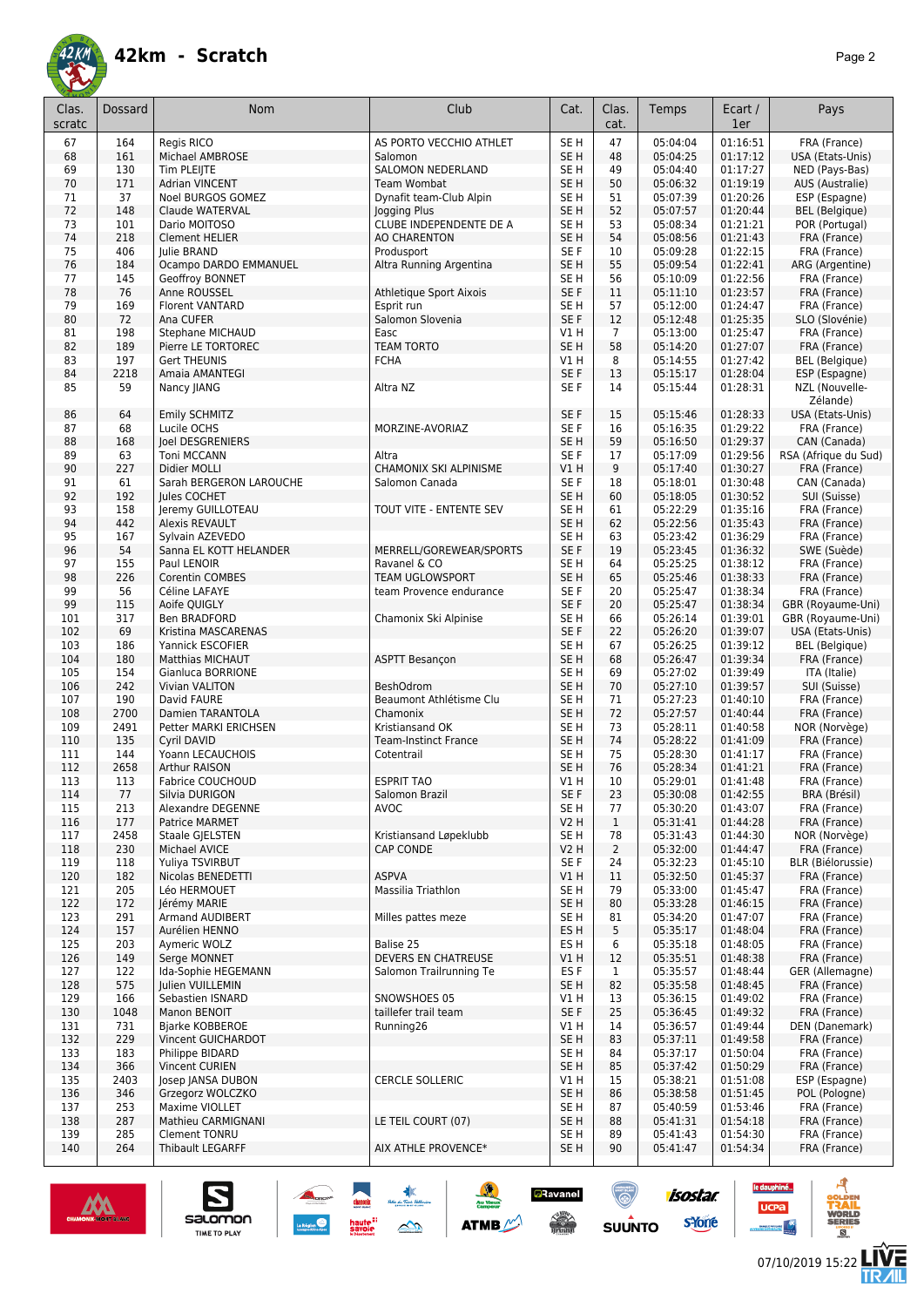

| Clas.<br>scratc | Dossard     | <b>Nom</b>                                   | Club                                  | Cat.                               | Clas.<br>cat.  | Temps                | Ecart /<br>1er       | Pays                              |
|-----------------|-------------|----------------------------------------------|---------------------------------------|------------------------------------|----------------|----------------------|----------------------|-----------------------------------|
| 141             | 2356        | Kristoffer LUND                              | Underlia Ultrarunners                 | SE <sub>H</sub>                    | 91             | 05:41:49             | 01:54:36             | NOR (Norvège)                     |
| 142             | 237         | Oliver WEBB                                  |                                       | V1H                                | 16             | 05:41:52             | 01:54:39             | GBR (Royaume-Uni)                 |
| 143             | 239         | Thomas DRAPE                                 | TEAM TRAIL ISOSTAR                    | SE <sub>H</sub>                    | 92             | 05:42:11             | 01:54:58             | FRA (France)                      |
| 144<br>145      | 215<br>206  | Ludovic BAILLY BASIN<br>Jean-Baptiste TROUVE | S2 Perigueux/Skechers P               | SE <sub>H</sub><br>V1 H            | 93<br>17       | 05:42:18<br>05:42:24 | 01:55:05<br>01:55:11 | FRA (France)<br>FRA (France)      |
| 146             | 73          | Simone SCHWARZ                               |                                       | SE F                               | 26             | 05:42:36             | 01:55:23             | GER (Allemagne)                   |
| 147             | 257         | Jean Charles PONCET                          |                                       | SE <sub>H</sub>                    | 94             | 05:43:09             | 01:55:56             | FRA (France)                      |
| 148             | 147         | James ELLIS                                  | Thames Valley Harriers                | SE <sub>H</sub>                    | 95             | 05:43:19             | 01:56:06             | GBR (Royaume-Uni)                 |
| 149             | 79          | Christine DENIS BILLET                       | Athlé Saint Julien                    | $VI$ F                             | $\overline{2}$ | 05:43:25             | 01:56:12             | FRA (France)                      |
| 150             | 216         | Vincent GUILIANI                             | Trail de Haute Provence               | V1H                                | 18             | 05:43:37             | 01:56:24             | FRA (France)                      |
| 151<br>152      | 170<br>116  | Geoffrey GARNIER                             | PHOENIX43<br><b>Team Trail CIMALP</b> | SE <sub>H</sub><br>SE <sub>F</sub> | 96<br>27       | 05:43:53<br>05:44:00 | 01:56:40<br>01:56:47 | FRA (France)                      |
| 153             | 691         | Laure DESMURS<br>Joseph TIBBLE               |                                       | SE <sub>H</sub>                    | 97             | 05:44:12             | 01:56:59             | FRA (France)<br>GBR (Royaume-Uni) |
| 154             | 671         | Jérôme GUINEL                                |                                       | SE <sub>H</sub>                    | 98             | 05:44:19             | 01:57:06             | FRA (France)                      |
| 155             | 399         | Vivien CALI                                  | <b>ROBERT TP</b>                      | SE <sub>H</sub>                    | 99             | 05:44:32             | 01:57:19             | FRA (France)                      |
| 156             | 156         | Boris VALLES ALONSO                          | <b>RUN BCN</b>                        | VIH                                | 19             | 05:44:44             | 01:57:31             | ESP (Espagne)                     |
| 157             | 410         | Romain PASTUREL                              | Camares                               | SE <sub>H</sub>                    | 100            | 05:45:23             | 01:58:10             | FRA (France)                      |
| 158             | 119         | Sandrine DUMONT                              | Dole AC                               | V1F                                | 3              | 05:45:27             | 01:58:14             | FRA (France)                      |
| 159             | 2270        | Sunmaya BUDHA                                | <b>Trail Running Nepal</b>            | ES <sub>F</sub>                    | $\overline{2}$ | 05:45:30             | 01:58:17             | NRU (Nauru)                       |
| 160<br>161      | 2396<br>316 | Borja ABAD<br>Landry RABATEL                 |                                       | SE <sub>H</sub><br>SE <sub>H</sub> | 101<br>102     | 05:45:37<br>05:45:53 | 01:58:24<br>01:58:40 | ESP (Espagne)<br>FRA (France)     |
| 162             | 2677        | <b>Valentin HUMBERT</b>                      |                                       | SE <sub>H</sub>                    | 103            | 05:45:58             | 01:58:45             | FRA (France)                      |
| 163             | 199         | Patrice GIBAUD                               | CSO Courchevel                        | <b>V2 H</b>                        | 3              | 05:46:29             | 01:59:16             | FRA (France)                      |
| 164             | 925         | Remi RUPIN                                   |                                       | SE <sub>H</sub>                    | 104            | 05:46:58             | 01:59:45             | FRA (France)                      |
| 165             | 160         | Thomas DELOM                                 | SALOMON Ambassadeur - R               | ES H                               | $\overline{7}$ | 05:47:05             | 01:59:52             | FRA (France)                      |
| 166             | 240         | Sylvain DUBREUIL                             |                                       | V1H                                | 20             | 05:47:34             | 02:00:21             | FRA (France)                      |
| 167             | 533         | Francois LEROUX                              | <b>EPA 86</b>                         | ES H                               | 8              | 05:47:54             | 02:00:41             | FRA (France)                      |
| 168             | 362         | Ahkim KHADRI                                 |                                       | VIH                                | 21             | 05:48:15             | 02:01:02             | FRA (France)                      |
| 169<br>170      | 296<br>165  | David DITTRICH                               | <b>AVOC</b><br>POLIZIA LOCALE VDA     | SE <sub>H</sub><br>VIH             | 105<br>22      | 05:49:18<br>05:49:23 | 02:02:05<br>02:02:10 | GER (Allemagne)                   |
| 171             | 496         | Rudy PERRUQUET<br><b>Franck GIRARD</b>       |                                       | SE <sub>H</sub>                    | 106            | 05:49:31             | 02:02:18             | ITA (Italie)<br>FRA (France)      |
| 172             | 318         | Christophe COQUARD                           | <b>Team Grammont</b>                  | VIH                                | 23             | 05:49:32             | 02:02:19             | FRA (France)                      |
| 173             | 273         | Ulrich MUNZ                                  |                                       | <b>V1 H</b>                        | 24             | 05:49:33             | 02:02:20             | GER (Allemagne)                   |
| 174             | 175         | Julien PROUHEZE                              | <b>BEAUMONT ATHLÉTIC CLUB</b>         | SE <sub>H</sub>                    | 107            | 05:50:24             | 02:03:11             | FRA (France)                      |
| 175             | 388         | Hilde GUDEM                                  |                                       | $VI$ F                             | 4              | 05:50:38             | 02:03:25             | NOR (Norvège)                     |
| 176             | 412         | Serguei SMIRNOV                              |                                       | SE <sub>H</sub>                    | 108            | 05:50:53             | 02:03:40             | RUS (Russie)                      |
| 177<br>178      | 265<br>398  | Gharib ER-RAFIQI                             | Vertigo Club                          | V1H<br>SE <sub>H</sub>             | 25<br>109      | 05:51:08             | 02:03:55             | FRA (France)                      |
| 179             | 2351        | Léo TRIBEL<br>Salamanaca Ferra ANDRES        | maliftmallorcatrail                   | SE <sub>H</sub>                    | 110            | 05:51:20<br>05:51:33 | 02:04:07<br>02:04:20 | FRA (France)<br>ESP (Espagne)     |
| 180             | 2346        | Juan SALGUERO MARTINEZ                       |                                       | VIH                                | 26             | 05:52:14             | 02:05:01             | ESP (Espagne)                     |
| 181             | 174         | Simon CLOT                                   | Isostar Team / Hoka One               | ES H                               | 9              | 05:53:00             | 02:05:47             | FRA (France)                      |
| 182             | 332         | Arnaud GALLET                                | <b>Association Ty'Coeur</b>           | SE <sub>H</sub>                    | 111            | 05:53:18             | 02:06:05             | FRA (France)                      |
| 183             | 2642        | Jeremy PECQUEUR                              |                                       | SE <sub>H</sub>                    | 112            | 05:53:22             | 02:06:09             | FRA (France)                      |
| 184             | 188         | <b>Romain CARRIERE</b>                       | <b>PNA SARLAT</b>                     | SE <sub>H</sub>                    | 113            | 05:53:43             | 02:06:30             | FRA (France)                      |
| 185             | 2536        | Sebastien CHANDES                            | VELAY ATHLETISME                      | V1H                                | 27             | 05:53:56             | 02:06:43             | FRA (France)                      |
| 186<br>187      | 315<br>514  | Florent PETRASZKO<br>Suzan NIEMAN            | Team Salomon NL                       | SE <sub>H</sub><br>SE F            | 114<br>28      | 05:53:59<br>05:54:21 | 02:06:46<br>02:07:08 | FRA (France)<br>NED (Pays-Bas)    |
| 188             | 278         | <b>Olivier MANETTE</b>                       | <b>FCHA</b>                           | V1H                                | 28             | 05:54:48             | 02:07:35             | <b>BEL</b> (Belgique)             |
| 189             | 322         | Jean-François LAMBRECHT                      |                                       | SE <sub>H</sub>                    | 115            | 05:54:54             | 02:07:41             | <b>BEL</b> (Belgique)             |
| 190             | 307         | Clément MAUVAIS                              | Ansa                                  | SE <sub>H</sub>                    | 116            | 05:55:05             | 02:07:52             | FRA (France)                      |
| 191             | 303         | Matthieu LAMEY                               |                                       | SE <sub>H</sub>                    | 117            | 05:56:17             | 02:09:04             | FRA (France)                      |
| 192             | 2553        | <b>Gonzalo ENTRECANALES</b>                  |                                       | SE <sub>H</sub>                    | 118            | 05:56:24             | 02:09:11             | ESP (Espagne)                     |
| 193             | 437<br>373  | Lea CULLUS<br>Cedric MAUGIN                  | <b>ASPVA</b>                          | SE F                               | 29             | 05:56:59             | 02:09:46<br>02:09:58 | <b>BEL</b> (Belgique)             |
| 194<br>195      | 612         | Valdine MARTIN                               |                                       | V1H<br>SE F                        | 29<br>30       | 05:57:11<br>05:57:24 | 02:10:11             | FRA (France)<br>FRA (France)      |
| 196             | 251         | Alexandre GUYOT                              |                                       | SE <sub>H</sub>                    | 119            | 05:57:37             | 02:10:24             | FRA (France)                      |
| 197             | 309         | Vivien DUCHESNE                              | KinéOstéo Sport Annecy                | SE <sub>H</sub>                    | 120            | 05:57:45             | 02:10:32             | FRA (France)                      |
| 198             | 527         | Garth MCGIMPSEY                              | Mourne Runners                        | SE <sub>H</sub>                    | 121            | 05:57:53             | 02:10:40             | IRL (Irlande)                     |
| 199             | 187         | Loïc FUENTES                                 |                                       | SE <sub>H</sub>                    | 122            | 05:58:18             | 02:11:05             | FRA (France)                      |
| 200             | 258         | Vincent VIGOUROUX                            | BEAUMONT ATHLETIQUE CLU               | SE <sub>H</sub>                    | 123            | 05:58:44             | 02:11:31             | FRA (France)                      |
| 201<br>202      | 502<br>417  | Renaud JAUDET<br>Stéphane SCHALLER           |                                       | V1 H<br>SE <sub>H</sub>            | 30<br>124      | 05:59:01<br>05:59:16 | 02:11:48<br>02:12:03 | FRA (France)<br>SUI (Suisse)      |
| 203             | 211         | Loic FRANCOIS                                | USO Athlétisme                        | SE <sub>H</sub>                    | 125            | 05:59:19             | 02:12:06             | FRA (France)                      |
| 204             | 660         | Jeremy LECOMTE                               | SM MONTROUGE                          | SE <sub>H</sub>                    | 126            | 05:59:49             | 02:12:36             | FRA (France)                      |
| 205             | 2540        | Mikal Brastad LARSEN                         |                                       | SE <sub>H</sub>                    | 127            | 06:00:11             | 02:12:58             | NOR (Norvège)                     |
| 206             | 308         | Franck PLOUGASTEL                            | PELOUSEY COURT TOUT DOU               | V1 H                               | 31             | 06:00:42             | 02:13:29             | FRA (France)                      |
| 207             | 181         | Lilian GUGLIERO                              | haut vallespir athlétis               | ES H                               | 10             | 06:00:49             | 02:13:36             | FRA (France)                      |
| 208             | 324<br>293  | David DUBOIS                                 | Mulhouse of Running                   | SE <sub>H</sub>                    | 128            | 06:00:56             | 02:13:43<br>02:13:45 | FRA (France)<br>FRA (France)      |
| 209<br>210      | 342         | Nicolas BERNHARD<br>Florian FORTERRE         | Ferriere sa                           | SE <sub>H</sub><br>SE <sub>H</sub> | 129<br>130     | 06:00:58<br>06:01:23 | 02:14:10             | FRA (France)                      |
| 211             | 427         | lason GEORGE                                 | Basel Running Club BRC                | <b>V2 H</b>                        | 4              | 06:01:36             | 02:14:23             | USA (Etats-Unis)                  |
| 212             | 795         | Alex DUBRULLE                                |                                       | SE <sub>H</sub>                    | 131            | 06:01:37             | 02:14:24             | FRA (France)                      |
| 213             | 244         | <b>Benoit THOMASSON</b>                      |                                       | SE <sub>H</sub>                    | 132            | 06:01:57             | 02:14:44             | FRA (France)                      |
| 214             | 312         | Emmanuel PAYSANT-LE ROUX                     | CotenTrail                            | SE <sub>H</sub>                    | 133            | 06:02:11             | 02:14:58             | FRA (France)                      |
| 215             | 204         | Thibaud BALMEFREZOL                          | ATHLETIC CLUB SAINT AFF               | SE <sub>H</sub>                    | 134            | 06:02:40             | 02:15:27             | FRA (France)                      |

 $\rightarrow$ 

 $\frac{1}{2}$ 

**ATMB** 



 $\n \ \, \underbrace{\sum\limits_{\text{SALOMOM}}$ 

 $\sum_{i=1}^{n}$ 

le dauphiné...

ucpa

**Continue** 

**isostar** 

sYone

 $\bigcirc$ 

**SUUNTO** 

**a**Ravanel

 $\frac{1}{\sqrt{2}}$ 



WORLD<br>SERIES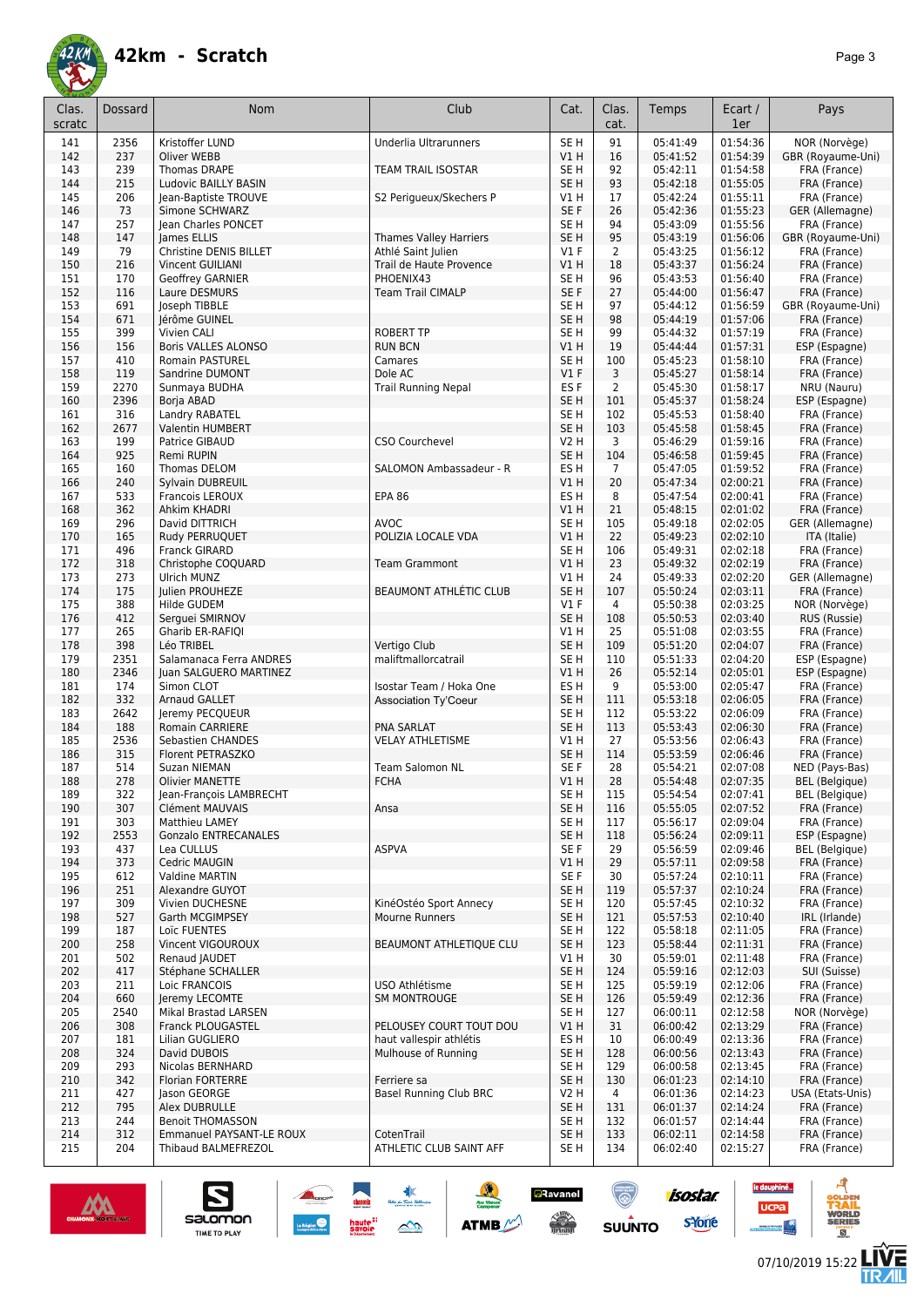

| Clas.<br>scratc | Dossard     | Nom                                        | Club                           | Cat.                    | Clas.<br>cat. | Temps                | Ecart /<br>1er       | Pays                                  |
|-----------------|-------------|--------------------------------------------|--------------------------------|-------------------------|---------------|----------------------|----------------------|---------------------------------------|
| 216             | 323         | Vincent BERTONCINI                         | LES JAMBES RAIDES              | V1H                     | 32            | 06:02:59             | 02:15:46             | FRA (France)                          |
| 217             | 484         | Maxim ZOTOV                                | <b>MSU Ski Club</b>            | V1H                     | 33            | 06:03:32             | 02:16:19             | RUS (Russie)                          |
| 218             | 235         | <b>Vincent MINET</b>                       |                                | SE H                    | 135           | 06:03:42             | 02:16:29             | FRA (France)                          |
| 219             | 357         | Victor DA SILVA                            | <b>Beaumont Athletics club</b> | V1H                     | 34            | 06:03:44             | 02:16:31             | FRA (France)                          |
| 220             | 217         | Lorenzo BORGHINI                           |                                | V1 H                    | 35            | 06:03:49             | 02:16:36             | ITA (Italie)                          |
| 221             | 386         | <b>Bastien BUGNARD</b>                     | Ochsner sport                  | SE <sub>H</sub>         | 136           | 06:03:59             | 02:16:46             | SUI (Suisse)                          |
| 222             | 2724        | Robert CHAPLIN                             |                                | V1H                     | 36            | 06:04:17             | 02:17:04             | GBR (Royaume-Uni)                     |
| 223             | 279         | Frederic ROMERO                            | PEROLS FOOTING / FDI GR        | VIH                     | 37            | 06:04:31             | 02:17:18             | FRA (France)                          |
| 224             | 404         | Arnaud SCHMITT                             |                                | SE H                    | 137           | 06:04:37             | 02:17:24             | FRA (France)                          |
| 225             | 248         | <b>Gwenael COMBES</b>                      | <b>CHAMBERY TRIATHLON</b>      | SE <sub>H</sub>         | 138           | 06:04:47             | 02:17:34             | FRA (France)                          |
| 226             | 207         | Fabrice ROOS                               | Chamonix ski alpinisme         | SE H                    | 139           | 06:04:56             | 02:17:43             | FRA (France)                          |
| 227             | 470         | Anass ERRAFAS                              | <b>Team Trail Paris</b>        | V1H                     | 38            | 06:05:30             | 02:18:17             | FRA (France)                          |
| 228<br>229      | 441<br>117  | <b>Germain SIMON</b><br>Pauline BRUYERE    | Team Ben Run Salomon           | SE <sub>H</sub><br>SE F | 140<br>31     | 06:06:36<br>06:06:58 | 02:19:23<br>02:19:45 | FRA (France)<br>FRA (France)          |
| 230             | 823         | Grégory CHANTELAUZE                        |                                | SE <sub>H</sub>         | 141           | 06:07:04             | 02:19:51             | FRA (France)                          |
| 231             | 263         | Romuald JACQUOT                            | <b>DSA MORTEAU</b>             | V1H                     | 39            | 06:07:06             | 02:19:53             | FRA (France)                          |
| 232             | 508         | Aurelien SOCQUET                           |                                | SE <sub>H</sub>         | 142           | 06:07:31             | 02:20:18             | FRA (France)                          |
| 233             | 383         | Jean-Philippe SCHNEBELEN                   | ski club Masevaux              | SE <sub>H</sub>         | 143           | 06:08:04             | 02:20:51             | FRA (France)                          |
| 234             | 319         | Arnau COMAS CALVERAS                       | <b>SO TRAIL LYON</b>           | SE <sub>H</sub>         | 144           | 06:08:10             | 02:20:57             | ESP (Espagne)                         |
| 235             | 656         | Daoud DEMBA                                | GRPSKA2Q                       | SE <sub>H</sub>         | 145           | 06:08:39             | 02:21:26             | FRA (France)                          |
| 235             | 659         | Pierrick TARDY                             | Beaujol aventure trail         | SE H                    | 145           | 06:08:39             | 02:21:26             | FRA (France)                          |
| 237             | 771         | Raphael VICARIO                            | Stade Français                 | SE H                    | 147           | 06:09:23             | 02:22:10             | FRA (France)                          |
| 238             | 474         | Ida Jahren HERUD                           | Fossum IF                      | SE F                    | 32            | 06:09:26             | 02:22:13             | NOR (Norvège)                         |
| 239             | 408         | David GAUTIER                              | US laval                       | SE <sub>H</sub>         | 148           | 06:09:33             | 02:22:20             | FRA (France)                          |
| 240             | 632         | <b>Thomas RISSER</b>                       | ASL LA ROBERTSAU               | V1H                     | 40            | 06:09:57             | 02:22:44             | FRA (France)                          |
| 241             | 512         | Jordan MANOUKIAN                           | <b>Mountains Legacy</b>        | SE <sub>H</sub>         | 149           | 06:10:06             | 02:22:53             | FRA (France)                          |
| 242             | 311         | Loic BOUJON                                |                                | SE H                    | 150           | 06:10:20             | 02:23:07             | FRA (France)                          |
| 243             | 375         | Julien GERMANN                             | <b>SCVM</b>                    | SE <sub>H</sub>         | 151           | 06:10:21             | 02:23:08             | FRA (France)                          |
| 244             | 384         | Nicolas DE MATOS                           |                                | SE H                    | 152           | 06:10:46             | 02:23:33             | <b>BEL</b> (Belgique)                 |
| 245             | 481         | Xavier MICHON                              |                                | SE <sub>H</sub>         | 153           | 06:10:55             | 02:23:42             | FRA (France)                          |
| 246             | 458         | Charlie BUFFET                             |                                | V2 H                    | 5             | 06:11:05             | 02:23:52             | FRA (France)                          |
| 247             | 250         | Maxime PLASMANNE                           |                                | SE <sub>H</sub>         | 154           | 06:11:23             | 02:24:10             | <b>BEL</b> (Belgique)                 |
| 248             | 249         | <b>Brian BUCKLEY</b>                       | Watergrasshill AC              | SE <sub>H</sub>         | 155           | 06:12:03             | 02:24:50             | IRL (Irlande)                         |
| 249             | 396<br>2204 | Raphaël GUILLET                            |                                | VIH<br>SE F             | 41<br>33      | 06:12:16             | 02:25:03<br>02:25:22 | FRA (France)                          |
| 250<br>251      | 292         | Hilde Hoff NORDSKAR<br>Vincent DUPRE       |                                | V1 H                    | 42            | 06:12:35             |                      | NOR (Norvège)                         |
| 252             | 241         | Julien LEONARD                             | <b>THArés Team Trail</b>       | SE <sub>H</sub>         | 156           | 06:13:21<br>06:13:32 | 02:26:08<br>02:26:19 | FRA (France)<br><b>BEL</b> (Belgique) |
| 253             | 313         | Jerome DELAVALLADE                         |                                | V1H                     | 43            | 06:13:36             | 02:26:23             | FRA (France)                          |
| 254             | 363         | Benjamin JOBARD                            | Just Raid It                   | SE <sub>H</sub>         | 157           | 06:13:47             | 02:26:34             | FRA (France)                          |
| 255             | 201         | Antoine DUSSABLY                           | RS MEXIMIEUX                   | SE <sub>H</sub>         | 158           | 06:13:59             | 02:26:46             | FRA (France)                          |
| 256             | 310         | John FAURE                                 | N/A                            | SE H                    | 159           | 06:14:20             | 02:27:07             | RSA (Afrique du Sud)                  |
| 257             | 290         | Alexandre DEMANET                          | <b>JUNG</b>                    | V1H                     | 44            | 06:14:23             | 02:27:10             | FRA (France)                          |
| 258             | 295         | Guilhem LOISEL                             | <b>SALEVE TRAIL</b>            | SE <sub>H</sub>         | 160           | 06:14:56             | 02:27:43             | FRA (France)                          |
| 259             | 314         | <b>Clement BRAUNN</b>                      | S/L EATT                       | SE <sub>H</sub>         | 161           | 06:14:58             | 02:27:45             | FRA (France)                          |
| 259             | 1183        | Jérémie GRANGER                            |                                | SE H                    | 161           | 06:14:58             | 02:27:45             | FRA (France)                          |
| 261             | 919         | <b>Tryfonas TOFAS</b>                      | ALL TERRAIN RUNNERS/DRO        | VIH                     | 45            | 06:15:02             | 02:27:49             | CYP (Chypre)                          |
| 262             | 271         | Jerome MONTEIL                             | Deportivo                      | V1 H                    | 46            | 06:15:11             | 02:27:58             | FRA (France)                          |
| 263             | 2556        | Ignacio LIZARRAGA                          |                                | SE <sub>H</sub>         | 163           | 06:15:12             | 02:27:59             | ESP (Espagne)                         |
| 264             | 392         | Thibault BOISSON                           |                                | SE H                    | 164           | 06:15:20             | 02:28:07             | FRA (France)                          |
| 265             | 397         | Jérôme VERACX-DAVY                         | LA FAMILLE                     | V1 H                    | 47            | 06:15:43             | 02:28:30             | FRA (France)                          |
| 266<br>267      | 597<br>400  | Maxime CODINA<br>Michel BARONIAN           |                                | SE <sub>H</sub><br>V2 H | 165<br>6      | 06:15:51<br>06:15:53 | 02:28:38<br>02:28:40 | FRA (France)<br>FRA (France)          |
| 268             | 403         | Vincent ROUDEL                             |                                | SE H                    | 166           | 06:16:03             | 02:28:50             | FRA (France)                          |
| 269             | 337         | Raphaël MERIAUX                            |                                | SE <sub>H</sub>         | 167           | 06:16:10             | 02:28:57             | FRA (France)                          |
| 270             | 529         | Laurent CACHIA                             |                                | SE H                    | 168           | 06:16:40             | 02:29:27             | FRA (France)                          |
| 271             | 305         | Nicolas BELOT                              | Les vikings                    | SE <sub>H</sub>         | 169           | 06:16:46             | 02:29:33             | FRA (France)                          |
| 271             | 376         | <b>Guillaume MARTIN</b>                    | asl salomon                    | V1H                     | 48            | 06:16:46             | 02:29:33             | FRA (France)                          |
| 273             | 658         | Elian NICOD                                |                                | V1H                     | 49            | 06:17:11             | 02:29:58             | FRA (France)                          |
| 274             | 438         | Jean-Marie DUFEIL                          |                                | SE H                    | 170           | 06:17:36             | 02:30:23             | FRA (France)                          |
| 275             | 352         | Alexandre PARET                            |                                | SE <sub>H</sub>         | 171           | 06:17:38             | 02:30:25             | FRA (France)                          |
| 276             | 123         | Julie DEHOUCK                              | Caroux X-Trail                 | SE F                    | 34            | 06:17:45             | 02:30:32             | FRA (France)                          |
| 277             | 492         | Håvar Birkeland STORMOEN                   | Kristiansand Løpeklubb         | SE <sub>H</sub>         | 172           | 06:17:48             | 02:30:35             | NOR (Norvège)                         |
| 278             | 479         | Vincent MOINE                              | ESPB running / team per        | SE H                    | 173           | 06:17:50             | 02:30:37             | FRA (France)                          |
| 279             | 615         | Benjamin BALLOT                            |                                | SE <sub>H</sub>         | 174           | 06:17:59             | 02:30:46             | FRA (France)                          |
| 280             | 343         | <b>Stephane TAVERNIER</b>                  | Balise 25                      | SE H                    | 175           | 06:18:01             | 02:30:48             | FRA (France)                          |
| 281             | 349         | Alexandre DUCHAINE                         |                                | SE <sub>H</sub>         | 176           | 06:18:07             | 02:30:54             | FRA (France)                          |
| 282             | 378         | Jérémy EDYNAK                              |                                | SE H                    | 177           | 06:18:23             | 02:31:10             | FRA (France)                          |
| 283             | 219         | Julien GIROUD                              |                                | SE <sub>H</sub>         | 178           | 06:18:42             | 02:31:29             | FRA (France)                          |
| 284             | 299         | Jean-Charles BOGAERT                       | Blanmont à l'attaque du        | V1 H                    | 50            | 06:18:52             | 02:31:39             | <b>BEL</b> (Belgique)                 |
| 285             | 2606        | Corentin MIESSE                            |                                | SE <sub>H</sub>         | 179           | 06:18:57             | 02:31:44             | <b>BEL</b> (Belgique)                 |
| 286<br>286      | 351<br>2376 | Martin VALLE<br>Nicolas DE LA TEYSSONNIERE | <b>Brain Runner</b>            | SE H<br>SE H            | 180<br>180    | 06:18:58<br>06:18:58 | 02:31:45<br>02:31:45 | FRA (France)<br>FRA (France)          |
| 288             | 2486        | Vincent DESCOMBES SEVOIE                   |                                | SE H                    | 182           | 06:19:04             | 02:31:51             | FRA (France)                          |
| 289             | 2550        | loe OLEARY                                 | Kerry trail runners            | V1H                     | 51            | 06:19:05             | 02:31:52             | IRL (Irlande)                         |
| 290             | 899         | Cedric BRUNET                              |                                | SE H                    | 183           | 06:19:13             | 02:32:00             | FRA (France)                          |

 $\rightarrow$ 

 $\frac{1}{2}$ 

**ATMB** 



 $\n \ \, \underbrace{\sum\limits_{\text{SALOMOM}}$ 

 $\sum_{i=1}^{n}$ 



**isostar** 

sYone

 $\bigcirc$ 

**SUUNTO** 

**a**Ravanel

 $\frac{1}{\sqrt{2}}$ 

le dauphiné...

ucpa

**Continue** 



**AT<br>SOLDEN<br>FRAIL**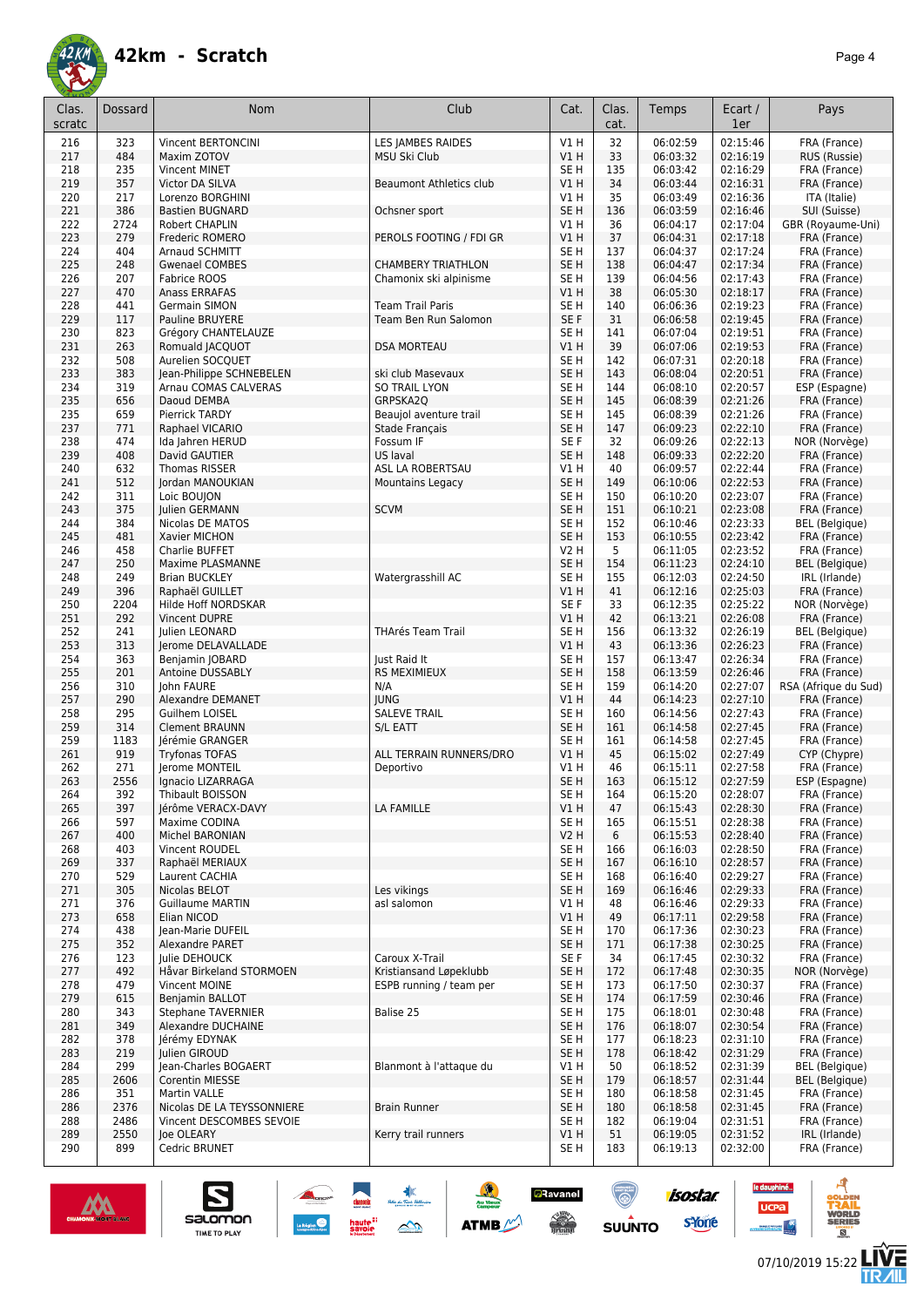

| Clas.<br>scratc | Dossard    | Nom                                      | Club                                        | Cat.                    | Clas.<br>cat.  | Temps                | Ecart /<br>1er       | Pays                           |
|-----------------|------------|------------------------------------------|---------------------------------------------|-------------------------|----------------|----------------------|----------------------|--------------------------------|
| 291             | 526        | <b>Flavien SMET</b>                      |                                             | SE <sub>H</sub>         | 184            | 06:19:26             | 02:32:13             | FRA (France)                   |
| 292             | 368        | Vincent PIQUET                           | Cyclo royans cross                          | SE <sub>H</sub>         | 185            | 06:19:59             | 02:32:46             | FRA (France)                   |
| 293             | 468        | Éric BONNEAU                             |                                             | V1H                     | 52             | 06:20:17             | 02:33:04             | FRA (France)                   |
| 294             | 1675       | Jean-Michel ROY                          | TRAIL CLUB VAL DE LOUE                      | VIH                     | 53             | 06:20:33             | 02:33:20             | FRA (France)                   |
| 295             | 606        | Nicolas MUNSCH                           | Neuchaventure                               | SE <sub>H</sub>         | 186            | 06:20:47             | 02:33:34             | FRA (France)                   |
| 295             | 1891       | Ludovic LEW                              | SAM Paris 12                                | SE <sub>H</sub>         | 186            | 06:20:47             | 02:33:34             | FRA (France)                   |
| 297             | 455        | Thibaud PODICO                           | C.M.B.M                                     | SE <sub>H</sub>         | 188            | 06:20:54             | 02:33:41             | FRA (France)                   |
| 298             | 436        | Massimiliano LONGA                       | Team Chiappetto                             | SE <sub>H</sub>         | 189            | 06:20:57             | 02:33:44             | ITA (Italie)                   |
| 299<br>299      | 344<br>711 | Jean Francois LAHET<br>Monika GOTCAITYTE |                                             | V1 H<br>SE F            | 54<br>35       | 06:21:03<br>06:21:03 | 02:33:50<br>02:33:50 | FRA (France)                   |
| 301             | 260        | Jason LECERF                             |                                             | SE H                    | 190            | 06:21:14             | 02:34:01             | LTU (Lituanie)<br>FRA (France) |
| 302             | 334        | David JACQUIN                            |                                             | VIH                     | 55             | 06:21:25             | 02:34:12             | FRA (France)                   |
| 303             | 1057       | Philippe SEURAT                          | EA SAINT CHAMOND                            | <b>V2 H</b>             | $\overline{7}$ | 06:21:26             | 02:34:13             | FRA (France)                   |
| 304             | 377        | Maxime DONNEAU                           | <b>TAF</b>                                  | SE <sub>H</sub>         | 191            | 06:21:27             | 02:34:14             | <b>BEL</b> (Belgique)          |
| 305             | 460        | Enrico BERGAMINI                         | Never Stop Paris                            | SE H                    | 192            | 06:21:42             | 02:34:29             | ITA (Italie)                   |
| 306             | 238        | Jean Baptiste BOUILLON                   | asptt Clermont                              | SE <sub>H</sub>         | 193            | 06:21:59             | 02:34:46             | FRA (France)                   |
| 307             | 374        | Francois LOCUSSOL-WELZBACHER             | BEAUMONT ATHLETIQUE CLU                     | SE H                    | 194            | 06:22:14             | 02:35:01             | FRA (France)                   |
| 308             | 2268       | Perrine BRUN                             |                                             | SE F                    | 36             | 06:22:20             | 02:35:07             | FRA (France)                   |
| 309             | 446        | <b>Hugues PONCELET</b>                   |                                             | SE <sub>H</sub>         | 195            | 06:22:24             | 02:35:11             | <b>BEL</b> (Belgique)          |
| 310<br>311      | 387<br>676 | Romain PIGEON<br>Mael FORCIER            |                                             | SE <sub>H</sub><br>SE H | 196<br>197     | 06:22:32<br>06:22:33 | 02:35:19<br>02:35:20 | FRA (France)<br>FRA (France)   |
| 312             | 851        | Maxime FURNO                             | <b>RUNNING 92</b>                           | SE <sub>H</sub>         | 198            | 06:22:36             | 02:35:23             | FRA (France)                   |
| 313             | 480        | Victor BRILLOT                           |                                             | SE <sub>H</sub>         | 199            | 06:22:46             | 02:35:33             | FRA (France)                   |
| 314             | 499        | Misha HOUDOT                             | Trail Eco Raid Forcalgu                     | SE <sub>H</sub>         | 200            | 06:22:47             | 02:35:34             | FRA (France)                   |
| 315             | 333        | <b>Martin CHAUVEAU</b>                   | <b>ESL FRANCHEVILLE</b>                     | SE H                    | 201            | 06:22:58             | 02:35:45             | FRA (France)                   |
| 316             | 2612       | Frank SOUDAN                             |                                             | VIH                     | 56             | 06:23:05             | 02:35:52             | <b>BEL</b> (Belgique)          |
| 317             | 394        | <b>Germain TORNARE</b>                   |                                             | SE H                    | 202            | 06:23:12             | 02:35:59             | SUI (Suisse)                   |
| 318             | 537        | Dorian SCHOTT                            |                                             | ES <sub>H</sub>         | 11             | 06:23:14             | 02:36:01             | FRA (France)                   |
| 319             | 2654       | Gaspard DE SALINS                        |                                             | SE H                    | 203            | 06:23:57             | 02:36:44             | FRA (France)                   |
| 320             | 1058       | <b>Arnaud LUNVEN</b>                     |                                             | SE <sub>H</sub><br>V1H  | 204            | 06:24:30             | 02:37:17             | FRA (France)                   |
| 321<br>322      | 792<br>737 | Marc BERNABE<br>Victor GRAVOT            | Saint gely athlétisme<br><b>Team Gravot</b> | SE <sub>H</sub>         | 57<br>205      | 06:24:40<br>06:24:57 | 02:37:27<br>02:37:44 | FRA (France)<br>FRA (France)   |
| 323             | 225        | Adam BUCZYNSKI                           | Nokia                                       | V1 H                    | 58             | 06:25:02             | 02:37:49             | POL (Pologne)                  |
| 324             | 448        | Nicolas RAYMOND                          | <b>VR46</b>                                 | VIH                     | 59             | 06:25:22             | 02:38:09             | FRA (France)                   |
| 325             | 382        | Jaime VIGARAY                            | Club Escalada Marbella                      | <b>V2 H</b>             | 8              | 06:25:31             | 02:38:18             | ESP (Espagne)                  |
| 326             | 585        | Sebastien CHENAUX                        |                                             | SE <sub>H</sub>         | 206            | 06:25:35             | 02:38:22             | SUI (Suisse)                   |
| 327             | 524        | Sébastian VAN DEN ABEELE                 | <b>ACLO</b>                                 | V1 H                    | 60             | 06:25:45             | 02:38:32             | <b>BEL</b> (Belgique)          |
| 328             | 222        | <b>Stephane MOUILLE</b>                  | <b>THUET</b>                                | V1 H                    | 61             | 06:25:52             | 02:38:39             | FRA (France)                   |
| 329             | 440        | Florent DESCHEPPER                       |                                             | SE H                    | 207            | 06:25:57             | 02:38:44             | FRA (France)                   |
| 330             | 425        | <b>Valerian VALITON</b>                  |                                             | SE <sub>H</sub>         | 208            | 06:26:11             | 02:38:58             | SUI (Suisse)                   |
| 331<br>332      | 760<br>272 | Eddie RICHARD<br>Mathieu MEYER           |                                             | V2 H<br>SE <sub>H</sub> | 9<br>209       | 06:26:14<br>06:26:16 | 02:39:01<br>02:39:03 | FRA (France)<br>FRA (France)   |
| 333             | 600        | Joao NEVES                               |                                             | SE <sub>H</sub>         | 210            | 06:26:21             | 02:39:08             | POR (Portugal)                 |
| 334             | 942        | Konrad VAN VALKENHOEF                    |                                             | SE <sub>H</sub>         | 211            | 06:26:24             | 02:39:11             | NED (Pays-Bas)                 |
| 335             | 2588       | Jorge CORONADO                           |                                             | SE H                    | 212            | 06:26:27             | 02:39:14             | ESP (Espagne)                  |
| 336             | 348        | Damiano COLANTONIO                       |                                             | VIH                     | 62             | 06:26:42             | 02:39:29             | FRA (France)                   |
| 337             | 236        | John CHATELANAT                          | <b>NCS TRAILEMAN</b>                        | V1 H                    | 63             | 06:26:46             | 02:39:33             | SUI (Suisse)                   |
| 338             | 255        | <b>Benoit CASTEL</b>                     | <b>SO TRAIL LYON</b>                        | SE <sub>H</sub>         | 213            | 06:27:19             | 02:40:06             | FRA (France)                   |
| 339             | 194        | Nicolas GUYOT                            |                                             | SE H                    | 214            | 06:27:35             | 02:40:22             | FRA (France)                   |
| 340<br>341      | 503<br>360 | David BONNIN<br>Romain PIRALLA           | EA Pays de Brocéliande                      | SE H<br>ES H            | 215<br>12      | 06:27:44<br>06:28:00 | 02:40:31<br>02:40:47 | FRA (France)<br>FRA (France)   |
| 342             | 598        | Gilles CORMIER                           | UA SOCIETE GENERALE                         | V <sub>2</sub> H        | 10             | 06:28:19             | 02:41:06             | FRA (France)                   |
| 343             | 370        | Frédérik DEMARET                         | <b>FCHA</b>                                 | V1 H                    | 64             | 06:28:28             | 02:41:15             | BEL (Belgique)                 |
| 344             | 510        | Pascal LANGLOIS                          | UA SOCIETE GENRALE                          | <b>V2 H</b>             | 11             | 06:28:29             | 02:41:16             | FRA (France)                   |
| 345             | 2733       | Steen Loenberg JOERGENSEN                |                                             | V1 H                    | 65             | 06:28:45             | 02:41:32             | DEN (Danemark)                 |
| 346             | 389        | Stéphane ROQUES                          | <b>SM Montrouge</b>                         | SE <sub>H</sub>         | 216            | 06:28:48             | 02:41:35             | FRA (France)                   |
| 347             | 426        | Courtney MARCHETTI                       |                                             | $VI$ F                  | 5              | 06:28:57             | 02:41:44             | USA (Etats-Unis)               |
| 348             | 726        | Jennifer ROSS                            | <b>Glossopdale Harriers</b>                 | $VI$ F                  | 6              | 06:29:04             | 02:41:51             | GBR (Royaume-Uni)              |
| 349             | 381        | Damien MARQUES                           | Trailers des Aravis                         | SE H                    | 217            | 06:29:07             | 02:41:54             | FRA (France)                   |
| 350<br>351      | 409<br>270 | Romain TROLLET<br>Quentin MUSIANI        | Assas Hotels                                | V1H<br>SE <sub>H</sub>  | 66<br>218      | 06:29:09<br>06:29:11 | 02:41:56<br>02:41:58 | FRA (France)<br>FRA (France)   |
| 352             | 680        | <b>Franck PONARD</b>                     | Vertigo Club                                | SE <sub>H</sub>         | 219            | 06:29:16             | 02:42:03             | FRA (France)                   |
| 353             | 617        | Xavier OUGIER                            |                                             | V1 H                    | 67             | 06:29:18             | 02:42:05             | FRA (France)                   |
| 354             | 456        | Lionel LETT                              | Saint maximin                               | SE H                    | 220            | 06:29:22             | 02:42:09             | FRA (France)                   |
| 355             | 595        | Jean-Noël ARDOUIN                        |                                             | SE H                    | 221            | 06:29:29             | 02:42:16             | FRA (France)                   |
| 356             | 2430       | Mickael BREE                             |                                             | SE <sub>H</sub>         | 222            | 06:29:31             | 02:42:18             | FRA (France)                   |
| 357             | 294        | Emmanuel DEMAGNY                         | Rc Arras                                    | SE <sub>H</sub>         | 223            | 06:29:35             | 02:42:22             | FRA (France)                   |
| 358             | 185        | Benjamin PARKES                          | Parkes Running                              | SE <sub>H</sub>         | 224            | 06:30:05             | 02:42:52             | GBR (Royaume-Uni)              |
| 358             | 256        | Alexandre SAUDEL                         | ASPTT Agen                                  | SE H                    | 224            | 06:30:05             | 02:42:52             | FRA (France)                   |
| 360<br>361      | 517<br>121 | David CARR<br>Marina CHASSANY            | <b>MMRA</b>                                 | SE <sub>H</sub><br>SE F | 226<br>37      | 06:30:16<br>06:30:20 | 02:43:03<br>02:43:07 | IRL (Irlande)<br>FRA (France)  |
| 362             | 1075       | Diana VULPE                              |                                             | SE F                    | 38             | 06:30:25             | 02:43:12             | ROU (Roumanie)                 |
| 363             | 1290       | Arnaud ROCHE                             | CHAPTEUIL SPORT NATURE                      | V1 H                    | 68             | 06:31:24             | 02:44:11             | FRA (France)                   |
| 364             | 1016       | Marc VILLACAMPA BLASI                    |                                             | SE <sub>H</sub>         | 227            | 06:31:46             | 02:44:33             | ESP (Espagne)                  |
| 365             | 302        | Pierre-Adrien LODS                       | Cotentrail - Free Cross                     | SE H                    | 228            | 06:32:27             | 02:45:14             | FRA (France)                   |

 $\rightarrow$ 

 $\frac{1}{2}$ 

**ATMB** 

**a**Ravanel

 $\frac{1}{\sqrt{2}}$ 

 $\odot$ 

**SUUNTO** 



 $\sum_{\text{SALOMOM}}$ 

 $\sum_{i=1}^{n}$ 

le dauphiné...

ucpa

**Continue** 

isostar.

sYone

**AT<br>SOLDEN<br>FRAIL** 

**WORLD**<br>SERIES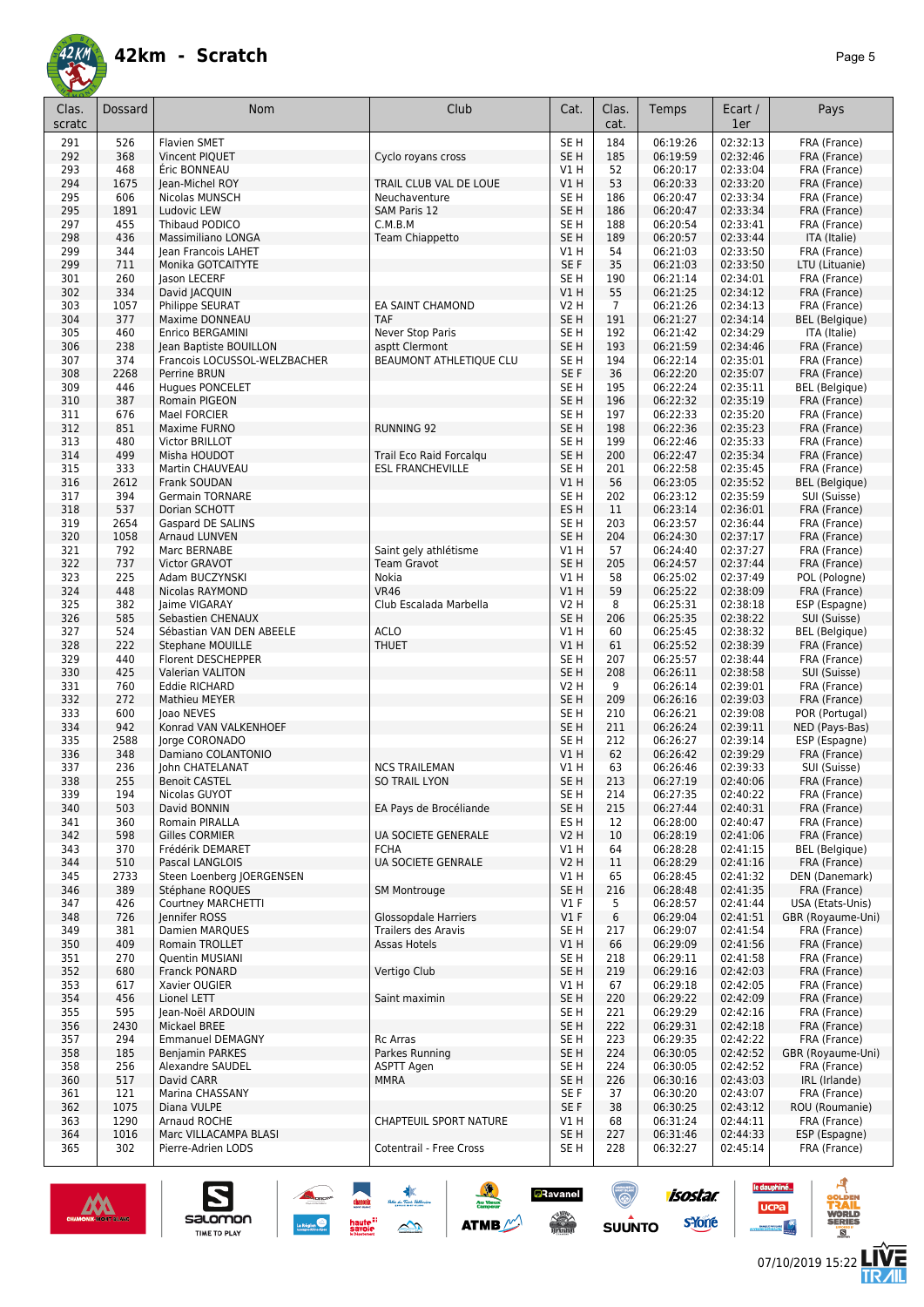

| Clas.<br>scratc | Dossard     | Nom                                        | Club                                 | Cat.                               | Clas.<br>cat.   | Temps                | Ecart /<br>1er       | Pays                         |
|-----------------|-------------|--------------------------------------------|--------------------------------------|------------------------------------|-----------------|----------------------|----------------------|------------------------------|
| 366             | 1651        | <b>Victor BERNIN</b>                       |                                      | SE <sub>H</sub>                    | 229             | 06:32:32             | 02:45:19             | FRA (France)                 |
| 367             | 2476        | Gaétan ALAZARD                             |                                      | ES <sub>H</sub>                    | 13              | 06:32:33             | 02:45:20             | FRA (France)                 |
| 368             | 462         | Jean-Marc CALLARIS                         | AS PORTO VECCHIO ATHLET              | V2 H                               | 12              | 06:32:36             | 02:45:23             | FRA (France)                 |
| 369             | 708         | Timothée DELABY                            |                                      | ES <sub>H</sub>                    | 14              | 06:32:42             | 02:45:29             | FRA (France)                 |
| 370             | 628         | <b>Florian RAULINE</b>                     |                                      | SE <sub>H</sub>                    | 230             | 06:32:45             | 02:45:32             | FRA (France)                 |
| 371             | 423         | <b>Nicolas MARGUET</b>                     |                                      | VIH                                | 69              | 06:33:26             | 02:46:13             | FRA (France)                 |
| 372<br>373      | 685<br>846  | Rémy VANLERBERGHE<br><b>Valentin PICCI</b> |                                      | SE <sub>H</sub><br>SE <sub>H</sub> | 231<br>232      | 06:33:31<br>06:33:43 | 02:46:18<br>02:46:30 | FRA (France)<br>FRA (France) |
| 374             | 620         | Laurent NOE                                | ghaa                                 | V1 H                               | 70              | 06:33:57             | 02:46:44             | FRA (France)                 |
| 375             | 561         | Marc FRANCO FARRE                          | C.E. MADTEAM                         | SE <sub>H</sub>                    | 233             | 06:33:59             | 02:46:46             | ESP (Espagne)                |
| 376             | 328         | Jean Michel BARRELA                        | Pontault aac                         | V1H                                | 71              | 06:34:03             | 02:46:50             | FRA (France)                 |
| 376             | 1103        | Damien JOURNET                             | Paac                                 | SE <sub>H</sub>                    | 234             | 06:34:03             | 02:46:50             | FRA (France)                 |
| 378             | 452         | leff GARDNER                               |                                      | SE <sub>H</sub>                    | 235             | 06:34:05             | 02:46:52             | CAN (Canada)                 |
| 379             | 1166        | Morgan MUSEUR                              |                                      | SE <sub>H</sub>                    | 236             | 06:34:07             | 02:46:54             | FRA (France)                 |
| 380             | 635         | Hélène RENAUD                              |                                      | SE <sub>F</sub>                    | 39              | 06:34:31             | 02:47:18             | FRA (France)                 |
| 381             | 2467        | Christophe FAURE                           | EASC                                 | VIH                                | 72              | 06:34:35             | 02:47:22             | FRA (France)                 |
| 382             | 568         | Sebastián MARTINEZ                         | Todovertical                         | V1 H                               | 73              | 06:34:43             | 02:47:30             | ESP (Espagne)                |
| 383<br>384      | 358<br>355  | Remy PERRET                                | So Trail Lyon                        | SE <sub>H</sub><br>SE H            | 237<br>238      | 06:34:57<br>06:35:02 | 02:47:44<br>02:47:49 | FRA (France)                 |
| 385             | 1500        | Jean-Thomas PARADOWSKI<br>Cedric FERMOND   |                                      | V1 H                               | 74              | 06:35:05             | 02:47:52             | FRA (France)<br>FRA (France) |
| 386             | 439         | Arnaud STEIN                               | Les P'tits Potos                     | SE H                               | 239             | 06:35:20             | 02:48:07             | FRA (France)                 |
| 387             | 2569        | Hichame GADDARI                            | PHOENIX43                            | VIH                                | 75              | 06:35:30             | 02:48:17             | FRA (France)                 |
| 388             | 281         | Nicolas DUPLAA                             | <b>ST YORRE</b>                      | SE H                               | 240             | 06:35:55             | 02:48:42             | FRA (France)                 |
| 389             | 431         | Jojo DA SILVA                              | <b>Rock the Mountains</b>            | VIH                                | 76              | 06:36:13             | 02:49:00             | POR (Portugal)               |
| 390             | 454         | Alexis CARVALHO                            | <b>RS Meximieux</b>                  | SE H                               | 241             | 06:36:19             | 02:49:06             | FRA (France)                 |
| 391             | 601         | Cedric SAVY                                | UA SOCIETE GENERALE                  | VIH                                | 77              | 06:36:26             | 02:49:13             | FRA (France)                 |
| 392             | 745         | Sarel ROSSOUW                              |                                      | SE H                               | 242             | 06:36:29             | 02:49:16             | RSA (Afrique du Sud)         |
| 393             | 380         | Jacky MISBACH                              |                                      | V1H                                | 78              | 06:36:46             | 02:49:33             | FRA (France)                 |
| 394             | 716         | Michel BOUTTE                              | St So Court                          | V1 H                               | 79              | 06:36:58             | 02:49:45             | FRA (France)                 |
| 395             | 713         | Abdelkrim EL AZDI                          |                                      | SE <sub>H</sub>                    | 243             | 06:37:00             | 02:49:47             | FRA (France)                 |
| 396<br>397      | 2597<br>519 | Alain FAYOLLE<br><b>Victor MILLE</b>       | <b>EA Saint Chamond</b>              | V2 H<br>ES <sub>H</sub>            | 13<br>15        | 06:37:01<br>06:37:07 | 02:49:48<br>02:49:54 | FRA (France)<br>FRA (France) |
| 398             | 449         | Maxime NADEAU                              | Aunis Athletisme La Roc              | SE H                               | 244             | 06:37:11             | 02:49:58             | FRA (France)                 |
| 399             | 246         | <b>Christian MARCOT</b>                    |                                      | V2 H                               | 14              | 06:37:16             | 02:50:03             | FRA (France)                 |
| 400             | 678         | Charles MONTEIL                            |                                      | SE <sub>H</sub>                    | 245             | 06:37:17             | 02:50:04             | FRA (France)                 |
| 401             | 696         | <b>Richard LEGUY</b>                       |                                      | SE <sub>H</sub>                    | 246             | 06:37:18             | 02:50:05             | FRA (France)                 |
| 402             | 491         | Ludovic BILLON                             | Courir à Meyreuil                    | V1H                                | 80              | 06:37:27             | 02:50:14             | FRA (France)                 |
| 403             | 488         | Ange GOUGET                                |                                      | SE <sub>H</sub>                    | 247             | 06:37:36             | 02:50:23             | FRA (France)                 |
| 404             | 472         | Albert MARTINEZ VILANOVA                   | Runners Sabadell                     | SE <sub>H</sub>                    | 248             | 06:37:39             | 02:50:26             | ESP (Espagne)                |
| 405             | 453         | <b>Thibault BALTZER</b>                    | leffbtrail                           | SE <sub>H</sub>                    | 249             | 06:37:42             | 02:50:29             | FRA (France)                 |
| 406             | 477         | Romain GUYADER                             | Chatoune Sport                       | SE <sub>H</sub>                    | 250             | 06:37:44             | 02:50:31             | FRA (France)                 |
| 407             | 306         | Philippe GOBET                             |                                      | V1H                                | 81              | 06:37:52             | 02:50:39             | FRA (France)                 |
| 408<br>409      | 393<br>2304 | Gabriel EMOND<br>Marc SEMELLE              | <b>SMAC</b>                          | SE <sub>H</sub><br>V1 H            | 251<br>82       | 06:38:09<br>06:38:30 | 02:50:56<br>02:51:17 | CAN (Canada)<br>FRA (France) |
| 410             | 642         | Miquel Angel LOPEZ PUIG                    | C.E. MADTEAM                         | V1 H                               | 83              | 06:38:32             | 02:51:19             | ESP (Espagne)                |
| 411             | 633         | Emilie BREGAINT                            | CAP ENDURANCE                        | SE F                               | 40              | 06:38:39             | 02:51:26             | FRA (France)                 |
| 412             | 548         | Sylvain WUCHER-ZEKKOUT                     |                                      | SE H                               | 252             | 06:38:40             | 02:51:27             | FRA (France)                 |
| 413             | 988         | Maximiliano ACEVEDO                        |                                      | VIH                                | 84              | 06:38:44             | 02:51:31             | CHI (Chili)                  |
| 414             | 347         | Samuel GALODE                              |                                      | V1 H                               | 85              | 06:39:09             | 02:51:56             | FRA (France)                 |
| 415             | 2386        | Miguel SOCIAS VIVES                        | cercle solleric                      | V1H                                | 86              | 06:39:26             | 02:52:13             | ESP (Espagne)                |
| 415             | 2566        | <b>Artiques Morell BERNAT</b>              |                                      | V1 H                               | 86              | 06:39:26             | 02:52:13             | ESP (Espagne)                |
| 417             | 345         | <b>Bruno RIBEIRO</b>                       | Kaninos                              | SE <sub>H</sub>                    | 253             | 06:39:27             | 02:52:14             | POR (Portugal)               |
| 418<br>418      | 254<br>320  | Vivien MALAVIELLE<br>Piero SISTI           | So Trail Lyon<br>Mugello Outdoor ASD | SE H<br><b>V2 H</b>                | 254<br>15       | 06:39:35<br>06:39:35 | 02:52:22<br>02:52:22 | FRA (France)<br>ITA (Italie) |
| 420             | 500         | Guillaume JOBIN                            |                                      | SE H                               | 255             | 06:39:40             | 02:52:27             | SUI (Suisse)                 |
| 420             | 631         | Jari CORREVON                              |                                      | SE H                               | 255             | 06:39:40             | 02:52:27             | SUI (Suisse)                 |
| 422             | 754         | Hugo GUYADER                               | <b>IK Akele</b>                      | SE H                               | 257             | 06:39:42             | 02:52:29             | FRA (France)                 |
| 423             | 457         | Gaëtan GUERIN                              | Family G                             | SE <sub>H</sub>                    | 258             | 06:39:52             | 02:52:39             | FRA (France)                 |
| 423             | 2375        | Alexandre GUERIN                           |                                      | VIH                                | 88              | 06:39:52             | 02:52:39             | FRA (France)                 |
| 425             | 887         | Cyrille LE DANVIC                          |                                      | V1H                                | 89              | 06:40:10             | 02:52:57             | FRA (France)                 |
| 426             | 682         | Jordan ANDRE                               |                                      | SE H                               | 259             | 06:40:13             | 02:53:00             | FRA (France)                 |
| 427             | 702         | Charles Henri CUCHE                        | Esss                                 | V1H                                | 90              | 06:40:16             | 02:53:03             | FRA (France)                 |
| 428             | 520         | Didier HENRIET                             |                                      | V2 H                               | 16              | 06:40:18             | 02:53:05             | FRA (France)                 |
| 429             | 274         | Florent LE ROCH                            |                                      | SE <sub>H</sub>                    | 260             | 06:40:21             | 02:53:08             | FRA (France)                 |
| 430<br>431      | 288<br>232  | Olivier DELHAYE<br>Citrà MARCO             | Mugello Outdoor asd                  | V1 H<br>SE <sub>H</sub>            | 91<br>261       | 06:40:23<br>06:40:29 | 02:53:10<br>02:53:16 | FRA (France)<br>ITA (Italie) |
| 432             | 804         | Yann RODRIGUEZ                             |                                      | SE H                               | 262             | 06:40:35             | 02:53:22             | FRA (France)                 |
| 433             | 2194        | Verónica DE MIGUEL                         | Todovertical                         | $VI$ F                             | $7\overline{ }$ | 06:40:40             | 02:53:27             | ESP (Espagne)                |
| 434             | 780         | Félix GOUFFAULT                            |                                      | SE H                               | 263             | 06:40:45             | 02:53:32             | FRA (France)                 |
| 435             | 245         | Florian BISSAY                             |                                      | SE H                               | 264             | 06:41:05             | 02:53:52             | FRA (France)                 |
| 435             | 402         | Jean Pierre GIRARDET                       |                                      | SE H                               | 264             | 06:41:05             | 02:53:52             | FRA (France)                 |
| 435             | 2382        | Vincent VILATTE                            |                                      | V1H                                | 92              | 06:41:05             | 02:53:52             | FRA (France)                 |
| 438             | 2586        | Mick HERFKENS                              | Café de Huyschkaemer                 | SE H                               | 266             | 06:41:17             | 02:54:04             | NED (Pays-Bas)               |
| 439             | 813         | Jeremie DUMONT                             |                                      | SE <sub>H</sub>                    | 267             | 06:41:22             | 02:54:09             | FRA (France)                 |
| 440             | 840         | Anthony BARBEDETTE                         | <b>COUTANCES TRIATHLON</b>           | V1 H                               | 93              | 06:41:54             | 02:54:41             | FRA (France)                 |

 $\rightarrow$ 

 $\frac{1}{2}$ 

**ATMB** 



 $\n \ \, \underbrace{\sum\limits_{\text{SALOMOM}}$ 

 $\liminf_{k \to \infty} \sup_{\theta \in \Theta_k} \frac{\theta_k}{\theta_k}$ 

le dauphiné...

ucpa

**Continue** 

**isostar** 

sYone

 $\bigcirc$ 

**SUUNTO** 

**a**Ravanel

 $\frac{1}{\sqrt{2}}$ 

년<br>older<br>**RAI** 

**WORLD**<br>SERIES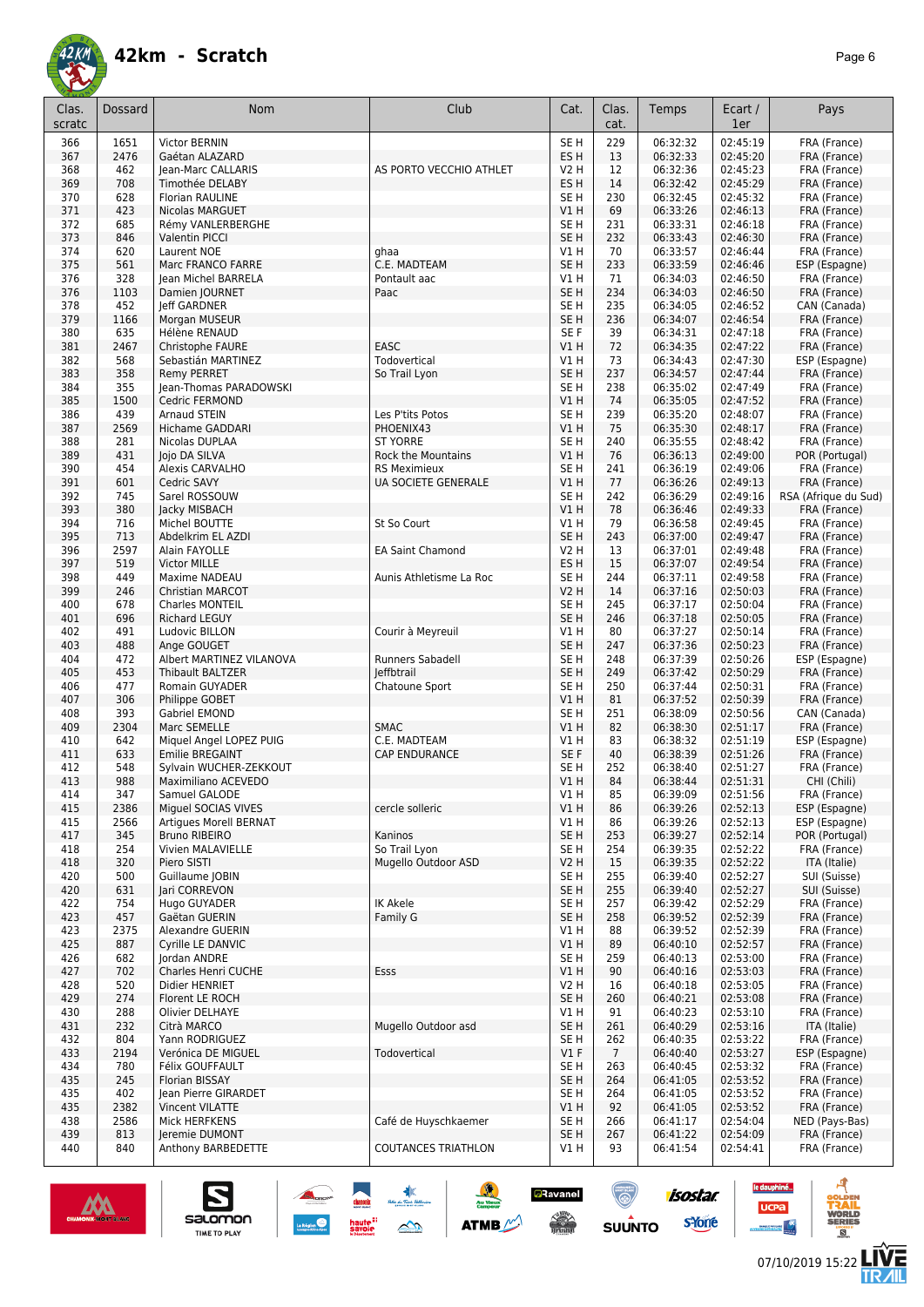

| Clas.<br>scratc | Dossard     | <b>Nom</b>                                   | Club                                    | Cat.                               | Clas.<br>cat. | Temps                | Ecart /<br>1er       | Pays                                           |
|-----------------|-------------|----------------------------------------------|-----------------------------------------|------------------------------------|---------------|----------------------|----------------------|------------------------------------------------|
| 441             | 649         | Mickael PETITGENET                           |                                         | SE <sub>H</sub>                    | 268           | 06:42:01             | 02:54:48             | FRA (France)                                   |
| 442             | 2579        | Jacob JAMES                                  | <b>St Albans Striders</b>               | SE <sub>H</sub>                    | 269           | 06:42:13             | 02:55:00             | GBR (Royaume-Uni)                              |
| 443             | 298         | Julien MAUFROY                               | volvic natura trail                     | SE <sub>H</sub>                    | 270           | 06:42:30             | 02:55:17             | FRA (France)                                   |
| 444             | 447         | Mattia QUARNA                                | SPIRITO TRAIL ASD                       | SE <sub>H</sub>                    | 271           | 06:42:36             | 02:55:23             | ITA (Italie)                                   |
| 445             | 618         | Pelle NYBERG                                 | Trailloparen.se                         | V1 H                               | 94            | 06:42:43             | 02:55:30             | SWE (Suède)                                    |
| 446<br>447      | 650<br>923  | Gilles MORET ES JEAN<br>Corentin AUTIER      | CHAMONIX HANDBALL CLUB                  | SE <sub>H</sub><br>SE <sub>H</sub> | 272<br>273    | 06:42:47<br>06:42:48 | 02:55:34<br>02:55:35 | FRA (France)<br>FRA (France)                   |
| 448             | 542         | <b>Steeve BROUSSET</b>                       |                                         | SE <sub>H</sub>                    | 274           | 06:43:12             | 02:55:59             | FRA (France)                                   |
| 449             | 605         | <b>Basile FAGNONI</b>                        |                                         | SE <sub>H</sub>                    | 275           | 06:43:16             | 02:56:03             | FRA (France)                                   |
| 450             | 416         | Nathan GOURDIN                               |                                         | ES <sub>H</sub>                    | 16            | 06:43:30             | 02:56:17             | FRA (France)                                   |
| 451             | 286         | Matthieu FEJOZ                               |                                         | V1 H                               | 95            | 06:43:37             | 02:56:24             | FRA (France)                                   |
| 452             | 554         | Clement BEAUDIN                              |                                         | SE <sub>H</sub>                    | 276           | 06:43:39             | 02:56:26             | FRA (France)                                   |
| 453             | 587         | Christophe PERDRIGEON                        |                                         | SE <sub>H</sub>                    | 277           | 06:43:44             | 02:56:31             | FRA (France)                                   |
| 454             | 341         | Benoit POSKO                                 | Les Jambes Raid                         | V1H                                | 96            | 06:44:03             | 02:56:50             | FRA (France)                                   |
| 455             | 627         | Marie BOCQUET                                | Xtrem Challenges Senlis                 | SE F                               | 41            | 06:44:05             | 02:56:52             | FRA (France)                                   |
| 456             | 805         | Ivar JONSSON                                 |                                         | <b>V2 H</b>                        | 17            | 06:44:07             | 02:56:54             | ISL (Islande)                                  |
| 457             | 2464        | <b>Gil ROSSET</b>                            |                                         | SE <sub>H</sub>                    | 278           | 06:44:11             | 02:56:58             | FRA (France)                                   |
| 458             | 415         | Stephane QUIBLIER                            | La Petite Foulée - La F                 | V1H                                | 97            | 06:44:17             | 02:57:04             | FRA (France)                                   |
| 459             | 655<br>717  | Jens FRANKE<br><b>Timothee SAUVAT</b>        |                                         | V1H<br>SE <sub>H</sub>             | 98<br>279     | 06:44:42<br>06:44:46 | 02:57:29<br>02:57:33 | GER (Allemagne)<br>FRA (France)                |
| 460<br>461      | 700         | Cecile LEJEUNE                               |                                         | $VI$ F                             | 8             | 06:44:51             | 02:57:38             | FRA (France)                                   |
| 462             | 243         | <b>Baptiste LECOMTE</b>                      | Annecy le vieux of cour                 | SE <sub>H</sub>                    | 280           | 06:44:56             | 02:57:43             | FRA (France)                                   |
| 463             | 724         | Fréderic RICHARD                             | cohm                                    | V1 H                               | 99            | 06:45:09             | 02:57:56             | FRA (France)                                   |
| 464             | 573         | Pascal VALETTE                               |                                         | V2 H                               | 18            | 06:45:12             | 02:57:59             | FRA (France)                                   |
| 465             | 353         | David LIPPART                                |                                         | V1 H                               | 100           | 06:45:24             | 02:58:11             | FRA (France)                                   |
| 466             | 1254        | Morgan MERZOUK                               | <b>Ernee Running</b>                    | SE <sub>H</sub>                    | 281           | 06:45:49             | 02:58:36             | FRA (France)                                   |
| 467             | 687         | Boris NOEL-HOCQUET                           |                                         | SE <sub>H</sub>                    | 282           | 06:45:55             | 02:58:42             | FRA (France)                                   |
| 468             | 866         | Antoine DESROSIERS                           |                                         | SE <sub>H</sub>                    | 283           | 06:46:00             | 02:58:47             | FRA (France)                                   |
| 469             | 304         | Vincent ROMAND                               |                                         | SE H                               | 284           | 06:46:01             | 02:58:48             | FRA (France)                                   |
| 470             | 336         | Laurent RENARD                               | town to trail                           | V1H                                | 101           | 06:46:03             | 02:58:50             | FRA (France)                                   |
| 471             | 539         | Mihai BAJA                                   | <b>RCB</b>                              | SE <sub>H</sub>                    | 285           | 06:46:06             | 02:58:53             | <b>BEL</b> (Belgique)                          |
| 472             | 379         | Mehdi BEN ALI                                |                                         | SE <sub>H</sub>                    | 286           | 06:46:12             | 02:58:59             | FRA (France)                                   |
| 473<br>474      | 824<br>467  | Sébastien LECOCQ<br>Pierre Yves RENQUIN      | Courir à Villers                        | V1H<br>SE <sub>H</sub>             | 102<br>287    | 06:46:28<br>06:46:31 | 02:59:15<br>02:59:18 | FRA (France)                                   |
| 475             | 469         | Antoine SCUVEE                               | Running concept Insomni<br>Livry Gargan | SE H                               | 288           | 06:46:36             | 02:59:23             | <b>BEL</b> (Belgique)<br><b>BEL</b> (Belgique) |
| 476             | 683         | Raphaël LECOMTE                              |                                         | SE <sub>H</sub>                    | 289           | 06:46:37             | 02:59:24             | FRA (France)                                   |
| 477             | 364         | Simon GUTIERREZ                              |                                         | V1 H                               | 103           | 06:46:42             | 02:59:29             | FRA (France)                                   |
| 478             | 706         | Pierrick FONSECA                             |                                         | SE <sub>H</sub>                    | 290           | 06:46:58             | 02:59:45             | FRA (France)                                   |
| 479             | 719         | Daniel RICHARD                               |                                         | SE <sub>H</sub>                    | 291           | 06:47:08             | 02:59:55             | FRA (France)                                   |
| 480             | 2459        | Ørjan Svaland AAS                            |                                         | SE <sub>H</sub>                    | 292           | 06:47:14             | 03:00:01             | NOR (Norvège)                                  |
| 481             | 2657        | Vincent DEVULDER                             |                                         | ES <sub>H</sub>                    | 17            | 06:47:20             | 03:00:07             | FRA (France)                                   |
| 482             | 490         | <b>Fabien DELDEBES</b>                       | <b>TEAM RUNEXPERT</b>                   | <b>V2 H</b>                        | 19            | 06:47:26             | 03:00:13             | <b>BEL</b> (Belgique)                          |
| 483             | 2091        | <b>Tobias GERTEIS</b>                        | Sportfreunde Laufenburg                 | V1H                                | 104           | 06:47:41             | 03:00:28             | GER (Allemagne)                                |
| 484             | 326         | Nicolas VASSAL                               | <b>FOULEES SAINGHINOISES</b>            | SE <sub>H</sub>                    | 293           | 06:48:12             | 03:00:59             | FRA (France)                                   |
| 485<br>486      | 267<br>220  | lerome MOYSE<br><b>Matthieu HUMBERT</b>      | DOMONT ATHLETISME                       | V1H<br>VIH                         | 105<br>106    | 06:48:15<br>06:48:17 | 03:01:02<br>03:01:04 | FRA (France)<br>FRA (France)                   |
| 487             | 817         | Emilie AUBRIOT                               |                                         | SE F                               | 42            | 06:48:27             | 03:01:14             | FRA (France)                                   |
| 487             | 2274        | Jean Philippe GACHET                         | Les Pas Pressés d'Unieu                 | V2 H                               | 20            | 06:48:27             | 03:01:14             | FRA (France)                                   |
| 489             | 2222        | Zoé AMOUYAL                                  | RRUN                                    | SE F                               | 43            | 06:48:42             | 03:01:29             | FRA (France)                                   |
| 490             | 419         | Gilles FRESARD                               |                                         | SE <sub>H</sub>                    | 294           | 06:49:53             | 03:02:40             | FRA (France)                                   |
| 491             | 259         | Szász NORBERT                                | Team Runnabe                            | V1 H                               | 107           | 06:50:02             | 03:02:49             | HUN (Hongrie)                                  |
| 492             | 505         | Auguste CARVALHO                             | RS MEXIMIEUX                            | <b>V2 H</b>                        | 21            | 06:50:23             | 03:03:10             | FRA (France)                                   |
| 493             | 729         | Nicolas INDEY                                |                                         | SE H                               | 295           | 06:50:31             | 03:03:18             | FRA (France)                                   |
| 494             | 922         | <b>Ouentin MALDEME</b>                       |                                         | SE <sub>H</sub>                    | 296           | 06:50:38             | 03:03:25             | FRA (France)                                   |
| 495             | 653         | Simon DELUMEAU                               |                                         | SE H                               | 297           | 06:50:39             | 03:03:26             | FRA (France)                                   |
| 496             | 596         | Erwan BEUZIT                                 | Team chiappetto                         | V1H                                | 108           | 06:50:44             | 03:03:31             | FRA (France)                                   |
| 496<br>498      | 1069<br>773 | Mauro ZAPPELLA<br>lean-Luc BODEUX            | <b>Trail'in Gaume</b>                   | SE <sub>H</sub><br>VIH             | 298<br>109    | 06:50:44<br>06:50:50 | 03:03:31<br>03:03:37 | ITA (Italie)<br><b>BEL</b> (Belgique)          |
| 499             | 2692        | Thomas HOOGSTOEL                             |                                         | SE H                               | 299           | 06:51:11             | 03:03:58             | USA (Etats-Unis)                               |
| 500             | 179         | Massimo VALSESIA                             | Runners Valbossa                        | <b>V2 H</b>                        | 22            | 06:51:42             | 03:04:29             | ITA (Italie)                                   |
| 501             | 224         | Jean-Claude PERRET                           |                                         | V3H                                | $\mathbf{1}$  | 06:51:44             | 03:04:31             | FRA (France)                                   |
| 502             | 550         | Dominique KOERKEL                            | Jogging Club Véranne                    | V1H                                | 110           | 06:51:48             | 03:04:35             | FRA (France)                                   |
| 503             | 707         | Virgile LAMPERT                              | PETIT JOUEUR CSRP                       | SE H                               | 300           | 06:51:49             | 03:04:36             | FRA (France)                                   |
| 503             | 959         | Jamal Alabi CHITOU                           |                                         | V1 H                               | 111           | 06:51:49             | 03:04:36             | BEN (Bénin)                                    |
| 505             | 498         | Kilian KALICUN                               | Paris Parpaing Triathlo                 | SE <sub>H</sub>                    | 301           | 06:51:58             | 03:04:45             | FRA (France)                                   |
| 506             | 810         | Francois-Xavier BANDIERA                     |                                         | V1H                                | 112           | 06:52:06             | 03:04:53             | FRA (France)                                   |
| 506             | 2541        | Rui FONSECA                                  | Vaux-le-Pénil ATHLÉTISM                 | V1 H                               | 112           | 06:52:06             | 03:04:53             | FRA (France)                                   |
| 508             | 1320        | <b>Jo EDMONDSON</b>                          |                                         | V1F                                | 9             | 06:52:11             | 03:04:58             | GBR (Royaume-Uni)                              |
| 509             | 787         | Cédric BROUSTEAU                             | LSO Trail                               | V1 H                               | 114           | 06:52:17             | 03:05:04             | FRA (France)                                   |
| 510             | 2390        | Christian MORTL                              |                                         | SE <sub>H</sub>                    | 302           | 06:52:31             | 03:05:18             | GER (Allemagne)                                |
| 511             | 744         | <b>Florian BERRIET</b>                       |                                         | SE <sub>H</sub>                    | 303           | 06:52:38             | 03:05:25             | FRA (France)                                   |
| 512<br>513      | 570<br>641  | Remani DORIANO<br>Marion LIENHARD SCHNEBELEN | PODISTICA TORINO                        | V1H<br>SE F                        | 115<br>44     | 06:52:39<br>06:52:40 | 03:05:26<br>03:05:27 | ITA (Italie)<br>FRA (France)                   |
| 514             | 1434        | Christophe VITELLO                           |                                         | SE <sub>H</sub>                    | 304           | 06:52:44             | 03:05:31             | <b>BEL</b> (Belgique)                          |
| 515             | 2443        | Gerard VIRGILI                               |                                         | SE H                               | 305           | 06:53:17             | 03:06:04             | ESP (Espagne)                                  |
|                 |             |                                              |                                         |                                    |               |                      |                      |                                                |

ال<mark>≱</mark><br>سمجد سه



 $\n \ \, \underbrace{\sum\limits_{\text{SALOMOM}}$ 



 $\bigcirc$ 

**a**Ravanel

le dauphiné...

**isostar**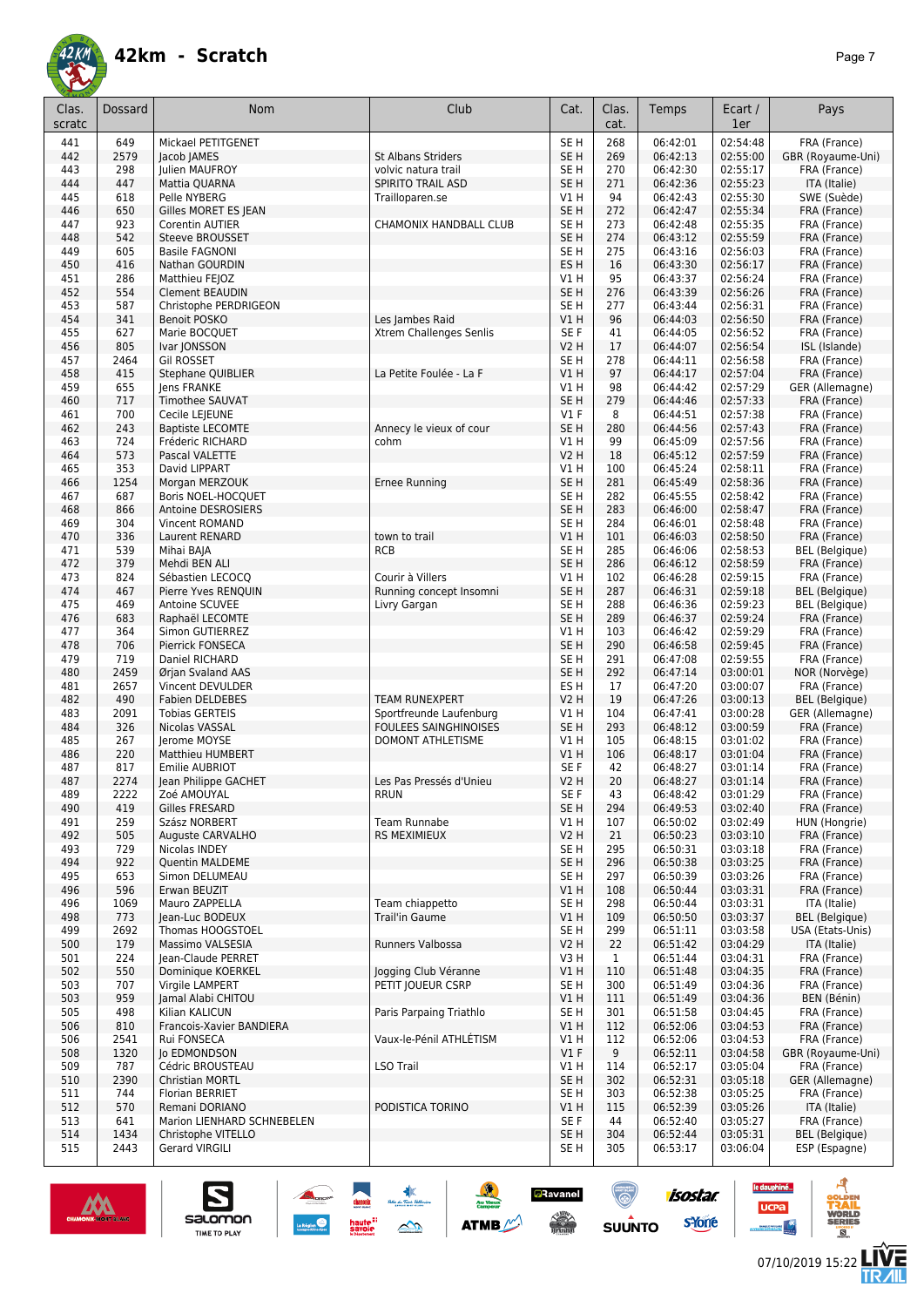

| Clas.<br>scratc | Dossard      | Nom                                         | Club                                          | Cat.                               | Clas.<br>cat. | Temps                | Ecart /<br>1er       | Pays                                  |
|-----------------|--------------|---------------------------------------------|-----------------------------------------------|------------------------------------|---------------|----------------------|----------------------|---------------------------------------|
| 516             | 2697         | Jacques ROUSSEL                             | EMHM                                          | V1H                                | 116           | 06:53:22             | 03:06:09             | FRA (France)                          |
| 517             | 681          | Lionel BELLO                                | UA SOCIETE GENERALE                           | VIH                                | 117           | 06:53:34             | 03:06:21             | FRA (France)                          |
| 517             | 1271         | Matthieu VICARD                             | Kalenjy team                                  | SE <sub>H</sub>                    | 306           | 06:53:34             | 03:06:21             | FRA (France)                          |
| 519             | 2530         | <b>Stanislas EBRARD</b>                     |                                               | SE <sub>H</sub>                    | 307           | 06:53:37             | 03:06:24             | FRA (France)                          |
| 520<br>521      | 703<br>571   | Romain COSNARD                              | <b>CAC Caloterie</b>                          | SE <sub>H</sub><br>VIH             | 308           | 06:54:06<br>06:54:15 | 03:06:53<br>03:07:02 | FRA (France)                          |
| 522             | 652          | Dimitri VASSEUR<br>Charlton FOSSION         | Chicken Run                                   | SE <sub>H</sub>                    | 118<br>309    | 06:54:20             | 03:07:07             | FRA (France)<br><b>BEL</b> (Belgique) |
| 523             | 511          | <b>Brett WATERS</b>                         |                                               | SE <sub>H</sub>                    | 310           | 06:54:22             | 03:07:09             | GBR (Royaume-Uni)                     |
| 523             | 2559         | Alan JONES                                  |                                               | V1 H                               | 119           | 06:54:22             | 03:07:09             | GBR (Royaume-Uni)                     |
| 525             | 565          | Hugo MONGAY                                 |                                               | ES <sub>H</sub>                    | 18            | 06:54:27             | 03:07:14             | FRA (France)                          |
| 526             | 282          | Virgile DEMOLLIENS                          | <b>LYON MOUNTAIN TRAIL</b>                    | SE <sub>H</sub>                    | 311           | 06:54:28             | 03:07:15             | FRA (France)                          |
| 527             | 461          | Castro Dierickx RUBEN                       | Club de muntanya i esca                       | V1H                                | 120           | 06:54:31             | 03:07:18             | ESP (Espagne)                         |
| 528             | 1081         | <b>Mathieu BAUD</b>                         |                                               | SE <sub>H</sub>                    | 312           | 06:54:32             | 03:07:19             | FRA (France)                          |
| 529             | 906          | Jeff TOTEL                                  | Dijon singletrack                             | SE <sub>H</sub>                    | 313           | 06:54:36             | 03:07:23             | FRA (France)                          |
| 530<br>530      | 1114<br>2330 | Xavier KOECHLIN<br>Antoine CLAVEL           |                                               | <b>V2 H</b><br>SE <sub>H</sub>     | 23<br>314     | 06:54:43<br>06:54:43 | 03:07:30<br>03:07:30 | FRA (France)<br>FRA (France)          |
| 532             | 2659         | Peyrol REMI                                 | Clermont-l'Hérault Endu                       | SE <sub>H</sub>                    | 315           | 06:54:48             | 03:07:35             | FRA (France)                          |
| 533             | 955          | Cédric FLAMENT                              | Course à Pied Beauvais                        | SE <sub>H</sub>                    | 316           | 06:55:07             | 03:07:54             | FRA (France)                          |
| 534             | 339          | Kevin CHAUSSINAND                           | Traileurs du Valromey                         | SE <sub>H</sub>                    | 317           | 06:55:19             | 03:08:06             | FRA (France)                          |
| 535             | 2466         | Jerome BONY                                 | fspn                                          | VIH                                | 121           | 06:55:24             | 03:08:11             | FRA (France)                          |
| 536             | 981          | Jerome REY                                  |                                               | <b>V2 H</b>                        | 24            | 06:55:26             | 03:08:13             | FRA (France)                          |
| 537             | 593          | <b>Bernard DOUBLIER</b>                     | Dole Ac                                       | VIH                                | 122           | 06:55:30             | 03:08:17             | FRA (France)                          |
| 538             | 644          | Olivier DE BEER                             | <b>Trispeed Mamer</b>                         | V1 H                               | 123           | 06:55:32             | 03:08:19             | BEL (Belgique)                        |
| 539             | 464          | <b>Emeline BONIN</b>                        | Rrun                                          | SE F                               | 45            | 06:55:43             | 03:08:30             | FRA (France)                          |
| 540<br>541      | 451<br>1123  | Grégory ONISSE<br><b>Romain-David SEBAN</b> | Les Gueulovents                               | V1H<br>SE <sub>H</sub>             | 124<br>318    | 06:55:59<br>06:56:01 | 03:08:46<br>03:08:48 | FRA (France)                          |
| 542             | 1396         | Julien PAVILLET                             |                                               | SE <sub>H</sub>                    | 319           | 06:56:02             | 03:08:49             | FRA (France)<br>FRA (France)          |
| 543             | 2323         | Robin DERIVAUX                              | LYON MOUNTAIN TRAIL                           | SE <sub>H</sub>                    | 320           | 06:56:05             | 03:08:52             | FRA (France)                          |
| 544             | 1958         | Andrej LOSKAR                               |                                               | SE <sub>H</sub>                    | 321           | 06:56:10             | 03:08:57             | SVK (Slovaquie)                       |
| 545             | 1470         | Romain BOSCH                                |                                               | SE <sub>H</sub>                    | 322           | 06:56:31             | 03:09:18             | FRA (France)                          |
| 546             | 577          | Ludovic MAGNIER                             |                                               | SE <sub>H</sub>                    | 323           | 06:56:36             | 03:09:23             | FRA (France)                          |
| 547             | 521          | Guillaume LEBLANC                           |                                               | SE <sub>H</sub>                    | 324           | 06:56:39             | 03:09:26             | FRA (France)                          |
| 548             | 636          | Erwann PHILIPPE                             | <b>Trail Xperience</b>                        | SE <sub>H</sub>                    | 325           | 06:56:41             | 03:09:28             | FRA (France)                          |
| 549             | 753          | Quentin PIEDIGROSSI                         |                                               | SE <sub>H</sub>                    | 326           | 06:56:46             | 03:09:33             | FRA (France)                          |
| 550<br>551      | 390<br>1540  | Laurent CAILLET<br>Jérôme LAUSSEL           | SAINT GELY ATHLETISME                         | V1H<br><b>V2 H</b>                 | 125<br>25     | 06:57:04<br>06:57:16 | 03:09:51<br>03:10:03 | FRA (France)<br>FRA (France)          |
| 552             | 992          | Michael CLEMENS                             |                                               | V1H                                | 126           | 06:57:27             | 03:10:14             | <b>BEL</b> (Belgique)                 |
| 553             | 705          | François-Xavier OCCELLI                     |                                               | V1H                                | 127           | 06:57:30             | 03:10:17             | FRA (France)                          |
| 554             | 1201         | Matas MILIUS                                |                                               | SE <sub>H</sub>                    | 327           | 06:57:33             | 03:10:20             | LTU (Lituanie)                        |
| 555             | 814          | Johann VAILLANT                             |                                               | SE <sub>H</sub>                    | 328           | 06:57:39             | 03:10:26             | FRA (France)                          |
| 556             | 2747         | Yongkui YU                                  | <b>ZXTOUR</b>                                 | V1 H                               | 128           | 06:57:43             | 03:10:30             | CHN (Chine)                           |
| 557             | 275          | Cédric DIEBRA                               | <b>Bueno Sport</b>                            | SE <sub>H</sub>                    | 329           | 06:57:52             | 03:10:39             | FRA (France)                          |
| 558             | 953          | Damien VALLAT                               |                                               | SE <sub>H</sub>                    | 330           | 06:57:54             | 03:10:41             | FRA (France)                          |
| 559<br>560      | 2279<br>834  | Yoann QUIRICO<br><b>Guillaume MONTERNOT</b> | E.I.C.A<br>Les fous de rochefort              | SE H<br>SE <sub>H</sub>            | 331<br>332    | 06:58:02<br>06:58:04 | 03:10:49<br>03:10:51 | FRA (France)<br>FRA (France)          |
| 561             | 2428         | Mickael POTIER                              | La cabane sur le chien                        | V1 H                               | 129           | 06:58:09             | 03:10:56             | FRA (France)                          |
| 562             | 1734         | Juan Pablo DONOSO TORREJON                  |                                               | SE <sub>H</sub>                    | 333           | 06:58:10             | 03:10:57             | FRA (France)                          |
| 563             | 2542         | <b>Constantinos CHARALAMBOUS</b>            | DROMEA RACING                                 | SE <sub>H</sub>                    | 334           | 06:58:15             | 03:11:02             | CYP (Chypre)                          |
| 564             | 475          | LOIC PAQUIS                                 |                                               | SE H                               | 335           | 06:58:29             | 03:11:16             | FRA (France)                          |
| 565             | 956          | Benjamin CABANEL                            |                                               | SE <sub>H</sub>                    | 336           | 06:58:30             | 03:11:17             | FRA (France)                          |
| 566             | 2363         | Anthony CUCHE                               |                                               | SE <sub>H</sub>                    | 337           | 06:58:42             | 03:11:29             | FRA (France)                          |
| 567             | 2521         | Frédéric CHATEL                             | Team Sport Zen                                | V1H                                | 130           | 06:58:44             | 03:11:31             | FRA (France)                          |
| 568<br>569      | 803<br>340   | Jérôme LE POTIER<br>Grégoire ROSSIGNOL      | S/L CO PACEEN                                 | V1 H<br>SE <sub>H</sub>            | 131<br>338    | 06:58:46<br>06:59:04 | 03:11:33<br>03:11:51 | FRA (France)<br>FRA (France)          |
| 570             | 2359         | <b>Emmanuel MOUGEOT</b>                     | Val d'Europe athlétisme                       | V1H                                | 132           | 06:59:05             | 03:11:52             | FRA (France)                          |
| 571             | 209          | Fidel MUNIZ BRENES                          | Aridane Trail                                 | V1H                                | 133           | 07:00:24             | 03:13:11             | ESP (Espagne)                         |
| 571             | 365          | Olivier BRISCHOUX                           |                                               | V1 H                               | 133           | 07:00:24             | 03:13:11             | FRA (France)                          |
| 573             | 791          | Nicolas LENGELLE                            |                                               | SE <sub>H</sub>                    | 339           | 07:00:27             | 03:13:14             | FRA (France)                          |
| 574             | 897          | Thomas MONDET                               |                                               | V1 H                               | 135           | 07:00:34             | 03:13:21             | FRA (France)                          |
| 575             | 566          | Yoann BRUCHON                               |                                               | V1H                                | 136           | 07:00:39             | 03:13:26             | FRA (France)                          |
| 576             | 395          | Chun Fung CHAN                              |                                               | SE <sub>H</sub>                    | 340           | 07:00:44             | 03:13:31             | GBR (Royaume-Uni)                     |
| 577<br>578      | 663          | <b>Gauthier BERNARD</b><br>Laura DUMAS      | Terre de Running Quetig<br><b>COS VILLERS</b> | SE <sub>H</sub>                    | 341           | 07:01:00             | 03:13:47<br>03:14:12 | FRA (France)<br>FRA (France)          |
| 579             | 751<br>1696  | Alban LEMOUSSU                              |                                               | SE F<br>SE <sub>H</sub>            | 46<br>342     | 07:01:25<br>07:01:26 | 03:14:13             | FRA (France)                          |
| 580             | 604          | Michael FLAHAUT                             |                                               | V1 H                               | 137           | 07:01:31             | 03:14:18             | FRA (France)                          |
| 581             | 391          | Christophe GODIN                            |                                               | V1H                                | 138           | 07:01:36             | 03:14:23             | FRA (France)                          |
| 582             | 560          | Yves DEROCHE                                |                                               | SE <sub>H</sub>                    | 343           | 07:01:47             | 03:14:34             | FRA (France)                          |
| 583             | 1305         | Thomas DESCHEPPER                           |                                               | SE <sub>H</sub>                    | 344           | 07:01:48             | 03:14:35             | FRA (France)                          |
| 584             | 695          | Jerome CHABANNA                             | Vert2Chablis                                  | V1 H                               | 139           | 07:01:49             | 03:14:36             | FRA (France)                          |
| 585             | 701          | Guillaume DEGAILLE                          |                                               | SE H                               | 345           | 07:01:54             | 03:14:41             | FRA (France)                          |
| 586             | 940          | Eliza EARLE                                 |                                               | SE F                               | 47            | 07:01:58             | 03:14:45             | USA (Etats-Unis)                      |
| 587<br>588      | 1542<br>2311 | Michael LOCKETT<br>Timothe GIORDANO         |                                               | SE <sub>H</sub><br>SE <sub>H</sub> | 346<br>347    | 07:02:00<br>07:02:11 | 03:14:47<br>03:14:58 | USA (Etats-Unis)<br>FRA (France)      |
| 589             | 1215         | <b>Marion CHOMETTE</b>                      |                                               | SE F                               | 48            | 07:02:12             | 03:14:59             | FRA (France)                          |
| 590             | 928          | Maxime MUFFAT-JOLY                          |                                               | SE H                               | 348           | 07:02:15             | 03:15:02             | FRA (France)                          |
|                 |              |                                             |                                               |                                    |               |                      |                      |                                       |

 $\rightarrow$ 

 $\frac{1}{2}$ 

**ATMB** 



 $\n \ \, \underbrace{\sum\limits_{\text{SALOMOM}}$ 

 $\liminf_{k \to \infty} \sup_{\theta \in \Theta_k} \frac{\theta_k}{\theta_k}$ 

le dauphiné...

ucpa

**Continue** 

**isostar** 

sYone

 $\bigcirc$ 

**SUUNTO** 

**a**Ravanel

 $\frac{1}{\sqrt{2}}$ 

WORLD<br>SERIES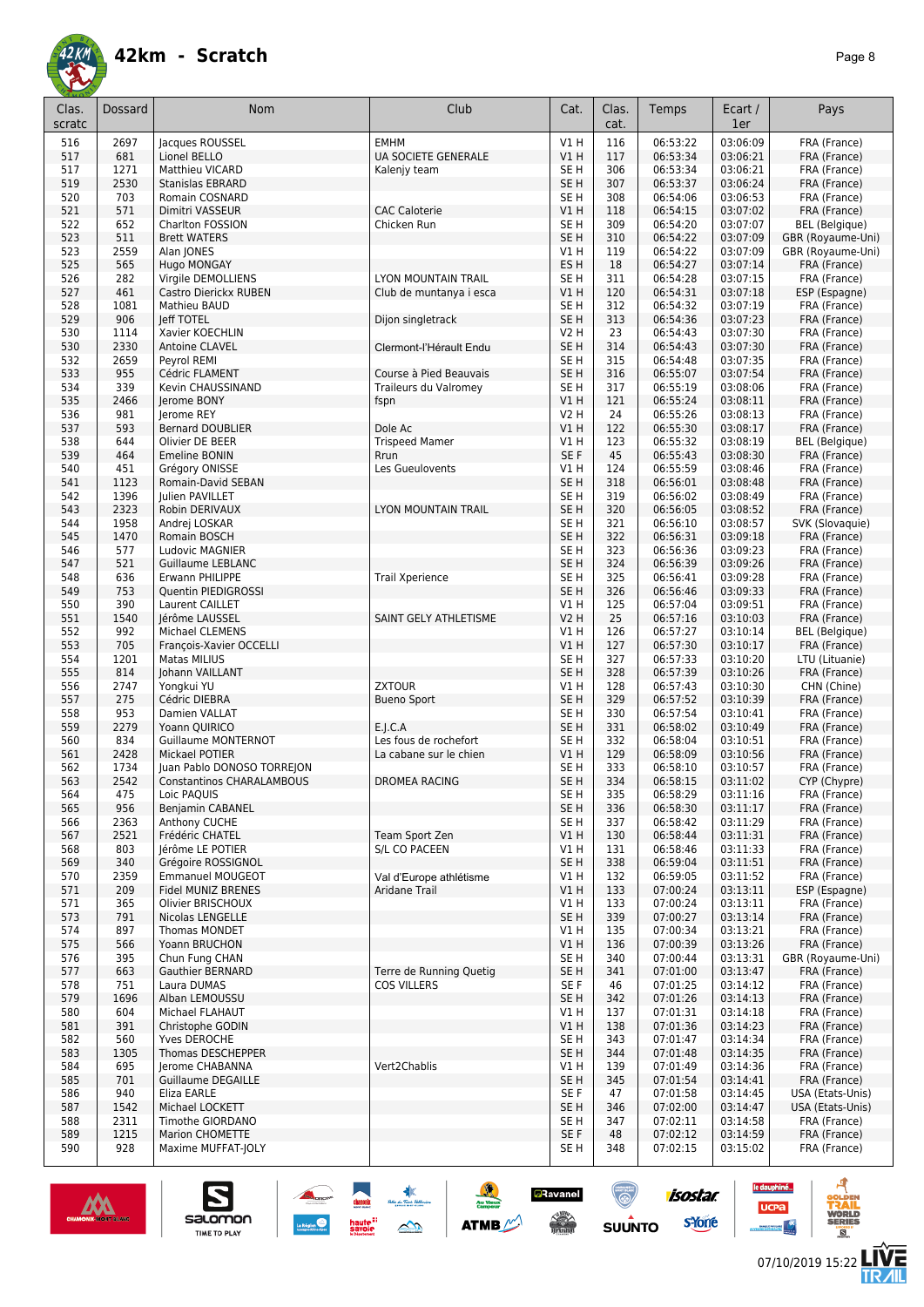

| Clas.<br>scratc | Dossard     | Nom                                     | Club                           | Cat.                    | Clas.<br>cat.  | Temps                | Ecart /<br>1er       | Pays                              |
|-----------------|-------------|-----------------------------------------|--------------------------------|-------------------------|----------------|----------------------|----------------------|-----------------------------------|
| 591             | 752         | <b>Coraline CAPELLE</b>                 | Cocoach                        | SE F                    | 49             | 07:02:16             | 03:15:03             | <b>BEL</b> (Belgique)             |
| 592             | 547         | Laurent GUENOT                          |                                | V1 H                    | 140            | 07:02:20             | 03:15:07             | FRA (France)                      |
| 593             | 979         | Christophe STAVRAKAKIS                  | Cap Endurance                  | SE <sub>H</sub>         | 349            | 07:02:26             | 03:15:13             | FRA (France)                      |
| 594             | 738         | Mathieu CHAUVET                         | <b>CAP ENDURANCE</b>           | SE <sub>H</sub>         | 350            | 07:02:27             | 03:15:14             | FRA (France)                      |
| 595             | 881         | <b>Emilie BONNET</b>                    |                                | SE F                    | 50             | 07:02:29             | 03:15:16             | FRA (France)                      |
| 596             | 2585        | Maxime GUIHAL                           |                                | SE <sub>H</sub>         | 351            | 07:02:35             | 03:15:22             | FRA (France)                      |
| 597             | 654         | Laurent DELORME                         |                                | V2 H                    | 26             | 07:02:36             | 03:15:23             | FRA (France)                      |
| 598             | 802         | Laurent PAYET                           | Team Running Conseil 77        | V1H                     | 141            | 07:02:58             | 03:15:45             | FRA (France)                      |
| 599             | 958         | Nicolas DELMAS                          |                                | SE <sub>H</sub>         | 352            | 07:03:04             | 03:15:51             | FRA (France)                      |
| 600             | 808         | lérôme CUISINIER                        |                                | V1H                     | 142            | 07:03:05             | 03:15:52             | FRA (France)                      |
| 601             | 860         | <b>Edward LER</b>                       |                                | V1 H                    | 143            | 07:03:07             | 03:15:54             | SGP (Singapour)                   |
| 602             | 759         | <b>Mathieu FERRY</b>                    | <b>CHAPTEUIL SPORT NATURE</b>  | SE <sub>H</sub>         | 353            | 07:03:10             | 03:15:57             | FRA (France)                      |
| 603             | 673         | <b>Emmanuelle BERTHIE</b>               | <b>UA SOCIETE GENERALE</b>     | $VI$ F                  | 10             | 07:03:18             | 03:16:05             | FRA (France)                      |
| 604             | 515         | Tom CHALOIN                             | SKI CLUB QUEYRAS               | SE <sub>H</sub>         | 354            | 07:03:21             | 03:16:08             | FRA (France)                      |
| 605             | 435         | Nicolas ENJALBERT                       |                                | V1 H                    | 144            | 07:03:22<br>07:03:34 | 03:16:09             | FRA (France)                      |
| 606<br>607      | 582<br>1481 | Anthony CHARDON<br>Lia BADICEANU        | SKI CLUB DAMPRICHARD           | V1H<br>SE F             | 145<br>51      | 07:03:38             | 03:16:21<br>03:16:25 | FRA (France)                      |
| 608             | 1786        | Cédric LAILLER                          | Vaincre les Maladies Ly        | V1H                     | 146            | 07:03:42             | 03:16:29             | FRA (France)<br>FRA (France)      |
| 609             | 954         | Frederic HEMON                          |                                | V1 H                    | 147            | 07:03:50             | 03:16:37             | FRA (France)                      |
| 610             | 1100        | Nicolas VADOT                           | Ferrières SA                   | SE <sub>H</sub>         | 355            | 07:04:03             | 03:16:50             | FRA (France)                      |
| 611             | 563         | Samuel DELIANCOURT                      |                                | V1 H                    | 148            | 07:04:10             | 03:16:57             | FRA (France)                      |
| 612             | 2504        | Rafel ROGER                             |                                | SE <sub>H</sub>         | 356            | 07:04:13             | 03:17:00             | ESP (Espagne)                     |
| 613             | 1309        | Nora PONTYNEN                           | Finland                        | $VI$ F                  | 11             | 07:04:16             | 03:17:03             | FIN (Finlande)                    |
| 614             | 2292        | Stephane WYSS                           |                                | V1 H                    | 149            | 07:04:19             | 03:17:06             | FRA (France)                      |
| 615             | 646         | Alexandre LAUR                          |                                | ES H                    | 19             | 07:04:34             | 03:17:21             | FRA (France)                      |
| 616             | 901         | Daniel TERPEREAU                        | <b>JEFFB TRAIL</b>             | V2 H                    | 27             | 07:04:35             | 03:17:22             | FRA (France)                      |
| 617             | 1393        | Elodie CUCHE                            | Esss                           | SE F                    | 52             | 07:04:40             | 03:17:27             | FRA (France)                      |
| 618             | 616         | Michel LOCATELLI                        |                                | V3H                     | $\overline{2}$ | 07:05:11             | 03:17:58             | FRA (France)                      |
| 619             | 918         | Willy VERCHAIN                          |                                | SE <sub>H</sub>         | 357            | 07:05:12             | 03:17:59             | FRA (France)                      |
| 620             | 2649        | Manu ROQUAIN                            |                                | SE <sub>H</sub>         | 358            | 07:05:29             | 03:18:16             | FRA (France)                      |
| 621             | 1410        | <b>Romain THIEMANN</b>                  |                                | ES <sub>H</sub>         | 20             | 07:05:30             | 03:18:17             | FRA (France)                      |
| 622             | 829         | Stephane HANAU                          | Pontault AAC                   | V1H                     | 150            | 07:05:39             | 03:18:26             | FRA (France)                      |
| 622             | 2300        | Frédéric TISSANDIER                     |                                | V1H                     | 150            | 07:05:39             | 03:18:26             | FRA (France)                      |
| 624             | 2688        | Laurent FORGEARD                        |                                | <b>V2 H</b>             | 28             | 07:05:45             | 03:18:32             | FRA (France)                      |
| 625             | 413         | Remy AGNES                              |                                | V1 H                    | 152            | 07:05:49             | 03:18:36             | FRA (France)                      |
| 626             | 675         | <b>Eric FAVIER</b>                      | lucciana atletismu             | SE <sub>H</sub>         | 359            | 07:06:15             | 03:19:02             | FRA (France)                      |
| 627             | 951         | Laura WUCHER                            | US THANN ATHLETISME            | SE F                    | 53             | 07:06:18             | 03:19:05             | FRA (France)                      |
| 628             | 1619        | Nicolas FEVRIER                         |                                | V1 H                    | 153            | 07:06:23             | 03:19:10             | FRA (France)                      |
| 629             | 420<br>722  | Remy GENEWE                             | Asptt mulhouse triathlo        | SE H                    | 360            | 07:06:31             | 03:19:18<br>03:19:24 | FRA (France)                      |
| 630<br>631      | 844         | Frederic PETITALOT<br>Jérémy ZEGNA-RATA | <b>SCO STE MARGUERITE MARS</b> | V1 H<br>ES <sub>H</sub> | 154<br>21      | 07:06:37<br>07:06:41 | 03:19:28             | FRA (France)<br>FRA (France)      |
| 632             | 2558        | Rotger Ambros MARCOS                    |                                | SE <sub>H</sub>         | 361            | 07:06:48             | 03:19:35             | ESP (Espagne)                     |
| 633             | 987         | <b>Thomas LAYDIS</b>                    |                                | SE <sub>H</sub>         | 362            | 07:06:50             | 03:19:37             | FRA (France)                      |
| 634             | 693         | Stivens DEDNDREJAJ                      |                                | SE <sub>H</sub>         | 363            | 07:06:53             | 03:19:40             | ITA (Italie)                      |
| 635             | 932         | <b>Olivier RIGAT</b>                    | Team arcades                   | SE <sub>H</sub>         | 364            | 07:07:07             | 03:19:54             | FRA (France)                      |
| 636             | 1596        | Quentin BOVAY                           |                                | SE <sub>H</sub>         | 365            | 07:07:29             | 03:20:16             | SUI (Suisse)                      |
| 637             | 1547        | Christophe GRESSIER                     |                                | V1 H                    | 155            | 07:07:41             | 03:20:28             | FRA (France)                      |
| 638             | 2591        | Christophe PLICHARD                     | club Aulnoye-Aymeries          | V1 H                    | 156            | 07:07:44             | 03:20:31             | FRA (France)                      |
| 639             | 1207        | <b>Charles RIVES</b>                    |                                | SE H                    | 366            | 07:07:58             | 03:20:45             | FRA (France)                      |
| 640             | 943         | Olivier LEDEZ                           |                                | <b>V2 H</b>             | 29             | 07:08:21             | 03:21:08             | FRA (France)                      |
| 641             | 880         | Fabienne MOREAU                         | Cos Athlétisme Villers         | V2F                     | $\mathbf{1}$   | 07:08:29             | 03:21:16             | FRA (France)                      |
| 642             | 2703        | Stephane ROBBE                          | <b>EMHM</b>                    | VIH                     | 157            | 07:08:32             | 03:21:19             | FRA (France)                      |
| 643             | 704         | <b>Thibaut SCHERRER</b>                 |                                | V1 H                    | 158            | 07:08:36             | 03:21:23             | FRA (France)                      |
| 644             | 1427        | Mathieu PONCELET                        | Trail it easy                  | SE <sub>H</sub>         | 367            | 07:08:42             | 03:21:29             | <b>BEL</b> (Belgique)             |
| 645             | 841         | Patrice FERRAGUT                        |                                | SE <sub>H</sub>         | 368            | 07:08:44             | 03:21:31             | FRA (France)                      |
| 646             | 2306        | Pierre SABLE                            |                                | SE <sub>H</sub>         | 369            | 07:08:46             | 03:21:33             | FRA (France)                      |
| 647             | 809         | Yann CHAMPEAU                           | Saint So Course                | V1H                     | 159            | 07:08:52             | 03:21:39             | FRA (France)                      |
| 648             | 828         | François CHEDEMAIL                      |                                | SE <sub>H</sub>         | 370            | 07:08:54<br>07:08:55 | 03:21:41<br>03:21:42 | FRA (France)                      |
| 649             | 586         | Nicolas THIBEAU<br>Nigel DEXTER         | Dawa team race                 | VIH<br>SE <sub>H</sub>  | 160            | 07:09:08             | 03:21:55             | FRA (France)                      |
| 650<br>651      | 2303<br>993 | <b>Benjamin MARTEIL</b>                 |                                | SE H                    | 371<br>372     | 07:09:10             | 03:21:57             | GBR (Royaume-Uni)<br>FRA (France) |
| 652             | 812         | Nicolas DE SCHRYVER                     |                                | SE H                    | 373            | 07:09:15             | 03:22:02             | <b>BEL</b> (Belgique)             |
| 653             | 870         | Frédéric VLEUGELS                       | Trail in ' gaume               | VIH                     | 161            | 07:09:25             | 03:22:12             | <b>BEL</b> (Belgique)             |
| 654             | 1196        | Benjamin MIXTE                          |                                | V1H                     | 162            | 07:09:27             | 03:22:14             | FRA (France)                      |
| 655             | 1054        | Fabio DE ZORZI                          |                                | V1 H                    | 163            | 07:09:29             | 03:22:16             | FRA (France)                      |
| 656             | 1062        | Andy LENOIR                             | Traileurs des fagnes           | V1H                     | 164            | 07:09:39             | 03:22:26             | <b>BEL</b> (Belgique)             |
| 657             | 583         | Julien SOULLIERE                        | JeffB Trail / Never Sto        | SE <sub>H</sub>         | 374            | 07:09:50             | 03:22:37             | FRA (France)                      |
| 657             | 1505        | Philippe BOIGNE                         | RUN N' Trail GSE               | V1H                     | 165            | 07:09:50             | 03:22:37             | FRA (France)                      |
| 659             | 546         | Pia NYSTEEN                             | Goldbear Runner                | SE F                    | 54             | 07:09:58             | 03:22:45             | DEN (Danemark)                    |
| 660             | 422         | Patrice PITELET                         | BEAUMONT ATHLETIQUE CLU        | V2 H                    | 30             | 07:10:14             | 03:23:01             | FRA (France)                      |
| 661             | 1625        | Cécilia BUFFETEAU                       |                                | SE F                    | 55             | 07:10:22             | 03:23:09             | FRA (France)                      |
| 662             | 742         | Cedric LEFEVRE                          | <b>USM Montargis</b>           | SE H                    | 375            | 07:10:25             | 03:23:12             | FRA (France)                      |
| 663             | 607         | Gaspard DE VILLELE                      |                                | SE H                    | 376            | 07:10:41             | 03:23:28             | FRA (France)                      |
| 664             | 1301        | <b>Emeric BLEIN</b>                     |                                | SE H                    | 377            | 07:10:46             | 03:23:33             | FRA (France)                      |
| 665             | 648         | Alexandre PONCHON                       |                                | SE H                    | 378            | 07:10:51             | 03:23:38             | FRA (France)                      |

 $\rightarrow$ 

 $\frac{1}{2}$ 

**ATMB** 



 $\n \ \, \underbrace{\sum\limits_{\text{SALOMOM}}$ 

 $\sum_{i=1}^{n}$ 

**isostar** 

sYone

 $\bigcirc$ 

**SUUNTO** 

**a**Ravanel

 $\frac{1}{\sqrt{2}}$ 

le dauphiné...

**UCPa** 

**Continue** 



**AT<br>SOLDEN<br>FRAIL** 

**WORLD**<br>SERIES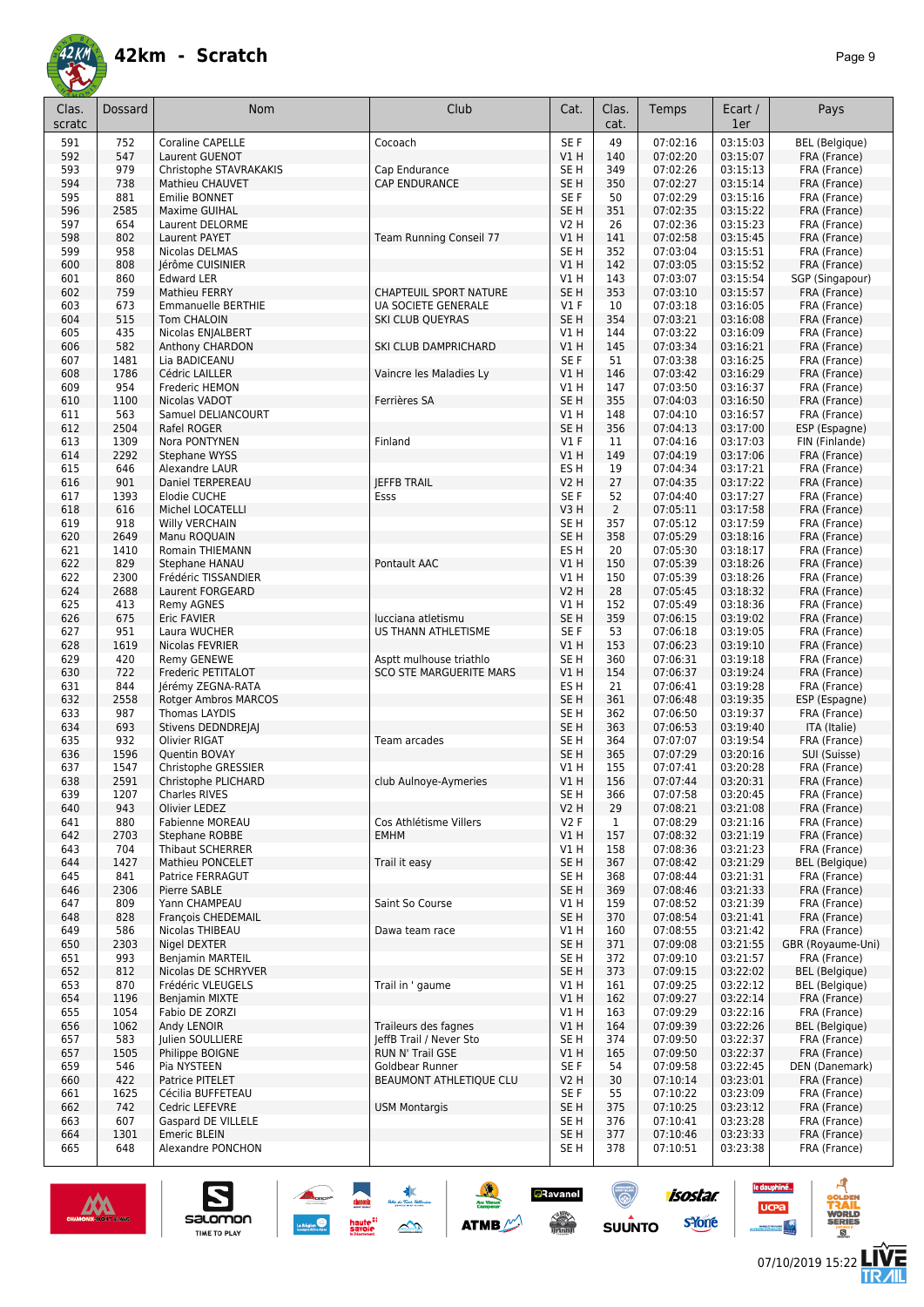

| Clas.      | Dossard      | <b>Nom</b>                                    | Club                                            | Cat.                               | Clas.      | Temps                | Ecart /              | Pays                                  |
|------------|--------------|-----------------------------------------------|-------------------------------------------------|------------------------------------|------------|----------------------|----------------------|---------------------------------------|
| scratc     |              |                                               |                                                 |                                    | cat.       |                      | 1er                  |                                       |
| 666        | 280          | Pierrick VANTARD                              | Us talence                                      | SE <sub>H</sub>                    | 379        | 07:11:32             | 03:24:19             | FRA (France)                          |
| 667        | 1226         | Christopher BISSCHOP                          |                                                 | SE <sub>H</sub>                    | 380        | 07:11:44             | 03:24:31             | FRA (France)                          |
| 668        | 1184         | Aude BARRABE                                  |                                                 | SE F                               | 56         | 07:12:05             | 03:24:52             | FRA (France)                          |
| 669<br>670 | 247<br>1042  | Jeremy PORRINI<br>Serge BONELLO               |                                                 | SE <sub>H</sub><br>SE <sub>H</sub> | 381<br>382 | 07:12:26<br>07:12:29 | 03:25:13<br>03:25:16 | <b>BEL</b> (Belgique)<br>FRA (France) |
| 671        | 865          | <b>Franck TRIPONEL</b>                        |                                                 | SE <sub>H</sub>                    | 383        | 07:12:30             | 03:25:17             | FRA (France)                          |
| 671        | 997          | Gilles GOERIG                                 |                                                 | SE <sub>H</sub>                    | 383        | 07:12:30             | 03:25:17             | FRA (France)                          |
| 673        | 1067         | <b>Thierry FARICIER</b>                       |                                                 | V2 H                               | 31         | 07:12:46             | 03:25:33             | FRA (France)                          |
| 674        | 939          | Romain CHEVRIER                               | SC <sub>2</sub> F                               | SE H                               | 385        | 07:13:04             | 03:25:51             | FRA (France)                          |
| 675        | 534          | Lionel VISCONTI                               | Montagne cheiron club                           | VIH                                | 166        | 07:13:05             | 03:25:52             | FRA (France)                          |
| 676        | 963          | Pascal MOROT                                  |                                                 | V2 H                               | 32         | 07:13:15             | 03:26:02             | FRA (France)                          |
| 677        | 371          | Pierre DECHNIK                                | Les Loups                                       | V1 H                               | 167        | 07:13:18             | 03:26:05             | FRA (France)                          |
| 678<br>679 | 667<br>2199  | Véronique FILIPPI<br>Pons Obrador MARGALIDA   | AS Porto-Vecchio athlét                         | V2F<br>SE <sub>F</sub>             | 2<br>57    | 07:13:22<br>07:13:32 | 03:26:09             | FRA (France)                          |
| 680        | 2718         | Anthony FAYOLLE                               |                                                 | SE <sub>H</sub>                    | 386        | 07:13:37             | 03:26:19<br>03:26:24 | ESP (Espagne)<br>FRA (France)         |
| 681        | 1051         | Christophe BELMAS                             | AMICALE MONTAGNARDS AXE                         | V1H                                | 168        | 07:13:38             | 03:26:25             | FRA (France)                          |
| 682        | 1104         | Stéphane LEROY                                |                                                 | V2 H                               | 33         | 07:13:43             | 03:26:30             | FRA (France)                          |
| 683        | 487          | Gaetan AGNETTI                                |                                                 | SE <sub>H</sub>                    | 387        | 07:13:45             | 03:26:32             | FRA (France)                          |
| 684        | 1092         | Regis VAXELAIRE                               | SKI CLUB VAGNEY ROCHESS                         | SE <sub>H</sub>                    | 388        | 07:13:46             | 03:26:33             | FRA (France)                          |
| 685        | 806          | Cédric SABATINI                               | ptits potos                                     | <b>V1 H</b>                        | 169        | 07:13:47             | 03:26:34             | FRA (France)                          |
| 686        | 1099         | Cédric CHALLAS                                |                                                 | V1 H                               | 170        | 07:13:50             | 03:26:37             | FRA (France)                          |
| 687<br>688 | 1038<br>2461 | Lucas SION<br>Jerome LAISNE                   |                                                 | ES <sub>H</sub><br>SE H            | 22<br>389  | 07:13:51<br>07:13:59 | 03:26:38<br>03:26:46 | FRA (France)<br>FRA (France)          |
| 689        | 2543         | Julien HEE                                    |                                                 | SE <sub>H</sub>                    | 390        | 07:14:09             | 03:26:56             | FRA (France)                          |
| 690        | 727          | Pierre GUILLET                                | <b>US Talence</b>                               | SE H                               | 391        | 07:14:10             | 03:26:57             | FRA (France)                          |
| 691        | 2345         | Benjamin SOUCHON                              |                                                 | SE <sub>H</sub>                    | 392        | 07:14:25             | 03:27:12             | FRA (France)                          |
| 692        | 836          | <b>Benoit HUMBERT</b>                         |                                                 | V1 H                               | 171        | 07:14:26             | 03:27:13             | FRA (France)                          |
| 693        | 1468         | <b>Alexandre MUGNIER</b>                      |                                                 | SE <sub>H</sub>                    | 393        | 07:14:30             | 03:27:17             | FRA (France)                          |
| 694        | 580          | Eric WAGNER                                   |                                                 | V1 H                               | 172        | 07:14:40             | 03:27:27             | FRA (France)                          |
| 695        | 857          | Xavier MEYLAN                                 |                                                 | SE <sub>H</sub>                    | 394        | 07:14:44             | 03:27:31             | SUI (Suisse)                          |
| 696<br>697 | 2575<br>1171 | Villa Campuzano PEDRO<br>Sophie GALODE        | CLUB KAMPAMENTO BASE                            | SE <sub>H</sub><br>$VI$ F          | 395<br>12  | 07:15:00<br>07:15:06 | 03:27:47<br>03:27:53 | ESP (Espagne)<br>FRA (France)         |
| 698        | 624          | Virgilio COSTA                                | Millenniumbcp                                   | V1H                                | 173        | 07:15:25             | 03:28:12             | POR (Portugal)                        |
| 699        | 1187         | Yvan THEVENET                                 | Val d'Europe Athlétisme                         | VIH                                | 174        | 07:15:29             | 03:28:16             | FRA (France)                          |
| 700        | 535          | Eric CUENOT                                   | TEAM KALENJI TRAIL                              | V1 H                               | 175        | 07:15:34             | 03:28:21             | FRA (France)                          |
| 701        | 877          | Guillaume LE SAINT                            | <b>CAF CHAMBERY</b>                             | SE <sub>H</sub>                    | 396        | 07:15:52             | 03:28:39             | FRA (France)                          |
| 702        | 476          | Antony GIBAUD                                 |                                                 | SE H                               | 397        | 07:15:58             | 03:28:45             | FRA (France)                          |
| 703        | 459          | Leny BLENET                                   |                                                 | SE <sub>H</sub>                    | 398        | 07:16:04             | 03:28:51             | FRA (France)                          |
| 703        | 736          | Fabien DUBREUIL                               |                                                 | V1 H                               | 176        | 07:16:04             | 03:28:51             | FRA (France)                          |
| 705<br>706 | 1275<br>984  | <b>Bruno KIEFFER</b><br>Franck TSOMBANOPOULOS | <b>CRC STRASBOURG</b><br>team barakafrites spor | <b>V2 H</b><br><b>V2 H</b>         | 34<br>35   | 07:16:10<br>07:16:12 | 03:28:57<br>03:28:59 | FRA (France)<br>FRA (France)          |
| 707        | 1030         | Philippe VAILLANT                             |                                                 | <b>V2 H</b>                        | 36         | 07:16:27             | 03:29:14             | FRA (France)                          |
| 708        | 407          | Michel CEZARD                                 |                                                 | SE <sub>H</sub>                    | 399        | 07:16:36             | 03:29:23             | FRA (France)                          |
| 709        | 579          | Matthieu LABLE                                |                                                 | <b>V1 H</b>                        | 177        | 07:16:52             | 03:29:39             | FRA (France)                          |
| 709        | 2384         | Harrison ZANUCK                               |                                                 | V1H                                | 177        | 07:16:52             | 03:29:39             | USA (Etats-Unis)                      |
| 709        | 2468         | Anthony BOUBARNE                              | Presqu'île Guerandaise                          | SE <sub>H</sub>                    | 400        | 07:16:52             | 03:29:39             | FRA (France)                          |
| 712        | 1192         | Christophe COULEBEAU                          |                                                 | V1 H                               | 179        | 07:17:01             | 03:29:48             | FRA (France)                          |
| 713        | 879          | Rosamunde TAYLOR                              |                                                 | SE F                               | 58         | 07:17:06             | 03:29:53             | NZL (Nouvelle-<br>Zélande)            |
| 714        | 1239         | Anthony PISTONE                               | aclo                                            | SE <sub>H</sub>                    | 401        | 07:17:13             | 03:30:00             | BEL (Belgique)                        |
| 715        | 755          | Cyril BERTHOLAT                               | ON EN A GROS                                    | SE <sub>H</sub>                    | 402        | 07:17:25             | 03:30:12             | FRA (France)                          |
| 715        | 756          | Paul BIENVENU                                 | ON EN A GROS                                    | SE H                               | 402        | 07:17:25             | 03:30:12             | FRA (France)                          |
| 715        | 1698         | Arnaud LEPROHON                               |                                                 | SE H                               | 402        | 07:17:25             | 03:30:12             | FRA (France)                          |
| 718        | 1059         | David CEDOLIN                                 | YAC                                             | SE H                               | 405        | 07:17:28             | 03:30:15             | FRA (France)                          |
| 719        | 1015         | Joel GIRAUD GUIGUES                           |                                                 | V2 H                               | 37         | 07:17:31             | 03:30:18             | FRA (France)                          |
| 720<br>721 | 2455<br>749  | Matthieu POTIER<br>Catherine MEYER GIROUD     |                                                 | SE H<br>$VI$ F                     | 406<br>13  | 07:17:32<br>07:17:44 | 03:30:19<br>03:30:31 | FRA (France)<br>FRA (France)          |
| 721        | 2412         | Alain RUFF                                    |                                                 | V2 H                               | 38         | 07:17:44             | 03:30:31             | FRA (France)                          |
| 723        | 994          | Nicolas LEGRAND                               |                                                 | SE H                               | 407        | 07:17:50             | 03:30:37             | FRA (France)                          |
| 724        | 1350         | Charles IUDITH                                |                                                 | SE H                               | 408        | 07:18:07             | 03:30:54             | FRA (France)                          |
| 725        | 862          | Luc BARON                                     |                                                 | SE H                               | 409        | 07:18:10             | 03:30:57             | FRA (France)                          |
| 726        | 998          | Christophe MEDINA                             | trail club des fous                             | V1 H                               | 180        | 07:18:20             | 03:31:07             | FRA (France)                          |
| 727        | 483          | Stephan MICHALLET                             | Sangliers de Bachelard                          | V1H                                | 181        | 07:18:24             | 03:31:11             | FRA (France)                          |
| 728<br>729 | 2596<br>995  | Laurent LAOUREUX<br>Marc CANTON               | <b>SCO STE Marguerite Mars</b>                  | V1 H<br><b>V2 H</b>                | 182<br>39  | 07:18:25<br>07:18:27 | 03:31:12<br>03:31:14 | <b>BEL</b> (Belgique)<br>FRA (France) |
| 730        | 884          | Claude DELADOEUILLE                           |                                                 | V1 H                               | 183        | 07:18:40             | 03:31:27             | FRA (France)                          |
| 731        | 2537         | Thierry HERRAGNE                              |                                                 | V3H                                | 3          | 07:18:44             | 03:31:31             | FRA (France)                          |
| 732        | 1680         | Christopher APLIN                             | New Forest Runners                              | SE H                               | 410        | 07:18:47             | 03:31:34             | GBR (Royaume-Uni)                     |
| 733        | 1450         | Grégory SAFAR                                 |                                                 | V1H                                | 184        | 07:19:10             | 03:31:57             | FRA (France)                          |
| 734        | 832          | Clément VILLARS                               |                                                 | SE H                               | 411        | 07:19:12             | 03:31:59             | FRA (France)                          |
| 735        | 614          | Mickael COMPAS                                | As Porto Vecchio athlét                         | SE H                               | 412        | 07:19:17             | 03:32:04             | FRA (France)                          |
| 736<br>737 | 1113<br>2734 | Yannick DIDIER<br>Jens Christian MILO         |                                                 | SE H<br>V1 H                       | 413<br>185 | 07:19:36<br>07:19:43 | 03:32:23<br>03:32:30 | FRA (France)<br>DEN (Danemark)        |
| 738        | 1093         | Vincent BERNARD                               |                                                 | SE H                               | 414        | 07:19:52             | 03:32:39             | FRA (France)                          |
| 738        | 2571         | Andrew TOPPING                                |                                                 | SE H                               | 414        | 07:19:52             | 03:32:39             | GBR (Royaume-Uni)                     |
|            |              |                                               |                                                 |                                    |            |                      |                      |                                       |

≫<br>ستمب

 $\rightarrow$ 

**ATMB** 

**a**Ravanel

**SERVICE** 

 $\bigcirc$ 

**SUUNTO** 



 $\sum_{\text{SALOMOM}}$ 

**isostar** 

sYone

le dauphiné...

**UCPa** 

*<u>Antibook</u>* 



**AT<br>SOLDEN**<br>FRAIL

**VORLD**<br>ERIES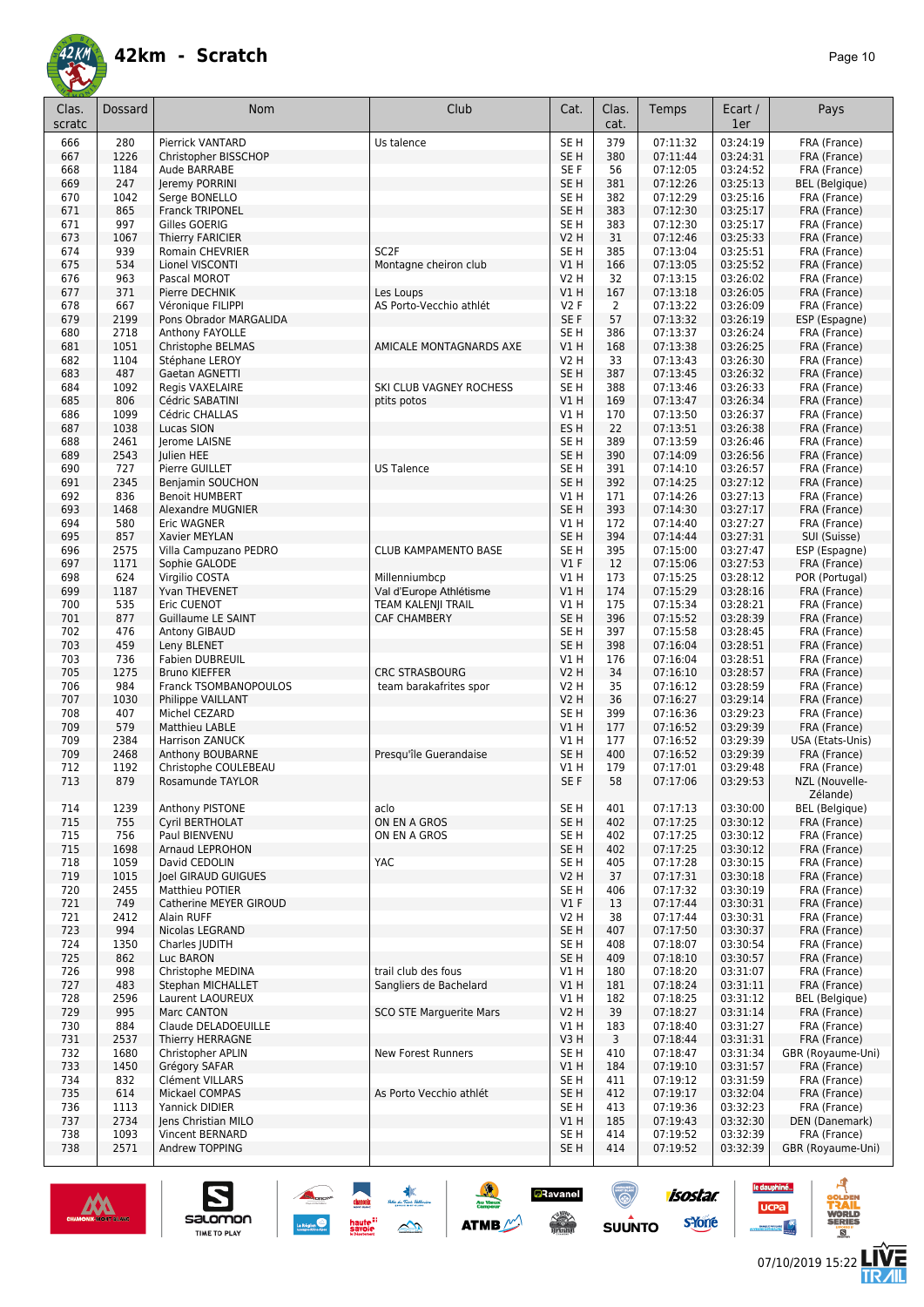

#### **42km - Scratch** *Page 11*

| Clas.<br>scratc | Dossard     | Nom                               | Club                      | Cat.                    | Clas.<br>cat. | Temps                | Ecart /<br>1er       | Pays                                           |
|-----------------|-------------|-----------------------------------|---------------------------|-------------------------|---------------|----------------------|----------------------|------------------------------------------------|
| 740             | 831         | <b>Yannick CHARPIOT</b>           |                           | SE <sub>H</sub>         | 416           | 07:20:03             | 03:32:50             | FRA (France)                                   |
| 740             | 2644        | George SPEAK                      |                           | SE <sub>H</sub>         | 416           | 07:20:03             | 03:32:50             | GBR (Royaume-Uni)                              |
| 742             | 2513        | Marc PHILIPPOT                    |                           | V1 H                    | 186           | 07:20:10             | 03:32:57             | FRA (France)                                   |
| 743             | 2380        | Antoine BOIS                      |                           | SE <sub>H</sub>         | 418           | 07:20:16             | 03:33:03             | FRA (France)                                   |
| 744             | 2562        | David MARTIN                      |                           | SE H                    | 419           | 07:20:23             | 03:33:10             | SUI (Suisse)                                   |
| 745             | 2674        | Antoine OLIVIER                   |                           | SE <sub>H</sub>         | 420           | 07:20:24             | 03:33:11             | FRA (France)                                   |
| 746             | 411         | Mathieu PEREIRA                   |                           | SE <sub>H</sub>         | 421           | 07:20:44             | 03:33:31             | FRA (France)                                   |
| 747             | 1608        | Niels KNIPPENBERG                 | <b>KOOMO</b>              | SE <sub>H</sub>         | 422           | 07:20:52             | 03:33:39             | NED (Pays-Bas)                                 |
| 748             | 549         | <b>Cedric LEMAGNEN</b>            | Cotentrail                | V1 H                    | 187           | 07:20:55             | 03:33:42             | FRA (France)                                   |
| 749             | 1050        | Cindy LAMIRALLE                   |                           | SE F                    | 59            | 07:20:56             | 03:33:43             | FRA (France)                                   |
| 750             | 785         | Laetitia SZYMALKA                 | <b>COURIR MOROGES</b>     | $VI$ F                  | 14            | 07:21:04             | 03:33:51             | FRA (France)                                   |
| 751             | 516         | Nicolas CLOAREC                   |                           | SE <sub>H</sub>         | 423           | 07:21:06             | 03:33:53             | FRA (France)                                   |
| 752             | 973         | Frédéric DE WITTE                 | Dog's Land Team           | V1H                     | 188           | 07:21:09             | 03:33:56             | <b>BEL</b> (Belgique)                          |
| 753             | 405         | Eric GEHANT                       | Club des Sports Chamoni   | <b>V2 H</b>             | 40            | 07:21:10             | 03:33:57             | FRA (France)                                   |
| 753             | 2462        | <b>Vincent BERNIER</b>            | Val d Europe athletisme   | V1 H                    | 189           | 07:21:10             | 03:33:57             | FRA (France)                                   |
| 755             | 1403<br>807 | Jean-François MASSELIN            | Trail Eco Raid Forcalgu   | VIH                     | 190           | 07:21:21             | 03:34:08             | FRA (France)                                   |
| 756<br>757      | 796         | Marc MATHIEU<br>Eva SLESINGEROVA  | PHOENIX                   | V2 H<br>SE F            | 41<br>60      | 07:21:28<br>07:21:29 | 03:34:15<br>03:34:16 | FRA (France)<br>CZE (République                |
|                 |             |                                   |                           |                         |               |                      |                      | tchèque)                                       |
| 758             | 839         | Thomas HUGUET                     |                           | SE <sub>H</sub>         | 424           | 07:21:31             | 03:34:18             | FRA (France)                                   |
| 759             | 1060        | Jérémy ROGER                      |                           | SE <sub>H</sub>         | 425           | 07:21:34             | 03:34:21             | FRA (France)                                   |
| 760             | 504         | David SCHWAB                      | DOLE AC                   | V1H                     | 191           | 07:21:37             | 03:34:24             | FRA (France)                                   |
| 761             | 679         | Michel BREUVE                     | Cervino trailer           | VIH                     | 192           | 07:21:40             | 03:34:27             | ITA (Italie)                                   |
| 762             | 957         | Claude FARISON                    | viriat marathon           | <b>V2 H</b>             | 42            | 07:21:50             | 03:34:37             | FRA (France)                                   |
| 763             | 1118        | Marc BERNHARDT                    | <b>ERSTEIN</b>            | V1H                     | 193           | 07:21:56             | 03:34:43             | FRA (France)                                   |
| 764             | 1219        | Nicolas MIGNEROT                  |                           | SE <sub>H</sub>         | 426           | 07:21:58             | 03:34:45             | FRA (France)                                   |
| 765             | 2643        | Julien MONNEREAU                  |                           | SE <sub>H</sub>         | 427           | 07:21:59             | 03:34:46             | FRA (France)                                   |
| 766             | 1053        | Philippe SAMOY                    |                           | V2 H                    | 43            | 07:22:03             | 03:34:50             | FRA (France)                                   |
| 767             | 916         | Patrice DARTEVELLE                |                           | V1 H                    | 194           | 07:22:10             | 03:34:57             | FRA (France)                                   |
| 768             | 551         | Yann OLIVIER                      |                           | V1 H                    | 195           | 07:22:32             | 03:35:19             | FRA (France)                                   |
| 769             | 794         | Pedro CORDAS                      |                           | VIH                     | 196           | 07:22:36             | 03:35:23             | POR (Portugal)                                 |
| 770             | 1260        | Valentin GREMAUD                  |                           | SE <sub>H</sub>         | 428           | 07:22:38             | 03:35:25             | SUI (Suisse)                                   |
| 771             | 569         | Vincent BOUCHET                   |                           | SE <sub>H</sub>         | 429           | 07:22:45             | 03:35:32             | FRA (France)                                   |
| 772             | 788         | Romain DUPONT                     | Runninggeek               | SE H                    | 430           | 07:22:48             | 03:35:35             | <b>BEL</b> (Belgique)                          |
| 773             | 924         | Maxime GREBONVAL                  | Les breizhiliens          | SE <sub>H</sub>         | 431           | 07:23:09             | 03:35:56             | FRA (France)                                   |
| 774<br>775      | 1238<br>746 | Cyril DUJARDIN                    |                           | SE <sub>H</sub><br>V1H  | 432<br>197    | 07:23:10<br>07:23:34 | 03:35:57<br>03:36:21 | FRA (France)                                   |
| 776             | 909         | Stéphane BULTEAU<br>Raphael MOTCH | Trail in Gaume            | V1 H                    | 198           | 07:23:35             | 03:36:22             | <b>BEL</b> (Belgique)<br><b>BEL</b> (Belgique) |
| 777             | 1461        | Audrey COULLET                    |                           | SE F                    | 61            | 07:23:44             | 03:36:31             | FRA (France)                                   |
| 778             | 401         | <b>Tristan RABATEL</b>            |                           | SE H                    | 433           | 07:23:52             | 03:36:39             | FRA (France)                                   |
| 778             | 661         | Michel THEATRE                    |                           | V1H                     | 199           | 07:23:52             | 03:36:39             | <b>BEL</b> (Belgique)                          |
| 780             | 1380        | Eric CHENU                        |                           | V1 H                    | 200           | 07:24:03             | 03:36:50             | FRA (France)                                   |
| 781             | 2737        | Eliseo MANFRON                    | lames                     | <b>V2 H</b>             | 44            | 07:24:07             | 03:36:54             | ITA (Italie)                                   |
| 782             | 853         | <b>Eneric GAGET</b>               | L'effet cul lent          | SE H                    | 434           | 07:24:31             | 03:37:18             | FRA (France)                                   |
| 783             | 843         | Rémi BEAULIEU                     |                           | SE <sub>H</sub>         | 435           | 07:24:51             | 03:37:38             | FRA (France)                                   |
| 784             | 1665        | Arnaud SIMON-CHOPARD              |                           | V1 H                    | 201           | 07:24:55             | 03:37:42             | FRA (France)                                   |
| 785             | 2480        | Ludovic VAURIS                    |                           | V1 H                    | 202           | 07:25:15             | 03:38:02             | FRA (France)                                   |
| 786             | 944         | Marco CECCARELLI                  |                           | V3H                     | 4             | 07:25:22             | 03:38:09             | ITA (Italie)                                   |
| 787             | 2329        | Maxim KATINOV                     |                           | V2H                     | 45            | 07:25:25             | 03:38:12             | RUS (Russie)                                   |
| 788             | 1028        | Romain COURTOIS                   |                           | SE H                    | 436           | 07:25:33             | 03:38:20             | FRA (France)                                   |
| 789             | 2500        | Sébastien GAFFORI                 | Rtm                       | SE <sub>H</sub>         | 437           | 07:25:36             | 03:38:23             | FRA (France)<br>FRA (France)                   |
| 790<br>791      | 588<br>2159 | Damien TROUPEL<br>Guillaume SERUS | Cap Endurance             | SE H                    | 438           | 07:25:41             | 03:38:28<br>03:38:36 | FRA (France)                                   |
| 792             | 268         | Pierre Olivier MALARTRE           |                           | SE H<br>V1 H            | 439<br>203    | 07:25:49<br>07:25:50 | 03:38:37             | FRA (France)                                   |
| 792             | 739         | <b>Emmanuelle FONTANILLE</b>      | Velay athlétisme          | $VI$ F                  | 15            | 07:25:50             | 03:38:37             | FRA (France)                                   |
| 794             | 433         | <b>Charles BARACHANT</b>          | faucigny athletic club    | V1 H                    | 204           | 07:25:54             | 03:38:41             | FRA (France)                                   |
| 795             | 528         | Thomas ROMAIN                     |                           | SE <sub>H</sub>         | 440           | 07:26:10             | 03:38:57             | <b>BEL</b> (Belgique)                          |
| 796             | 501         | Philippe NEYROLLES                | PAAC                      | V2 H                    | 46            | 07:26:22             | 03:39:09             | FRA (France)                                   |
| 796             | 2740        | Romain AMOROS                     |                           | SE <sub>H</sub>         | 441           | 07:26:22             | 03:39:09             | FRA (France)                                   |
| 798             | 670         | Laurent DUFOUR                    |                           | V1 H                    | 205           | 07:26:24             | 03:39:11             | FRA (France)                                   |
| 798             | 2275        | Maxime LAMOUR                     |                           | SE <sub>H</sub>         | 442           | 07:26:24             | 03:39:11             | FRA (France)                                   |
| 800             | 900         | loël MAGANT                       | Les pas pressés d'unieu   | V1 H                    | 206           | 07:26:27             | 03:39:14             | FRA (France)                                   |
| 801             | 1044        | Romain SPINELLI                   |                           | SE <sub>H</sub>         | 443           | 07:26:34             | 03:39:21             | FRA (France)                                   |
| 802             | 1005        | Renaud BOISSAY                    |                           | SE H                    | 444           | 07:26:35             | 03:39:22             | FRA (France)                                   |
| 803             | 2641        | Ghislain DIDIER                   |                           | V1H                     | 207           | 07:26:38             | 03:39:25             | FRA (France)                                   |
| 804             | 1319        | Russell DE BEER                   |                           | V1 H                    | 208           | 07:26:49             | 03:39:36             | GBR (Royaume-Uni)                              |
| 805             | 2617        | Remi MARTEL                       |                           | SE <sub>H</sub>         | 445           | 07:27:04             | 03:39:51             | FRA (France)                                   |
| 806<br>807      | 728         | Thomas RINGEISSEN                 | PHOENIX43                 | SE H                    | 446<br>447    | 07:27:09<br>07:27:12 | 03:39:56<br>03:39:59 | FRA (France)                                   |
| 807             | 269<br>747  | Julien BAY<br>Mathieu FONTANA     | <b>IC Portois</b>         | SE <sub>H</sub><br>V1 H | 209           | 07:27:12             | 03:39:59             | FRA (France)<br>FRA (France)                   |
| 809             | 578         | Valentin JEAN                     | <b>Trevire Trail Club</b> | SE <sub>H</sub>         | 448           | 07:27:20             | 03:40:07             | <b>BEL</b> (Belgique)                          |
| 810             | 1900        | Laurent PEPIOT                    | LES JJF                   | V1 H                    | 210           | 07:27:22             | 03:40:09             | FRA (France)                                   |
| 811             | 949         | Jean Philippe BRIGEOIS            |                           | V1H                     | 211           | 07:27:23             | 03:40:10             | FRA (France)                                   |
| 812             | 1476        | Andrey CHITNEV                    | Old horse                 | V2 H                    | 47            | 07:27:29             | 03:40:16             | RUS (Russie)                                   |
| 813             | 2501        | Nicolas HENIN                     |                           | SE H                    | 449           | 07:27:31             | 03:40:18             | FRA (France)                                   |
|                 |             |                                   |                           |                         |               |                      |                      |                                                |

 $*$ 

 $\rightarrow$ 

 $\frac{1}{\sqrt{2}}$ 

ATMB

**a**Ravanel

 $\frac{1}{\sqrt{2}}$ 

 $\bigcirc$ 

**SUUNTO** 



 $\sum_{\text{SALOMOM}}$ 

**isostar** 

svore

le dauphiné...

**UCPa** 

**Excession Contract** 



년<br>older<br>**RAI** 

**VORLD**<br>ERIES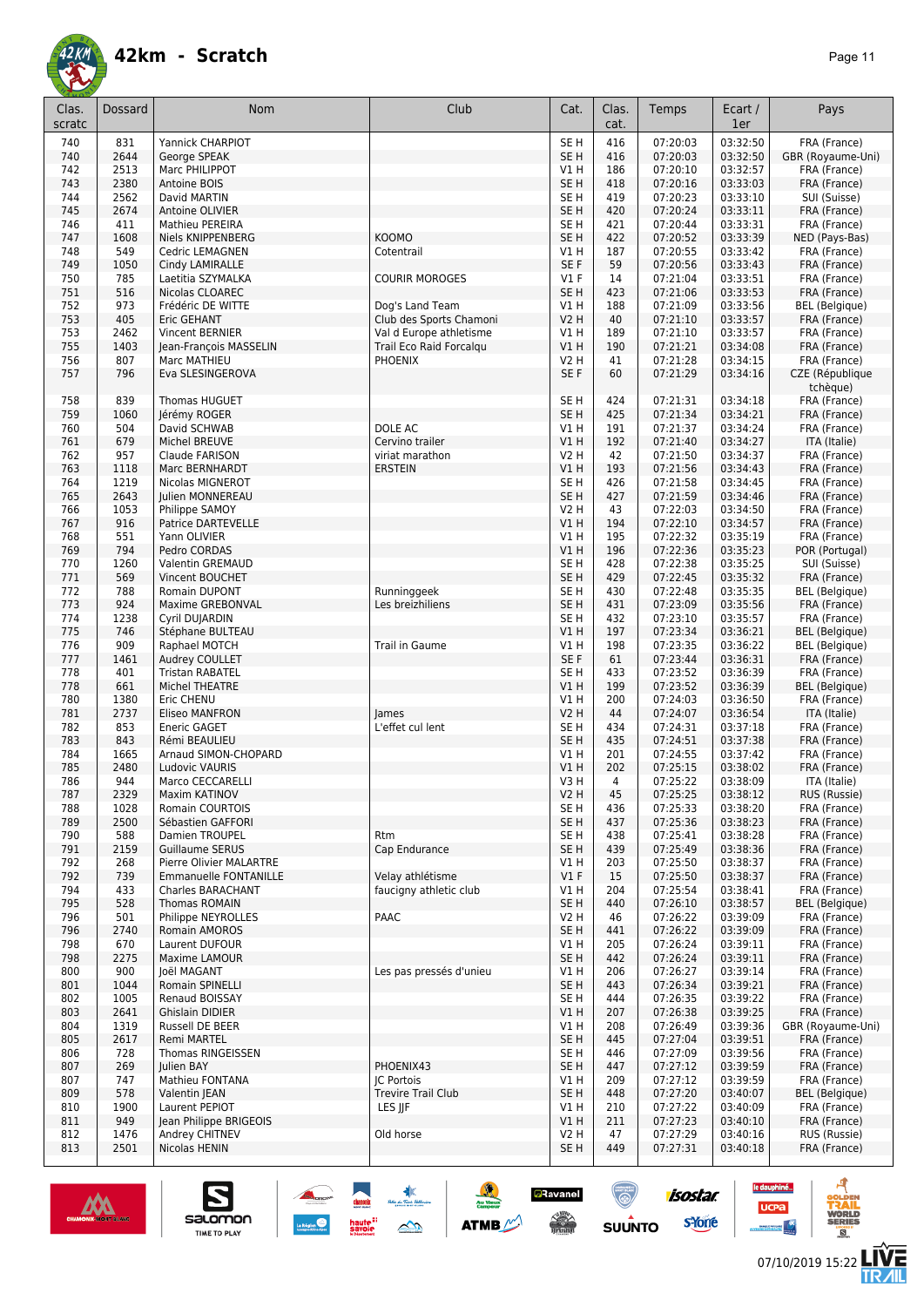

| Clas.<br>scratc | <b>Dossard</b> | <b>Nom</b>                                     | Club                            | Cat.                               | Clas.<br>cat. | Temps                | Ecart /<br>1er       | Pays                                  |
|-----------------|----------------|------------------------------------------------|---------------------------------|------------------------------------|---------------|----------------------|----------------------|---------------------------------------|
| 814             | 2709           | Jacob DEMPSEY                                  |                                 | SE <sub>H</sub>                    | 450           | 07:27:38             | 03:40:25             | USA (Etats-Unis)                      |
| 815             | 854            | Laurent BEGLE                                  | <b>ACGV team trail</b>          | <b>V2 H</b>                        | 48            | 07:27:46             | 03:40:33             | FRA (France)                          |
| 816             | 668            | Clément BLANCHARD                              | <b>ACGV team trail</b>          | SE H                               | 451           | 07:27:47             | 03:40:34             | FRA (France)                          |
| 817             | 820            | <b>Fabrice HACHET</b>                          | <b>ACGV team trail</b>          | V1 H                               | 212           | 07:27:48             | 03:40:35             | FRA (France)                          |
| 818             | 643            | Alexandre VIGNOLI                              |                                 | SE H                               | 452           | 07:27:52             | 03:40:39             | FRA (France)                          |
| 819<br>820      | 875<br>2497    | Cédric JOLIVET                                 |                                 | SE <sub>H</sub><br>V1H             | 453<br>213    | 07:27:55             | 03:40:42<br>03:41:06 | FRA (France)                          |
| 821             | 350            | James BUTLER<br>Simon JORIOT                   | Lyon Mountain Trail             | SE <sub>H</sub>                    | 454           | 07:28:19<br>07:28:21 | 03:41:08             | GBR (Royaume-Uni)<br>FRA (France)     |
| 822             | 757            | <b>Emmanuel PAYET</b>                          |                                 | SE <sub>H</sub>                    | 455           | 07:28:37             | 03:41:24             | FRA (France)                          |
| 823             | 630            | Patrice VATEL                                  |                                 | SE <sub>H</sub>                    | 456           | 07:28:38             | 03:41:25             | FRA (France)                          |
| 824             | 1223           | Chloe PAVER                                    | Courir à Poisy                  | SE F                               | 62            | 07:28:41             | 03:41:28             | GBR (Royaume-Uni)                     |
| 825             | 1466           | Jerome PINEAU                                  | <b>ASC BNP PARIBAS</b>          | SE <sub>H</sub>                    | 457           | 07:28:46             | 03:41:33             | FRA (France)                          |
| 826             | 603            | Marion SAVOY                                   |                                 | SE F                               | 63            | 07:28:53             | 03:41:40             | FRA (France)                          |
| 827             | 669            | Vincent ROSNET                                 | LYON MOUNTAIN TRAIL             | V1 H                               | 214           | 07:29:01             | 03:41:48             | FRA (France)                          |
| 828             | 590            | Ludovic TAILHADES                              |                                 | SE H                               | 458           | 07:29:04             | 03:41:51             | FRA (France)                          |
| 829             | 2451           | Stephane REDON                                 |                                 | VIH                                | 215           | 07:29:07             | 03:41:54             | GBR (Royaume-Uni)                     |
| 830             | 567            | Stephane JEANMART                              |                                 | V1 H                               | 216           | 07:29:12             | 03:41:59             | <b>BEL</b> (Belgique)                 |
| 831             | 1149           | Raphael MARY                                   | LES JAMBES RAID                 | V1 H                               | 217           | 07:29:18             | 03:42:05             | FRA (France)                          |
| 832             | 1122           | Stephen JULLIEN                                |                                 | SE <sub>H</sub>                    | 459           | 07:29:21             | 03:42:08             | FRA (France)                          |
| 832<br>834      | 1537<br>885    | Damien LEDEZ<br>Julien AUPET                   | Albertville Tarentaise          | SE <sub>H</sub><br>SE <sub>H</sub> | 459<br>461    | 07:29:21<br>07:29:25 | 03:42:08<br>03:42:12 | FRA (France)<br>FRA (France)          |
| 835             | 2302           | Damien DEPREZ                                  |                                 | SE <sub>H</sub>                    | 462           | 07:29:27             | 03:42:14             | <b>BEL</b> (Belgique)                 |
| 836             | 581            | Thomas TROTZIER                                |                                 | V1H                                | 218           | 07:29:33             | 03:42:20             | FRA (France)                          |
| 837             | 1280           | Raffaele PANTALEO                              |                                 | SE <sub>H</sub>                    | 463           | 07:29:40             | 03:42:27             | VEN (Venezuela)                       |
| 838             | 558            | Cristian OJEDA RIFFO                           |                                 | SE <sub>H</sub>                    | 464           | 07:29:42             | 03:42:29             | <b>BEL</b> (Belgique)                 |
| 839             | 532            | Anthony GUYON                                  | bref, je fais du trail.         | SE <sub>H</sub>                    | 465           | 07:29:53             | 03:42:40             | FRA (France)                          |
| 840             | 591            | Sébastien BOUTEILLE                            | La Cabane est sur le ch         | V1 H                               | 219           | 07:29:54             | 03:42:41             | FRA (France)                          |
| 840             | 999            | Christophe MOSER                               |                                 | V1 H                               | 219           | 07:29:54             | 03:42:41             | SUI (Suisse)                          |
| 842             | 555            | Kevyn STOKES                                   |                                 | SE F                               | 64            | 07:30:09             | 03:42:56             | USA (Etats-Unis)                      |
| 843             | 210            | Teo JACKSON                                    |                                 | SE <sub>H</sub>                    | 466           | 07:30:11             | 03:42:58             | USA (Etats-Unis)                      |
| 844             | 765            | Maxence GOURDIN                                |                                 | SE <sub>H</sub>                    | 467           | 07:30:21             | 03:43:08             | FRA (France)                          |
| 845             | 2397           | Anthony HINAULT                                | AS CHU NANTES                   | SE <sub>H</sub>                    | 468           | 07:30:49             | 03:43:36             | FRA (France)                          |
| 846             | 2667           | Aurelien ARNAUD                                |                                 | SE <sub>H</sub>                    | 469           | 07:30:54             | 03:43:41             | FRA (France)                          |
| 847             | 778            | <b>Florent DUMAS</b>                           |                                 | SE <sub>H</sub>                    | 470           | 07:31:00             | 03:43:47             | FRA (France)                          |
| 848             | 665            | Kastytis BEREZNOCENKO                          | Watergrasshill AC               | V1H                                | 221           | 07:31:04             | 03:43:51             | LTU (Lituanie)                        |
| 849             | 1108           | Kévin BONI                                     | <b>SURVEIL</b>                  | SE <sub>H</sub>                    | 471           | 07:31:25             | 03:44:12             | FRA (France)                          |
| 850             | 825            | Guillaume GONZALEZ                             |                                 | SE <sub>H</sub>                    | 472           | 07:31:36             | 03:44:23             | FRA (France)                          |
| 851             | 1978           | Stefan NADELMANN                               | Running26                       | VIH                                | 222           | 07:31:40             | 03:44:27             | DEN (Danemark)                        |
| 852             | 762<br>536     | Francesca GRAZIANO                             | <b>CMBM</b>                     | SE F                               | 65            | 07:32:06             | 03:44:53             | ITA (Italie)                          |
| 853<br>854      | 2447           | Olivier MICHELI<br>Frédéric DHONDT             | <b>BGSA</b>                     | VIH<br>V1 H                        | 223<br>224    | 07:32:14<br>07:32:25 | 03:45:01<br>03:45:12 | FRA (France)<br><b>BEL</b> (Belgique) |
| 855             | 613            | Stéphane VAN HECKE                             |                                 | V1H                                | 225           | 07:32:35             | 03:45:22             | <b>BEL</b> (Belgique)                 |
| 856             | 694            | Loic THIRION-LOPEZ                             |                                 | V1H                                | 226           | 07:32:39             | 03:45:26             | FRA (France)                          |
| 857             | 1326           | Raphael BOUZELOC                               |                                 | SE <sub>H</sub>                    | 473           | 07:32:43             | 03:45:30             | FRA (France)                          |
| 858             | 1020           | Marie CASTELLA                                 |                                 | $VI$ F                             | 16            | 07:32:46             | 03:45:33             | FRA (France)                          |
| 859             | 2102           | Mathieu GROSBOIS                               |                                 | SE <sub>H</sub>                    | 474           | 07:32:56             | 03:45:43             | FRA (France)                          |
| 860             | 1770           | Thibaut JOSSEIN                                |                                 | SE H                               | 475           | 07:33:00             | 03:45:47             | FRA (France)                          |
| 861             | 1286           | <b>Benoit MOREL</b>                            | Coten'trail                     | <b>V2 H</b>                        | 49            | 07:33:11             | 03:45:58             | FRA (France)                          |
| 862             | 980            | Simon RICHARD                                  |                                 | SE <sub>H</sub>                    | 476           | 07:33:14             | 03:46:01             | FRA (France)                          |
| 863             | 1445           | Adrien LOCICIRO                                |                                 | SE <sub>H</sub>                    | 477           | 07:33:16             | 03:46:03             | FRA (France)                          |
| 864             | 1647           | Marie-Laure ANDRE                              |                                 | $VI$ F                             | 17            | 07:33:22             | 03:46:09             | FRA (France)                          |
| 865             | 574            | Bénedicte BOUJON                               |                                 | SE F                               | 66            | 07:33:24             | 03:46:11             | FRA (France)                          |
| 865             | 1555<br>1233   | Garance BOUSSIER                               |                                 | SE F                               | 66            | 07:33:24             | 03:46:11             | FRA (France)                          |
| 867<br>868      | 424            | Eliophotos ELIOPHOTOU<br><b>Brice MATHEVET</b> | AllTerrain Runners/Drom<br>Easc | V1H<br>V1 H                        | 227<br>228    | 07:33:30<br>07:33:33 | 03:46:17<br>03:46:20 | CYP (Chypre)<br>FRA (France)          |
| 869             | 522            | <b>Steve ECK</b>                               |                                 | SE <sub>H</sub>                    | 478           | 07:33:36             | 03:46:23             | FRA (France)                          |
| 870             | 301            | David POURRAT                                  | Bessan running                  | V1 H                               | 229           | 07:33:41             | 03:46:28             | FRA (France)                          |
| 871             | 544            | <b>Arnaud METZ</b>                             | Les p'tits potos                | SE <sub>H</sub>                    | 479           | 07:33:42             | 03:46:29             | FRA (France)                          |
| 872             | 907            | John MOCQUERY                                  |                                 | SE <sub>H</sub>                    | 480           | 07:33:44             | 03:46:31             | FRA (France)                          |
| 873             | 1087           | Mathieu BESSIERE                               |                                 | SE <sub>H</sub>                    | 481           | 07:34:02             | 03:46:49             | FRA (France)                          |
| 874             | 1338           | <b>Benoit MORY</b>                             | <b>ASLA</b>                     | SE H                               | 482           | 07:34:06             | 03:46:53             | FRA (France)                          |
| 875             | 1167           | Christophe GABET                               | <b>TEAM HOLNON</b>              | V1 H                               | 230           | 07:34:20             | 03:47:07             | FRA (France)                          |
| 876             | 1110           | Laurent FAIVRE                                 | Jura expertises automob         | V2 H                               | 50            | 07:34:34             | 03:47:21             | FRA (France)                          |
| 877             | 473            | <b>Emmanuel VIVOT</b>                          |                                 | V1H                                | 231           | 07:34:37             | 03:47:24             | FRA (France)                          |
| 878             | 990            | Celine ECHENOZ                                 |                                 | SE F                               | 68            | 07:34:41             | 03:47:28             | FRA (France)                          |
| 879             | 996            | Gérard THEURET                                 | Flavignerot                     | <b>V2 H</b>                        | 51            | 07:34:46             | 03:47:33             | FRA (France)                          |
| 880             | 781            | Manu FAYOLLE                                   |                                 | V1 H                               | 232           | 07:35:14             | 03:48:01             | FRA (France)                          |
| 881             | 761            | <b>Antoine GARMIER</b>                         | Bel'montées                     | SE <sub>H</sub>                    | 483           | 07:35:29             | 03:48:16             | FRA (France)                          |
| 882             | 443            | Konstantin FEDORETS                            |                                 | <b>V2 H</b>                        | 52            | 07:35:51             | 03:48:38             | KAZ (Kazakhstan)                      |
| 883             | 1025           | Rosalie BELIARD                                |                                 | SE F                               | 69            | 07:35:56             | 03:48:43             | FRA (France)                          |
| 884<br>885      | 2691<br>1006   | Maximilien DE LUSSAC<br>Philippe DEKROCK       |                                 | SE <sub>H</sub><br>V1H             | 484<br>233    | 07:35:58<br>07:36:14 | 03:48:45<br>03:49:01 | FRA (France)<br><b>BEL</b> (Belgique) |
| 886             | 651            | Maxence LENOBLE                                |                                 | SE <sub>H</sub>                    | 485           | 07:36:15             | 03:49:02             | <b>BEL</b> (Belgique)                 |
| 887             | 890            | Timothée NICOLAS                               | Adidas Runner BirHakeim         | SE <sub>H</sub>                    | 486           | 07:36:20             | 03:49:07             | FRA (France)                          |
| 888             | 1136           | Jean Francois BASTIN                           | Trek & Trail Bertrix            | V1 H                               | 234           | 07:36:23             | 03:49:10             | <b>BEL</b> (Belgique)                 |
|                 |                |                                                |                                 |                                    |               |                      |                      |                                       |

 $\rightarrow$ 

 $\frac{1}{\sqrt{2}}$ 

ATMB



 $\n \ \, \underbrace{\sum\limits_{\text{SALOMOM}}$ 

le dauphiné...

**UCPa** 

*<u>Antibook</u>* 

**isostar** 

svore

(@)

**SUUNTO** 

**a**Ravanel

 $\frac{1}{\sqrt{2}}$ 



**AT<br>OLDEN**<br>TRAIL

**VORLD**<br>ERIES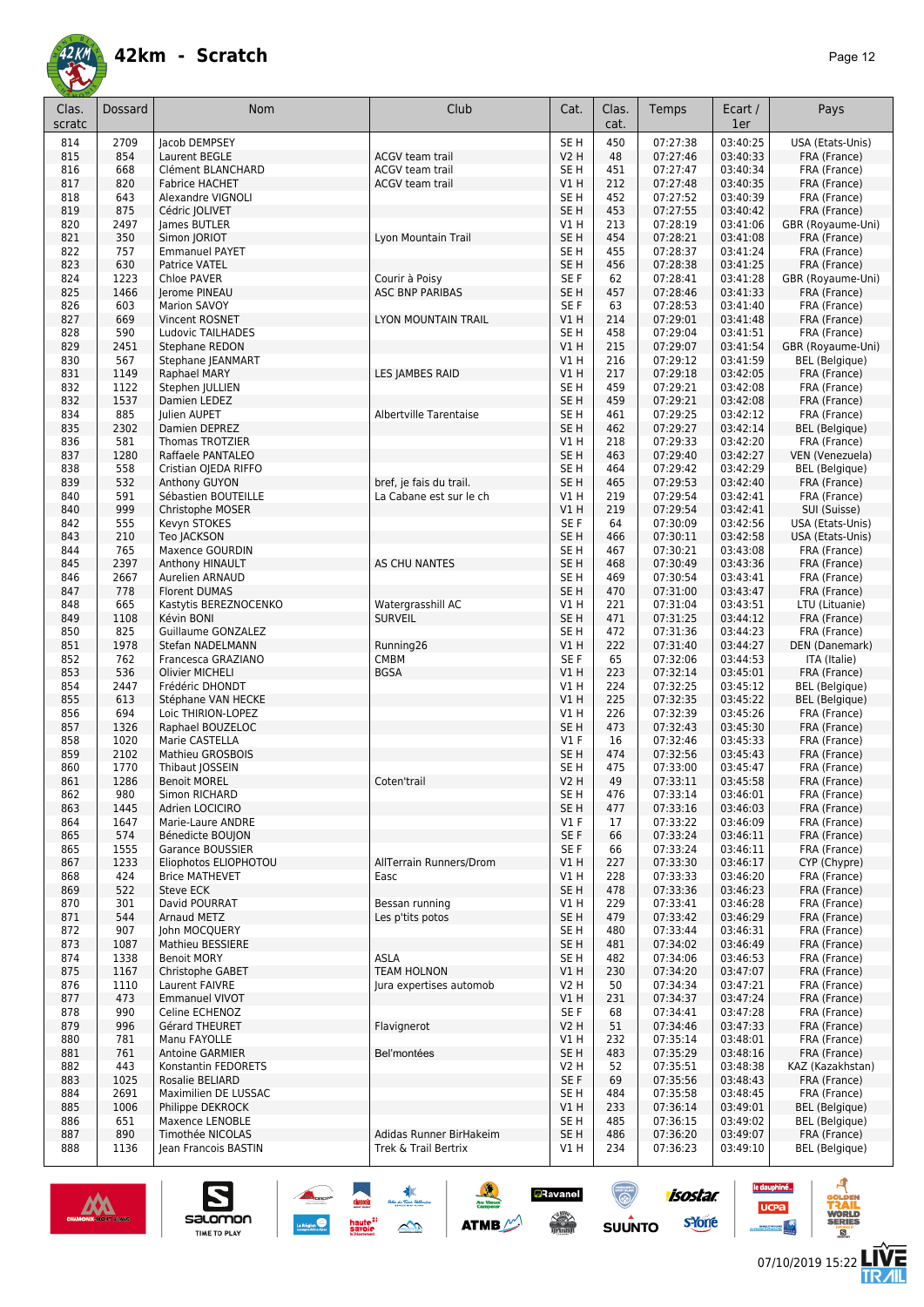

| Clas.<br>scratc | Dossard      | Nom                                             | Club                           | Cat.                               | Clas.<br>cat.  | Temps                | Ecart /<br>1er       | Pays                                  |
|-----------------|--------------|-------------------------------------------------|--------------------------------|------------------------------------|----------------|----------------------|----------------------|---------------------------------------|
| 889             | 2445         | <b>Harry LEWTHWAITE</b>                         |                                | SE <sub>H</sub>                    | 487            | 07:36:42             | 03:49:29             | GBR (Royaume-Uni)                     |
| 890             | 774          | Thierry DELOURME                                | <b>CMBM</b>                    | <b>V2 H</b>                        | 53             | 07:36:51             | 03:49:38             | FRA (France)                          |
| 891             | 1411         | Claudia CAMPBELL                                |                                | $VI$ F                             | 18             | 07:37:07             | 03:49:54             | FRA (France)                          |
| 892<br>893      | 2666<br>1487 | Niklas GALLENSCHUETZ<br><b>Edouard THUROTTE</b> | RunFleet Hamburg / AR F        | SE <sub>H</sub><br>SE <sub>H</sub> | 488<br>489     | 07:37:08<br>07:37:09 | 03:49:55<br>03:49:56 | GER (Allemagne)<br>FRA (France)       |
| 893             | 1588         | <b>Maximilien CLAYTON</b>                       |                                | SE <sub>H</sub>                    | 489            | 07:37:09             | 03:49:56             | FRA (France)                          |
| 895             | 1116         | <b>Charlotte NOBLE</b>                          |                                | V2F                                | 3              | 07:37:27             | 03:50:14             | RSA (Afrique du Sud)                  |
| 896             | 952          | Laure GAUTHIER                                  | Lyon Mountain Trail            | SE <sub>F</sub>                    | 70             | 07:37:29             | 03:50:16             | FRA (France)                          |
| 897             | 1334         | François DEVASSINE                              |                                | SE <sub>H</sub>                    | 491            | 07:37:30             | 03:50:17             | FRA (France)                          |
| 898             | 835          | <b>Julien VAT</b>                               | <b>ENSEMBLE POUR INES</b>      | SE <sub>H</sub>                    | 492            | 07:37:37             | 03:50:24             | FRA (France)                          |
| 899<br>900      | 1277<br>2604 | <b>Nicolas MOUILLIERE</b><br>Laurent CAFFIER    |                                | SE <sub>H</sub><br>SE <sub>H</sub> | 493<br>494     | 07:37:52<br>07:37:53 | 03:50:39<br>03:50:40 | FRA (France)                          |
| 901             | 2662         | <b>Cyrille PICART</b>                           |                                | V1H                                | 235            | 07:37:55             | 03:50:42             | FRA (France)<br>FRA (France)          |
| 902             | 647          | Kevin DUBIEZ                                    |                                | SE <sub>H</sub>                    | 495            | 07:38:10             | 03:50:57             | FRA (France)                          |
| 903             | 914          | Alexandre DALLY                                 | <b>Trail Vaucluse</b>          | SE H                               | 496            | 07:38:11             | 03:50:58             | FRA (France)                          |
| 903             | 2589         | <b>Richard REUS</b>                             |                                | SE <sub>H</sub>                    | 496            | 07:38:11             | 03:50:58             | NED (Pays-Bas)                        |
| 905             | 2655         | Antoine FILLIOLE                                |                                | SE <sub>H</sub>                    | 498            | 07:38:16             | 03:51:03             | FRA (France)                          |
| 906             | 833          | Frederic BADIE                                  |                                | V1H                                | 236            | 07:38:18             | 03:51:05             | FRA (France)                          |
| 907             | 2474<br>2698 | Julien HOURDE                                   |                                | SE <sub>H</sub>                    | 499            | 07:38:29             | 03:51:16             | FRA (France)                          |
| 908<br>909      | 1681         | <b>Baptiste DEVAUX</b><br>Frank VANSPAUWEN      | <b>HERMATHENAE ORIENTATION</b> | SE <sub>H</sub><br><b>V2 H</b>     | 500<br>54      | 07:38:33<br>07:38:34 | 03:51:20<br>03:51:21 | FRA (France)<br><b>BEL</b> (Belgique) |
| 910             | 2452         | Christophe GORI                                 | courir a meyreuil              | SE <sub>H</sub>                    | 501            | 07:38:55             | 03:51:42             | FRA (France)                          |
| 911             | 2442         | <b>Haakon SCHEEPENS</b>                         |                                | V1H                                | 237            | 07:39:07             | 03:51:54             | NED (Pays-Bas)                        |
| 912             | 2255         | Coleen LITTLE                                   |                                | V2F                                | $\overline{4}$ | 07:39:11             | 03:51:58             | CAN (Canada)                          |
| 913             | 2732         | Peter Hoffmann HINGE                            |                                | V1H                                | 238            | 07:39:13             | 03:52:00             | DEN (Danemark)                        |
| 914             | 2680         | Arthur MLASKOT                                  |                                | ES <sub>H</sub>                    | 23             | 07:39:15             | 03:52:02             | FRA (France)                          |
| 915             | 1242         | Pierrick FOURNIER                               | Manduel métropole marat        | SE H                               | 502            | 07:40:09             | 03:52:56             | FRA (France)                          |
| 915             | 1430<br>485  | Quentin DEOM<br><b>Benjamin SEEWALD</b>         | <b>SMAC</b>                    | SE <sub>H</sub><br>SE <sub>H</sub> | 502<br>504     | 07:40:09             | 03:52:56             | <b>BEL</b> (Belgique)<br>FRA (France) |
| 917<br>918      | 2689         | Clément AUVRAY                                  |                                | SE <sub>H</sub>                    | 505            | 07:40:23<br>07:40:41 | 03:53:10<br>03:53:28 | FRA (France)                          |
| 919             | 1294         | Solène BARGUIL                                  |                                | SE F                               | 71             | 07:40:55             | 03:53:42             | FRA (France)                          |
| 920             | 2609         | Jose ARJONA                                     |                                | SE <sub>H</sub>                    | 506            | 07:41:01             | 03:53:48             | ESP (Espagne)                         |
| 921             | 1595         | Laetitia BLEGER                                 |                                | SE <sub>F</sub>                    | 72             | 07:41:24             | 03:54:11             | FRA (France)                          |
| 922             | 553          | Frédéric BENJAMIN                               |                                | VIH                                | 239            | 07:41:25             | 03:54:12             | FRA (France)                          |
| 923             | 1278         | Remi BODART                                     |                                | SE <sub>H</sub>                    | 507            | 07:41:31             | 03:54:18             | FRA (France)                          |
| 924             | 1111         | Fabien LEDENTU                                  | anille braye athlétisme        | V1H                                | 240            | 07:41:35             | 03:54:22             | FRA (France)                          |
| 925             | 1462<br>1504 | Celine DROZ-BARTHOLET                           |                                | SE F                               | 73<br>241      | 07:41:41             | 03:54:28<br>03:54:48 | FRA (France)                          |
| 926<br>927      | 801          | Laurent GAUVRIT<br>Franck ARNOULT               | Xtrem Challenges               | V1 H<br>V1H                        | 242            | 07:42:01<br>07:42:05 | 03:54:52             | FRA (France)<br>FRA (France)          |
| 928             | 1641         | Maria JORDANIS                                  |                                | $VI$ F                             | 19             | 07:42:06             | 03:54:53             | DEN (Danemark)                        |
| 929             | 970          | Julien FISZMAN                                  |                                | SE <sub>H</sub>                    | 508            | 07:42:31             | 03:55:18             | FRA (France)                          |
| 930             | 684          | Jean-Louis TISSANDIER                           | <b>US TALENCE</b>              | VIH                                | 243            | 07:42:32             | 03:55:19             | FRA (France)                          |
| 930             | 978          | <b>Victor KOHLER</b>                            | <b>ASO Sillery</b>             | SE <sub>H</sub>                    | 509            | 07:42:32             | 03:55:19             | FRA (France)                          |
| 932             | 1189         | Guillaume BALLOT                                |                                | SE <sub>H</sub>                    | 510            | 07:42:35             | 03:55:22             | FRA (France)                          |
| 933<br>934      | 786<br>261   | Laurent BISCHOFF<br>Julien MASSIGNAN            | <b>DEFI-NESTLE</b>             | V1H<br>V1 H                        | 244<br>245     | 07:42:53<br>07:42:56 | 03:55:40<br>03:55:43 | SUI (Suisse)<br>FRA (France)          |
| 935             | 1253         | Ludovic LUCE                                    | EAPE                           | V1 H                               | 246            | 07:43:04             | 03:55:51             | FRA (France)                          |
| 936             | 493          | Jean Manuel GUTIERREZ                           | <b>BEAUMONT ATHLETIOUE CLU</b> | V1 H                               | 247            | 07:43:05             | 03:55:52             | FRA (France)                          |
| 937             | 1231         | Paula Francisca HELCL                           | Teampizzaultra                 | $VI$ F                             | 20             | 07:43:06             | 03:55:53             | NOR (Norvège)                         |
| 938             | 2180         | Kayleigh SCOTT                                  |                                | SE F                               | 74             | 07:43:13             | 03:56:00             | GBR (Royaume-Uni)                     |
| 939             | 1259         | Fanny PIERRET                                   |                                | SE F                               | 75             | 07:43:32             | 03:56:19             | <b>BEL</b> (Belgique)                 |
| 940             | 1358         | Frederic VINCENT                                |                                | V1 H                               | 248            | 07:43:33             | 03:56:20             | FRA (France)                          |
| 941<br>942      | 1037<br>1285 | Serge GAILLAND<br>Caroline DELALANDE            |                                | V1 H<br>$VI$ F                     | 249<br>21      | 07:43:42<br>07:43:49 | 03:56:29<br>03:56:36 | FRA (France)<br>FRA (France)          |
| 943             | 2435         | Nils FOING                                      |                                | SE H                               | 511            | 07:43:53             | 03:56:40             | FRA (France)                          |
| 944             | 2492         | Medhi JEHAES                                    |                                | SE <sub>H</sub>                    | 512            | 07:43:58             | 03:56:45             | FRA (France)                          |
| 945             | 1601         | David LORBADA MANZANEDO                         |                                | SE <sub>H</sub>                    | 513            | 07:44:04             | 03:56:51             | ESP (Espagne)                         |
| 946             | 2448         | Johann PHILIP                                   | EAPE                           | SE <sub>H</sub>                    | 514            | 07:44:14             | 03:57:01             | FRA (France)                          |
| 947             | 735          | Ashlee MAYFIELD                                 |                                | $VI$ F                             | 22             | 07:44:15             | 03:57:02             | USA (Etats-Unis)                      |
| 948             | 430          | Mike HEWISON                                    | Fleet and Crookham Athl        | VIH                                | 250            | 07:44:17             | 03:57:04             | GBR (Royaume-Uni)                     |
| 949<br>950      | 1017<br>602  | Stephen HARVEY<br><b>Benoit SIMON</b>           |                                | V1 H<br>ES <sub>H</sub>            | 251<br>24      | 07:44:20<br>07:44:21 | 03:57:07<br>03:57:08 | GBR (Royaume-Uni)<br>FRA (France)     |
| 951             | 2726         | <b>Richard POULTER</b>                          |                                | SE <sub>H</sub>                    | 515            | 07:44:27             | 03:57:14             | AUS (Australie)                       |
| 952             | 1316         | Pablo YARZA BELTRAN                             |                                | SE H                               | 516            | 07:44:29             | 03:57:16             | ESP (Espagne)                         |
| 953             | 2580         | Etienne KERIVEN                                 |                                | SE H                               | 517            | 07:44:34             | 03:57:21             | FRA (France)                          |
| 954             | 1000         | Romain VAN DER PLUYM                            | <b>Belgium Running</b>         | SE H                               | 518            | 07:44:45             | 03:57:32             | BEL (Belgique)                        |
| 955             | 898          | Claude HUGARD                                   |                                | V1 H                               | 252            | 07:44:47             | 03:57:34             | FRA (France)                          |
| 956             | 623          | Sebastien DAWANT                                | Trail it easy                  | SE <sub>H</sub>                    | 519            | 07:44:48             | 03:57:35             | <b>BEL</b> (Belgique)                 |
| 956<br>958      | 976          | Benjamin CLARY                                  |                                | V1 H                               | 253<br>254     | 07:44:48             | 03:57:35<br>03:57:42 | FRA (France)                          |
| 959             | 776<br>692   | Grégory GOUTORBE<br>Thierry GOETZ               | SAINT MO RUNNING CLUB          | V1H<br>V1 H                        | 255            | 07:44:55<br>07:44:59 | 03:57:46             | FRA (France)<br>FRA (France)          |
| 959             | 2258         | Christine REID                                  |                                | SE F                               | 76             | 07:44:59             | 03:57:46             | GBR (Royaume-Uni)                     |
| 961             | 1736         | Olivier BOURNAT                                 | UA SOCIETE GENERALE            | V2 H                               | 55             | 07:45:01             | 03:57:48             | FRA (France)                          |
| 962             | 1525         | Joseph D'ANNOUX                                 |                                | SE <sub>H</sub>                    | 520            | 07:45:09             | 03:57:56             | FRA (France)                          |
| 963             | 689          | Dominique VERON APFFEL                          |                                | V2F                                | 5              | 07:45:17             | 03:58:04             | FRA (France)                          |

 $\frac{1}{2}$ 

 $\rightarrow$ 

**ATMB** 



 $\n \ \, \underbrace{\sum\limits_{\text{SALOMOM}}$ 



G

le dauphiné...

**UCPa** 

isostar.

svore

 $\bigcirc$ 

**SUUNTO** 

**a**Ravanel

 $\frac{1}{\sqrt{2}}$ 



ه

**VORLD**<br>ERIES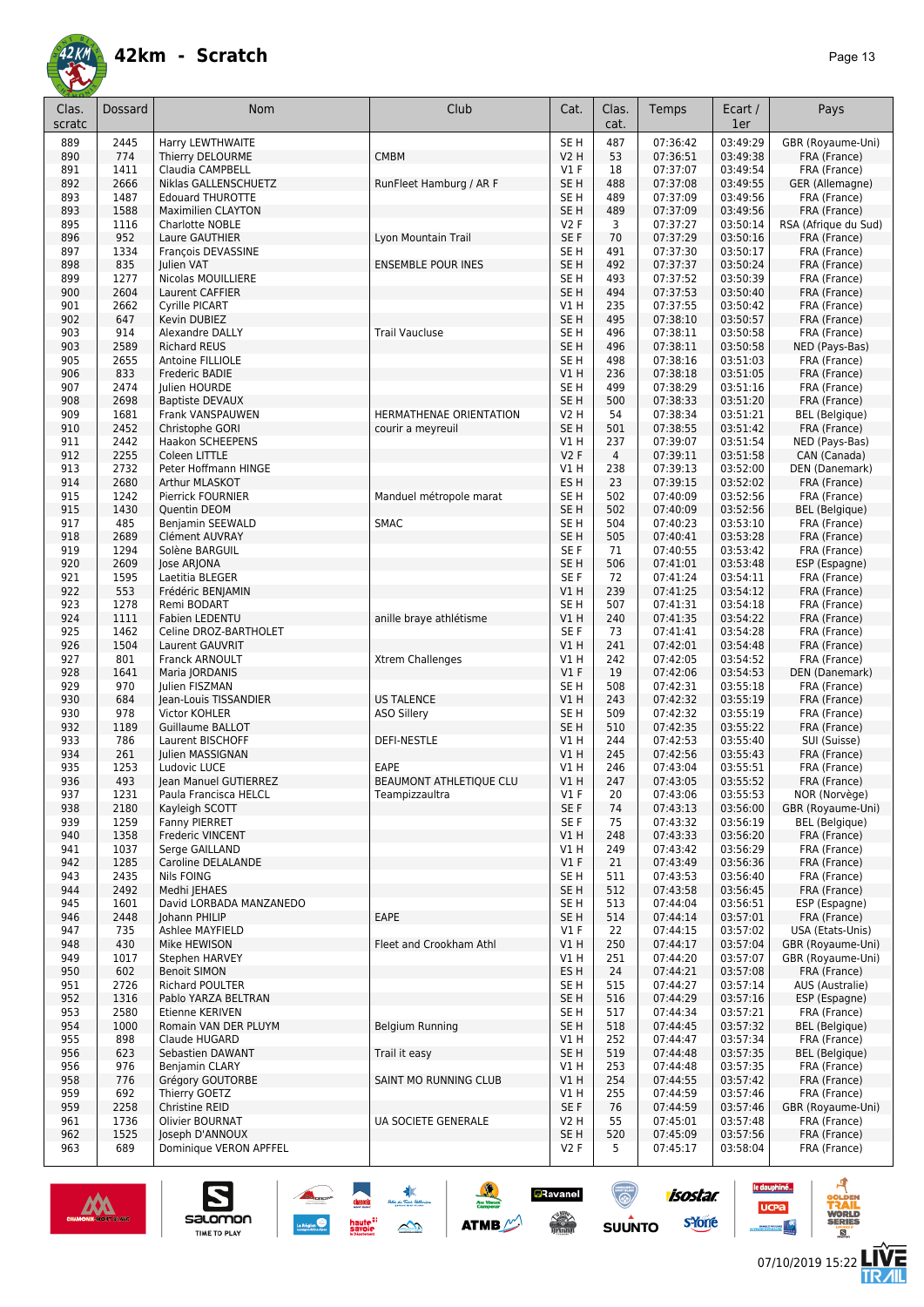

| Clas.<br>scratc | Dossard      | Nom                                       | Club                             | Cat.                               | Clas.<br>cat. | Temps                | Ecart /<br>1er       | Pays                                |
|-----------------|--------------|-------------------------------------------|----------------------------------|------------------------------------|---------------|----------------------|----------------------|-------------------------------------|
| 964             | 1314         | <b>Florent NEVEU</b>                      |                                  | SE <sub>H</sub>                    | 521           | 07:45:22             | 03:58:09             | FRA (France)                        |
| 965             | 867          | Céline COVES-CHATARD                      | saint gély athlétisme            | SE F                               | 77            | 07:45:34             | 03:58:21             | FRA (France)                        |
| 966<br>967      | 886<br>1373  | Laurent CALMETTES<br>Estelle GUY          | SAINT GELY ATHLETISME<br>DOLE AC | V1H<br>$VI$ F                      | 256<br>23     | 07:45:35<br>07:45:39 | 03:58:22<br>03:58:26 | FRA (France)<br>FRA (France)        |
| 968             | 1073         | Coralie CHAMARD BOUDET                    |                                  | $VI$ F                             | 24            | 07:45:42             | 03:58:29             | FRA (France)                        |
| 969             | 2595         | <b>Thibaud GRANET</b>                     |                                  | SE <sub>H</sub>                    | 522           | 07:46:00             | 03:58:47             | FRA (France)                        |
| 970             | 564          | <b>Fabrice MERCIER</b>                    | Evadez-vous                      | V1H                                | 257           | 07:46:19             | 03:59:06             | FRA (France)                        |
| 971             | 1248         | Marc QUEVAL                               | <b>ESL Francheville</b>          | <b>V2 H</b>                        | 56            | 07:46:20             | 03:59:07             | FRA (France)                        |
| 972<br>973      | 1558<br>1424 | Gautier DOILLON<br>Marine CHOUX           | Montbonnotlogging                | SE <sub>H</sub><br>SE <sub>F</sub> | 523<br>78     | 07:46:26<br>07:46:27 | 03:59:13<br>03:59:14 | FRA (France)<br>FRA (France)        |
| 974             | 1574         | Laurent FORTIN                            | <b>RCCN</b>                      | V2 H                               | 57            | 07:46:31             | 03:59:18             | FRA (France)                        |
| 975             | 634          | Caroline ADELINE                          | cabb                             | SE <sub>F</sub>                    | 79            | 07:46:34             | 03:59:21             | FRA (France)                        |
| 975             | 638          | Jeremy DUBOIS                             | cabb                             | SE <sub>H</sub>                    | 524           | 07:46:34             | 03:59:21             | FRA (France)                        |
| 975             | 1125         | Pavlina MEDKOVA                           |                                  | SE F                               | 79            | 07:46:34             | 03:59:21             | CZE (République<br>tchèque)         |
| 978             | 1041         | Thomas BEIGBEDER                          |                                  | V2 H                               | 58            | 07:46:43             | 03:59:30             | FRA (France)                        |
| 979<br>979      | 559<br>1205  | <b>Blaise AUGER</b><br>Vincent NEBLING    | Courir à meyreuil<br>Vytajog     | VIH<br><b>V1 H</b>                 | 258<br>258    | 07:46:55<br>07:46:55 | 03:59:42<br>03:59:42 | FRA (France)<br>FRA (France)        |
| 981             | 1368         | Laurent LAVALLEE                          | RTT4C                            | <b>V1 H</b>                        | 260           | 07:46:58             | 03:59:45             | FRA (France)                        |
| 982             | 2418         | Arnaud DESSENNE                           |                                  | V1H                                | 261           | 07:47:14             | 04:00:01             | FRA (France)                        |
| 983             | 2285         | John HARRIS                               |                                  | SE <sub>H</sub>                    | 525           | 07:47:15             | 04:00:02             | GBR (Royaume-Uni)                   |
| 984             | 1598         | Florian BALLIGAND                         |                                  | SE <sub>H</sub>                    | 526           | 07:47:21             | 04:00:08             | FRA (France)                        |
| 985             | 868<br>1329  | Nicolas VERGEOT<br>Yann BOCCIA            | Gendarmerie du Haut Dou          | <b>V1 H</b><br>SE <sub>H</sub>     | 262<br>527    | 07:47:27<br>07:47:31 | 04:00:14<br>04:00:18 | FRA (France)<br>FRA (France)        |
| 986<br>987      | 1096         | Eric BRICE                                | <b>CMBM</b>                      | <b>V2 H</b>                        | 59            | 07:47:36             | 04:00:23             | FRA (France)                        |
| 987             | 1297         | Clément TROUILLET                         | logging Club Portois             | SE H                               | 528           | 07:47:36             | 04:00:23             | FRA (France)                        |
| 989             | 2705         | David REID                                |                                  | SE <sub>H</sub>                    | 529           | 07:47:39             | 04:00:26             | GBR (Royaume-Uni)                   |
| 990             | 1590         | <b>Ouentin POIGNANT</b>                   |                                  | SE H                               | 530           | 07:47:40             | 04:00:27             | FRA (France)                        |
| 991             | 1528         | Ludovic LOTH                              | Trek & Trail Bertrix             | SE H                               | 531           | 07:47:41             | 04:00:28             | <b>BEL</b> (Belgique)               |
| 992             | 1398         | <b>Fabrice DENAIS</b>                     |                                  | V1H                                | 263           | 07:47:47             | 04:00:34             | FRA (France)                        |
| 993<br>994      | 1345<br>2548 | Elie GUY<br>John BUCKLEY                  |                                  | SE <sub>H</sub><br>SE <sub>H</sub> | 532<br>533    | 07:48:15<br>07:48:23 | 04:01:02<br>04:01:10 | FRA (France)<br>IRL (Irlande)       |
| 995             | 1293         | Elodie DAGUIN                             |                                  | SE F                               | 81            | 07:48:25             | 04:01:12             | FRA (France)                        |
| 996             | 1144         | Stéphane BLANC                            |                                  | V1 H                               | 264           | 07:48:28             | 04:01:15             | FRA (France)                        |
| 997             | 709          | Yannisse ABERKANE                         | Vaincre Les Maladies Ly          | ES <sub>H</sub>                    | 25            | 07:48:29             | 04:01:16             | FRA (France)                        |
| 998             | 1068         | Marc-Olivier BOFFANO                      |                                  | V1H                                | 265           | 07:48:30             | 04:01:17             | FRA (France)                        |
| 999<br>1000     | 2629<br>2522 | <b>Florent LELORRAIN</b><br>Luc LEINERS   |                                  | VIH<br>SE <sub>H</sub>             | 266<br>534    | 07:48:36<br>07:48:38 | 04:01:23<br>04:01:25 | FRA (France)<br>BEL (Belgique)      |
| 1001            | 920          | Remi MARTIN                               |                                  | SE <sub>H</sub>                    | 535           | 07:48:49             | 04:01:36             | FRA (France)                        |
| 1002            | 1083         | Jean Claude QUOY                          |                                  | V2 H                               | 60            | 07:49:04             | 04:01:51             | FRA (France)                        |
| 1002            | 2404         | Anthony LIUZZO                            |                                  | SE H                               | 536           | 07:49:04             | 04:01:51             | FRA (France)                        |
| 1004            | 1153         | Sylvain BAPST                             | Team Cléo                        | V1H                                | 267           | 07:49:11             | 04:01:58             | SUI (Suisse)                        |
| 1005<br>1006    | 856<br>1634  | Yann PATOZ<br><b>Guillaume TREMELAT</b>   |                                  | V1 H<br>SE <sub>H</sub>            | 268<br>537    | 07:49:14<br>07:49:25 | 04:02:01<br>04:02:12 | FRA (France)<br>FRA (France)        |
| 1007            | 1107         | Julien BARRAUX                            | Labarauch trail team             | V1H                                | 269           | 07:49:29             | 04:02:16             | FRA (France)                        |
| 1008            | 1774         | Vincent DEZWARTE                          | <b>RCCN</b>                      | V2 H                               | 61            | 07:49:39             | 04:02:26             | FRA (France)                        |
| 1009            | 961          | Nicolas LEMAIRE                           |                                  | V1H                                | 270           | 07:49:54             | 04:02:41             | FRA (France)                        |
| 1010            | 2423         | Jean-Yves SEIGNEURET                      | <b>UA SOCIETE GENERALE</b>       | V2 H                               | 62            | 07:50:02             | 04:02:49             | FRA (France)                        |
| 1011            | 1793         | Sophie FABERT                             | <b>UA SOCIETE GENERALE</b>       | V1F<br>SE F                        | 25            | 07:50:04             | 04:02:51<br>04:02:51 | FRA (France)                        |
| 1011<br>1013    | 1875<br>2227 | Jaymie CLINTON<br>Jennifer GAILHARD       | <b>CTC</b>                       | SE F                               | 82<br>83      | 07:50:04<br>07:50:20 | 04:03:07             | AUS (Australie)<br>FRA (France)     |
| 1014            | 1302         | Olivier RISCHE                            | Les traileurs des Roche          | V1H                                | 271           | 07:50:22             | 04:03:09             | FRA (France)                        |
| 1015            | 1204         | Jean Luc GRAND                            |                                  | V2H                                | 63            | 07:50:32             | 04:03:19             | FRA (France)                        |
| 1016            | 1251         | Omar OSORIO                               | Ssideline city run club          | SE H                               | 538           | 07:50:36             | 04:03:23             | SWE (Suède)                         |
| 1017<br>1018    | 2516<br>772  | David BOYER<br>Jérémie WEBER              |                                  | V1H<br>VIH                         | 272<br>273    | 07:50:38<br>07:50:45 | 04:03:25<br>04:03:32 | FRA (France)<br>FRA (France)        |
| 1019            | 748          | James MASTRIANNI                          |                                  | V2H                                | 64            | 07:50:50             | 04:03:37             | USA (Etats-Unis)                    |
| 1019            | 982          | Stéphane LE MENEC                         | MBDA SPORT ATHLETISME            | V2 H                               | 64            | 07:50:50             | 04:03:37             | FRA (France)                        |
| 1021            | 1757         | Antoine LENORMAND                         |                                  | SE H                               | 539           | 07:50:54             | 04:03:41             | FRA (France)                        |
| 1022            | 589          | <b>Baptiste VALLET</b>                    |                                  | SE <sub>H</sub>                    | 540           | 07:50:57             | 04:03:44             | FRA (France)                        |
| 1023            | 873          | Julien CLAUZET                            |                                  | SE <sub>H</sub>                    | 541           | 07:50:59             | 04:03:46             | FRA (France)                        |
| 1024<br>1025    | 2626<br>2715 | <b>Benedict MUNYAO</b><br>Ahmed MAHOMED   |                                  | V2 H<br>V2 H                       | 66<br>67      | 07:51:02<br>07:51:03 | 04:03:49<br>04:03:50 | KEN (Kenya)<br>RSA (Afrique du Sud) |
| 1026            | 2552         | Jean Louis ATTARD                         | Trisaléve Annemasse Agg          | V1H                                | 274           | 07:51:06             | 04:03:53             | FRA (France)                        |
| 1027            | 1402         | Lionel COLLIN                             | Gasny Running                    | VIH                                | 275           | 07:51:09             | 04:03:56             | FRA (France)                        |
| 1028            | 252          | Théo BENNOUR                              |                                  | SE H                               | 542           | 07:51:12             | 04:03:59             | FRA (France)                        |
| 1029            | 1035         | Anja COULTHARD                            | Keswick AC                       | $VI$ F                             | 26            | 07:51:22             | 04:04:09             | GBR (Royaume-Uni)                   |
| 1030            | 1801<br>1405 | Samuel MULLENDERS<br><b>Boris GENERAT</b> | <b>SAM TRIATHLON RAID</b>        | SE <sub>H</sub>                    | 543<br>544    | 07:51:30<br>07:51:32 | 04:04:17<br>04:04:19 | <b>BEL</b> (Belgique)               |
| 1031<br>1032    | 2278         | Stephane WANTZ                            | team Heiligenberg                | SE H<br>V1 H                       | 276           | 07:51:40             | 04:04:27             | FRA (France)<br>FRA (France)        |
| 1033            | 912          | Paul GARASSUS                             |                                  | V3H                                | 5             | 07:51:46             | 04:04:33             | FRA (France)                        |
| 1034            | 338          | <b>Bruno MADONIA</b>                      | aclo belgium                     | V1H                                | 277           | 07:52:00             | 04:04:47             | <b>BEL</b> (Belgique)               |
| 1035            | 826          | Mickaël EMERY                             |                                  | VIH                                | 278           | 07:52:06             | 04:04:53             | FRA (France)                        |
| 1036            | 2483         | Loïc GODEC                                |                                  | SE <sub>H</sub>                    | 545           | 07:52:11             | 04:04:58             | FRA (France)                        |
| 1037            | 1536         | Mario DUPONT                              | <b>Trek and Trail Bertrix</b>    | V1H                                | 279           | 07:52:16             | 04:05:03             | <b>BEL</b> (Belgique)               |



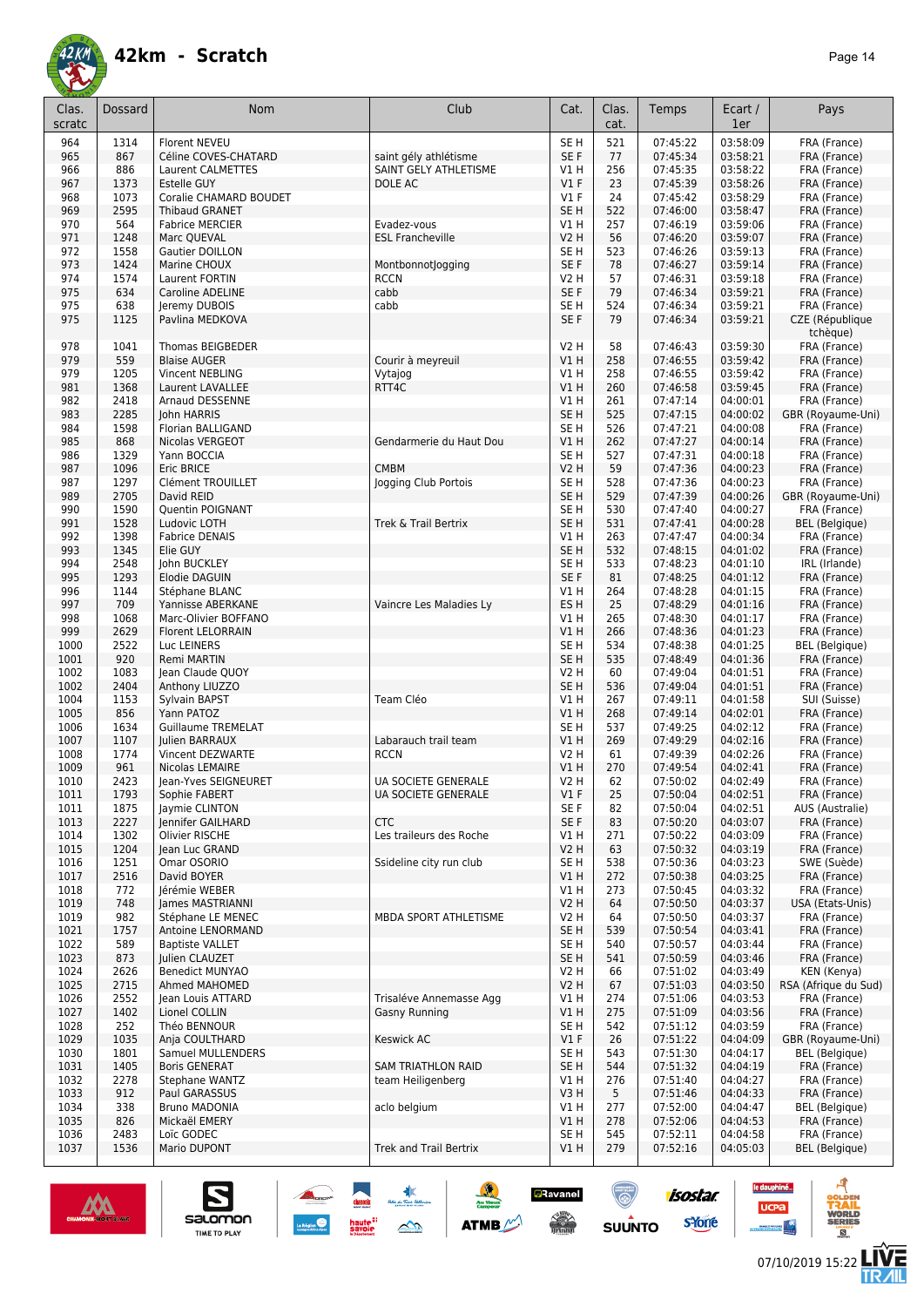

| Clas.<br>scratc | Dossard      | Nom                                     | Club                                             | Cat.                           | Clas.<br>cat. | Temps                | Ecart /<br>1er       | Pays                                   |
|-----------------|--------------|-----------------------------------------|--------------------------------------------------|--------------------------------|---------------|----------------------|----------------------|----------------------------------------|
| 1038            | 1628         | <b>Guillaume RICAUD</b>                 |                                                  | SE <sub>H</sub>                | 546           | 07:52:19             | 04:05:06             | FRA (France)                           |
| 1039            | 1080         | Laurent MIGNON                          |                                                  | V1 H                           | 280           | 07:52:23             | 04:05:10             | <b>BEL</b> (Belgique)                  |
| 1040            | 1310         | Sylvie NYSSEN                           | Entreparenthèse                                  | $VI$ F                         | 27            | 07:52:29             | 04:05:16             | <b>BEL</b> (Belgique)                  |
| 1041            | 1313         | <b>Bruno FALIP</b>                      | SAINT GELY ATHLETISME                            | VIH                            | 281           | 07:52:31             | 04:05:18             | FRA (France)                           |
| 1042            | 2611         | Hugo GOURDIN                            |                                                  | SE <sub>H</sub>                | 547           | 07:52:43             | 04:05:30             | FRA (France)                           |
| 1043<br>1044    | 816<br>1708  | Eric MARCHAND                           | Les loups                                        | <b>V2 H</b><br>SE <sub>H</sub> | 68<br>548     | 07:52:44<br>07:52:54 | 04:05:31<br>04:05:41 | FRA (France)                           |
| 1045            | 800          | Stéphane BERGER<br>Jerome MEESSEN       | <b>VIETCLIMB</b>                                 | V1H                            | 282           | 07:52:58             | 04:05:45             | FRA (France)<br><b>BEL</b> (Belgique)  |
| 1046            | 1269         | <b>Malory GUDIN</b>                     |                                                  | SE <sub>F</sub>                | 84            | 07:53:11             | 04:05:58             | FRA (France)                           |
| 1047            | 1137         | Arnaud PELISSIER                        | orsay                                            | V1H                            | 283           | 07:53:22             | 04:06:09             | FRA (France)                           |
| 1048            | 543          | <b>Thomas MOUTONNET</b>                 |                                                  | SE <sub>H</sub>                | 549           | 07:53:38             | 04:06:25             | FRA (France)                           |
| 1049            | 1135         | Chrystel CHIKHAOUI                      | <b>AATAC</b>                                     | $VI$ F                         | 28            | 07:53:54             | 04:06:41             | FRA (France)                           |
| 1050            | 1143         | Olivier CHAPPAZ                         | Les Gueulovents                                  | V1 H                           | 284           | 07:53:57             | 04:06:44             | FRA (France)                           |
| 1051            | 1860         | <b>Emmanuel KAPUSTA</b>                 |                                                  | V3 H                           | 6             | 07:54:13             | 04:07:00             | FRA (France)                           |
| 1052            | 2587         | Victor CORONADO                         |                                                  | SE <sub>H</sub>                | 550           | 07:54:21             | 04:07:08             | ESP (Espagne)                          |
| 1053            | 2651         | Hugo LE BOULZEC                         |                                                  | SE <sub>H</sub>                | 551           | 07:54:28             | 04:07:15             | FRA (France)                           |
| 1054            | 768          | Ange MARTINEZ                           | trail club des fous                              | V2 H                           | 69            | 07:54:34             | 04:07:21             | FRA (France)                           |
| 1055            | 869          | Anoiar IDRISSI                          |                                                  | SE <sub>H</sub>                | 552           | 07:54:35             | 04:07:22             | FRA (France)                           |
| 1056<br>1057    | 822<br>1663  | Cezary DABROWSKI<br>Axel DI PRETORO     | <b>MAXI Piaseczno</b>                            | V1 H<br>SE <sub>H</sub>        | 285<br>553    | 07:54:38<br>07:54:41 | 04:07:25<br>04:07:28 | POL (Pologne)<br><b>BEL</b> (Belgique) |
| 1058            | 1431         | Julien VACHET                           | non licencié                                     | SE <sub>H</sub>                | 554           | 07:54:51             | 04:07:38             | FRA (France)                           |
| 1058            | 1432         | Thomas VACHET                           | non licencié                                     | SE <sub>H</sub>                | 554           | 07:54:51             | 04:07:38             | FRA (France)                           |
| 1060            | 989          | Laurent MORAUD                          |                                                  | V1 H                           | 286           | 07:54:54             | 04:07:41             | FRA (France)                           |
| 1061            | 2481         | Pierre BEAUFILS                         |                                                  | V1 H                           | 287           | 07:54:57             | 04:07:44             | FRA (France)                           |
| 1062            | 2567         | Pierre-Nicolas VIDIT                    |                                                  | SE <sub>H</sub>                | 556           | 07:55:00             | 04:07:47             | FRA (France)                           |
| 1063            | 2366         | Julien BERNARD                          | Manduel marathon métrop                          | SE <sub>H</sub>                | 557           | 07:55:06             | 04:07:53             | FRA (France)                           |
| 1064            | 1161         | Jean-Benoît CONSTANT                    |                                                  | SE <sub>H</sub>                | 558           | 07:55:17             | 04:08:04             | BEL (Belgique)                         |
| 1064            | 2119         | Cedric RAUH                             | ptis poto                                        | SE <sub>H</sub>                | 558           | 07:55:17             | 04:08:04             | FRA (France)                           |
| 1066            | 2337         | Mickael PROVIN                          |                                                  | V1 H                           | 288           | 07:55:20             | 04:08:07             | FRA (France)                           |
| 1067            | 2243         | Manon PLET                              |                                                  | ES <sub>F</sub>                | 3             | 07:55:22             | 04:08:09             | FRA (France)                           |
| 1068            | 1202         | Marja VILLI                             | Saimaa Trail Runners                             | V1F                            | 29            | 07:55:23             | 04:08:10             | FIN (Finlande)                         |
| 1069            | 698          | Sylvain GILLET                          |                                                  | V1H                            | 289           | 07:55:24             | 04:08:11             | FRA (France)                           |
| 1069            | 1014<br>2371 | Sebastien DURAND<br>Fabien ROUSSEAU     |                                                  | V1H<br>SE <sub>H</sub>         | 289<br>560    | 07:55:24<br>07:55:27 | 04:08:11<br>04:08:14 | FRA (France)                           |
| 1071<br>1072    | 674          | Frederic DIRAND                         |                                                  | V1 H                           | 291           | 07:55:28             | 04:08:15             | FRA (France)<br>FRA (France)           |
| 1073            | 2590         | <b>Victor AMANS</b>                     |                                                  | SE <sub>H</sub>                | 561           | 07:55:29             | 04:08:16             | FRA (France)                           |
| 1074            | 1156         | Mohammed JABBAR                         |                                                  | SE H                           | 562           | 07:55:34             | 04:08:21             | GBR (Royaume-Uni)                      |
| 1075            | 2490         | <b>Antoine LENNE</b>                    | Dorothee                                         | SE <sub>H</sub>                | 563           | 07:55:35             | 04:08:22             | <b>BEL</b> (Belgique)                  |
| 1076            | 489          | <b>Emmanuel LAVOINE</b>                 |                                                  | V1H                            | 292           | 07:55:38             | 04:08:25             | FRA (France)                           |
| 1077            | 662          | Thierry MUSY-VERDEL                     |                                                  | V1 H                           | 293           | 07:55:43             | 04:08:30             | FRA (France)                           |
| 1078            | 1206         | Frederic MOREAU                         | ABC                                              | V1H                            | 294           | 07:55:51             | 04:08:38             | FRA (France)                           |
| 1079            | 741          | Sean YOUNG                              |                                                  | <b>V2 H</b>                    | 70            | 07:55:53             | 04:08:40             | GBR (Royaume-Uni)                      |
| 1079            | 948          | <b>Thibaut LENCEL</b>                   |                                                  | SE <sub>H</sub>                | 564           | 07:55:53             | 04:08:40             | FRA (France)                           |
| 1081            | 2387         | Vincent LOUIS                           |                                                  | V1 H                           | 295           | 07:55:56             | 04:08:43             | FRA (France)                           |
| 1082            | 818          | <b>Olivier CAYREYRE</b>                 | VAFA section trail                               | V1 H                           | 296           | 07:56:00             | 04:08:47             | FRA (France)                           |
| 1083<br>1084    | 1673         | Jean-Marc PAULIN<br>Pierre-Louis MASSON |                                                  | <b>V2 H</b><br>SE <sub>H</sub> | 71<br>565     | 07:56:04<br>07:56:09 | 04:08:51<br>04:08:56 | FRA (France)                           |
| 1085            | 1354<br>2469 | Mickael METAYER                         | CA DE CHAMPIGNEULLES                             | SE <sub>H</sub>                | 566           | 07:56:12             | 04:08:59             | FRA (France)<br>FRA (France)           |
| 1086            | 1257         | Nicolas DAEMGEN                         | Team Banfi                                       | SE H                           | 567           | 07:56:14             | 04:09:01             | FRA (France)                           |
| 1087            | 1074         | <b>Tiphaine DUPUIS</b>                  | St Priest Triathlon                              | SE F                           | 85            | 07:56:20             | 04:09:07             | FRA (France)                           |
| 1088            | 664          | Quentin DEGRYSE                         | RUNNINGGEEK                                      | SE H                           | 568           | 07:56:25             | 04:09:12             | <b>BEL</b> (Belgique)                  |
| 1088            | 985          | Celine BERKES                           | TRAIL IN GAUME                                   | $VI$ F                         | 30            | 07:56:25             | 04:09:12             | <b>BEL</b> (Belgique)                  |
| 1090            | 1583         | Christophe NOWICKI                      |                                                  | SE H                           | 569           | 07:56:32             | 04:09:19             | FRA (France)                           |
| 1091            | 764          | Nicolas MARCO                           | Pocht'running                                    | SE <sub>H</sub>                | 570           | 07:56:44             | 04:09:31             | <b>BEL</b> (Belgique)                  |
| 1092            | 1772         | Michael PRICE                           |                                                  | SE H                           | 571           | 07:56:45             | 04:09:32             | GBR (Royaume-Uni)                      |
| 1093            | 972          | <b>Bertrand PIMONT</b>                  |                                                  | SE <sub>H</sub>                | 572           | 07:56:46             | 04:09:33             | FRA (France)                           |
| 1094            | 1395         | Celine DEMARS                           | CHAPTEUIL SPORT NATURE                           | SE F                           | 86            | 07:56:50             | 04:09:37             | FRA (France)                           |
| 1095            | 721          | Anne BERNHARDT                          | <b>ERSTEIN</b>                                   | SE F                           | 87            | 07:56:52             | 04:09:39             | FRA (France)                           |
| 1096            | 2593         | Paolo AGUS                              |                                                  | V1 H                           | 297           | 07:56:57             | 04:09:44             | <b>BEL</b> (Belgique)                  |
| 1097            | 2405         | Andrea FATTIER                          |                                                  | SE H                           | 573           | 07:57:02             | 04:09:49             | FRA (France)                           |
| 1098            | 871          | Thierry LAURENT<br>David ROCHE          | CHAPTEUIL SPORT NATURE<br>CHAPTEUIL SPORT NATURE | V1 H                           | 298           | 07:57:03             | 04:09:50<br>04:09:51 | FRA (France)<br>FRA (France)           |
| 1099<br>1100    | 1145<br>609  | Stephane DEGARDIN                       | courir à villers                                 | V1 H<br>V1 H                   | 299<br>300    | 07:57:04<br>07:57:26 | 04:10:13             | FRA (France)                           |
| 1101            | 883          | Hugo NAVEZ                              |                                                  | SE H                           | 574           | 07:57:39             | 04:10:26             | BEL (Belgique)                         |
| 1102            | 1040         | Stephanie CLERC-GUAY                    | Team Gab&Sports Besanço                          | $VI$ F                         | 31            | 07:57:41             | 04:10:28             | FRA (France)                           |
| 1103            | 1043         | <b>Thibaut MORTELECQ</b>                |                                                  | SE <sub>H</sub>                | 575           | 07:58:02             | 04:10:49             | FRA (France)                           |
| 1104            | 1479         | Max VIRIN                               | Athlétique Club Vanille                          | V1 H                           | 301           | 07:58:12             | 04:10:59             | FRA (France)                           |
| 1105            | 1211         | Robin MASSON                            |                                                  | SE <sub>H</sub>                | 576           | 07:58:19             | 04:11:06             | FRA (France)                           |
| 1106            | 767          | Greg DHOLANDER                          | Team VMC                                         | SE H                           | 577           | 07:58:21             | 04:11:08             | <b>BEL</b> (Belgique)                  |
| 1107            | 1181         | Luc BOURGARIT                           |                                                  | V1 H                           | 302           | 07:58:24             | 04:11:11             | FRA (France)                           |
| 1108            | 2456         | Pascal HEBTING                          |                                                  | V2 H                           | 72            | 07:58:27             | 04:11:14             | FRA (France)                           |
| 1109            | 1874         | Leon TAYLOR                             |                                                  | V1 H                           | 303           | 07:58:44             | 04:11:31             | GBR (Royaume-Uni)                      |
| 1110            | 1362         | <b>Baptiste PRUNAUX</b>                 |                                                  | SE H                           | 578           | 07:58:50             | 04:11:37             | FRA (France)                           |
| 1111            | 1363         | Nicolas BEILLET                         |                                                  | SE <sub>H</sub>                | 579           | 07:58:51             | 04:11:38             | FRA (France)                           |
| 1112            | 2365         | Peter HANSEN                            |                                                  | V1 H                           | 304           | 07:58:53             | 04:11:40             | SWE (Suède)                            |

 $\rightarrow$ 

ATMB



 $\sum_{\text{SALOMOM}}$ 



**isostar** 

svore

(@)

**SUUNTO** 

**a**Ravanel

 $\frac{1}{\sqrt{2}}$ 

le dauphiné...

**UCPa** 

**Excession Contract** 



م<br>أولية

**VORLD**<br>ERIES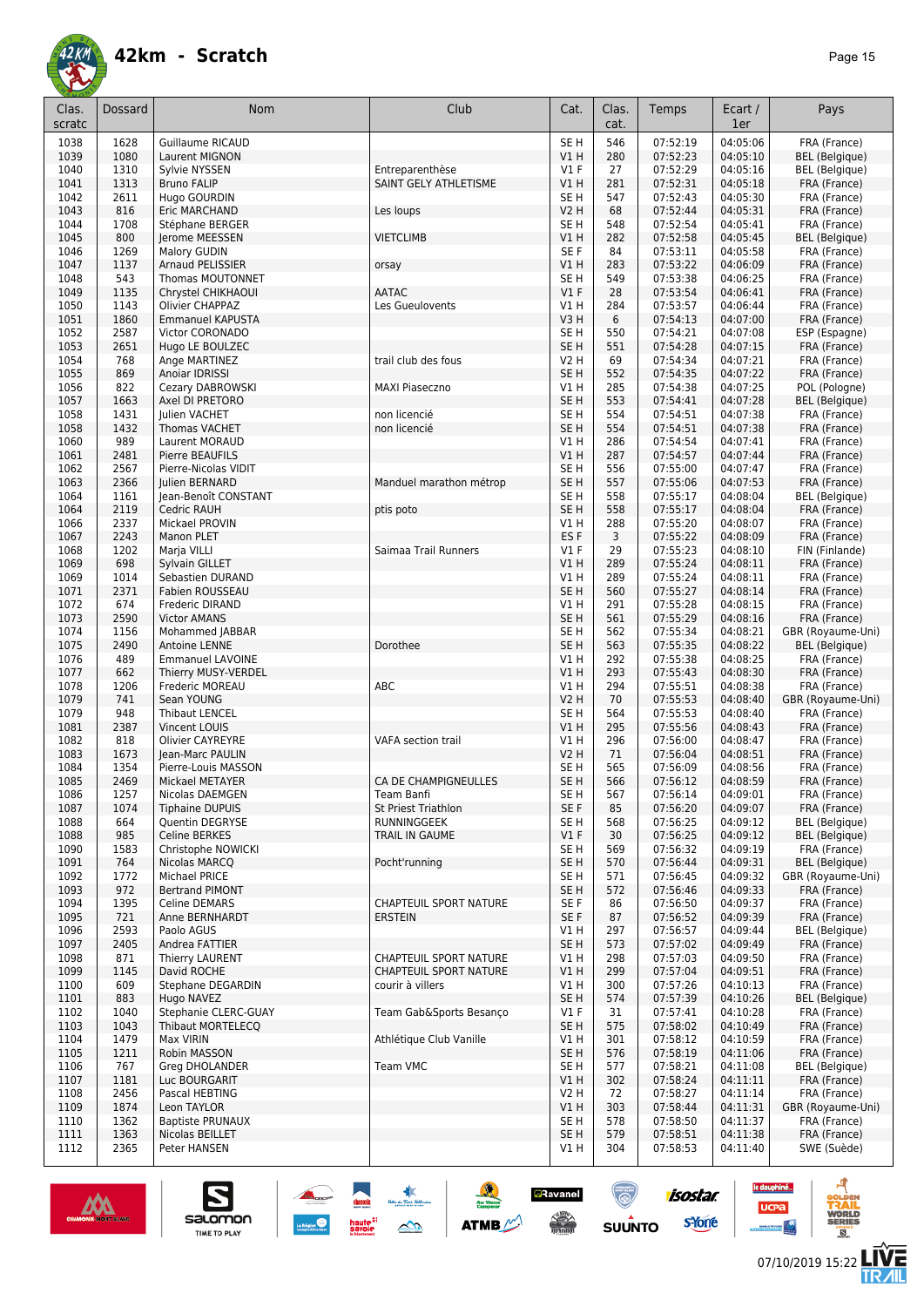

| Clas.<br>scratc | Dossard      | Nom                                         | Club                                              | Cat.                       | Clas.<br>cat.          | Temps                | Ecart /<br>1er       | Pays                                  |
|-----------------|--------------|---------------------------------------------|---------------------------------------------------|----------------------------|------------------------|----------------------|----------------------|---------------------------------------|
| 1113            | 1355         | Adrien PAINCHAUD                            |                                                   | SE <sub>H</sub>            | 580                    | 07:58:58             | 04:11:45             | FRA (France)                          |
| 1114            | 847          | Philippe BERNARD                            | <b>ALPV</b>                                       | <b>V2 H</b>                | 73                     | 07:59:04             | 04:11:51             | FRA (France)                          |
| 1114            | 1390         | Thomas LABRUNYE                             | <b>ALPV</b>                                       | V1 H                       | 305                    | 07:59:04             | 04:11:51             | FRA (France)                          |
| 1116<br>1117    | 1436<br>1261 | <b>Didier CENTIS</b><br>Paul MAURIN         |                                                   | V2 H<br>SE <sub>H</sub>    | 74<br>581              | 07:59:05<br>07:59:13 | 04:11:52<br>04:12:00 | FRA (France)<br>FRA (France)          |
| 1118            | 933          | <b>Bruno FERRARI</b>                        | SCO St Margueritte Mars                           | V1 H                       | 306                    | 07:59:14             | 04:12:01             | FRA (France)                          |
| 1119            | 2001         | Nicolas LUCAS                               | <b>NORMANDIE VIKINGS</b>                          | SE <sub>H</sub>            | 582                    | 07:59:26             | 04:12:13             | FRA (France)                          |
| 1120            | 2503         | Maciej ZGADZAJ                              |                                                   | V1H                        | 307                    | 07:59:27             | 04:12:14             | POL (Pologne)                         |
| 1121            | 2671         | lan GARDEZ                                  |                                                   | V1 H                       | 308                    | 07:59:33             | 04:12:20             | FRA (France)                          |
| 1122<br>1123    | 1170<br>2489 | Noëlle DESROZIERS<br>Yves BRILLAXIS         | <b>SPIRIDON CARENTAIS</b>                         | $VI$ F<br>V <sub>2</sub> H | 32<br>75               | 07:59:44<br>07:59:55 | 04:12:31<br>04:12:42 | FRA (France)<br>FRA (France)          |
| 1124            | 858          | Morgan DOBBELS                              | Team gravelines trail                             | SE <sub>H</sub>            | 583                    | 08:00:02             | 04:12:49             | FRA (France)                          |
| 1125            | 444          | Sébastien CAPUANO                           | Jogging Club Portois                              | V1H                        | 309                    | 08:00:15             | 04:13:02             | FRA (France)                          |
| 1126            | 1088         | <b>Franck DUCERF</b>                        |                                                   | <b>V2 H</b>                | 76                     | 08:00:18             | 04:13:05             | FRA (France)                          |
| 1127            | 2638         | <b>Franck VERDIERRE</b>                     |                                                   | <b>V2 H</b>                | 77                     | 08:00:31             | 04:13:18             | FRA (France)                          |
| 1128<br>1129    | 799<br>1141  | Alexandre NICOD<br>Jean-Francois BOUSSIT    | Pelousey court tout dou<br>chapteuil sport nature | VIH<br>V1 H                | 310<br>311             | 08:00:43<br>08:01:06 | 04:13:30<br>04:13:53 | FRA (France)<br>FRA (France)          |
| 1130            | 941          | Albane DANDRE                               | <b>Association Ty'Coeur</b>                       | SE F                       | 88                     | 08:01:11             | 04:13:58             | FRA (France)                          |
| 1131            | 1175         | Dominique MARTIN                            |                                                   | V1H                        | 312                    | 08:01:25             | 04:14:12             | FRA (France)                          |
| 1132            | 830          | Jerome GENEY                                |                                                   | V1H                        | 313                    | 08:01:38             | 04:14:25             | FRA (France)                          |
| 1133            | 622          | Sebastien HERRMANN                          |                                                   | V1 H                       | 314                    | 08:01:42             | 04:14:29             | FRA (France)                          |
| 1133<br>1135    | 2313<br>1193 | Laurent WASSENBERG<br>Catherine OUVRARD     |                                                   | V1H<br>$VI$ F              | 314<br>33              | 08:01:42<br>08:01:50 | 04:14:29<br>04:14:37 | FRA (France)<br>FRA (France)          |
| 1136            | 927          | <b>Frederic GATEL</b>                       | <b>UA SOCIETE GE?ERALE</b>                        | <b>V2 H</b>                | 78                     | 08:02:02             | 04:14:49             | FRA (France)                          |
| 1137            | 2245         | Antonia GAWEL                               |                                                   | SE F                       | 89                     | 08:02:06             | 04:14:53             | CAN (Canada)                          |
| 1138            | 1386         | Paul HUGUENOT-NOEL                          |                                                   | SE <sub>H</sub>            | 584                    | 08:02:30             | 04:15:17             | FRA (France)                          |
| 1139            | 2318         | Simon COLLARD                               | Trek & Trail Bertrix                              | SE <sub>H</sub>            | 585                    | 08:02:41             | 04:15:28             | BEL (Belgique)                        |
| 1140            | 2341<br>1249 | <b>Baptiste THEVENIAUT</b>                  | ForzaRunners                                      | SE <sub>H</sub><br>V1 H    | 586<br>316             | 08:02:47             | 04:15:34             | FRA (France)                          |
| 1141<br>1142    | 2561         | Rémi MASSIGNAN<br>Jean-Maxime COLLON        |                                                   | SE <sub>H</sub>            | 587                    | 08:02:49<br>08:02:56 | 04:15:36<br>04:15:43 | FRA (France)<br>FRA (France)          |
| 1143            | 2594         | Raphael FASSOTTE                            |                                                   | SE <sub>H</sub>            | 588                    | 08:03:01             | 04:15:48             | BEL (Belgique)                        |
| 1144            | 2440         | <b>Frits TOEBES</b>                         |                                                   | V1H                        | 317                    | 08:03:10             | 04:15:57             | NED (Pays-Bas)                        |
| 1145            | 1737         | <b>Florian MOREL</b>                        |                                                   | SE <sub>H</sub>            | 589                    | 08:03:19             | 04:16:06             | FRA (France)                          |
| 1146<br>1147    | 1754<br>1531 | Perrine FEUVRIER<br>Marie Pierre ELTGEN     | AERE                                              | SE F<br>$VI$ F             | 90<br>34               | 08:03:33<br>08:03:47 | 04:16:20<br>04:16:34 | FRA (France)                          |
| 1148            | 1738         | Patrick BOUVIER                             |                                                   | V1H                        | 318                    | 08:03:58             | 04:16:45             | FRA (France)<br>FRA (France)          |
| 1149            | 1055         | Gilles TORRILLON                            |                                                   | <b>V2 H</b>                | 79                     | 08:04:01             | 04:16:48             | FRA (France)                          |
| 1149            | 1824         | Sophocles THEODOROU                         |                                                   | <b>V1 H</b>                | 319                    | 08:04:01             | 04:16:48             | CYP (Chypre)                          |
| 1151            | 1412         | Natacha BOSLAND                             | St so court                                       | $VI$ F                     | 35                     | 08:04:04             | 04:16:51             | FRA (France)                          |
| 1152            | 1090         | Sylvia PROVENZANO                           | aclo belgium                                      | $VI$ F<br>SE <sub>F</sub>  | 36                     | 08:04:16             | 04:17:03             | <b>BEL</b> (Belgique)                 |
| 1152<br>1154    | 1521<br>1132 | Camille GRONDIN<br>Frederic JANSSENS        | CS TERNES PARIS OUEST<br><b>ACLO</b>              | SE <sub>H</sub>            | 91<br>590              | 08:04:16<br>08:04:17 | 04:17:03<br>04:17:04 | FRA (France)<br><b>BEL</b> (Belgique) |
| 1155            | 1438         | Pierre-Franck VARVENNE                      |                                                   | SE <sub>H</sub>            | 591                    | 08:04:21             | 04:17:08             | FRA (France)                          |
| 1156            | 1413         | Annie MAUGAIN                               |                                                   | $VI$ F                     | 37                     | 08:04:22             | 04:17:09             | FRA (France)                          |
| 1157            | 2534         | François YVONNET                            |                                                   | SE <sub>H</sub>            | 592                    | 08:04:29             | 04:17:16             | FRA (France)                          |
| 1158<br>1159    | 1604<br>1642 | <b>Gerard FISNE</b><br>Guillaume GUICHARD   |                                                   | V3H<br>V1 H                | $\overline{7}$<br>320  | 08:04:36<br>08:04:44 | 04:17:23<br>04:17:31 | FRA (France)<br>FRA (France)          |
| 1160            | 723          | Kevin DHAINE                                |                                                   | SE <sub>H</sub>            | 593                    | 08:04:45             | 04:17:32             | FRA (France)                          |
| 1161            | 1447         | Nicolas DHAINE                              | <b>Team Magot</b>                                 | V1H                        | 321                    | 08:04:46             | 04:17:33             | FRA (France)                          |
| 1162            | 1408         | <b>Dimitry VOUNATSOS</b>                    | Les loups                                         | VIH                        | 322                    | 08:05:00             | 04:17:47             | FRA (France)                          |
| 1163            | 495          | Pierre Marie GUITTON                        | G2a                                               | SE <sub>H</sub>            | 594                    | 08:05:07             | 04:17:54             | FRA (France)                          |
| 1163<br>1165    | 645<br>1831  | Gilles RAYMOND<br>Kévin SCHMITT             |                                                   | SE H<br>SE H               | 594<br>596             | 08:05:07<br>08:05:16 | 04:17:54<br>04:18:03 | FRA (France)<br>FRA (France)          |
| 1166            | 1151         | Jean-Marc JAGER                             |                                                   | V1 H                       | 323                    | 08:05:18             | 04:18:05             | FRA (France)                          |
| 1167            | 1607         | Johnny LO                                   | Let's Run Paris                                   | SE H                       | 597                    | 08:05:20             | 04:18:07             | FRA (France)                          |
| 1168            | 2267         | Kristen Rachel JENSEN                       |                                                   | V2F                        | 6                      | 08:05:30             | 04:18:17             | DEN (Danemark)                        |
| 1169            | 1130         | Laurent VIENOT                              | CHAUDANNE CROSS TEAM                              | V1 H                       | 324                    | 08:05:37             | 04:18:24             | FRA (France)                          |
| 1170<br>1171    | 1387<br>2253 | Julien DREVET<br><b>Stephanie TREPASS</b>   |                                                   | SE <sub>H</sub><br>SE F    | 598<br>92              | 08:05:46<br>08:05:48 | 04:18:33<br>04:18:35 | FRA (France)<br>USA (Etats-Unis)      |
| 1172            | 584          | Vincent DUTOT                               |                                                   | SE <sub>H</sub>            | 599                    | 08:05:54             | 04:18:41             | FRA (France)                          |
| 1172            | 1185         | Cyrille DUVERNAY                            |                                                   | V1 H                       | 325                    | 08:05:54             | 04:18:41             | FRA (France)                          |
| 1174            | 1333         | Guillaume OUESADA                           |                                                   | SE <sub>H</sub>            | 600                    | 08:05:58             | 04:18:45             | FRA (France)                          |
| 1175            | 1879         | Cédric BERNARD                              | <b>ORSAY triathlon</b>                            | SE H                       | 601                    | 08:06:00             | 04:18:47             | FRA (France)                          |
| 1176<br>1177    | 2422<br>1640 | Thibault DOLLEY-HITZE<br>Veronique FRILLICI | Entente Athlétique Sain<br><b>CORCY ENDURANCE</b> | V1 H<br>V2F                | 326<br>$7\overline{ }$ | 08:06:02<br>08:06:15 | 04:18:49<br>04:19:02 | FRA (France)<br>FRA (France)          |
| 1178            | 2738         | Victor DELABY                               |                                                   | SE H                       | 602                    | 08:06:16             | 04:19:03             | FRA (France)                          |
| 1179            | 2564         | Guillaume DAUTRICOURT                       |                                                   | V1 H                       | 327                    | 08:06:17             | 04:19:04             | FRA (France)                          |
| 1180            | 2728         | Jaime TASSARA                               |                                                   | SE <sub>H</sub>            | 603                    | 08:06:18             | 04:19:05             | ESP (Espagne)                         |
| 1181            | 2727         | Luis TASSARA                                | Cafe Paraiso                                      | SE H                       | 604                    | 08:06:19<br>08:06:25 | 04:19:06             | ESP (Espagne)                         |
| 1182<br>1183    | 855<br>784   | Camille KNEIP<br>Myriam KHARCHI             | <b>CRC STRASBOURG</b>                             | SE H<br>$VI$ F             | 605<br>38              | 08:06:41             | 04:19:12<br>04:19:28 | FRA (France)<br>FRA (France)          |
| 1184            | 611          | <b>Thibaut HUGE</b>                         | Belgium Running                                   | SE <sub>H</sub>            | 606                    | 08:06:42             | 04:19:29             | BEL (Belgique)                        |
| 1185            | 1545         | Christelle DEJARDIN                         | Les Frelons                                       | $VI$ F                     | 39                     | 08:06:49             | 04:19:36             | BEL (Belgique)                        |
| 1186            | 2622         | Xavier MIGUEL                               |                                                   | V1H                        | 328                    | 08:06:51             | 04:19:38             | FRA (France)                          |
| 1187            | 1914         | Sara Michèle WEBB                           | Chamonix Hockey Club                              | $VI$ F                     | 40                     | 08:06:59             | 04:19:46             | GBR (Royaume-Uni)                     |

 $\ast$ 

 $\rightarrow$ 

**a**Ravanel



 $\sum_{\text{SALOMOM}}$ 



 $\bigcirc$ 

isostar.



le dauphiné...

**UCPa** 

A<br>oup

**VORLD**<br>ERIES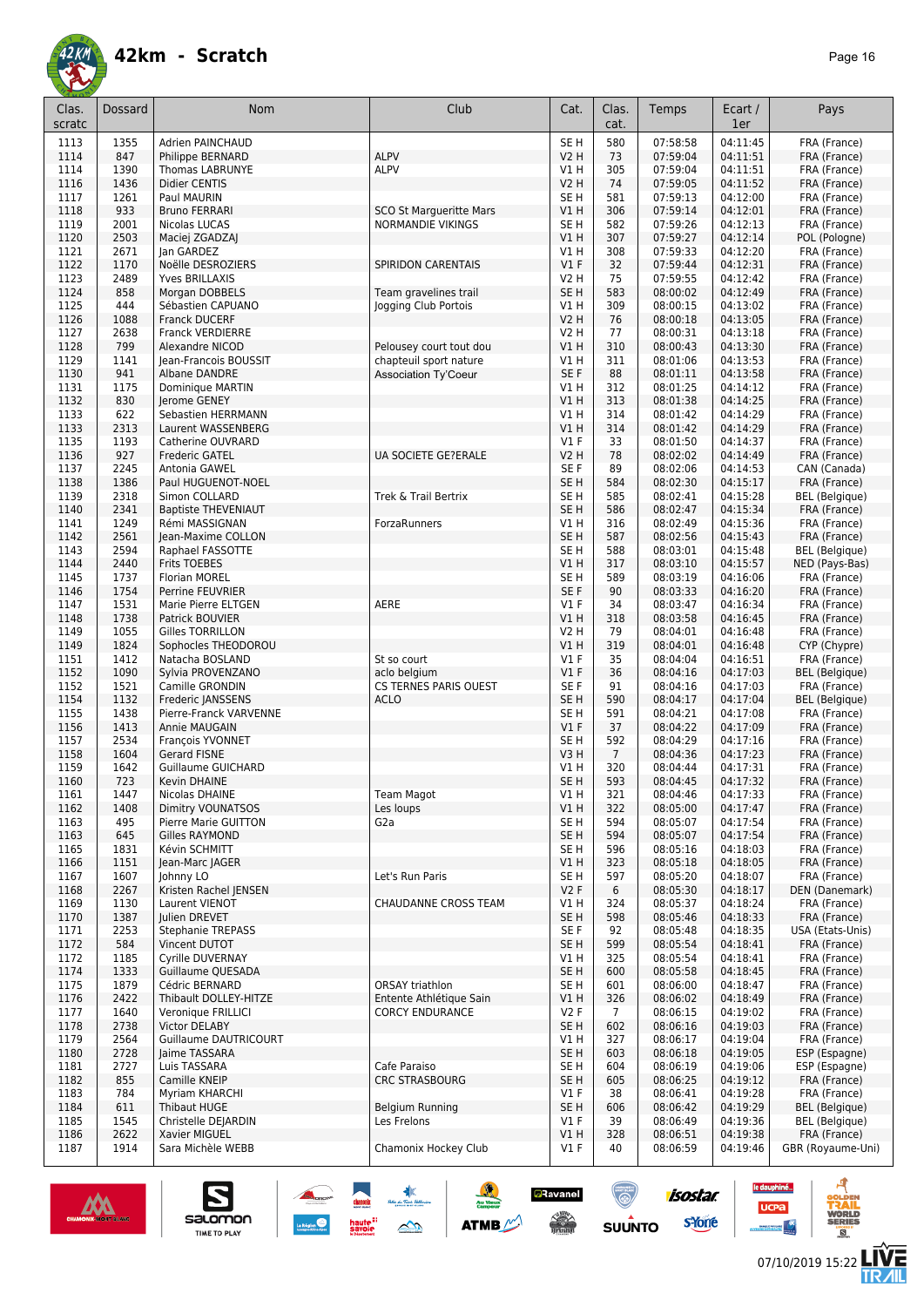

| Clas.<br>scratc | Dossard      | <b>Nom</b>                                     | Club                                   | Cat.                               | Clas.<br>cat. | Temps                | Ecart /<br>1er       | Pays                              |
|-----------------|--------------|------------------------------------------------|----------------------------------------|------------------------------------|---------------|----------------------|----------------------|-----------------------------------|
| 1188            | 960          | Pierre LE COZ                                  | Les TucMuch                            | SE <sub>H</sub>                    | 607           | 08:07:00             | 04:19:47             | FRA (France)                      |
| 1189            | 917          | Remy STEINBACH                                 |                                        | SE <sub>H</sub>                    | 608           | 08:07:06             | 04:19:53             | FRA (France)                      |
| 1190<br>1191    | 1198<br>1353 | Nicolas LUGAN<br>Mathilde VIVOT                | <b>Brussels Triathlon Club</b>         | SE <sub>H</sub><br>SE <sub>F</sub> | 609<br>93     | 08:07:19<br>08:07:24 | 04:20:06<br>04:20:11 | FRA (France)<br>FRA (France)      |
| 1192            | 1381         | Julien AUBER                                   |                                        | V1 H                               | 329           | 08:07:39             | 04:20:26             | FRA (France)                      |
| 1193            | 1550         | Yoann CANTIN                                   |                                        | SE <sub>H</sub>                    | 610           | 08:07:59             | 04:20:46             | FRA (France)                      |
| 1194            | 1237         | Matéo MAQUET                                   | <b>Trail in Gaume</b>                  | SE <sub>H</sub>                    | 611           | 08:08:08             | 04:20:55             | BEL (Belgique)                    |
| 1195            | 1818         | Mariana MONTEIRO                               |                                        | SE <sub>F</sub>                    | 94            | 08:08:17             | 04:21:04             | POR (Portugal)                    |
| 1196            | 2465         | <b>Franck LAUGIER</b>                          | Les quépards empressés                 | V2 H                               | 80            | 08:08:19             | 04:21:06             | FRA (France)                      |
| 1197            | 1495         | <b>Olivier MOREL</b><br>lérome PIOUET          |                                        | V1 H                               | 330           | 08:08:32             | 04:21:19             | FRA (France)                      |
| 1198<br>1199    | 1076<br>2572 | Stéphane SAULNIER                              |                                        | V1 H<br>V1 H                       | 331<br>332    | 08:08:38<br>08:08:43 | 04:21:25<br>04:21:30 | FRA (France)<br>FRA (France)      |
| 1200            | 1492         | Sebastien FLOCH                                |                                        | V1H                                | 333           | 08:08:45             | 04:21:32             | FRA (France)                      |
| 1201            | 2301         | <b>Adrien HAAS</b>                             |                                        | SE <sub>H</sub>                    | 612           | 08:09:08             | 04:21:55             | SUI (Suisse)                      |
| 1201            | 2414         | Johan PEIGNELIN                                | Canéjan Athlétisme                     | <b>V2 H</b>                        | 81            | 08:09:08             | 04:21:55             | FRA (France)                      |
| 1203            | 1838         | Karl HOLMQVIST                                 |                                        | V1H                                | 334           | 08:09:10             | 04:21:57             | SWE (Suède)                       |
| 1204            | 1463         | Marine DUTERTRE                                | Trail Outdoor 69                       | SE F                               | 95            | 08:09:25             | 04:22:12             | FRA (France)                      |
| 1205            | 1335<br>710  | Tony HANOCQUE                                  | Bouc Athlétisme                        | V1 H<br>V1F                        | 335<br>41     | 08:09:34             | 04:22:21<br>04:22:33 | FRA (France)                      |
| 1206<br>1207    | 971          | Laetitia PICARD<br><b>Maximilien PARISOT</b>   | Evadez-vous<br><b>ASTB</b>             | V1 H                               | 336           | 08:09:46<br>08:09:48 | 04:22:35             | FRA (France)<br>FRA (France)      |
| 1208            | 1851         | lacovos MIKELLIDES                             | <b>DROMEA RACING</b>                   | V1 H                               | 337           | 08:09:53             | 04:22:40             | CYP (Chypre)                      |
| 1209            | 1850         | Nikolaos KONSTANTINIDIS                        | <b>DROMEA Racing</b>                   | <b>V2 H</b>                        | 82            | 08:09:54             | 04:22:41             | CYP (Chypre)                      |
| 1210            | 1842         | Nicolas SIMONET                                |                                        | V1 H                               | 338           | 08:09:55             | 04:22:42             | FRA (France)                      |
| 1211            | 2017         | Simon LADUREAU                                 | Jean Moulin                            | SE <sub>H</sub>                    | 613           | 08:09:56             | 04:22:43             | FRA (France)                      |
| 1212            | 874          | David JUST                                     | Jean Moulin                            | SE H                               | 614           | 08:09:57             | 04:22:44             | FRA (France)                      |
| 1213<br>1214    | 712<br>845   | Davide BLANCHETTI<br>Julien PETITJEAN          | ASD Granparadiso Valleo                | SE <sub>H</sub><br>SE <sub>H</sub> | 615<br>616    | 08:10:05<br>08:10:09 | 04:22:52<br>04:22:56 | ITA (Italie)<br>FRA (France)      |
| 1215            | 1548         | <b>Arnaud PLANCHAIS</b>                        |                                        | SE <sub>H</sub>                    | 617           | 08:10:33             | 04:23:20             | FRA (France)                      |
| 1216            | 1614         | Mickaël KNITTEL                                |                                        | SE <sub>H</sub>                    | 618           | 08:10:36             | 04:23:23             | FRA (France)                      |
| 1217            | 937          | Sylvain TABARDIN                               |                                        | V1H                                | 339           | 08:10:37             | 04:23:24             | FRA (France)                      |
| 1218            | 2584         | Arnaud BAUDET                                  |                                        | V1 H                               | 340           | 08:10:41             | 04:23:28             | FRA (France)                      |
| 1219            | 1173         | Guilhem BOUCON                                 |                                        | V1H                                | 341           | 08:10:45             | 04:23:32             | FRA (France)                      |
| 1220            | 2730         | Bernardo Maria YBARRA MALO DE<br><b>MOLINA</b> |                                        | V1 H                               | 342           | 08:10:47             | 04:23:34             | ESP (Espagne)                     |
| 1221            | 1666         | Stephan BOUST                                  | EAPE                                   | V1 H                               | 343           | 08:10:53             | 04:23:40             | FRA (France)                      |
| 1222            | 1515         | Frederic BROGNART                              |                                        | V2 H                               | 83            | 08:11:01             | 04:23:48             | FRA (France)                      |
| 1223            | 1407         | Ervan JAS                                      |                                        | SE <sub>H</sub>                    | 619           | 08:11:04             | 04:23:51             | FRA (France)                      |
| 1224            | 1632         | Lucie MARCHAND                                 |                                        | SE F                               | 96            | 08:11:09             | 04:23:56             | FRA (France)                      |
| 1225            | 1589         | Julien BERGERET                                | <b>RRUN Lyon</b>                       | SE <sub>H</sub>                    | 620           | 08:11:14             | 04:24:01             | FRA (France)                      |
| 1226            | 330          | <b>Fabrice MAUGAIN</b>                         | Les courtoujours                       | V1 H                               | 344           | 08:11:22             | 04:24:09             | FRA (France)                      |
| 1227<br>1227    | 968<br>1687  | <b>Stephane THOMAS</b><br>Sian MORGAN          | Ful-on Tri                             | SE <sub>H</sub><br>SE <sub>F</sub> | 621<br>97     | 08:11:28<br>08:11:28 | 04:24:15<br>04:24:15 | FRA (France)<br>GBR (Royaume-Uni) |
| 1229            | 545          | <b>Alexis GUICHART</b>                         |                                        | SE <sub>H</sub>                    | 622           | 08:11:29             | 04:24:16             | FRA (France)                      |
| 1230            | 1654         | <b>Francis CANN</b>                            | Les Joggeurs du Beffroi                | V2 H                               | 84            | 08:11:38             | 04:24:25             | FRA (France)                      |
| 1231            | 466          | <b>Guillaume WAVREILLE</b>                     |                                        | V1H                                | 345           | 08:11:41             | 04:24:28             | FRA (France)                      |
| 1232            | 1134         | <b>Benedicte LIENART</b>                       | <b>ETM Mouscron</b>                    | $VI$ F                             | 42            | 08:11:43             | 04:24:30             | BEL (Belgique)                    |
| 1233            | 2226         | Julia MULLER                                   |                                        | SE <sub>F</sub>                    | 98            | 08:11:46             | 04:24:33             | NED (Pays-Bas)                    |
| 1234<br>1235    | 821<br>902   | <b>Olivier CARON</b><br>Jean-Charles LE GALL   | trailers de la rose                    | V2 H<br>SE H                       | 85<br>623     | 08:11:51<br>08:12:00 | 04:24:38<br>04:24:47 | FRA (France)<br>FRA (France)      |
| 1236            | 1510         | Yohann PITARD                                  | <b>JAMG</b>                            | V1 H                               | 346           | 08:12:10             | 04:24:57             | FRA (France)                      |
| 1237            | 903          | Maxime LEFEUVRE                                | <b>ASL Roberstau</b>                   | V1 H                               | 347           | 08:12:22             | 04:25:09             | FRA (France)                      |
| 1238            | 1217         | Jerry BRUMAGNE                                 | Lifesport                              | SE H                               | 624           | 08:12:23             | 04:25:10             | <b>BEL</b> (Belgique)             |
| 1239            | 1127         | <b>Eymeric ZULIAN</b>                          | Behind the blocks                      | V1 H                               | 348           | 08:12:36             | 04:25:23             | FRA (France)                      |
| 1240            | 1526         | Alain KREMPHOLTZ                               |                                        | V2 H                               | 86            | 08:12:42             | 04:25:29             | FRA (France)                      |
| 1241<br>1242    | 910<br>876   | Kevin BADAIRE<br>Vincent GERARD                | <b>USATri</b><br>Ski Club La Bressaude | SE <sub>H</sub><br>SE H            | 625<br>626    | 08:12:43<br>08:12:49 | 04:25:30<br>04:25:36 | FRA (France)<br>FRA (France)      |
| 1243            | 1162         | <b>Derek MICHARDIERE</b>                       |                                        | SE <sub>H</sub>                    | 627           | 08:13:00             | 04:25:47             | FRA (France)                      |
| 1244            | 1288         | David THIEFFRY                                 | MANDUEL METROPOLE MARAT                | V1 H                               | 349           | 08:13:01             | 04:25:48             | FRA (France)                      |
| 1245            | 2211         | Audrey COLASSE                                 |                                        | SE F                               | 99            | 08:13:03             | 04:25:50             | FRA (France)                      |
| 1246            | 2295         | Rafael FITOUSSI                                |                                        | SE H                               | 628           | 08:13:04             | 04:25:51             | FRA (France)                      |
| 1247            | 1559         | Julien SPAUTZ                                  | CPBO                                   | V1 H                               | 350           | 08:13:14             | 04:26:01             | FRA (France)                      |
| 1248            | 1022         | Jerome GOUX                                    |                                        | V1 H                               | 351           | 08:13:16             | 04:26:03             | FRA (France)                      |
| 1248<br>1250    | 2319<br>1255 | Pedro REIS<br>Philippe JOUEL                   | Serpentine RC<br>UA SOCIETE GENERALE   | V1 H<br>V2 H                       | 351<br>87     | 08:13:16<br>08:13:17 | 04:26:03<br>04:26:04 | POR (Portugal)<br>FRA (France)    |
| 1251            | 777          | <b>Gucci SIMONE</b>                            | MUGELLO OUTDOOR ASD                    | V1 H                               | 353           | 08:13:21             | 04:26:08             | ITA (Italie)                      |
| 1252            | 1120         | Sebastien FERNANDES                            |                                        | SE H                               | 629           | 08:13:24             | 04:26:11             | FRA (France)                      |
| 1253            | 1723         | Sandrine DA COSTA                              | YAC                                    | $VI$ F                             | 43            | 08:13:27             | 04:26:14             | FRA (France)                      |
| 1254            | 1256         | Hervé WOEFFLER                                 | <b>RTT</b>                             | V1 H                               | 354           | 08:13:40             | 04:26:27             | FRA (France)                      |
| 1255            | 1121         | Quentin LANDRON                                |                                        | ES H                               | 26            | 08:13:44             | 04:26:31             | FRA (France)                      |
| 1256            | 1383         | Pascale STERDYNIAK                             | C.O.S.VILLERS ATHLETISM                | V3F                                | $\mathbf{1}$  | 08:13:49             | 04:26:36             | FRA (France)                      |
| 1257<br>1258    | 1759<br>2420 | Nathalie SIV<br>Jean-Philippe MARCY            | EAPE                                   | $VI$ F<br>SE H                     | 44<br>630     | 08:13:51<br>08:13:53 | 04:26:38<br>04:26:40 | FRA (France)<br>FRA (France)      |
| 1259            | 1023         | Jean-Philippe CHARBONEL                        |                                        | V1H                                | 355           | 08:14:07             | 04:26:54             | FRA (France)                      |
| 1260            | 1645         | Gilles LE GOFF                                 |                                        | V1 H                               | 356           | 08:14:21             | 04:27:08             | FRA (France)                      |
| 1261            | 2410         | Cyrille DOMERGUE                               | la cabane est sur le ch                | V1H                                | 357           | 08:15:01             | 04:27:48             | FRA (France)                      |
|                 |              |                                                |                                        |                                    |               |                      |                      |                                   |

 $\rightarrow$ 

 $\frac{1}{\sqrt{2}}$ 

**ATMB** 

**a**Ravanel

 $\frac{1}{\sqrt{2}}$ 

 $\bigcirc$ 

**SUUNTO** 



 $\n \ \, \underbrace{\sum\limits_{\text{SQUOMOM}}$ 

le dauphiné...

**UCPa** 

*<u>Antibook</u>* 

**isostar** 

svore



**AT<br>SOLDEN<br>FRAIL** 

**VORLD**<br>ERIES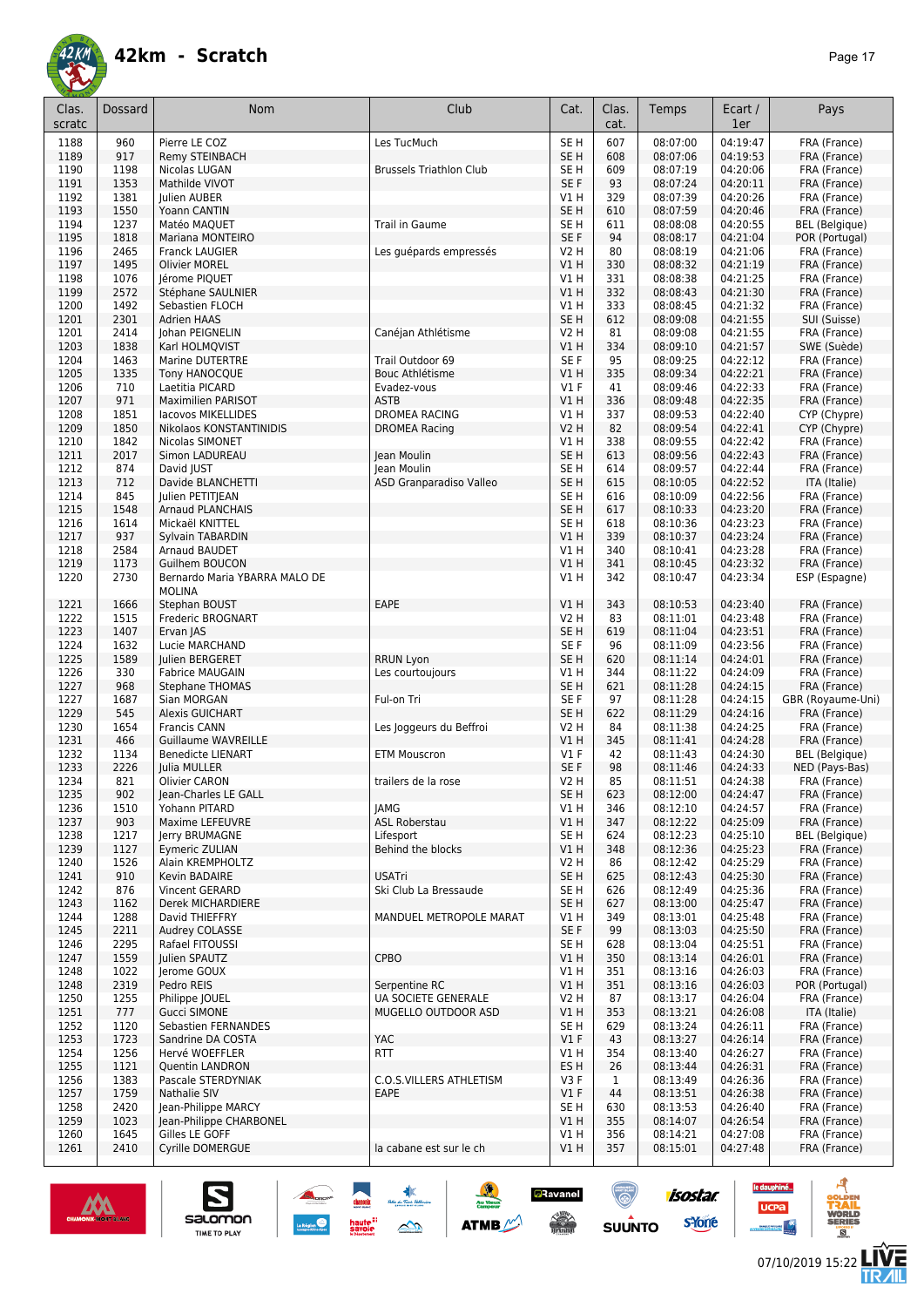

| Clas.<br>scratc | Dossard      | <b>Nom</b>                                           | Club                                    | Cat.                               | Clas.<br>cat. | Temps                | Ecart /<br>1er       | Pays                             |
|-----------------|--------------|------------------------------------------------------|-----------------------------------------|------------------------------------|---------------|----------------------|----------------------|----------------------------------|
| 1262            | 530          | Frederic GOFFLOT                                     | Trévire Trail club Run                  | V1H                                | 358           | 08:15:08             | 04:27:55             | <b>BEL</b> (Belgique)            |
| 1263            | 1112         | Nicolas GALLEY                                       |                                         | SE <sub>H</sub>                    | 631           | 08:15:10             | 04:27:57             | FRA (France)                     |
| 1264            | 882          | <b>Olivier NOLS</b>                                  | LFD                                     | SE H                               | 632           | 08:15:12             | 04:27:59             | <b>BEL</b> (Belgique)            |
| 1265            | 2509         | <b>Nicolas CHAPRON</b>                               |                                         | SE <sub>H</sub>                    | 633           | 08:15:26             | 04:28:13             | FRA (France)                     |
| 1266            | 1748         | Julien LOUVEL                                        |                                         | SE H                               | 634           | 08:15:27             | 04:28:14             | FRA (France)                     |
| 1267            | 1780         | Nicolas RECOULES                                     |                                         | SE <sub>H</sub>                    | 635           | 08:15:31             | 04:28:18             | FRA (France)                     |
| 1268            | 2202         | Fernanda Machado LUCIANE                             | Marcelo Camargo Treinam                 | SE <sub>F</sub>                    | 100           | 08:15:47             | 04:28:34             | BRA (Brésil)                     |
| 1269            | 1566         | Sandrine LUREAU                                      |                                         | $VI$ F                             | 45            | 08:16:01             | 04:28:48             | FRA (France)                     |
| 1270<br>1271    | 1611<br>1024 | Andrew HARPER<br><b>Franck LASCOMBES</b>             | <b>CMBM</b>                             | <b>V2 H</b><br><b>V2 H</b>         | 88<br>89      | 08:16:12<br>08:16:13 | 04:28:59<br>04:29:00 | AUS (Australie)<br>FRA (France)  |
| 1272            | 1119         | Yannick LE VU                                        | SPIRIDON CARENTAIS                      | V2 H                               | 90            | 08:16:18             | 04:29:05             | FRA (France)                     |
| 1273            | 1456         | François POLEUR                                      | <b>JAMES club</b>                       | SE <sub>H</sub>                    | 636           | 08:16:33             | 04:29:20             | <b>BEL</b> (Belgique)            |
| 1274            | 827          | <b>Franck LORTAL</b>                                 | PROPAGE COACH TRAIL                     | <b>V2 H</b>                        | 91            | 08:16:58             | 04:29:45             | FRA (France)                     |
| 1275            | 1276         | <b>Matthieu BUCLIN</b>                               |                                         | SE <sub>H</sub>                    | 637           | 08:17:28             | 04:30:15             | SUI (Suisse)                     |
| 1275            | 2475         | Jérémie COLOMB                                       |                                         | SE H                               | 637           | 08:17:28             | 04:30:15             | SUI (Suisse)                     |
| 1277            | 2385         | Maxime FARDOUIN                                      | Snls44                                  | SE <sub>H</sub>                    | 639           | 08:17:34             | 04:30:21             | FRA (France)                     |
| 1278<br>1279    | 1091<br>1138 | Anne SPINELLI<br>Franck NERI                         | Gab&Sport                               | SE F<br>V2 H                       | 101<br>92     | 08:17:36<br>08:18:06 | 04:30:23<br>04:30:53 | FRA (France)<br>FRA (France)     |
| 1280            | 2215         | Margaux HUE                                          |                                         | SE F                               | 102           | 08:18:31             | 04:31:18             | FRA (France)                     |
| 1281            | 1331         | <b>Patrick MOUNIER</b>                               | <b>SMUC</b>                             | V2 H                               | 93            | 08:18:39             | 04:31:26             | FRA (France)                     |
| 1282            | 1869         | Johanna LAI                                          |                                         | SE F                               | 103           | 08:18:44             | 04:31:31             | FRA (France)                     |
| 1283            | 1328         | <b>Mathias GENTIL</b>                                |                                         | SE <sub>H</sub>                    | 640           | 08:18:45             | 04:31:32             | FRA (France)                     |
| 1284            | 2225         | Maria Natalia SALMINEN PADILLA                       |                                         | SE F                               | 104           | 08:18:46             | 04:31:33             | GBR (Royaume-Uni)                |
| 1285            | 2305         | Sylvain TAXE                                         | <b>ACGV team trail</b>                  | VIH                                | 359           | 08:18:53             | 04:31:40             | FRA (France)                     |
| 1286<br>1287    | 2578<br>2050 | <b>Stephane GIROMINI</b><br><b>Franncisco MENDES</b> |                                         | SE <sub>H</sub><br>VIH             | 641<br>360    | 08:19:17<br>08:19:18 | 04:32:04<br>04:32:05 | FRA (France)<br>FRA (France)     |
| 1288            | 1939         | <b>Damien PULIN</b>                                  | <b>US METRO</b>                         | SE H                               | 642           | 08:19:24             | 04:32:11             | FRA (France)                     |
| 1289            | 1229         | Jérôme DAVIN                                         | Les P'tits Potos - RTT                  | SE <sub>H</sub>                    | 643           | 08:19:40             | 04:32:27             | FRA (France)                     |
| 1289            | 1494         | Julien PARRY                                         | Running Trail tervilloi                 | V1 H                               | 361           | 08:19:40             | 04:32:27             | FRA (France)                     |
| 1291            | 1349         | Thomas MEREU                                         |                                         | SE <sub>H</sub>                    | 644           | 08:19:41             | 04:32:28             | FRA (France)                     |
| 1292            | 2239         | Carly JORNLIN                                        |                                         | SE F                               | 105           | 08:19:54             | 04:32:41             | USA (Etats-Unis)                 |
| 1293            | 1795         | Laurent DAGAS                                        |                                         | V1H                                | 362           | 08:19:55             | 04:32:42             | FRA (France)                     |
| 1293<br>1295    | 2693<br>1745 | Kevin JORNLIN<br>Benjamin CUINET                     |                                         | SE <sub>H</sub><br>SE <sub>H</sub> | 645<br>646    | 08:19:55<br>08:19:58 | 04:32:42<br>04:32:45 | USA (Etats-Unis)<br>FRA (France) |
| 1296            | 1321         | Maria PALSDOTTIR                                     |                                         | $VI$ F                             | 46            | 08:20:00             | 04:32:47             | ISL (Islande)                    |
| 1297            | 1919         | Julien GLASSET                                       |                                         | V1H                                | 363           | 08:20:02             | 04:32:49             | FRA (France)                     |
| 1298            | 1915         | Delphine PAUCOT                                      |                                         | SE F                               | 106           | 08:20:03             | 04:32:50             | FRA (France)                     |
| 1299            | 2479         | Antoine CHATEAU                                      |                                         | SE <sub>H</sub>                    | 647           | 08:20:11             | 04:32:58             | FRA (France)                     |
| 1300            | 1752         | Elodie GILOT                                         |                                         | SE F                               | 107           | 08:20:21             | 04:33:08             | FRA (France)                     |
| 1301<br>1302    | 1282<br>1117 | Christine SANTANDREU<br>Stéphane LEICHT              |                                         | SE F<br>V2 H                       | 108<br>94     | 08:20:23<br>08:20:27 | 04:33:10<br>04:33:14 | FRA (France)<br>FRA (France)     |
| 1302            | 1499         | Benjamin HENRY                                       |                                         | SE H                               | 648           | 08:20:27             | 04:33:14             | FRA (France)                     |
| 1304            | 1021         | Sylvain AGUETTAZ                                     |                                         | SE H                               | 649           | 08:20:28             | 04:33:15             | FRA (France)                     |
| 1305            | 1603         | Jérôme MICHALCZAK                                    |                                         | VIH                                | 364           | 08:20:29             | 04:33:16             | FRA (France)                     |
| 1306            | 1002         | Gilles GRZEGORCZYK                                   | TEAM CREUTZWALD                         | SE H                               | 650           | 08:20:35             | 04:33:22             | FRA (France)                     |
| 1307            | 1341         | <b>Guillaume MARTIN</b>                              |                                         | VIH                                | 365           | 08:20:48             | 04:33:35             | FRA (France)                     |
| 1308<br>1308    | 625<br>1150  | Philippe LOUP<br>Yann MENEZ                          | <b>DIJON SINGLETRACK</b>                | SE H<br>SE <sub>H</sub>            | 651<br>651    | 08:20:49<br>08:20:49 | 04:33:36<br>04:33:36 | FRA (France)<br>FRA (France)     |
| 1310            | 2401         | <b>Gilles DAVAINE</b>                                |                                         | VIH                                | 366           | 08:20:51             | 04:33:38             | FRA (France)                     |
| 1311            | 1154         | Vincent COURIOL                                      | <b>CHAPTEUIL SPORT NATURE</b>           | V1H                                | 367           | 08:20:54             | 04:33:41             | FRA (France)                     |
| 1312            | 1451         | Pauline BOURGAUD                                     | Caen Runners                            | SE F                               | 109           | 08:20:57             | 04:33:44             | FRA (France)                     |
| 1313            | 1557         | Isabelle ROUX                                        | <b>CHAPTEUIL SPORT NATURE</b>           | $VI$ F                             | 47            | 08:20:58             | 04:33:45             | FRA (France)                     |
| 1314            | 1267         | Florence MATHELIN                                    | Trek&Trail Bertrix                      | V2F                                | 8             | 08:21:08             | 04:33:55             | <b>BEL</b> (Belgique)            |
| 1314            | 1976         | Lise WANTIER                                         | Chatoune sport                          | SE F                               | 110           | 08:21:08             | 04:33:55             | FRA (France)                     |
| 1316<br>1317    | 1222<br>1262 | Pascaline JOLY<br>Remi BOLMONT                       | Pelousey Court tout Dou<br>sg hericourt | $VI$ F<br>V1H                      | 48<br>368     | 08:21:17<br>08:21:18 | 04:34:04<br>04:34:05 | FRA (France)<br>FRA (France)     |
| 1318            | 1243         | Gérard MIGNEROT                                      | Dole Atlétique Club                     | V3H                                | 8             | 08:21:27             | 04:34:14             | FRA (France)                     |
| 1319            | 1465         | Thierry LEONARD                                      | Trek and trail Belgique                 | SE <sub>H</sub>                    | 653           | 08:21:30             | 04:34:17             | <b>BEL</b> (Belgique)            |
| 1320            | 2719         | Markus TARABA                                        |                                         | V1 H                               | 369           | 08:21:37             | 04:34:24             | GBR (Royaume-Uni)                |
| 1321            | 1168         | Gael NEVERS                                          |                                         | SE <sub>H</sub>                    | 654           | 08:21:49             | 04:34:36             | FRA (France)                     |
| 1322            | 1101         | Vincent ALBURNI                                      |                                         | V1 H                               | 370           | 08:21:59             | 04:34:46             | FRA (France)                     |
| 1323            | 1191         | <b>Bruno LANOELLE</b>                                |                                         | V1H                                | 371           | 08:22:04             | 04:34:51             | FRA (France)                     |
| 1324<br>1325    | 1045<br>1084 | <b>Guillaume LABADIE</b><br>Aurelie CROCQUEVIEILLE   | RUNING EN BOCAGE                        | V1 H<br>SE F                       | 372<br>111    | 08:22:05<br>08:22:06 | 04:34:52<br>04:34:53 | FRA (France)<br>FRA (France)     |
| 1326            | 2272         | Thibaut BOSC                                         |                                         | SE H                               | 655           | 08:22:09             | 04:34:56             | FRA (France)                     |
| 1327            | 861          | Vital LEDRU                                          |                                         | V1 H                               | 373           | 08:22:11             | 04:34:58             | FRA (France)                     |
| 1328            | 1133         | Geoffroy PERTUISOT                                   |                                         | SE <sub>H</sub>                    | 656           | 08:22:34             | 04:35:21             | FRA (France)                     |
| 1329            | 730          | <b>Bastien MUNOZ</b>                                 | Team truite                             | SE <sub>H</sub>                    | 657           | 08:22:45             | 04:35:32             | FRA (France)                     |
| 1329            | 1649         | Xavier FERROUL                                       | Les coureurs de St Geor                 | V1 H                               | 374           | 08:22:45             | 04:35:32             | FRA (France)                     |
| 1331            | 1180         | Gautier MUNOZ                                        |                                         | SE <sub>H</sub>                    | 658           | 08:22:47             | 04:35:34             | FRA (France)                     |
| 1332<br>1333    | 888<br>2191  | Michael SORNAY<br>Maribel CAMALLONGA                 | <b>COS VILLERS</b><br><b>ES PEDAL</b>   | V1 H<br>V1F                        | 375<br>49     | 08:22:48<br>08:22:49 | 04:35:35<br>04:35:36 | FRA (France)<br>ESP (Espagne)    |
| 1334            | 975          | Yann SCHOEPEN                                        |                                         | V1 H                               | 376           | 08:22:52             | 04:35:39             | FRA (France)                     |
| 1335            | 1190         | Christophe TASSET                                    | Pocht'Running                           | SE <sub>H</sub>                    | 659           | 08:22:54             | 04:35:41             | <b>BEL</b> (Belgique)            |
| 1336            | 863          | Yannick MIRRA                                        |                                         | V1 H                               | 377           | 08:22:58             | 04:35:45             | FRA (France)                     |

 $\rightarrow$ 

 $\frac{1}{\sqrt{2}}$ 

**ATMB** 



 $\sum_{\text{SALOMOM}}$ 

le dauphiné...

ucpa

*<u>Antibook</u>* 

**isostar** 

sYone

 $\bigcirc$ 

**SUUNTO** 

**a**Ravanel

 $\frac{1}{\sqrt{2}}$ 



**AT<br>SOLDEN<br>FRAIL** 

**VORLD**<br>ERIES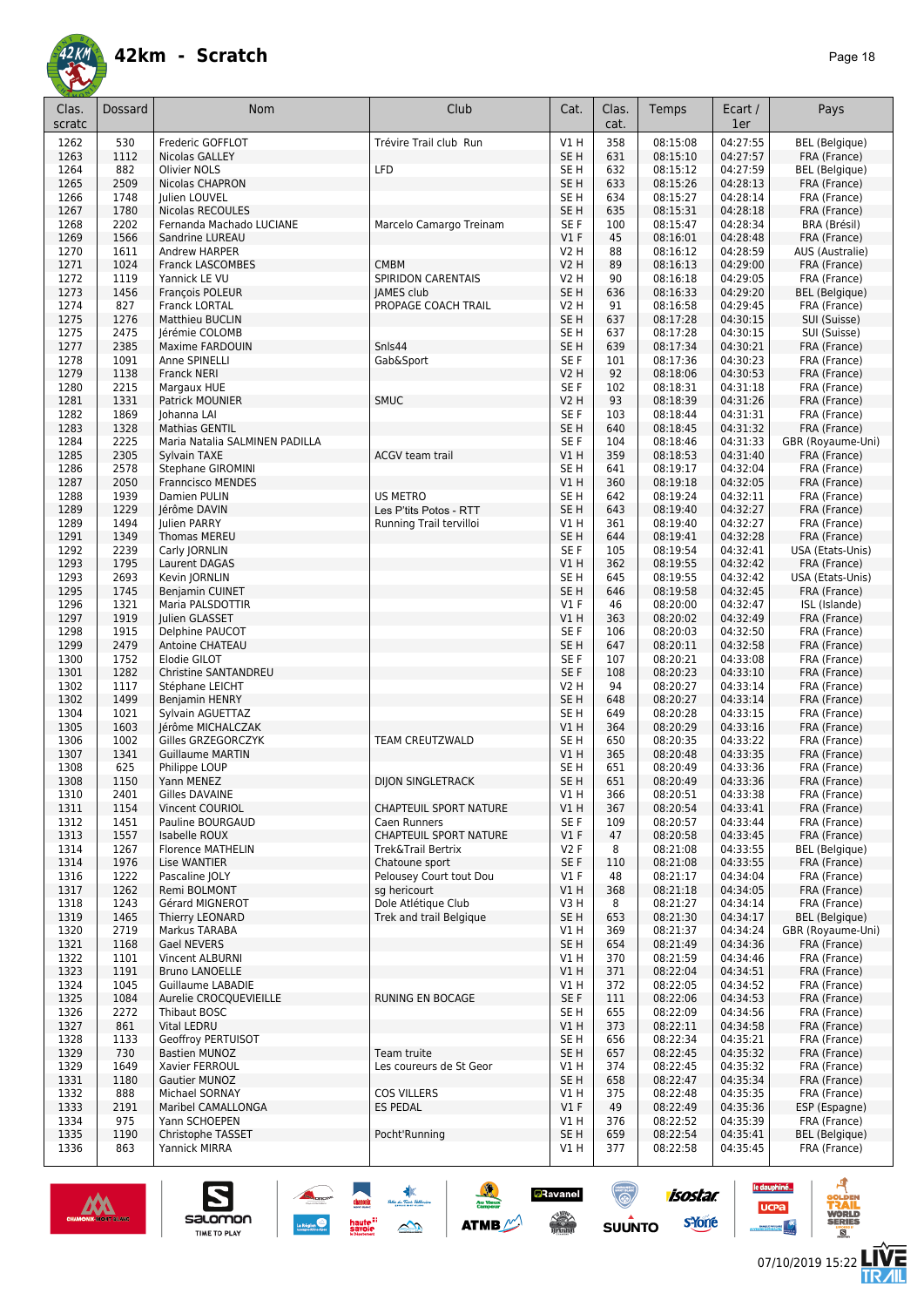

| Clas.        | Dossard      | Nom                                        | Club                                        | Cat.                      | Clas.      | Temps                | Ecart /              | Pays                                  |
|--------------|--------------|--------------------------------------------|---------------------------------------------|---------------------------|------------|----------------------|----------------------|---------------------------------------|
| scratc       |              |                                            |                                             |                           | cat.       |                      | 1er                  |                                       |
| 1337         | 1982         | <b>Justine TRIPET</b>                      | Moveat.ch                                   | SE F                      | 112        | 08:22:59             | 04:35:46             | SUI (Suisse)                          |
| 1338<br>1338 | 1172<br>2178 | Grégory COLEMONTS<br>Caroline WUIOT        |                                             | SE H<br>$VI$ F            | 660<br>50  | 08:23:06<br>08:23:06 | 04:35:53<br>04:35:53 | <b>BEL</b> (Belgique)<br>FRA (France) |
| 1340         | 463          | <b>Alexis LAGAE</b>                        | Cocoach                                     | SE H                      | 661        | 08:23:14             | 04:36:01             | <b>BEL</b> (Belgique)                 |
| 1341         | 2477         | Thomas BUREAU                              |                                             | SE H                      | 662        | 08:23:23             | 04:36:10             | <b>BEL</b> (Belgique)                 |
| 1342         | 1907         | Stephanie CABON                            | semelles de vent de Boh                     | V1F                       | 51         | 08:23:25             | 04:36:12             | FRA (France)                          |
| 1343         | 1897         | Matteo BETTONI                             |                                             | V1 H                      | 378        | 08:23:26             | 04:36:13             | ITA (Italie)                          |
| 1344         | 1713         | Frankie BENDIG                             |                                             | SE F                      | 113        | 08:23:30             | 04:36:17             | GBR (Royaume-Uni)                     |
| 1345         | 1357         | Mikael UGUEN                               |                                             | V1 H                      | 379        | 08:23:32             | 04:36:19             | FRA (France)                          |
| 1346         | 666          | <b>Bernard GAUTIER</b>                     | trail de Guerledan                          | V2 H                      | 95         | 08:23:39             | 04:36:26             | FRA (France)                          |
| 1347<br>1348 | 2673<br>2368 | <b>Gavin HARMACY</b><br>Frédéric NAVET     |                                             | V1 H<br>V2 H              | 380<br>96  | 08:23:40<br>08:23:54 | 04:36:27<br>04:36:41 | CAN (Canada)<br>FRA (France)          |
| 1349         | 1661         | Alice BILLON                               | Courir à Meyreuil                           | $VI$ F                    | 52         | 08:23:55             | 04:36:42             | FRA (France)                          |
| 1350         | 1475         | Dominique ROUSSEL                          | ac talant                                   | V3 H                      | 9          | 08:23:57             | 04:36:44             | FRA (France)                          |
| 1351         | 1660         | Stéphane DHELLEMME                         | <b>SLAC</b>                                 | V1 H                      | 381        | 08:23:58             | 04:36:45             | FRA (France)                          |
| 1352         | 1609         | <b>Guy MARTIN</b>                          |                                             | V2 H                      | 97         | 08:24:01             | 04:36:48             | <b>BEL</b> (Belgique)                 |
| 1353         | 2421         | Renaud MILLION                             |                                             | SE H                      | 663        | 08:24:03             | 04:36:50             | FRA (France)                          |
| 1354<br>1355 | 1961<br>1225 | Gilles PIVET                               | AS NEXTER-GROUP                             | <b>V2 H</b>               | 98         | 08:24:07             | 04:36:54             | FRA (France)                          |
| 1356         | 2510         | Jean-Philippe SAMSON<br>Ruben DELHOMMELLE  | Terre de Running Quetig<br>COURIR À VILLERS | V1 H<br>V1H               | 382<br>383 | 08:24:08<br>08:24:37 | 04:36:55<br>04:37:24 | FRA (France)<br>FRA (France)          |
| 1357         | 2619         | Ryan WAGNER                                |                                             | V1 H                      | 384        | 08:24:38             | 04:37:25             | LUX (Luxembourg)                      |
| 1358         | 2284         | Arien DE JONGE                             |                                             | V1H                       | 385        | 08:24:44             | 04:37:31             | NED (Pays-Bas)                        |
| 1358         | 2315         | <b>Herwin KAMP</b>                         |                                             | V1 H                      | 385        | 08:24:44             | 04:37:31             | NED (Pays-Bas)                        |
| 1360         | 1572         | Abdelghani ADES                            |                                             | V1H                       | 387        | 08:24:48             | 04:37:35             | FRA (France)                          |
| 1361         | 1509         | Nicolas MEYER                              |                                             | SE <sub>H</sub>           | 664        | 08:24:54             | 04:37:41             | FRA (France)                          |
| 1362         | 2126         | Max GROLLERON                              |                                             | VIH                       | 388        | 08:24:55             | 04:37:42             | FRA (France)                          |
| 1362<br>1364 | 2127<br>1543 | Yann BARON                                 | <b>COMPIEGNE TRI</b>                        | V1 H<br>V1 H              | 388<br>390 | 08:24:55<br>08:24:56 | 04:37:42<br>04:37:43 | FRA (France)<br>CAN (Canada)          |
| 1365         | 1140         | Sterling ARNDT<br>Laurent ASTIER           |                                             | V1 H                      | 391        | 08:25:03             | 04:37:50             | FRA (France)                          |
| 1365         | 1159         | Stéphane GUERY                             | Kalenji trail                               | VIH                       | 391        | 08:25:03             | 04:37:50             | FRA (France)                          |
| 1367         | 2577         | Philippe MARTIN                            |                                             | <b>V2 H</b>               | 99         | 08:25:04             | 04:37:51             | FRA (France)                          |
| 1368         | 1985         | <b>Guillaume ROSAN</b>                     |                                             | SE <sub>H</sub>           | 665        | 08:25:08             | 04:37:55             | FRA (France)                          |
| 1368         | 2122         | Gregory FORNET                             |                                             | SE H                      | 665        | 08:25:08             | 04:37:55             | FRA (France)                          |
| 1368         | 2208         | Adeline BEIA                               |                                             | SE F                      | 114        | 08:25:08             | 04:37:55             | FRA (France)                          |
| 1371<br>1372 | 743<br>1633  | <b>Benoit ANCIAUX</b>                      |                                             | SE <sub>H</sub><br>V1 H   | 667<br>393 | 08:25:11<br>08:25:13 | 04:37:58<br>04:38:00 | <b>BEL</b> (Belgique)                 |
| 1373         | 894          | Philippe MERIC<br>Olivier FRANCOUAL        | sm montrouge<br><b>ARATS TRAIL</b>          | V1 H                      | 394        | 08:25:17             | 04:38:04             | FRA (France)<br>FRA (France)          |
| 1374         | 2645         | Christophe SCAMPS                          | SPIRIDON                                    | V2 H                      | 100        | 08:25:19             | 04:38:06             | FRA (France)                          |
| 1375         | 1720         | Stéphan BOVE                               | Courir en Uzège                             | V1 H                      | 395        | 08:25:25             | 04:38:12             | FRA (France)                          |
| 1376         | 1454         | Cedric JUMELET                             |                                             | SE H                      | 668        | 08:25:26             | 04:38:13             | FRA (France)                          |
| 1377         | 1018         | Jean - Louis MICHAUD                       | S/L AC SAINT GRATIEN -                      | V2 H                      | 101        | 08:25:29             | 04:38:16             | FRA (France)                          |
| 1378         | 1212         | Philippe BOCCON-LIAUDET                    |                                             | V2 H                      | 102        | 08:25:32             | 04:38:19             | FRA (France)                          |
| 1379<br>1380 | 1937<br>1692 | Alexandre BOURGES<br>Benjamin RICARD       | Courir à Chantepie<br>Saint Gely Athletisme | SE H<br>SE <sub>H</sub>   | 669<br>670 | 08:25:40<br>08:25:41 | 04:38:27<br>04:38:28 | FRA (France)<br>FRA (France)          |
| 1381         | 2333         | Robert Bela BOGNAR                         |                                             | <b>V2 H</b>               | 103        | 08:25:48             | 04:38:35             | HUN (Hongrie)                         |
| 1382         | 1535         | Stephan BEHE                               |                                             | VIH                       | 396        | 08:25:50             | 04:38:37             | FRA (France)                          |
| 1383         | 1066         | Mohammed BELHIS                            |                                             | V1 H                      | 397        | 08:25:51             | 04:38:38             | FRA (France)                          |
| 1384         | 1991         | Marcos LUZARDI                             |                                             | SE <sub>H</sub>           | 671        | 08:25:57             | 04:38:44             | ARG (Argentine)                       |
| 1385         | 1813         | Valerie VERCAUTEREN                        |                                             | $VI$ F                    | 53         | 08:26:04             | 04:38:51             | <b>BEL</b> (Belgique)                 |
| 1386<br>1387 | 1348         | Julien TAILLARDAS                          | CAC                                         | SE H                      | 672        | 08:26:07<br>08:26:32 | 04:38:54<br>04:39:19 | FRA (France)<br>FRA (France)          |
| 1388         | 2273<br>766  | Jonathan MICHEL<br>Laurent HEYD            | <b>Running Trail Terville</b>               | SE <sub>H</sub><br>V1 H   | 673<br>398 | 08:26:42             | 04:39:29             | FRA (France)                          |
| 1389         | 848          | Jean Francois HERNANDEZ                    | <b>COURIR MOROGES</b>                       | V <sub>2</sub> H          | 104        | 08:26:58             | 04:39:45             | FRA (France)                          |
| 1390         | 2308         | Christopher TOMLINSON                      | Wakefield Triathlon Clu                     | V1H                       | 399        | 08:27:01             | 04:39:48             | GBR (Royaume-Uni)                     |
| 1391         | 1359         | Sebastien WIDMER                           |                                             | V1 H                      | 400        | 08:27:06             | 04:39:53             | FRA (France)                          |
| 1392         | 1881         | Anne-Sophie LAGARDE                        | Castrie running club                        | SE F                      | 115        | 08:27:09             | 04:39:56             | FRA (France)                          |
| 1393         | 2369         | <b>Tene RASET</b>                          | Gravity Runnimg Expérie                     | V3H                       | 10         | 08:27:11             | 04:39:58             | FRA (France)                          |
| 1394<br>1395 | 1422<br>2608 | Carine SIMON-CHOPARD<br>Anthony BUSSIERE   |                                             | $VI$ F<br>SE <sub>H</sub> | 54<br>674  | 08:27:15<br>08:27:16 | 04:40:02<br>04:40:03 | FRA (France)<br>FRA (France)          |
| 1396         | 1656         | <b>Romuald GORLIER</b>                     | CPBO                                        | <b>V2 H</b>               | 105        | 08:27:39             | 04:40:26             | FRA (France)                          |
| 1396         | 2496         | Thomas DOMMELIER                           |                                             | V1 H                      | 401        | 08:27:39             | 04:40:26             | FRA (France)                          |
| 1398         | 1228         | Michael GEORGES                            | Pocht'Running                               | SE H                      | 675        | 08:27:40             | 04:40:27             | <b>BEL</b> (Belgique)                 |
| 1399         | 1224         | Romain LONGUEMARE                          |                                             | SE H                      | 676        | 08:28:19             | 04:41:06             | FRA (France)                          |
| 1399         | 1493         | Rahebar BASHA                              |                                             | SE H                      | 676        | 08:28:19             | 04:41:06             | FRA (France)                          |
| 1399         | 1855         | Franck ORTEGA GIMENEZ                      |                                             | V1 H                      | 402        | 08:28:19             | 04:41:06             | FRA (France)                          |
| 1402<br>1403 | 1592<br>2678 | Patrice FRANTZ<br>Nadjim ANKI              |                                             | V1H<br>SE H               | 403<br>678 | 08:28:21<br>08:28:28 | 04:41:08<br>04:41:15 | FRA (France)<br>FRA (France)          |
| 1404         | 1689         | Johann FASSENET                            |                                             | V1H                       | 404        | 08:28:29             | 04:41:16             | FRA (France)                          |
| 1405         | 2482         | Eric MATZNER-LOBER                         |                                             | V1 H                      | 405        | 08:28:45             | 04:41:32             | FRA (France)                          |
| 1406         | 1174         | Nicolas LEFEBVRE                           |                                             | <b>V2 H</b>               | 106        | 08:29:01             | 04:41:48             | <b>BEL</b> (Belgique)                 |
| 1406         | 1527         | Jérôme HOSTINGUE                           | Coten trail                                 | V1 H                      | 406        | 08:29:01             | 04:41:48             | FRA (France)                          |
| 1408         | 1518         | Nicolas VAUDRON                            |                                             | SE H                      | 679        | 08:29:04             | 04:41:51             | FRA (France)                          |
| 1409         | 1575         | Andreas WIMMER                             |                                             | SE H                      | 680        | 08:29:26             | 04:42:13<br>04:42:14 | AUT (Autriche)                        |
| 1410<br>1410 | 1147<br>2015 | <b>Olivier MARTIN</b><br>Mathilde PLOUVIEZ | Jean Moulin                                 | <b>V2 H</b><br>SE F       | 107<br>116 | 08:29:27<br>08:29:27 | 04:42:14             | FRA (France)<br>FRA (France)          |
|              |              |                                            |                                             |                           |            |                      |                      |                                       |

 $\rightarrow$ 

ATMB



 $\sum_{\text{SALOMOM}}$ 

le dauphiné...

**UCPa** 

*<u>Antibook</u>* 

**isostar** 

**s**Yone

(@)

**SUUNTO** 

**a**Ravanel

 $\frac{1}{\sqrt{2}}$ 



**AT<br>OLDEN**<br>TRAIL

**VORLD**<br>ERIES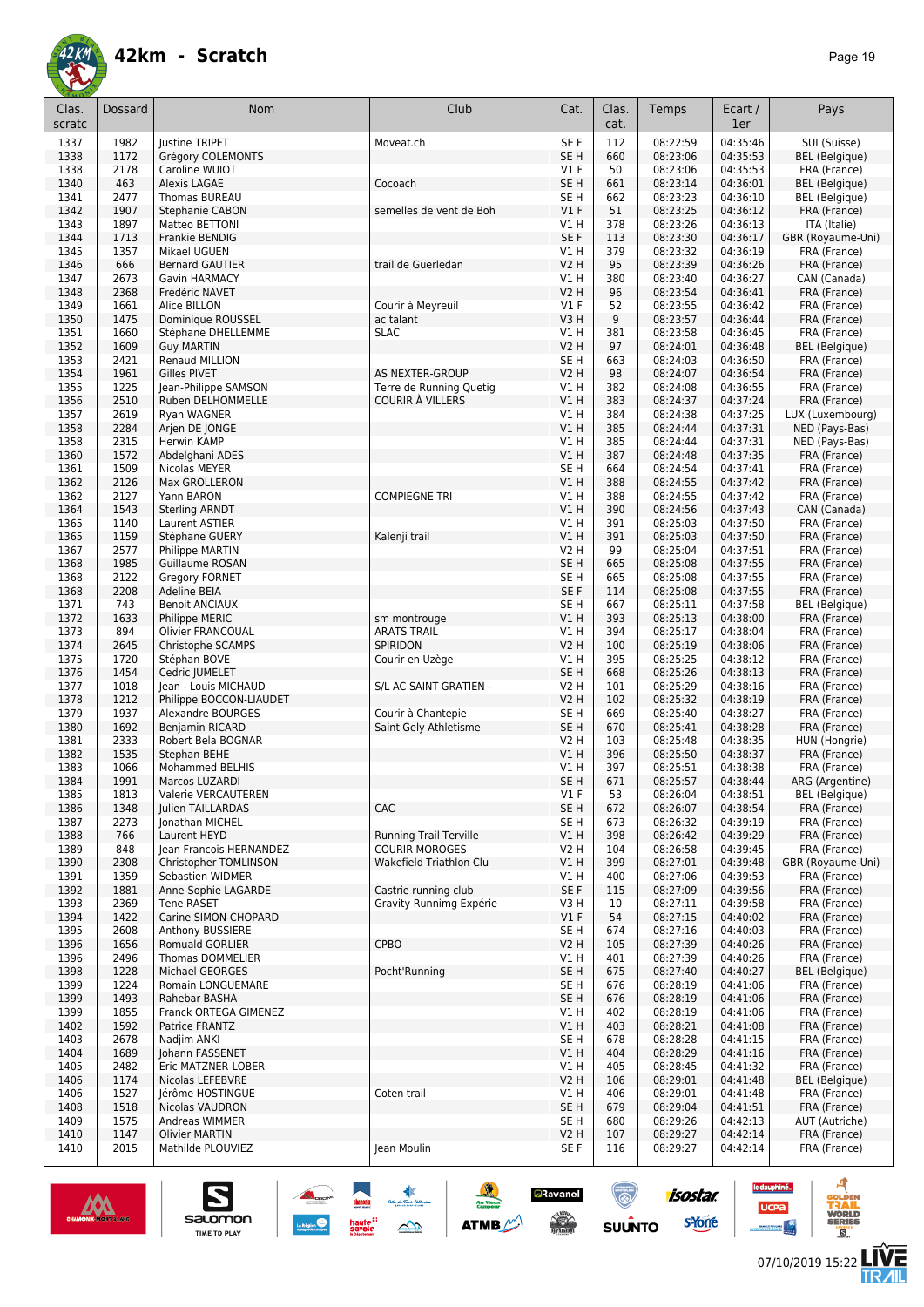

| Clas.<br>scratc | <b>Dossard</b> | <b>Nom</b>                                | Club                                         | Cat.                           | Clas.<br>cat. | Temps                | Ecart /<br>1er       | Pays                                  |
|-----------------|----------------|-------------------------------------------|----------------------------------------------|--------------------------------|---------------|----------------------|----------------------|---------------------------------------|
| 1412            | 1004           | Frédéric MARIE                            | EVADEZ-VOUS                                  | SE <sub>H</sub>                | 681           | 08:29:29             | 04:42:16             | FRA (France)                          |
| 1413            | 1846           | Christophe LAPORTE                        | Courbevoie triathlon                         | <b>V2 H</b>                    | 108           | 08:29:30             | 04:42:17             | FRA (France)                          |
| 1414            | 1442           | Charlene DIBINGER                         | ADIDAS RUNNERS BIR HAKE                      | SE <sub>F</sub>                | 117           | 08:29:33             | 04:42:20             | FRA (France)                          |
| 1415            | 1152           | Simon-Pierre RICHE                        | <b>COURIR A VILLERS</b>                      | VIH                            | 407           | 08:29:34             | 04:42:21             | FRA (France)                          |
| 1415            | 2471           | Hervé DEGRIECK                            | <b>R20</b>                                   | V1 H                           | 407           | 08:29:34             | 04:42:21             | FRA (France)                          |
| 1417            | 986            | Jordan GENIN                              |                                              | SE <sub>H</sub>                | 682           | 08:29:47             | 04:42:34             | FRA (France)                          |
| 1418<br>1419    | 1361<br>2353   | Justine LE POCREAU                        |                                              | SE <sub>F</sub><br>VIH         | 118<br>409    | 08:29:54<br>08:29:55 | 04:42:41<br>04:42:42 | FRA (France)<br><b>BEL</b> (Belgique) |
| 1420            | 935            | Hervé DODEMONT<br>Marc BEAURIN            | <b>COURIR A VILLERS</b>                      | <b>V2 H</b>                    | 109           | 08:29:56             | 04:42:43             | FRA (France)                          |
| 1421            | 1501           | Helen TINGEY                              |                                              | SE F                           | 119           | 08:29:57             | 04:42:44             | GBR (Royaume-Uni)                     |
| 1422            | 1629           | Thierry DA MOTA                           | <b>LSO TRAIL</b>                             | V1 H                           | 410           | 08:29:59             | 04:42:46             | FRA (France)                          |
| 1423            | 2416           | Alain GREGOIRE                            |                                              | <b>V2 H</b>                    | 110           | 08:30:11             | 04:42:58             | SUI (Suisse)                          |
| 1424            | 938            | Quentin DOPPLER                           |                                              | SE <sub>H</sub>                | 683           | 08:30:23             | 04:43:10             | FRA (France)                          |
| 1425            | 1837           | <b>Florian VIALLET</b>                    |                                              | SE <sub>H</sub>                | 684           | 08:30:31             | 04:43:18             | FRA (France)                          |
| 1426            | 945            | Xavier BELGODERE                          | Lucciana Atletismy                           | SE <sub>H</sub>                | 685           | 08:30:37             | 04:43:24             | FRA (France)                          |
| 1427            | 889            | <b>Steve MERCIER</b>                      |                                              | SE <sub>H</sub>                | 686           | 08:30:40             | 04:43:27             | <b>BEL</b> (Belgique)                 |
| 1428            | 1129           | Geo BOSSON                                |                                              | V3H                            | 11            | 08:30:44             | 04:43:31             | FRA (France)                          |
| 1429            | 1274           | Raphaël INVERNIZZI                        |                                              | SE <sub>H</sub>                | 687           | 08:30:47             | 04:43:34             | FRA (France)                          |
| 1430            | 2731           | Ignasi AYALA MARTINEZ                     |                                              | SE <sub>H</sub>                | 688           | 08:30:49             | 04:43:36             | ESP (Espagne)                         |
| 1431<br>1432    | 1483<br>1279   | <b>Fabrice LELONG</b><br>Cédrick VACCARD  |                                              | <b>V2 H</b><br>SE <sub>H</sub> | 111<br>689    | 08:30:52<br>08:30:56 | 04:43:39<br>04:43:43 | FRA (France)<br>FRA (France)          |
| 1433            | 837            | David MARTIN                              |                                              | SE <sub>H</sub>                | 690           | 08:31:02             | 04:43:49             | FRA (France)                          |
| 1434            | 1928           | <b>Baptiste ABOAB</b>                     |                                              | SE H                           | 691           | 08:31:20             | 04:44:07             | FRA (France)                          |
| 1435            | 1070           | Herve DANGLA                              |                                              | V1 H                           | 411           | 08:31:22             | 04:44:09             | FRA (France)                          |
| 1436            | 1943           | Sylvain JEROME                            |                                              | SE <sub>H</sub>                | 692           | 08:31:34             | 04:44:21             | FRA (France)                          |
| 1436            | 2081           | <b>Fabrice PARENT</b>                     |                                              | SE <sub>H</sub>                | 692           | 08:31:34             | 04:44:21             | FRA (France)                          |
| 1438            | 1631           | Aline MERLET                              | AS 74                                        | SE <sub>F</sub>                | 120           | 08:31:38             | 04:44:25             | FRA (France)                          |
| 1439            | 966            | Nicolas HANOSSET                          |                                              | VIH                            | 412           | 08:31:39             | 04:44:26             | <b>BEL</b> (Belgique)                 |
| 1440            | 331            | <b>Fabio RUSCONI</b>                      | Courmayeur trailers                          | V1 H                           | 413           | 08:31:51             | 04:44:38             | ITA (Italie)                          |
| 1441            | 137            | Thierry BREUIL                            | <b>KALENJI TRAIL</b>                         | VIH                            | 414           | 08:32:04             | 04:44:51             | FRA (France)                          |
| 1442            | 1155           | <b>Matthieu MEUNIER</b>                   |                                              | V1H                            | 415           | 08:32:22             | 04:45:09             | FRA (France)                          |
| 1443            | 1128           | Philippe VANHAVERBEKE                     |                                              | <b>V2 H</b>                    | 112           | 08:32:24             | 04:45:11             | FRA (France)                          |
| 1444            | 1826           | <b>Steve WAVRIN</b>                       |                                              | V1H                            | 416           | 08:32:28             | 04:45:15             | FRA (France)                          |
| 1445<br>1445    | 1241<br>1351   | Sylvain DELEPOUVE<br>Jerome BIOTEAU       | <b>CS TERNES PARIS</b>                       | SE <sub>H</sub><br>SE H        | 694<br>694    | 08:32:35<br>08:32:35 | 04:45:22<br>04:45:22 | FRA (France)<br>FRA (France)          |
| 1447            | 815            | Jean Philippe ODET                        | GDV                                          | V2 H                           | 113           | 08:32:36             | 04:45:23             | FRA (France)                          |
| 1448            | 1570           | Sarah COGNATA                             |                                              | SE F                           | 121           | 08:32:40             | 04:45:27             | FRA (France)                          |
| 1449            | 1344           | Lucie D'ALGUERRE                          | Bruz athlétisme                              | SE F                           | 122           | 08:32:45             | 04:45:32             | FRA (France)                          |
| 1449            | 1563           | <b>Boris CLAVERIE</b>                     | Bruz Atlhétisme                              | SE <sub>H</sub>                | 696           | 08:32:45             | 04:45:32             | FRA (France)                          |
| 1451            | 2713           | Samuel MITCHELL                           |                                              | V1H                            | 417           | 08:32:59             | 04:45:46             | GBR (Royaume-Uni)                     |
| 1452            | 1268           | <b>Marine MAIRE</b>                       | Mulhouse of Running                          | SE F                           | 123           | 08:33:00             | 04:45:47             | FRA (France)                          |
| 1453            | 1767           | Jean-Charles DIERICK                      |                                              | SE <sub>H</sub>                | 697           | 08:33:25             | 04:46:12             | FRA (France)                          |
| 1454            | 1502           | Gaëlle PROULHAC                           |                                              | $VI$ F                         | 55            | 08:33:27             | 04:46:14             | FRA (France)                          |
| 1455            | 1833           | <b>Olivier WALLNER</b>                    |                                              | <b>V2 H</b>                    | 114           | 08:33:31             | 04:46:18             | FRA (France)                          |
| 1456<br>1457    | 2320<br>1400   | Jean VERMEULEN<br>Viacheslav ODOKHOVSKIY  | RTT4C<br><b>OLD HORSE</b>                    | <b>V2 H</b><br>V2 H            | 115<br>116    | 08:33:43<br>08:33:44 | 04:46:30<br>04:46:31 | FRA (France)                          |
| 1458            | 1235           | Yannick SICHLER                           | Athlétic Club de Magny                       | SE H                           | 698           | 08:33:49             | 04:46:36             | RUS (Russie)<br>FRA (France)          |
| 1459            | 2739           | Kevin CAUCHY                              |                                              | SE H                           | 699           | 08:33:58             | 04:46:45             | FRA (France)                          |
| 1460            | 599            | <b>Gwenael DUPUIS</b>                     |                                              | V1 H                           | 418           | 08:33:59             | 04:46:46             | FRA (France)                          |
| 1461            | 1602           | Andy TITLEY                               | <b>Stockport Harriers</b>                    | <b>V2 H</b>                    | 117           | 08:34:01             | 04:46:48             | GBR (Royaume-Uni)                     |
| 1462            | 1324           | Cédric MALRIEU                            | 3T Team Trail Thuir                          | V1 H                           | 419           | 08:34:14             | 04:47:01             | FRA (France)                          |
| 1463            | 1323           | Nathalie BERNARD                          |                                              | SE F                           | 124           | 08:34:27             | 04:47:14             | FRA (France)                          |
| 1464            | 2702           | Romaric GAUTHIER                          | <b>CMBM</b>                                  | V2 H                           | 118           | 08:34:42             | 04:47:29             | FRA (France)                          |
| 1465            | 1247           | Renaud BROC                               |                                              | V1H                            | 420           | 08:34:59             | 04:47:46             | FRA (France)                          |
| 1466            | 2277           | Xavier CHAMPENDAL                         | $\overline{\phantom{a}}$                     | V1 H                           | 421           | 08:35:02             | 04:47:49             | SUI (Suisse)                          |
| 1467            | 1853           | Pascal FERT                               |                                              | V1H                            | 422           | 08:35:11             | 04:47:58             | FRA (France)                          |
| 1467<br>1469    | 2177<br>1486   | Isabelle GONCALVES BULTEZ<br>Paul MILLION |                                              | V2F<br>SE <sub>H</sub>         | 9<br>700      | 08:35:11<br>08:35:20 | 04:47:58<br>04:48:07 | <b>BEL</b> (Belgique)<br>FRA (France) |
| 1470            | 1579           | Arnaud TRUFFAUT                           | TEAM TRAIL CHALONS EN C                      | V1H                            | 423           | 08:35:33             | 04:48:20             | FRA (France)                          |
| 1471            | 2307           | <b>Laurent MERIGEAUD</b>                  |                                              | <b>V2 H</b>                    | 119           | 08:35:51             | 04:48:38             | FRA (France)                          |
| 1472            | 1652           | Pascal LONCHAMPT                          | Coudoux olympique                            | V1 H                           | 424           | 08:36:00             | 04:48:47             | FRA (France)                          |
| 1473            | 2640           | Przemek KACIKOWSKI                        |                                              | V1H                            | 425           | 08:36:02             | 04:48:49             | POL (Pologne)                         |
| 1474            | 1841           | Lucile YAMANI                             |                                              | SE F                           | 125           | 08:36:04             | 04:48:51             | FRA (France)                          |
| 1475            | 967            | Marilyne HUCHET                           | EA chartres de Bretagne                      | V1F                            | 56            | 08:36:12             | 04:48:59             | FRA (France)                          |
| 1476            | 969            | William PERONNE                           |                                              | V1 H                           | 426           | 08:36:13             | 04:49:00             | FRA (France)                          |
| 1477            | 2042           | <b>Fabien VOETEN</b>                      |                                              | VIH                            | 427           | 08:36:27             | 04:49:14             | FRA (France)                          |
| 1478            | 965            | Gérald BOURGEOT                           | Les kenyans bourguignon                      | V1 H                           | 428           | 08:36:42             | 04:49:29             | FRA (France)                          |
| 1478            | 1478           | Laurent BROSSARD                          |                                              | V1H                            | 428           | 08:36:42             | 04:49:29             | FRA (France)                          |
| 1480            | 2344           | <b>Arnaud VATEL</b>                       | <b>VYTAIOG</b>                               | V1 H                           | 430           | 08:36:45             | 04:49:32             | FRA (France)                          |
| 1481<br>1482    | 1039<br>1392   | Paolo FAINI<br>Laetitia SIOR              | MUGELLO OUTDOOR ASD<br>AS RANDONNEURS DE RUY | <b>V2 H</b><br>SE F            | 120<br>126    | 08:36:46<br>08:36:50 | 04:49:33<br>04:49:37 | ITA (Italie)<br>FRA (France)          |
| 1483            | 1443           | Alejandro OOSTLANDER                      | <b>Wild Trail Runners</b>                    | V1 H                           | 431           | 08:36:53             | 04:49:40             | ESP (Espagne)                         |
| 1484            | 2212           | Geraldine BOUST                           | EAPE                                         | $VI$ F                         | 57            | 08:36:54             | 04:49:41             | FRA (France)                          |
| 1485            | 1292           | Xavier SOLER DELGADO                      |                                              | V1H                            | 432           | 08:36:58             | 04:49:45             | ESP (Espagne)                         |
| 1486            | 228            | David DEHAUDT                             | Ac Cambrai                                   | V1 H                           | 433           | 08:37:16             | 04:50:03             | FRA (France)                          |

 $\rightarrow$ 

ATMB



 $\sum_{\text{SALOMOM}}$ 

**isostar** 

**s**Yone

(@)

**SUUNTO** 

**a**Ravanel

 $\frac{1}{\sqrt{2}}$ 

le dauphiné...

**UCPa** 

**Excession Contract** 



A<br>oup

**VORLD**<br>ERIES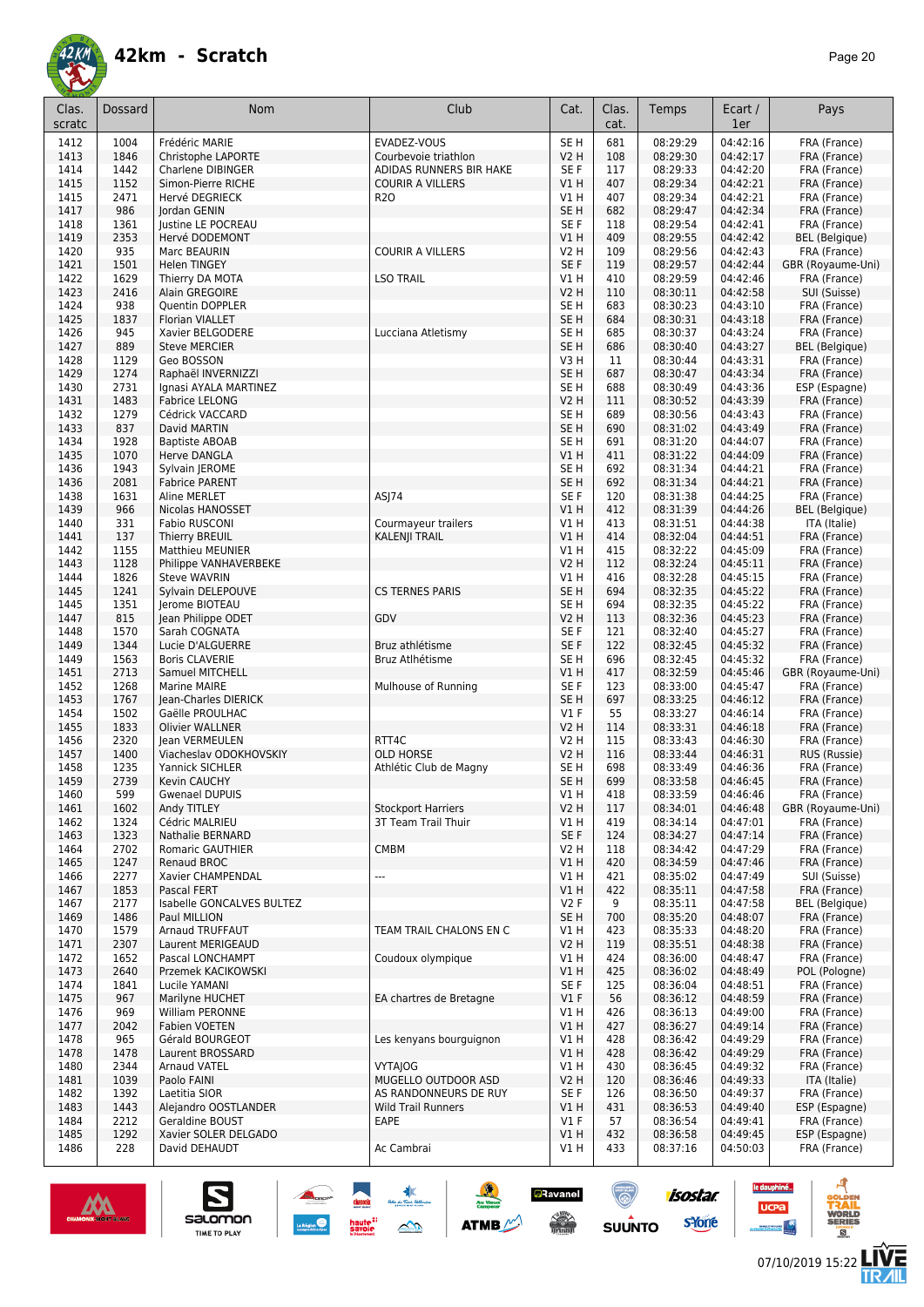

| Clas.<br>scratc | Dossard      | <b>Nom</b>                            | Club                              | Cat.                    | Clas.<br>cat. | Temps                | Ecart /<br>1er       | Pays                                  |
|-----------------|--------------|---------------------------------------|-----------------------------------|-------------------------|---------------|----------------------|----------------------|---------------------------------------|
|                 |              |                                       |                                   |                         |               |                      |                      |                                       |
| 1486<br>1488    | 904<br>2493  | Erika LEROUGE<br>François ROSSELIN    | Ac Cambrai<br><b>Ac Granville</b> | SE F<br>SE <sub>H</sub> | 127<br>701    | 08:37:16<br>08:37:17 | 04:50:03<br>04:50:04 | FRA (France)<br>FRA (France)          |
| 1489            | 1082         | Christophe BORLET                     |                                   | V2 H                    | 121           | 08:37:25             | 04:50:12             | FRA (France)                          |
| 1490            | 842          | Thierry DUBOIS                        |                                   | V2 H                    | 122           | 08:37:47             | 04:50:34             | FRA (France)                          |
| 1491            | 1089         | Hervé VILLARD                         |                                   | V1 H                    | 434           | 08:38:17             | 04:51:04             | FRA (France)                          |
| 1492            | 2210         | Alexandrine SABOURET                  |                                   | SE F                    | 128           | 08:38:23             | 04:51:10             | FRA (France)                          |
| 1493            | 1529         | <b>Fabrice VIDON</b>                  | <b>GTC</b>                        | V1H                     | 435           | 08:38:27             | 04:51:14             | FRA (France)                          |
| 1494            | 1382         | Frédéric VERNASSIER                   | Pelousey Court Tout Dou           | VIH                     | 436           | 08:38:28             | 04:51:15             | FRA (France)                          |
| 1495            | 1440         | Katie POWER                           |                                   | SE F                    | 129           | 08:38:29             | 04:51:16             | GBR (Royaume-Uni)                     |
| 1495            | 1441         | Shona MCINTOSH                        |                                   | $VI$ F                  | 58            | 08:38:29             | 04:51:16             | GBR (Royaume-Uni)                     |
| 1497            | 1094         | Bruno SALADINO                        |                                   | V1 H                    | 437           | 08:38:34             | 04:51:21             | FRA (France)                          |
| 1498            | 1013         | David TORRE                           | Ca <sub>2s</sub>                  | V1 H                    | 438           | 08:38:35             | 04:51:22             | FRA (France)                          |
| 1499<br>1500    | 2711<br>1721 | Dale RODGERS<br><b>Thomas FRIANT</b>  | Tour Eiffel runing                | V1H<br>SE <sub>H</sub>  | 439<br>702    | 08:38:51<br>08:38:55 | 04:51:38<br>04:51:42 | GBR (Royaume-Uni)                     |
| 1501            | 2280         | Serge LEROY                           |                                   | V1 H                    | 440           | 08:38:59             | 04:51:46             | FRA (France)<br><b>BEL</b> (Belgique) |
| 1502            | 2286         | Michel VANHOVE                        |                                   | V2 H                    | 123           | 08:39:00             | 04:51:47             | <b>BEL</b> (Belgique)                 |
| 1503            | 2316         | Alfaro ATO                            |                                   | SE H                    | 703           | 08:39:08             | 04:51:55             | ESP (Espagne)                         |
| 1504            | 1544         | <b>Marion STRUBHARDT</b>              |                                   | SE F                    | 130           | 08:39:26             | 04:52:13             | FRA (France)                          |
| 1505            | 908          | Pierre COUSIN                         |                                   | V1 H                    | 441           | 08:39:32             | 04:52:19             | FRA (France)                          |
| 1506            | 783          | Magali GRAZIA                         | TERRE DE RUNNING BOURGO           | $VI$ F                  | 59            | 08:39:35             | 04:52:22             | FRA (France)                          |
| 1507            | 2411         | <b>Mathias DOUBLET</b>                | Coten Trail                       | SE H                    | 704           | 08:39:36             | 04:52:23             | FRA (France)                          |
| 1508            | 2358         | Mickael LECAT                         |                                   | VIH                     | 442           | 08:39:37             | 04:52:24             | FRA (France)                          |
| 1509            | 1158         | Laura MAGNIN                          |                                   | SE F                    | 131           | 08:39:56             | 04:52:43             | FRA (France)                          |
| 1510            | 878          | Christophe EBERSWEILER                |                                   | V2 H                    | 124           | 08:39:58             | 04:52:45             | FRA (France)                          |
| 1510            | 1794         | Justine ROBERT                        | <b>CS Ternes Paris Ouest</b>      | SE F                    | 132           | 08:39:58             | 04:52:45             | FRA (France)                          |
| 1510<br>1513    | 1863<br>1139 | Elodie TRANVOUEZ<br>Benjamin FORGEOT  | <b>CS TERNES PARIS OUEST</b>      | SE F<br>SE H            | 132<br>705    | 08:39:58<br>08:40:09 | 04:52:45<br>04:52:56 | FRA (France)<br>FRA (France)          |
| 1514            | 619          | Romain DESENCLOS                      | AS etaples Triathlon              | SE H                    | 706           | 08:40:16             | 04:53:03             | FRA (France)                          |
| 1515            | 2084         | Philippe INCHAUSPE                    |                                   | V2 H                    | 125           | 08:40:19             | 04:53:06             | FRA (France)                          |
| 1516            | 2083         | <b>Benedicte INCHAUSPE</b>            |                                   | SE F                    | 134           | 08:40:20             | 04:53:07             | FRA (France)                          |
| 1517            | 1299         | Adrien WESTEEL                        |                                   | V1H                     | 443           | 08:40:22             | 04:53:09             | FRA (France)                          |
| 1518            | 2648         | Labrousse LABROUSSE                   |                                   | V1H                     | 444           | 08:40:28             | 04:53:15             | FRA (France)                          |
| 1519            | 1997         | Sebastien RICHARD                     |                                   | V1H                     | 445           | 08:41:13             | 04:54:00             | FRA (France)                          |
| 1520            | 2213         | <b>Jill SHAKESPEARE</b>               |                                   | SE F                    | 135           | 08:41:14             | 04:54:01             | GBR (Royaume-Uni)                     |
| 1521            | 2600         | Carlo KASTELIJNS                      |                                   | V1 H                    | 446           | 08:41:24             | 04:54:11             | NED (Pays-Bas)                        |
| 1522            | 2535         | Michael KASTELIJNS                    |                                   | VIH                     | 447           | 08:41:27             | 04:54:14             | NED (Pays-Bas)                        |
| 1523            | 1429         | Jimmi SICARD                          |                                   | V1 H                    | 448           | 08:41:53             | 04:54:40             | FRA (France)                          |
| 1524            | 2327         | Mathieu JOLIVET                       |                                   | V1 H                    | 449           | 08:41:58             | 04:54:45             | FRA (France)                          |
| 1525            | 1945         | Wai Yan CHAN                          |                                   | SE F                    | 136           | 08:42:05             | 04:54:52             | HKG (Hong Kong,<br>Chine)             |
| 1526            | 1480         | Karine BRUNE                          | <b>AVEC</b>                       | SE F                    | 137           | 08:42:11             | 04:54:58             | FRA (France)                          |
| 1527            | 2263         | Adeline SALOMON                       | <b>CMBM</b>                       | $VI$ F                  | 60            | 08:42:12             | 04:54:59             | FRA (France)                          |
| 1528            | 1188         | Gregory LESBATS                       | <b>JOGG IN TOURS</b>              | SE <sub>H</sub>         | 707           | 08:42:16             | 04:55:03             | FRA (France)                          |
| 1529            | 1343         | <b>Claire DUMONT</b>                  | <b>COURIR A LYON</b>              | SE F                    | 138           | 08:42:17             | 04:55:04             | FRA (France)                          |
| 1530<br>1530    | 506<br>1415  | <b>Bruno HEBERT</b>                   | <b>CCRMSB</b>                     | <b>V2 H</b><br>SE H     | 126<br>708    | 08:42:22<br>08:42:22 | 04:55:09<br>04:55:09 | CAN (Canada)<br>CAN (Canada)          |
| 1532            | 1115         | Philippe HEBERT<br>Jocelyne BLANCHARD | <b>CCRMSB</b>                     | V2F                     | 10            | 08:42:23             | 04:55:10             | CAN (Canada)                          |
| 1533            | 1388         | Eric HERWOL                           |                                   | V2 H                    | 127           | 08:42:24             | 04:55:11             | FRA (France)                          |
| 1534            | 1300         | Victorien POVEDA                      |                                   | SE H                    | 709           | 08:42:37             | 04:55:24             | FRA (France)                          |
| 1535            | 1791         | Thierry POKOJ                         |                                   | V1 H                    | 450           | 08:42:41             | 04:55:28             | FRA (France)                          |
| 1536            | 2473         | Tom ELLIOTT                           |                                   | VIH                     | 451           | 08:42:53             | 04:55:40             | GBR (Royaume-Uni)                     |
| 1537            | 1332         | Véronique VIGNOT                      | <b>STEELCASE</b>                  | V1 F                    | 61            | 08:43:06             | 04:55:53             | FRA (France)                          |
| 1538            | 2502         | Patrice ISAAC                         |                                   | V3 H                    | 12            | 08:43:08             | 04:55:55             | FRA (France)                          |
| 1539            | 1303         | <b>Yves TANGUY</b>                    |                                   | V <sub>2</sub> H        | 128           | 08:43:09             | 04:55:56             | FRA (France)                          |
| 1540            | 1895         | Marylia DUCELIER                      |                                   | SE F                    | 139           | 08:43:14             | 04:56:01             | FRA (France)                          |
| 1540            | 2598         | Morgan DUCELIER                       | Saint So Court                    | SE H                    | 710           | 08:43:14             | 04:56:01             | FRA (France)                          |
| 1542            | 2628         | Louis JAMET                           |                                   | SE <sub>H</sub>         | 711           | 08:43:26             | 04:56:13             | FRA (France)                          |
| 1543            | 1263         | Frederic MOULINS<br>Josef POTOSKI     | <b>Nancy Trail Pulsations</b>     | V1 H                    | 452           | 08:43:27             | 04:56:14             | FRA (France)                          |
| 1544<br>1544    | 200<br>1472  | Cindy POTOSKI                         | <b>Nancy Trail Pulsations</b>     | V1 H<br>SE F            | 453<br>140    | 08:43:28<br>08:43:28 | 04:56:15<br>04:56:15 | FRA (France)<br>FRA (France)          |
| 1544            | 1489         | Janusz WILK                           |                                   | V2 H                    | 129           | 08:43:28             | 04:56:15             | <b>BEL</b> (Belgique)                 |
| 1547            | 2069         | Noémie JAY                            |                                   | SE F                    | 141           | 08:43:43             | 04:56:30             | FRA (France)                          |
| 1548            | 1423         | Laurence PUTON                        | <b>CAP ENDURANCE</b>              | $VI$ F                  | 62            | 08:43:44             | 04:56:31             | FRA (France)                          |
| 1548            | 1883         | Julien THOMAS                         |                                   | SE H                    | 712           | 08:43:44             | 04:56:31             | FRA (France)                          |
| 1550            | 1102         | Bernard BOUIN                         | <b>Team trail Gravelines</b>      | V1H                     | 454           | 08:43:55             | 04:56:42             | FRA (France)                          |
| 1551            | 2505         | Stephane WILLEMSENS                   | Hermathenae Orientation           | V1 H                    | 455           | 08:44:03             | 04:56:50             | <b>BEL</b> (Belgique)                 |
| 1552            | 1587         | Philippe MESNIER                      | foulées de saint germai           | SE H                    | 713           | 08:44:04             | 04:56:51             | FRA (France)                          |
| 1553            | 1644         | Celine BOITTIN                        | CHAPTEUI SPORT NATURE             | SE F                    | 142           | 08:44:09             | 04:56:56             | FRA (France)                          |
| 1554            | 1669         | Nicolas BOITTIN                       | CHAPTEUIL SPORT NATURE            | V1H                     | 456           | 08:44:10             | 04:56:57             | FRA (France)                          |
| 1555            | 1519         | David ROMERO PELEGRIN                 |                                   | V1 H                    | 457           | 08:44:12             | 04:56:59             | ESP (Espagne)                         |
| 1556            | 1719         | Arnaud TOUFFET                        | S/L Estuaire de la Dive           | V1H                     | 458           | 08:44:23             | 04:57:10             | FRA (France)                          |
| 1557<br>1558    | 1272<br>1399 | Hugues DE QUERCIZE<br>Arnaud BOSSON   | RUNNERS DE BONDUES                | V1 H<br>SE <sub>H</sub> | 459<br>714    | 08:44:25<br>08:44:29 | 04:57:12<br>04:57:16 | FRA (France)<br>FRA (France)          |
| 1559            | 1420         | Giorgio VERGNANO                      | ROAD RUNNERS MILANO               | V2 H                    | 130           | 08:44:37             | 04:57:24             | ITA (Italie)                          |
| 1559            | 1491         | Mathieu CROPPI                        |                                   | SE H                    | 715           | 08:44:37             | 04:57:24             | FRA (France)                          |
|                 |              |                                       |                                   |                         |               |                      |                      |                                       |

الا<mark>≱</mark><br>مەنتەنبە

 $\rightarrow$ 

 $\frac{1}{\sqrt{2}}$ 

**ATMB** 

**a**Ravanel

 $\frac{1}{\sqrt{2}}$ 



 $\sum_{\text{SALOMOM}}$ 

le dauphiné...

**UCPa** 

**Excession Contract** 

isostar.

**s**Yone

 $\overline{\circ}$ 

**SUUNTO** 



**HANGER**<br>TRAIL

WORLD<br>SERIES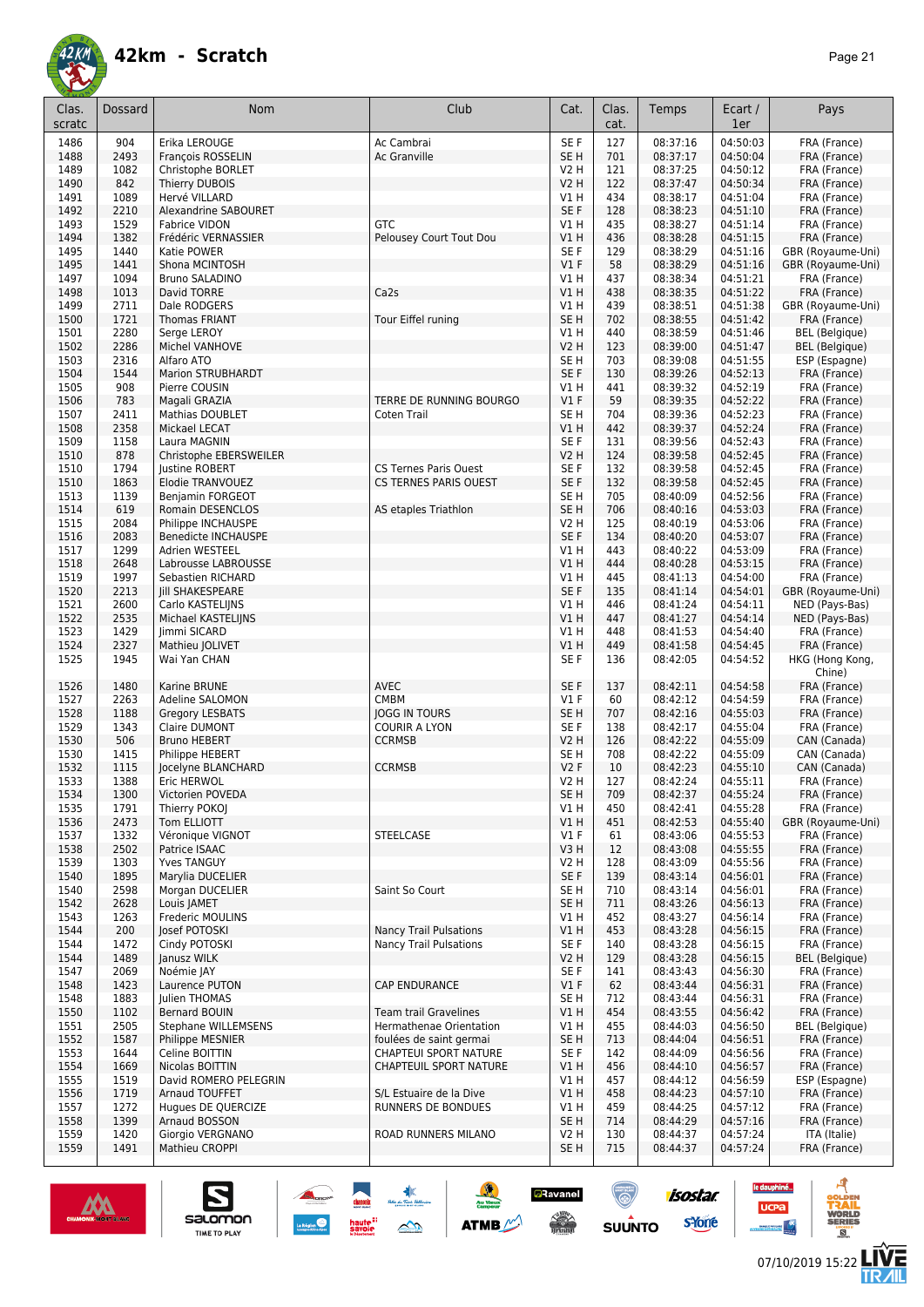### **42km - Scratch** *Page 22*



| Clas.        | Dossard      | <b>Nom</b>                                | Club                     | Cat.                           | Clas.          | Temps                | Ecart /              | Pays                                      |
|--------------|--------------|-------------------------------------------|--------------------------|--------------------------------|----------------|----------------------|----------------------|-------------------------------------------|
| scratc       |              |                                           |                          |                                | cat.           |                      | 1er                  |                                           |
| 1561         | 1844         | Hugo VIDAL                                | Les Zinzins des coteaux  | SE <sub>H</sub>                | 716            | 08:44:49             | 04:57:36             | FRA (France)                              |
| 1562         | 2388         | François LEMARIE                          | <b>GRIMPE MORTAIN</b>    | VIH                            | 460            | 08:45:18             | 04:58:05             | FRA (France)                              |
| 1563         | 1098<br>2381 | Anne-Charlotte MICHELOT<br>Vincent BODSON |                          | SE <sub>F</sub><br><b>V2 H</b> | 143<br>131     | 08:45:27             | 04:58:14             | FRA (France)<br><b>BEL</b> (Belgique)     |
| 1564<br>1565 | 1474         | Fabrice VAN DEN DRIESSCHE                 |                          | <b>V1 H</b>                    | 461            | 08:45:28<br>08:45:40 | 04:58:15<br>04:58:27 | <b>BEL</b> (Belgique)                     |
| 1566         | 1365         | <b>Joel PLANCKE</b>                       | <b>COURIR A SEC-BOIS</b> | <b>V2 H</b>                    | 132            | 08:46:01             | 04:58:48             | FRA (France)                              |
| 1567         | 2014         | Stephane HULLOT                           |                          | <b>V2 H</b>                    | 133            | 08:46:12             | 04:58:59             | FRA (France)                              |
| 1568         | 1244         | <b>Frederic CHARPENTIER</b>               |                          | V1H                            | 462            | 08:46:15             | 04:59:02             | FRA (France)                              |
| 1569         | 2205         | Laurence RENSON                           | Potch'running            | SE F                           | 144            | 08:46:21             | 04:59:08             | BEL (Belgique)                            |
| 1570         | 1210         | Jonas DUMON                               |                          | SE <sub>H</sub>                | 717            | 08:46:22             | 04:59:09             | FRA (France)                              |
| 1571         | 2184         | Céline SOHET                              | Pocht'Running            | SE F                           | 145            | 08:46:23             | 04:59:10             | <b>BEL</b> (Belgique)                     |
| 1572         | 1218         | Thierry PEREA LANDA                       |                          | V2 H                           | 134            | 08:46:24             | 04:59:11             | FRA (France)                              |
| 1573         | 1551         | Damien NOEL                               |                          | SE H                           | 718            | 08:46:30             | 04:59:17             | FRA (France)                              |
| 1574         | 2348         | David TESTUD                              |                          | V1 H                           | 463            | 08:46:45             | 04:59:32             | FRA (France)                              |
| 1575         | 946          | Fabien LHUILLIER                          |                          | V1 H                           | 464            | 08:46:47             | 04:59:34             | FRA (France)                              |
| 1576         | 1347         | Pierre MANCEAU                            | <b>KALENJI TEAM</b>      | SE <sub>H</sub>                | 719            | 08:47:03             | 04:59:50             | FRA (France)                              |
| 1577         | 1342         | Frederic POTIER                           | Cabw                     | V1 H                           | 465            | 08:47:26             | 05:00:13             | <b>BEL</b> (Belgique)                     |
| 1578         | 1670         | Pauline BARRAUX                           | Labarauch trail team     | SE <sub>F</sub>                | 146            | 08:47:30             | 05:00:17             | FRA (France)                              |
| 1579         | 1886         | Elodie BALANDIER                          |                          | SE <sub>F</sub>                | 147            | 08:47:41             | 05:00:28             | FRA (France)                              |
| 1580         | 1283         | Justine DUCHENE                           |                          | SE <sub>F</sub>                | 148            | 08:47:42             | 05:00:29             | FRA (France)                              |
| 1581         | 1177         | Thierry SONTAG                            |                          | V1H                            | 466            | 08:47:52             | 05:00:39             | BEL (Belgique)                            |
| 1581         | 1623         | Charlotte ROGER                           |                          | SE F                           | 149            | 08:47:52             | 05:00:39             | FRA (France)                              |
| 1583         | 1517         | Philippe GUYOT                            |                          | SE H                           | 720            | 08:47:56             | 05:00:43             | FRA (France)                              |
| 1584         | 1106         | Aurélie VERNASSIER                        | ATHLETIQUE BERRE CLUB    | $VI$ F                         | 63             | 08:48:08<br>08:48:13 | 05:00:55             | FRA (France)                              |
| 1585         | 1621         | Patrick CANTREL                           | Athélic Berre Club       | <b>V2 H</b><br>$VI$ F          | 135<br>64      |                      | 05:01:00             | FRA (France)<br>FRA (France)              |
| 1585<br>1587 | 1676<br>1618 | Isabelle DEMARLE<br>Pierre LEWEURS        |                          | SE <sub>H</sub>                | 721            | 08:48:13<br>08:48:18 | 05:01:00<br>05:01:05 | FRA (France)                              |
| 1588         | 1977         | Elise LEMOINE                             | <b>CCPB</b>              | SE F                           | 150            | 08:48:47             | 05:01:34             | FRA (France)                              |
| 1589         | 2708         | Ying Tsang HUANG                          |                          | V1H                            | 467            | 08:48:49             | 05:01:36             | MAS (Malaisie)                            |
| 1590         | 1142         | Sébastien MARKOVIC                        | Ravanel                  | V1H                            | 468            | 08:48:50             | 05:01:37             | FRA (France)                              |
| 1591         | 699          | Sylvain THABUIS                           |                          | SE H                           | 722            | 08:48:51             | 05:01:38             | FRA (France)                              |
| 1592         | 2193         | Stephanie BRIARD                          | <b>COS TRAIL</b>         | SE F                           | 151            | 08:49:08             | 05:01:55             | FRA (France)                              |
| 1592         | 2310         | Nicolas LORIDAN                           | Jean Moulin              | SE <sub>H</sub>                | 723            | 08:49:08             | 05:01:55             | FRA (France)                              |
| 1594         | 1452         | Igor GRECHKO                              | Old horse                | V2 H                           | 136            | 08:49:10             | 05:01:57             | RUS (Russie)                              |
| 1595         | 1052         | Mathieu DARDELIN                          | <b>TEAM MICHTOUBELL</b>  | V1 H                           | 469            | 08:49:19             | 05:02:06             | FRA (France)                              |
| 1596         | 2252         | <b>Charline MOREL</b>                     |                          | SE F                           | 152            | 08:49:20             | 05:02:07             | FRA (France)                              |
| 1597         | 2297         | Jessy KUHN                                |                          | VIH                            | 470            | 08:49:21             | 05:02:08             | FRA (France)                              |
| 1598         | 1700         | David KOLLI                               |                          | V1 H                           | 471            | 08:49:22             | 05:02:09             | FRA (France)                              |
| 1599         | 1126         | Valérie TOUZEAU                           | <b>USM Gagny</b>         | $VI$ F                         | 65             | 08:49:23             | 05:02:10             | FRA (France)                              |
| 1600         | 2417         | Olivier JACQUES                           | <b>CHALONS RUNNING</b>   | V2 H                           | 137            | 08:49:26             | 05:02:13             | FRA (France)                              |
| 1601         | 1230         | Jean Paul SAR                             | Faucigny Athletic club   | SE H                           | 724            | 08:49:35             | 05:02:22             | FRA (France)                              |
| 1602         | 2027         | Sébastien GARSABALL                       |                          | SE <sub>H</sub>                | 725            | 08:49:45             | 05:02:32             | FRA (France)                              |
| 1603         | 1591         | Jintian Ll                                | <b>RUNNING PANDA</b>     | SE H<br>SE <sub>H</sub>        | 726<br>727     | 08:49:52             | 05:02:39<br>05:02:46 | CHN (Chine)                               |
| 1604<br>1605 | 1477<br>2220 | Claude MADEIRA<br><b>Isabelle FRERE</b>   |                          | $VI$ F                         | 66             | 08:49:59<br>08:50:04 | 05:02:51             | LUX (Luxembourg)<br><b>BEL</b> (Belgique) |
| 1606         | 2186         | Nadine BENNETT                            |                          | SE <sub>F</sub>                | 153            | 08:50:09             | 05:02:56             | GBR (Royaume-Uni)                         |
| 1607         | 921          | Frank PELEGRIN                            |                          | VIH                            | 472            | 08:50:16             | 05:03:03             | FRA (France)                              |
| 1608         | 2699         | <b>Emmanuel PAQUE</b>                     | Urban Runner arcachon    | VIH                            | 473            | 08:50:23             | 05:03:10             | FRA (France)                              |
| 1609         | 2695         | <b>Gregory BARON</b>                      |                          | VIH                            | 474            | 08:50:40             | 05:03:27             | FRA (France)                              |
| 1610         | 2004         | David ERNOULD                             |                          | V1H                            | 475            | 08:51:01             | 05:03:48             | FRA (France)                              |
| 1611         | 1484         | Nicolas LAJOUANIE                         |                          | VIH                            | 476            | 08:51:10             | 05:03:57             | FRA (France)                              |
| 1612         | 1421         | Aurelie REMY                              | <b>COSTRAIL</b>          | SE F                           | 154            | 08:51:29             | 05:04:16             | FRA (France)                              |
| 1613         | 2025         | Sophie CHAUVIN                            | Trail entre elles        | SE F                           | 155            | 08:51:32             | 05:04:19             | FRA (France)                              |
| 1614         | 1389         | Grégory DROUET                            |                          | V1H                            | 477            | 08:51:40             | 05:04:27             | FRA (France)                              |
| 1615         | 1952         | Claude GANDOLFO                           |                          | <b>V2 H</b>                    | 138            | 08:51:41             | 05:04:28             | FRA (France)                              |
| 1616         | 1606         | Laure COUDRIN                             | Bordeaux Athlé           | SE F                           | 156            | 08:51:44             | 05:04:31             | FRA (France)                              |
| 1616         | 1761         | Coline LEFORT                             | Biches&Run               | SE F                           | 156            | 08:51:44             | 05:04:31             | FRA (France)                              |
| 1618         | 300          | Lepoutre BERTRAND                         | VAFA                     | V2 H                           | 139            | 08:51:49             | 05:04:36             | FRA (France)                              |
| 1619         | 1457         | Thomas DE SMEDT                           |                          | SE H                           | 728            | 08:51:50             | 05:04:37             | FRA (France)                              |
| 1620         | 1418         | Remi DE SMEDT                             |                          | SE <sub>H</sub><br>$VI$ F      | 729            | 08:51:51             | 05:04:38             | FRA (France)<br>FRA (France)              |
| 1621         | 1994         | Sophie RICHARD                            |                          |                                | 67             | 08:51:56             | 05:04:43             |                                           |
| 1622<br>1623 | 1954<br>1581 | Remy COVES<br>Cedric LEFEBVRE             | saint gély athlétisme    | V1H<br>V1 H                    | 478<br>479     | 08:52:11<br>08:52:13 | 05:04:58<br>05:05:00 | FRA (France)<br>FRA (France)              |
| 1624         | 1585         | Gerard WUNSCH                             |                          | V1H                            | 480            | 08:52:16             | 05:05:03             | NED (Pays-Bas)                            |
| 1625         | 1856         | Marine CRENN                              |                          | $VI$ F                         | 68             | 08:52:21             | 05:05:08             | FRA (France)                              |
| 1626         | 629          | <b>Emmanuel LOCATELLI</b>                 |                          | SE <sub>H</sub>                | 730            | 08:52:26             | 05:05:13             | FRA (France)                              |
| 1627         | 1710         | <b>Benoit WELSCH</b>                      |                          | V1 H                           | 481            | 08:52:27             | 05:05:14             | FRA (France)                              |
| 1628         | 2006         | <b>lerome DUTHIL</b>                      | Sallanches Passy Athlet  | V1H                            | 482            | 08:52:32             | 05:05:19             | FRA (France)                              |
| 1629         | 1009         | Sarah BILSON                              |                          | SE F                           | 158            | 08:52:33             | 05:05:20             | USA (Etats-Unis)                          |
| 1630         | 1459         | Jean-François BONIN                       |                          | <b>V2 H</b>                    | 140            | 08:52:35             | 05:05:22             | FRA (France)                              |
| 1631         | 1605         | <b>Nelly POLI</b>                         | USTCourir à Saint-trope  | V3F                            | $\overline{2}$ | 08:52:45             | 05:05:32             | FRA (France)                              |
| 1632         | 1755         | Shahzada HUSSAIN                          | Run Dem Crew             | VIH                            | 483            | 08:52:55             | 05:05:42             | GBR (Royaume-Uni)                         |
| 1633         | 770          | Julien LEMOINE                            | Val d'europe athlétisme  | V1 H                           | 484            | 08:52:57             | 05:05:44             | FRA (France)                              |
| 1634         | 1733         | Celine CABANEL                            | LES LOUPS                | $VI$ F                         | 69             | 08:53:00             | 05:05:47             | FRA (France)                              |
| 1635         | 1612         | Pierre VELUIRE                            |                          | V2 H                           | 141            | 08:53:05             | 05:05:52             | FRA (France)                              |
|              |              |                                           |                          |                                |                |                      |                      |                                           |



 $\sum_{\text{SALOMOM}}$ 



07/10/2019 15:22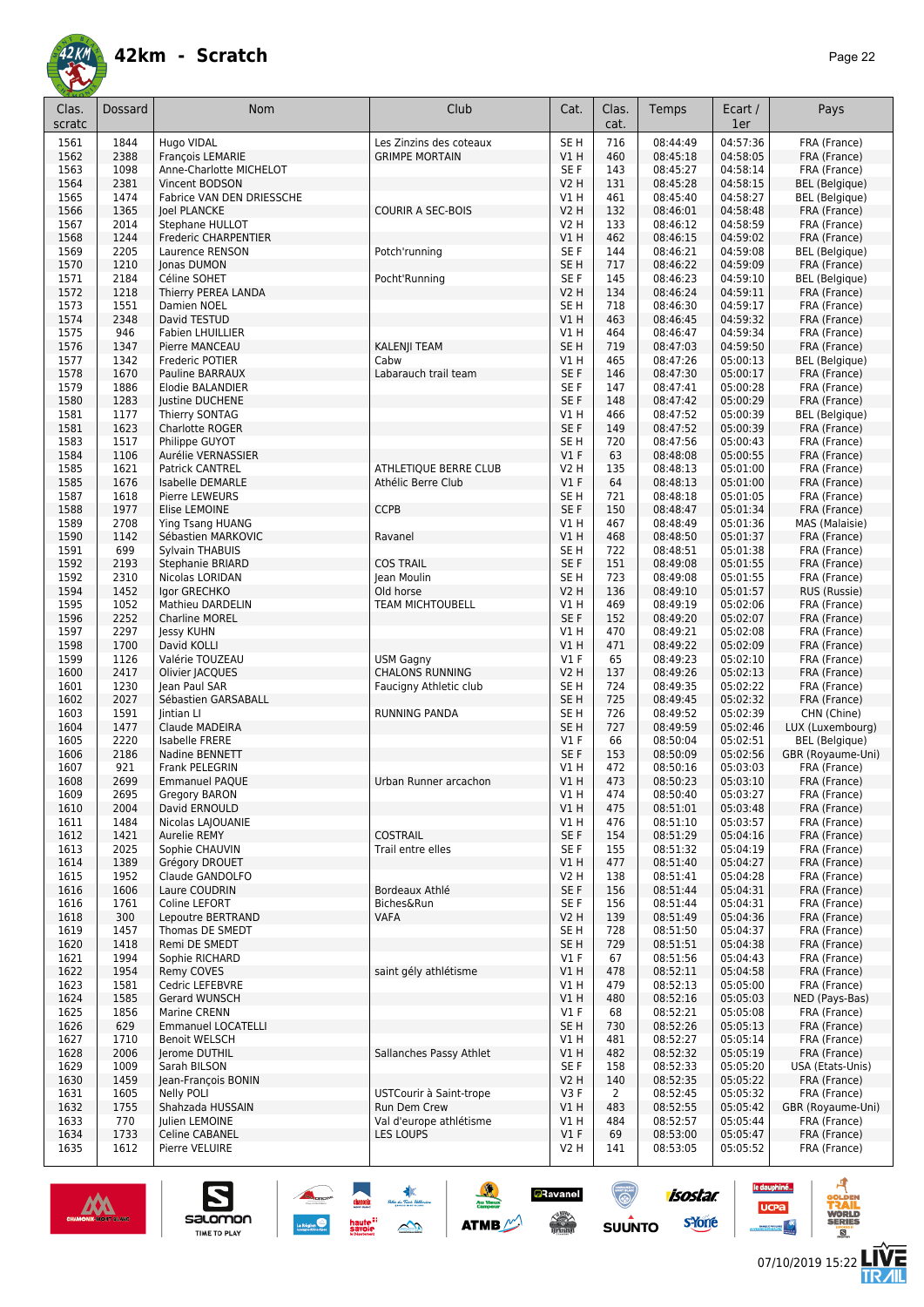

#### **42km - Scratch** *Page 23*

| Clas.<br>scratc | Dossard      | Nom                                                | Club                                          | Cat.                      | Clas.<br>cat. | Temps                | Ecart /<br>1er       | Pays                                           |
|-----------------|--------------|----------------------------------------------------|-----------------------------------------------|---------------------------|---------------|----------------------|----------------------|------------------------------------------------|
| 1636            | 1615         | Jeremy BINET                                       |                                               | SE <sub>H</sub>           | 731           | 08:53:15             | 05:06:02             | FRA (France)                                   |
| 1637            | 2088         | Julien LALLEMAND                                   |                                               | SE <sub>H</sub>           | 732           | 08:53:30             | 05:06:17             | FRA (France)                                   |
| 1638            | 1884         | Jonathan BURGOS ALVA                               |                                               | SE <sub>H</sub>           | 733           | 08:54:21             | 05:07:08             | FRA (France)                                   |
| 1639            | 2219         | Katherine LEWTHWAITE                               |                                               | SE F                      | 159           | 08:54:29             | 05:07:16             | GBR (Royaume-Uni)                              |
| 1640            | 1911         | Pascal LETE                                        | <b>ESM</b>                                    | V2 H                      | 142           | 08:54:34             | 05:07:21             | <b>BEL</b> (Belgique)                          |
| 1641<br>1642    | 964<br>1836  | Stephane HENNO                                     | CCPBeuzevillais                               | V1 H<br>SE F              | 485<br>160    | 08:54:41<br>08:54:42 | 05:07:28<br>05:07:29 | FRA (France)                                   |
| 1643            | 1496         | Sandra JAEGLE<br>Sandrine MARTIN                   | <b>CTC</b>                                    | <b>V2F</b>                | 11            | 08:54:44             | 05:07:31             | FRA (France)<br>FRA (France)                   |
| 1644            | 1741         | Émilie ROUSSEL                                     | CMBM                                          | SE <sub>F</sub>           | 161           | 08:55:06             | 05:07:53             | FRA (France)                                   |
| 1645            | 1712         | David MONTEIRO                                     |                                               | VIH                       | 486           | 08:55:21             | 05:08:08             | FRA (France)                                   |
| 1646            | 2232         | <b>Helene RADEL</b>                                | CABB                                          | SE <sub>F</sub>           | 162           | 08:55:27             | 05:08:14             | FRA (France)                                   |
| 1647            | 2524         | Alexandre LADRANGE                                 | CABB                                          | SE <sub>H</sub>           | 734           | 08:55:28             | 05:08:15             | FRA (France)                                   |
| 1648            | 2259         | Elizabeth VILLAR                                   |                                               | SE <sub>F</sub>           | 163           | 08:55:30             | 05:08:17             | GBR (Royaume-Uni)                              |
| 1649            | 2499         | <b>Bertrand HISZ</b>                               | <b>USM Blainville Sur Orne</b>                | VIH                       | 487           | 08:55:37             | 05:08:24             | FRA (France)                                   |
| 1650<br>1651    | 552<br>2214  | Cédric RICHARD<br>Emmanuelle CRUZ                  | LES BOUQUETINS DU DIMAN                       | SE <sub>H</sub><br>SE F   | 735<br>164    | 08:55:44<br>08:55:53 | 05:08:31<br>05:08:40 | FRA (France)<br>FRA (France)                   |
| 1652            | 2075         | Ludovic MALLEDANT                                  |                                               | V1 H                      | 488           | 08:55:55             | 05:08:42             | FRA (France)                                   |
| 1653            | 538          | Gérard COURBET                                     | CAC 39 Champvans                              | V3H                       | 13            | 08:55:58             | 05:08:45             | FRA (France)                                   |
| 1654            | 1950         | Pierre WILMOUTH                                    |                                               | SE <sub>H</sub>           | 736           | 08:56:04             | 05:08:51             | FRA (France)                                   |
| 1655            | 2639         | David MUGNIER                                      |                                               | V1 H                      | 489           | 08:56:13             | 05:09:00             | FRA (France)                                   |
| 1656            | 2574         | Antoine ORBAN                                      |                                               | ES <sub>H</sub>           | 27            | 08:56:18             | 05:09:05             | BEL (Belgique)                                 |
| 1656            | 2690         | Ludwig HOOGTOEL                                    |                                               | <b>V2 H</b>               | 143           | 08:56:18             | 05:09:05             | USA (Etats-Unis)                               |
| 1658            | 2624<br>2520 | Louis PEIGNELIN                                    | <b>TAC Kourou</b>                             | SE <sub>H</sub>           | 737           | 08:56:28<br>08:56:57 | 05:09:15<br>05:09:44 | FRA (France)                                   |
| 1659<br>1660    | 2261         | <b>Stewart MCLEAN</b><br>Jane NURSE                |                                               | V2 H<br>$VI$ F            | 144<br>70     | 08:56:58             | 05:09:45             | GBR (Royaume-Uni)<br>GBR (Royaume-Uni)         |
| 1661            | 1672         | Sylvain BLONDEL                                    | Poulagoies Athletic Clu                       | SE <sub>H</sub>           | 738           | 08:57:05             | 05:09:52             | FRA (France)                                   |
| 1661            | 1744         | Yvan BOULAY                                        |                                               | SE <sub>H</sub>           | 738           | 08:57:05             | 05:09:52             | FRA (France)                                   |
| 1661            | 2335         | Eric STIEN                                         | <b>ASVEL ATHLETISME</b>                       | <b>V2 H</b>               | 145           | 08:57:05             | 05:09:52             | FRA (France)                                   |
| 1664            | 2256         | Julianne KIRKPATRICK                               |                                               | SE F                      | 165           | 08:57:06             | 05:09:53             | GBR (Royaume-Uni)                              |
| 1665            | 2484         | <b>Hubert PIERRU</b>                               |                                               | <b>V2 H</b>               | 146           | 08:57:17             | 05:10:04             | FRA (France)                                   |
| 1666            | 1627         | Vincent PREUDHOMME                                 |                                               | V1 H                      | 490           | 08:57:35             | 05:10:22             | <b>BEL</b> (Belgique)                          |
| 1667            | 2506<br>1678 | Yann BLOCHET                                       |                                               | SE <sub>H</sub><br>$VI$ F | 740<br>71     | 08:57:38             | 05:10:25             | FRA (France)                                   |
| 1668<br>1669    | 1888         | Laurence LINCKS<br>Agne ADOMAVICIUTE               |                                               | SE F                      | 166           | 08:57:40<br>08:57:44 | 05:10:27<br>05:10:31 | FRA (France)<br>LTU (Lituanie)                 |
| 1670            | 1203         | <b>Charlotte CHOMBART</b>                          |                                               | SE <sub>F</sub>           | 167           | 08:57:48             | 05:10:35             | FRA (France)                                   |
| 1671            | 1814         | <b>Aurelie GUERRE</b>                              |                                               | SE <sub>F</sub>           | 168           | 08:57:49             | 05:10:36             | FRA (France)                                   |
| 1672            | 2229         | Nina EID                                           |                                               | SE <sub>F</sub>           | 169           | 08:57:50             | 05:10:37             | FRA (France)                                   |
| 1673            | 811          | Pierre-Matthieu FURNO                              |                                               | ES <sub>H</sub>           | 28            | 08:57:54             | 05:10:41             | FRA (France)                                   |
| 1674            | 1312         | Olive CAPBLANCQ                                    | FSPN - LSO TRAIL                              | V1 H                      | 491           | 08:58:13             | 05:11:00             | FRA (France)                                   |
| 1675<br>1676    | 2287<br>915  | Stéphane GORSE<br>Sophie BARBIEUX                  | <b>TULLE TRIATHLON</b><br><b>ETM Mouscron</b> | VIH<br>$VI$ F             | 492<br>72     | 08:58:15<br>08:58:16 | 05:11:02<br>05:11:03 | FRA (France)<br>BEL (Belgique)                 |
| 1677            | 2605         | <b>Aurelien DENECHERE</b>                          |                                               | SE <sub>H</sub>           | 741           | 08:58:30             | 05:11:17             | FRA (France)                                   |
| 1678            | 2012         | Raphael LAMIGE                                     | CAP ENDURANCE                                 | V1 H                      | 493           | 08:59:13             | 05:12:00             | FRA (France)                                   |
| 1679            | 1394         | Nathalie CHEVALIER                                 |                                               | V2 F                      | 12            | 08:59:22             | 05:12:09             | FRA (France)                                   |
| 1680            | 1674         | Hugues   OUFFROY                                   |                                               | V1 H                      | 494           | 08:59:24             | 05:12:11             | FRA (France)                                   |
| 1681            | 2729         | Jack OLIVER                                        | Ware Joggers                                  | V1 H                      | 495           | 08:59:25             | 05:12:12             | GBR (Royaume-Uni)                              |
| 1682            | 1783         | Julien GINDT                                       | LES P'TITS POTOS                              | SE H                      | 742           | 08:59:26<br>08:59:27 | 05:12:13             | FRA (France)                                   |
| 1683<br>1684    | 2022<br>1753 | Louise OLIVER<br>Cecilia MICHEL                    | Ware Joggers                                  | $VI$ F<br>$VI$ F          | 73<br>74      | 08:59:31             | 05:12:14<br>05:12:18 | GBR (Royaume-Uni)                              |
| 1685            | 1506         | Stephane BORTOLUZZI                                |                                               | V2 H                      | 147           | 08:59:39             | 05:12:26             | FRA (France)<br>FRA (France)                   |
| 1686            | 1906         | Astrid HOCQUET                                     |                                               | SE F                      | 170           | 08:59:47             | 05:12:34             | FRA (France)                                   |
| 1687            | 1962         | Vincent KLEMANN                                    | Mental 2 chips                                | SE H                      | 743           | 08:59:56             | 05:12:43             | FRA (France)                                   |
| 1688            | 1815         | Christine ZURITA                                   | SAINT GELY ATHLETISME                         | $VI$ F                    | 75            | 09:00:10             | 05:12:57             | FRA (France)                                   |
| 1689            | 1789         | Stephan ZURITA                                     | SAINT GELY ATHLETISME                         | V1 H                      | 496           | 09:00:11             | 05:12:58             | FRA (France)                                   |
| 1690            | 1308         | Ingrid SCHNEIDER                                   |                                               | SE F                      | 171           | 09:00:15             | 05:13:02             | FRA (France)                                   |
| 1691<br>1692    | 1764<br>1437 | David SIV<br>Alexandre HARVIER                     | <b>Team Gravelines Trail</b>                  | V1 H<br>V1 H              | 497<br>498    | 09:00:24<br>09:00:38 | 05:13:11<br>05:13:25 | FRA (France)<br>FRA (France)                   |
| 1693            | 852          | Wafa DAOUD                                         |                                               | V1F                       | 76            | 09:00:39             | 05:13:26             | FRA (France)                                   |
| 1694            | 2055         | Anne BRUN                                          |                                               | SE F                      | 172           | 09:00:52             | 05:13:39             | FRA (France)                                   |
| 1694            | 2058         | Cyril BERTRAND                                     |                                               | SE <sub>H</sub>           | 744           | 09:00:52             | 05:13:39             | FRA (France)                                   |
| 1696            | 1296         | Simon BROWN                                        |                                               | SE H                      | 745           | 09:00:57             | 05:13:44             | GBR (Royaume-Uni)                              |
| 1697            | 1655         | Lionel DE LA FONTAINE                              |                                               | V1 H                      | 499           | 09:01:16             | 05:14:03             | FRA (France)                                   |
| 1698<br>1699    | 1458         | David GALLIEZ                                      | running club estaimpuis                       | V1 H<br>SE F              | 500           | 09:01:23<br>09:01:31 | 05:14:10<br>05:14:18 | FRA (France)                                   |
| 1700            | 872<br>2065  | Anais YOUSSEFI<br>Mélanie HUSSON                   | Huy Athlétic Club                             | SE F                      | 173<br>174    | 09:01:39             | 05:14:26             | FRA (France)<br><b>BEL</b> (Belgique)          |
| 1700            | 2343         | Yves ROBERT                                        | Huy Athlétic Club                             | V1 H                      | 501           | 09:01:39             | 05:14:26             | <b>BEL</b> (Belgique)                          |
| 1702            | 2005         | Morgane LITOU                                      |                                               | SE F                      | 175           | 09:01:41             | 05:14:28             | FRA (France)                                   |
| 1703            | 2545         | Michel MANZANERA                                   | LES CONS FONT DU TRAIL                        | V1 H                      | 502           | 09:01:42             | 05:14:29             | FRA (France)                                   |
| 1704            | 2625         | Antoine DECOURTYE                                  |                                               | SE H                      | 746           | 09:01:47             | 05:14:34             | FRA (France)                                   |
| 1705            | 2395         | Gary SPICER                                        | Sittingbourne Striders                        | V2 H                      | 148           | 09:02:05             | 05:14:52             | GBR (Royaume-Uni)                              |
| 1706            | 1289         | Thomas TANGUY                                      |                                               | SE H                      | 747           | 09:02:16             | 05:15:03             | FRA (France)                                   |
| 1707<br>1707    | 1821<br>2389 | <b>Baptiste DESMEDT</b><br>Pierre-Olivier DECALUWE | Runninggeek.be<br>RUNNING GEEK BELGIUM        | SE <sub>H</sub><br>SE H   | 748<br>748    | 09:02:33<br>09:02:33 | 05:15:20<br>05:15:20 | <b>BEL</b> (Belgique)<br><b>BEL</b> (Belgique) |
| 1709            | 1265         | Thierry DENONCIN                                   |                                               | V3 H                      | 14            | 09:02:44             | 05:15:31             | <b>BEL</b> (Belgique)                          |
| 1710            | 2008         | Florence LAVIE                                     |                                               | SE F                      | 176           | 09:02:53             | 05:15:40             | FRA (France)                                   |

忽

 $\rightarrow$ 

 $\frac{1}{\sqrt{2}}$ 

**ATMB** 

**a**Ravanel

**SERVICE** 

 $\bigcirc$ 

**SUUNTO** 



S

Salomon

isostar.

**s**Yone

le dauphiné...

**UCPa** 

G



ه

**VORLD**<br>ERIES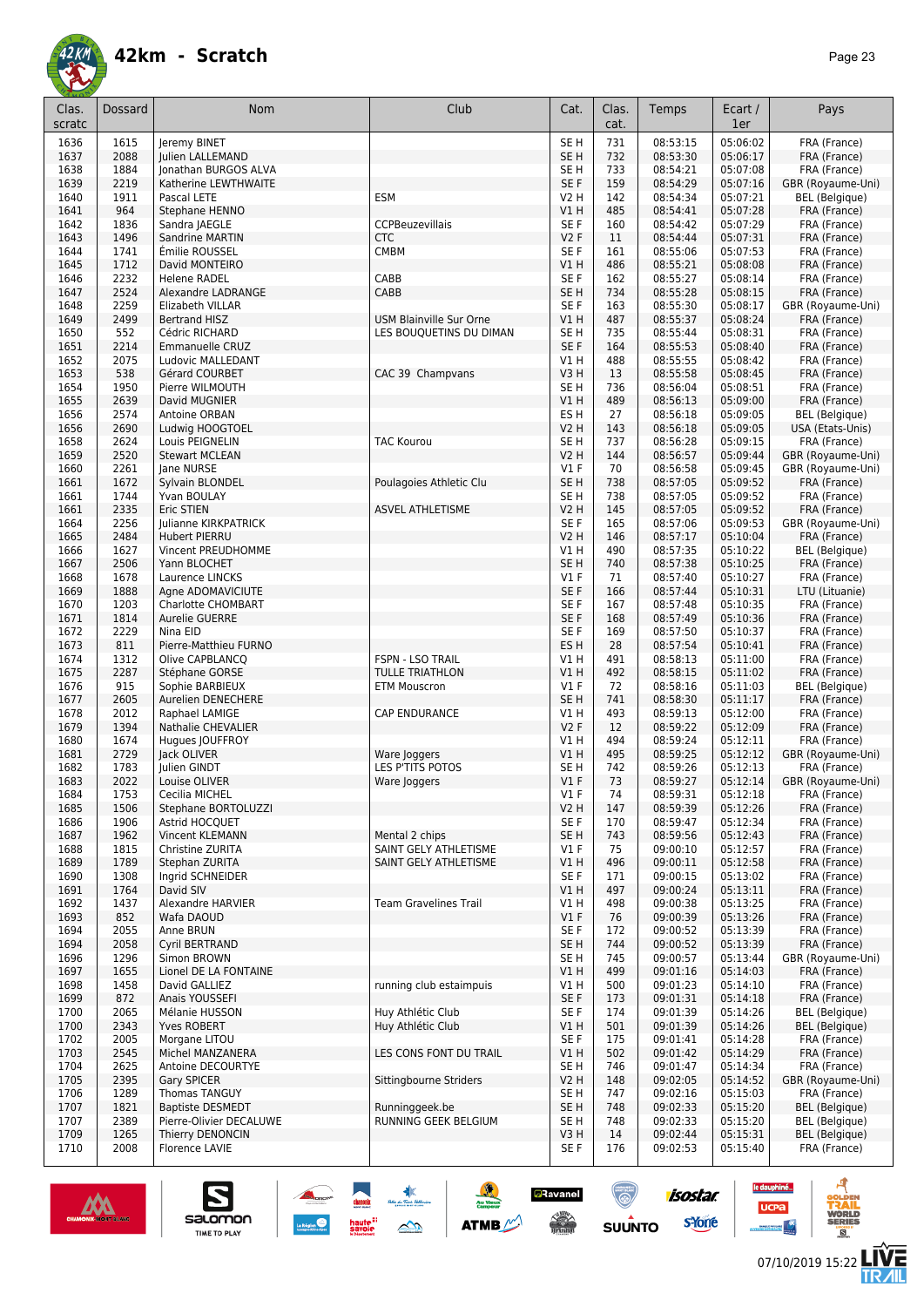

| Clas.        | Dossard      | <b>Nom</b>                                      | Club                                            | Cat.                   | Clas.      | Temps                | Ecart /              | Pays                                  |
|--------------|--------------|-------------------------------------------------|-------------------------------------------------|------------------------|------------|----------------------|----------------------|---------------------------------------|
| scratc       |              |                                                 |                                                 |                        | cat.       |                      | 1er                  |                                       |
| 1711         | 1541         | Raphaël ROLAND                                  |                                                 | SE <sub>H</sub>        | 750        | 09:03:11             | 05:15:58             | <b>BEL</b> (Belgique)                 |
| 1712<br>1713 | 1568<br>1007 | Aurélie BOURQUIN<br><b>Yves SAMITIER</b>        | Iso trail                                       | SE F<br>V1 H           | 177<br>503 | 09:03:17<br>09:03:19 | 05:16:04<br>05:16:06 | SUI (Suisse)<br>FRA (France)          |
| 1714         | 1012         | Jean-François AUCLAIR                           |                                                 | <b>V1 H</b>            | 504        | 09:03:25             | 05:16:12             | FRA (France)                          |
| 1715         | 1807         | Christopher ASHTON                              |                                                 | SE H                   | 751        | 09:03:40             | 05:16:27             | GBR (Royaume-Uni)                     |
| 1716         | 1862         | Franck LEJEUNE                                  |                                                 | V2 H                   | 149        | 09:03:44             | 05:16:31             | FRA (France)                          |
| 1717         | 1569         | <b>Flavie TAILLARDAS</b>                        | CAC                                             | SE F                   | 178        | 09:03:45             | 05:16:32             | FRA (France)                          |
| 1718         | 1617         | Muriel TSCHUDNOWSKY                             | <b>CAF Dole</b>                                 | <b>V2F</b>             | 13         | 09:03:47             | 05:16:34             | FRA (France)                          |
| 1719         | 2104         | Franck REBILLARD                                |                                                 | V2 H                   | 150        | 09:04:00             | 05:16:47             | FRA (France)                          |
| 1720         | 1582         | David LEBRAT                                    | <b>CMBM</b>                                     | <b>V1 H</b>            | 505        | 09:04:28             | 05:17:15             | FRA (France)                          |
| 1721         | 1852         | <b>Christian DEMIERRE</b>                       | <b>Trail Training Team</b>                      | <b>V2 H</b>            | 151        | 09:04:30             | 05:17:17             | SUI (Suisse)                          |
| 1722         | 2073<br>2723 | <b>Damien GIRES</b><br><b>Alexandre TASSIER</b> |                                                 | V1 H<br>SE H           | 506<br>752 | 09:04:39<br>09:05:12 | 05:17:26             | FRA (France)                          |
| 1723<br>1724 | 2665         | Nicolas CARVALHO                                | <b>BFL Running Team</b>                         | SE H                   | 753        | 09:05:29             | 05:17:59<br>05:18:16 | <b>BEL</b> (Belgique)<br>FRA (France) |
| 1725         | 1001         | Olivier GIUSEPPIN                               | cmbm                                            | V1 H                   | 507        | 09:05:44             | 05:18:31             | FRA (France)                          |
| 1726         | 1777         | Monique DE PAULA                                | ABC                                             | <b>V2F</b>             | 14         | 09:06:07             | 05:18:54             | FRA (France)                          |
| 1726         | 1843         | Dominique DE PAULA                              | ABC                                             | <b>V2 H</b>            | 152        | 09:06:07             | 05:18:54             | FRA (France)                          |
| 1728         | 1942         | Lilian MATHIEU                                  |                                                 | <b>V1 H</b>            | 508        | 09:06:09             | 05:18:56             | <b>BEL</b> (Belgique)                 |
| 1729         | 1213         | <b>Guillaume SCHEER</b>                         | <b>TOP FORM</b>                                 | SE H                   | 754        | 09:06:38             | 05:19:25             | FRA (France)                          |
| 1730         | 1992         | Jonathan PIERCE                                 |                                                 | V2 H                   | 153        | 09:06:42             | 05:19:29             | GBR (Royaume-Uni)                     |
| 1731         | 2171<br>1567 | <b>Brice DETAILLEUR</b><br>Caroline LE BIHAN    |                                                 | V2 H<br>SE F           | 154<br>179 | 09:06:46<br>09:06:48 | 05:19:33<br>05:19:35 | FRA (France)                          |
| 1732<br>1733 | 1109         | <b>Francis LAMY</b>                             | Entente Athletique du P                         | V1 H                   | 509        | 09:06:54             | 05:19:41             | FRA (France)<br>FRA (France)          |
| 1734         | 2000         | Myriam SAC                                      | Trek & trail Bertrix                            | V2F                    | 15         | 09:07:07             | 05:19:54             | <b>BEL</b> (Belgique)                 |
| 1735         | 2079         | Jean-Yves THARIN                                |                                                 | V1 H                   | 510        | 09:07:11             | 05:19:58             | FRA (France)                          |
| 1736         | 1086         | <b>Fabien FRAGNIERE</b>                         |                                                 | SE H                   | 755        | 09:07:16             | 05:20:03             | SUI (Suisse)                          |
| 1736         | 1322         | Laura CORNAZ                                    |                                                 | SE F                   | 180        | 09:07:16             | 05:20:03             | SUI (Suisse)                          |
| 1738         | 1584         | Olivier CHICHEPORTICHE                          |                                                 | <b>V1 H</b>            | 511        | 09:07:19             | 05:20:06             | FRA (France)                          |
| 1738         | 1722         | Corinne CHICHEPORTICHE                          | <b>CSF MYSTERE</b>                              | V2F                    | 16         | 09:07:19             | 05:20:06             | FRA (France)                          |
| 1740         | 2230         | Nunes KELI CRISTINA MONTEBELO                   |                                                 | $VI$ F                 | 77         | 09:07:28             | 05:20:15             | BRA (Brésil)                          |
| 1741<br>1742 | 1270<br>1993 | Hadryen CHARTIER                                | <b>VYTAJOG</b>                                  | SE H<br><b>V2F</b>     | 756<br>17  | 09:07:33<br>09:07:38 | 05:20:20<br>05:20:25 | FRA (France)<br>FRA (France)          |
| 1743         | 2110         | Corinne CLEMENT<br>Emeline JOSEPH               | Châlons running                                 | SE <sub>F</sub>        | 181        | 09:07:43             | 05:20:30             | FRA (France)                          |
| 1744         | 1097         | Simon CONROY                                    | <b>RTA</b>                                      | V2 H                   | 155        | 09:07:47             | 05:20:34             | GBR (Royaume-Uni)                     |
| 1745         | 1401         | Denis CALVET                                    | Caroux X-Trail                                  | <b>V2 H</b>            | 156        | 09:07:55             | 05:20:42             | FRA (France)                          |
| 1746         | 1921         | René GUIGNARD                                   |                                                 | V3H                    | 15         | 09:07:58             | 05:20:45             | SUI (Suisse)                          |
| 1747         | 1497         | Christopher SIMS                                | Bear Mountain Picnicker                         | SE H                   | 757        | 09:08:00             | 05:20:47             | GBR (Royaume-Uni)                     |
| 1748         | 1742         | Nicolas AMANT                                   |                                                 | SE H                   | 758        | 09:08:01             | 05:20:48             | FRA (France)                          |
| 1749         | 1179         | Julien LETARD                                   |                                                 | SE H                   | 759        | 09:08:06             | 05:20:53             | FRA (France)                          |
| 1749         | 2563         | Florian SOUCHET                                 | Rennes Triathlon                                | SE H                   | 759        | 09:08:06             | 05:20:53             | FRA (France)                          |
| 1751<br>1751 | 1830<br>2436 | Maxime GUIBET<br>Grégory RAOULX                 | Lamarck Group<br><b>ASAR Cobières Mediterra</b> | SE H<br>V1H            | 761<br>512 | 09:08:11<br>09:08:11 | 05:20:58<br>05:20:58 | FRA (France)<br>FRA (France)          |
| 1753         | 1805         | Carole MAUGAIN                                  |                                                 | $VI$ F                 | 78         | 09:08:13             | 05:21:00             | FRA (France)                          |
| 1754         | 2139         | Daniel GRAIZ                                    |                                                 | V <sub>3</sub> H       | 16         | 09:08:16             | 05:21:03             | FRA (France)                          |
| 1755         | 2039         | Brien O'KEEFFE                                  |                                                 | <b>V2 H</b>            | 157        | 09:08:25             | 05:21:12             | IRL (Irlande)                         |
| 1756         | 1520         | Nora SAHRAOUI                                   | <b>DOMONT ATHLETISME</b>                        | $VI$ F                 | 79         | 09:08:44             | 05:21:31             | FRA (France)                          |
| 1757         | 1691         | Nicolas HECKEL                                  | MBDA Sport athlétisme                           | SE H                   | 762        | 09:09:01             | 05:21:48             | FRA (France)                          |
| 1758         | 2029         | Arnaud BEZARD                                   |                                                 | SE <sub>H</sub>        | 763        | 09:09:06             | 05:21:53             | FRA (France)                          |
| 1758         | 2610         | Samuel MERCIER                                  |                                                 | SE <sub>H</sub>        | 763        | 09:09:06             | 05:21:53             | FRA (France)                          |
| 1760<br>1760 | 1966<br>2244 | Thomas COCHARD<br>Virginie VERON                |                                                 | SE H<br>SE F           | 765<br>182 | 09:09:07<br>09:09:07 | 05:21:54<br>05:21:54 | FRA (France)<br>FRA (France)          |
| 1762         | 1439         | Umberto ZANETTI                                 |                                                 | V3H                    | 17         | 09:09:12             | 05:21:59             | ITA (Italie)                          |
| 1763         | 2716         | Anthony DOWIE                                   |                                                 | V1 H                   | 513        | 09:09:24             | 05:22:11             | GBR (Royaume-Uni)                     |
| 1764         | 1912         | <b>Gareth MORRIS-HALE</b>                       |                                                 | SE <sub>H</sub>        | 766        | 09:09:53             | 05:22:40             | GBR (Royaume-Uni)                     |
| 1765         | 1796         | Matthieu SIMON                                  | <b>TEAM DES MONTS</b>                           | V1 H                   | 514        | 09:09:57             | 05:22:44             | FRA (France)                          |
| 1766         | 2181         | Flor JUSTINIANO                                 |                                                 | SE F                   | 183        | 09:10:02             | 05:22:49             | FRA (France)                          |
| 1767         | 2071         | Pierre BEYRAND                                  |                                                 | V1 H                   | 515        | 09:10:06             | 05:22:53             | FRA (France)                          |
| 1768         | 2372         | Refgis LIVOYE                                   | <b>VYTAJOG</b>                                  | <b>V2 H</b>            | 158        | 09:10:08             | 05:22:55             | FRA (France)                          |
| 1769<br>1770 | 2130<br>1376 | Catherine MISIURNY<br><b>Thibault HUBER</b>     | vytajog<br>Chalons running                      | V2F<br>SE <sub>H</sub> | 18<br>767  | 09:10:10<br>09:10:14 | 05:22:57<br>05:23:01 | FRA (France)<br>FRA (France)          |
| 1770         | 1446         | Frederic DASSE                                  | <b>VYTAJOG</b>                                  | V2 H                   | 159        | 09:10:14             | 05:23:01             | FRA (France)                          |
| 1772         | 1916         | Thierry AUZARD                                  |                                                 | V1 H                   | 516        | 09:10:27             | 05:23:14             | FRA (France)                          |
| 1772         | 2472         | Patrick LE FLAO                                 |                                                 | V1 H                   | 516        | 09:10:27             | 05:23:14             | FRA (France)                          |
| 1774         | 637          | Gérald JURADO                                   | Ptits Potos                                     | SE H                   | 768        | 09:10:31             | 05:23:18             | FRA (France)                          |
| 1775         | 1169         | <b>Olivier DIXMERIAS</b>                        | Ain Est Atlhétisme                              | V2 H                   | 160        | 09:10:40             | 05:23:27             | FRA (France)                          |
| 1776         | 608          | Yoann WITKOWSKI                                 |                                                 | SE <sub>H</sub>        | 769        | 09:10:44             | 05:23:31             | FRA (France)                          |
| 1776         | 2035         | Nicolas DE MARCHI                               |                                                 | SE H                   | 769        | 09:10:44             | 05:23:31             | FRA (France)                          |
| 1778<br>1779 | 1284         | <b>Evelyne NEYROLLES</b>                        | PAAC<br>Team Poulx Trail / Cour                 | V2F                    | 19         | 09:10:46             | 05:23:33<br>05:23:40 | FRA (France)                          |
| 1780         | 1449<br>1849 | Xavier LAHAYE<br>Pascal MICHAUD                 | ASPTT LA ROCHE SUR YON                          | SE H<br><b>V2 H</b>    | 771<br>161 | 09:10:53<br>09:10:58 | 05:23:45             | FRA (France)<br>FRA (France)          |
| 1781         | 2124         | Christelle AUBOURG                              |                                                 | V1F                    | 80         | 09:11:00             | 05:23:47             | FRA (France)                          |
| 1782         | 1854         | Laurent DEWEZ                                   | Aja Marathon                                    | <b>V2 H</b>            | 162        | 09:11:03             | 05:23:50             | FRA (France)                          |
| 1783         | 2056         | Carla BEENS                                     | trail club des fous                             | SE F                   | 184        | 09:11:04             | 05:23:51             | NED (Pays-Bas)                        |
| 1784         | 2391         | Grégoire CARTEL                                 |                                                 | SE H                   | 772        | 09:11:10             | 05:23:57             | FRA (France)                          |
| 1785         | 1778         | Gabrielle YATES                                 |                                                 | V1 F                   | 81         | 09:11:12             | 05:23:59             | GBR (Royaume-Uni)                     |

東

 $\rightarrow$ 

ATMB

**a**Ravanel

**SERVICE** 

 $\bigcirc$ 

**SUUNTO** 



S

Salomon

**isostar** 

**s**Yone

le dauphiné...

**UCPa** 

*<u>Antibook</u>* 



م<br>أولية

**VORLD**<br>ERIES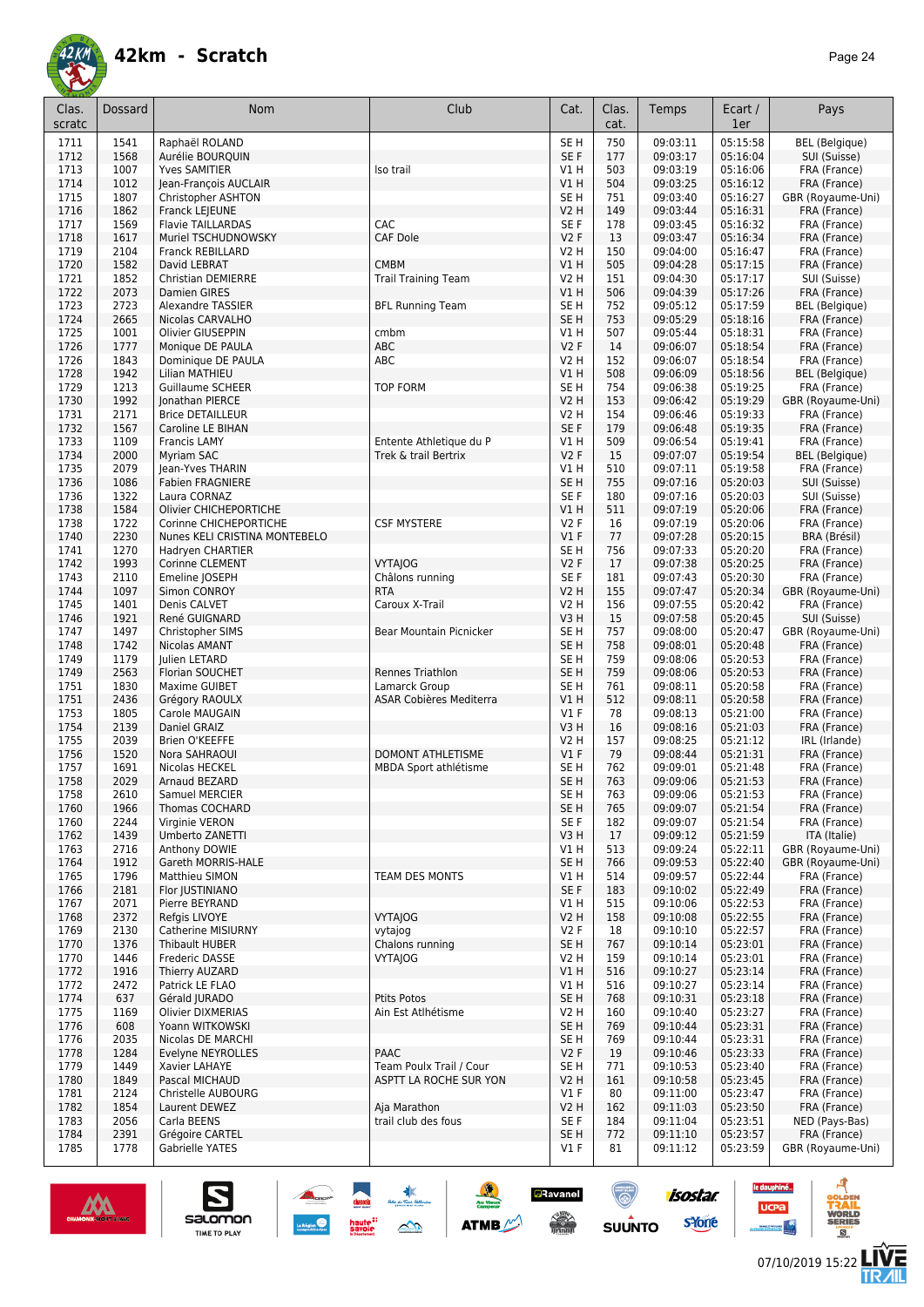

#### **42km - Scratch** *Page 25*

| Clas.<br>scratc | Dossard      | Nom                                          | Club                          | Cat.                    | Clas.<br>cat. | Temps                | Ecart /<br>1er       | Pays                                  |
|-----------------|--------------|----------------------------------------------|-------------------------------|-------------------------|---------------|----------------------|----------------------|---------------------------------------|
| 1786            | 2183         | Marine HOF                                   |                               | $VI$ F                  | 82            | 09:11:16             | 05:24:03             | FRA (France)                          |
| 1787            | 2216         | <b>Iulie DEY</b>                             |                               | $VI$ F                  | 83            | 09:11:20             | 05:24:07             | GBR (Royaume-Uni)                     |
| 1788            | 1622         | Laurent LEGRAND                              |                               | SE H                    | 773           | 09:11:22             | 05:24:09             | FRA (France)                          |
| 1789            | 2038         | Danielle MORRIS                              |                               | V2F                     | 20            | 09:11:23             | 05:24:10             | AUS (Australie)                       |
| 1790<br>1791    | 1968<br>1980 | Gaelle PERILLAT-BOITEUX                      |                               | SE F<br>SE <sub>H</sub> | 185<br>774    | 09:11:29             | 05:24:16<br>05:24:20 | FRA (France)<br>FRA (France)          |
| 1792            | 2554         | Maxime MOUILLEBOUCHE<br>Stephane MANAUD      |                               | V1H                     | 518           | 09:11:33<br>09:11:36 | 05:24:23             | FRA (France)                          |
| 1793            | 1346         | <b>Baptiste LARESCHE</b>                     | ASTB/BAC                      | VIH                     | 519           | 09:11:43             | 05:24:30             | FRA (France)                          |
| 1794            | 1560         | <b>Emmanuel CHARRET</b>                      |                               | V1 H                    | 520           | 09:11:49             | 05:24:36             | FRA (France)                          |
| 1794            | 2294         | Hugues LADUREAU                              | <b>Iean Moulin</b>            | V1H                     | 520           | 09:11:49             | 05:24:36             | FRA (France)                          |
| 1796            | 1414         | Thomas BARATTE                               | Athletisme club Flines-       | SE <sub>H</sub>         | 775           | 09:11:54             | 05:24:41             | FRA (France)                          |
| 1797            | 2336         | Vivien GHESTEM                               |                               | SE <sub>H</sub>         | 776           | 09:12:00             | 05:24:47             | FRA (France)                          |
| 1798<br>1799    | 2196<br>1938 | Lise LANFANT<br>Yoann SABY                   |                               | SE F<br>V1 H            | 186<br>522    | 09:12:01<br>09:12:04 | 05:24:48<br>05:24:51 | FRA (France)<br>FRA (France)          |
| 1800            | 2349         | Jackkaphong RAMCHAI                          |                               | SE H                    | 777           | 09:12:07             | 05:24:54             | THA (Thaïlande)                       |
| 1801            | 2067         | Matthieu NOEL                                |                               | SE <sub>H</sub>         | 778           | 09:12:15             | 05:25:02             | FRA (France)                          |
| 1802            | 1360         | Franck SALETTE                               | <b>Usson Sport Nature</b>     | SE H                    | 779           | 09:12:19             | 05:25:06             | FRA (France)                          |
| 1803            | 1913         | <b>Isabelle CARENCO</b>                      |                               | V1F                     | 84            | 09:12:29             | 05:25:16             | FRA (France)                          |
| 1804            | 1885         | Benoît DE COURCY                             |                               | SE H                    | 780           | 09:12:52             | 05:25:39             | FRA (France)                          |
| 1805            | 1782         | Francois BOTTE                               | orsay triathlon               | V2 H                    | 163           | 09:12:58             | 05:25:45             | FRA (France)                          |
| 1806            | 1599<br>1209 | Vincent GUICHERD                             |                               | SE H<br>V1H             | 781           | 09:13:32<br>09:13:43 | 05:26:19             | FRA (France)                          |
| 1807<br>1808    | 1586         | Thierry WERGIFOSSE<br>Vasily ANIKUSHIN       | dorothée                      | V1 H                    | 523<br>524    | 09:13:47             | 05:26:30<br>05:26:34 | <b>BEL</b> (Belgique)<br>RUS (Russie) |
| 1809            | 2511         | Eric STEINBRUCKNER                           |                               | VIH                     | 525           | 09:13:53             | 05:26:40             | USA (Etats-Unis)                      |
| 1810            | 2090         | Christophe GARROY                            |                               | V1 H                    | 526           | 09:13:54             | 05:26:41             | <b>BEL</b> (Belgique)                 |
| 1810            | 2547         | Christophe Gérard KNITTEL                    |                               | <b>V2 H</b>             | 164           | 09:13:54             | 05:26:41             | FRA (France)                          |
| 1812            | 1811         | Jean-François CANON                          | Jogging de Blanmont           | V1 H                    | 527           | 09:14:01             | 05:26:48             | <b>BEL</b> (Belgique)                 |
| 1813            | 2070         | <b>Emilie MARC</b>                           |                               | SE F                    | 187           | 09:14:02             | 05:26:49             | FRA (France)                          |
| 1814            | 1709         | Pierre JAY                                   |                               | V1 H                    | 528           | 09:14:03             | 05:26:50             | FRA (France)                          |
| 1815            | 2736         | Paul LIGHTBODY                               |                               | <b>V2 H</b>             | 165           | 09:14:04             | 05:26:51             | GBR (Royaume-Uni)                     |
| 1816            | 2470         | Peter-Guy LAMIE<br><b>Henrik Svaland AAS</b> |                               | V1H<br>SE <sub>H</sub>  | 529           | 09:14:14             | 05:27:01<br>05:27:08 | FRA (France)                          |
| 1817<br>1818    | 2460<br>1820 | Julien FROUMOUTH                             | Kristiansand orienterin       | SE H                    | 782<br>783    | 09:14:21<br>09:14:47 | 05:27:34             | NOR (Norvège)<br>FRA (France)         |
| 1819            | 1731         | Isabelle WIECZOREK                           |                               | V2F                     | 21            | 09:14:50             | 05:27:37             | FRA (France)                          |
| 1819            | 2234         | Nathalie VERDURE                             | <b>CCPB</b>                   | V2F                     | 21            | 09:14:50             | 05:27:37             | FRA (France)                          |
| 1821            | 2033         | Laurent RIVIERE                              |                               | VIH                     | 530           | 09:14:51             | 05:27:38             | FRA (France)                          |
| 1822            | 2431         | <b>Fabrice DUTRANNOY</b>                     |                               | <b>V2 H</b>             | 166           | 09:15:03             | 05:27:50             | FRA (France)                          |
| 1823            | 2325         | Castillo Garcia RAFAEL                       |                               | SE <sub>H</sub>         | 784           | 09:15:06             | 05:27:53             | ESP (Espagne)                         |
| 1824            | 1834         | Rémi LE VAGUERESSE                           |                               | SE H                    | 785           | 09:15:10             | 05:27:57             | FRA (France)                          |
| 1825            | 1699         | Jean Claude CARPENTIER                       | COURIR A SAINT GERVAIS        | V4 H                    | $\mathbf{1}$  | 09:15:13             | 05:28:00             | FRA (France)                          |
| 1825            | 1727<br>2334 | <b>Steve MORT</b>                            | <b>UCPA Trail Xperience</b>   | SE H<br>V3H             | 786<br>18     | 09:15:13<br>09:15:13 | 05:28:00<br>05:28:00 | FRA (France)                          |
| 1825<br>1828    | 1685         | Max GASBLAN<br>Monique CAU                   | CSJB Angers<br>Caroux X-Trail | $VI$ F                  | 85            | 09:15:18             | 05:28:05             | FRA (France)<br>FRA (France)          |
| 1829            | 2602         | <b>Ludovic BRATS</b>                         |                               | VIH                     | 531           | 09:15:28             | 05:28:15             | FRA (France)                          |
| 1830            | 2615         | Jean-Michel GARRIGUE                         |                               | <b>V2 H</b>             | 167           | 09:15:29             | 05:28:16             | FRA (France)                          |
| 1831            | 1926         | Carole LOUVET                                |                               | $VI$ F                  | 86            | 09:15:40             | 05:28:27             | FRA (France)                          |
| 1831            | 2146         | Mireille NICOD                               |                               | $VI$ F                  | 86            | 09:15:40             | 05:28:27             | FRA (France)                          |
| 1833            | 1610         | Thierry MARTINEZ                             | Courir à Meyreuil             | <b>V2 H</b>             | 168           | 09:15:52             | 05:28:39             | FRA (France)                          |
| 1834            | 2134         | Alexandre COCHE                              | CMBM                          | V1 H                    | 532           | 09:15:59             | 05:28:46             | FRA (France)                          |
| 1835<br>1835    | 1148<br>2198 | José DESMEULLES<br>Laura AMBIEHL             | THALES AVS - TEAM LUCIE       | SE <sub>H</sub><br>SE F | 787<br>188    | 09:16:00<br>09:16:00 | 05:28:47<br>05:28:47 | FRA (France)<br>FRA (France)          |
| 1837            | 1944         | Severine PAUCHET                             |                               | $VI$ F                  | 88            | 09:16:14             | 05:29:01             | FRA (France)                          |
| 1838            | 2599         | Damien RENAUD                                |                               | SE H                    | 788           | 09:16:18             | 05:29:05             | FRA (France)                          |
| 1839            | 1163         | Jessy FARJOT                                 | Eape                          | V1H                     | 533           | 09:16:21             | 05:29:08             | FRA (France)                          |
| 1840            | 2282         | <b>Ierome HUAU</b>                           |                               | V1 H                    | 534           | 09:16:26             | 05:29:13             | FRA (France)                          |
| 1841            | 1553         | <b>Bruno BRICHE</b>                          | COURIR A VILLERS-BRETON       | V1H                     | 535           | 09:16:27             | 05:29:14             | FRA (France)                          |
| 1842            | 2045         | Jean-Francois HUCK                           |                               | SE H                    | 789           | 09:16:28             | 05:29:15             | FRA (France)                          |
| 1843            | 1707         | Lydie TANCHON                                |                               | $VI$ F                  | 89            | 09:16:31             | 05:29:18             | FRA (France)                          |
| 1844<br>1845    | 893<br>1740  | Nicolas GAUDIN<br>Séverine RAULT             | Team truite<br><b>CMBM</b>    | SE H<br>SE F            | 790<br>189    | 09:16:55<br>09:16:59 | 05:29:42<br>05:29:46 | FRA (France)<br>FRA (France)          |
| 1846            | 2092         | Pieter AARTS                                 |                               | V1 H                    | 536           | 09:17:05             | 05:29:52             | NED (Pays-Bas)                        |
| 1847            | 1975         | Franck SZUCSANY                              |                               | SE <sub>H</sub>         | 791           | 09:17:10             | 05:29:57             | FRA (France)                          |
| 1848            | 1549         | Loïc MASSART                                 | Dorothée                      | SE H                    | 792           | 09:18:04             | 05:30:51             | <b>BEL</b> (Belgique)                 |
| 1849            | 2361         | Jean François MAURICE                        | Sa Montbrisonnais             | V <sub>2</sub> H        | 169           | 09:18:11             | 05:30:58             | FRA (France)                          |
| 1850            | 859          | Eric MAEDER                                  |                               | V1 H                    | 537           | 09:18:16             | 05:31:03             | FRA (France)                          |
| 1851            | 1508         | Guillaume BONNET                             | Saint Gely Athlétisme         | SE <sub>H</sub>         | 793           | 09:18:19             | 05:31:06             | FRA (France)                          |
| 1852            | 2002         | Jerome RIDEL                                 | TEMMOS                        | V1 H                    | 538           | 09:18:29             | 05:31:16             | FRA (France)                          |
| 1853            | 1385         | Marc ENGELS                                  | BergTeam Salomom              | <b>V2 H</b>             | 170           | 09:18:30             | 05:31:17             | <b>BEL</b> (Belgique)                 |
| 1853<br>1855    | 1917<br>1724 | Maneo LUIGI<br><b>Edouard DANSETTE</b>       | RUNNERS DE BONDUES            | V3H<br>V1H              | 19<br>539     | 09:18:30<br>09:18:34 | 05:31:17<br>05:31:21 | ITA (Italie)<br>FRA (France)          |
| 1856            | 2195         | Cécile COUSIN                                |                               | SE F                    | 190           | 09:18:36             | 05:31:23             | FRA (France)                          |
| 1856            | 2265         | Inmaculada AGUILA CUESTA                     |                               | SE F                    | 190           | 09:18:36             | 05:31:23             | ESP (Espagne)                         |
| 1856            | 2266         | Monica ALBARCA VAMACLOIG                     |                               | SE F                    | 190           | 09:18:36             | 05:31:23             | ESP (Espagne)                         |
| 1859            | 1803         | Sarah CAILLAUD                               | Cotentrail                    | SE F                    | 193           | 09:18:46             | 05:31:33             | FRA (France)                          |
| 1860            | 2011         | Jessy DUQUESNE                               | Team run courrières           | SE H                    | 794           | 09:18:50             | 05:31:37             | FRA (France)                          |

 $\rightarrow$ 

 $\frac{1}{2}$ 

**ATMB** 



 $\n \ \, \underbrace{\sum\limits_{\text{SQUOMOM}}$ 

 $\liminf_{k \to \infty} \sup_{\theta \in \Theta_k} \frac{\theta_k}{\theta_k}$ 

le dauphiné...

ucpa

**Continue** 

**isostar** 

sYone

 $\bigcirc$ 

**SUUNTO** 

**a**Ravanel

 $\frac{1}{\sqrt{2}}$ 

A

WORLD<br>SERIES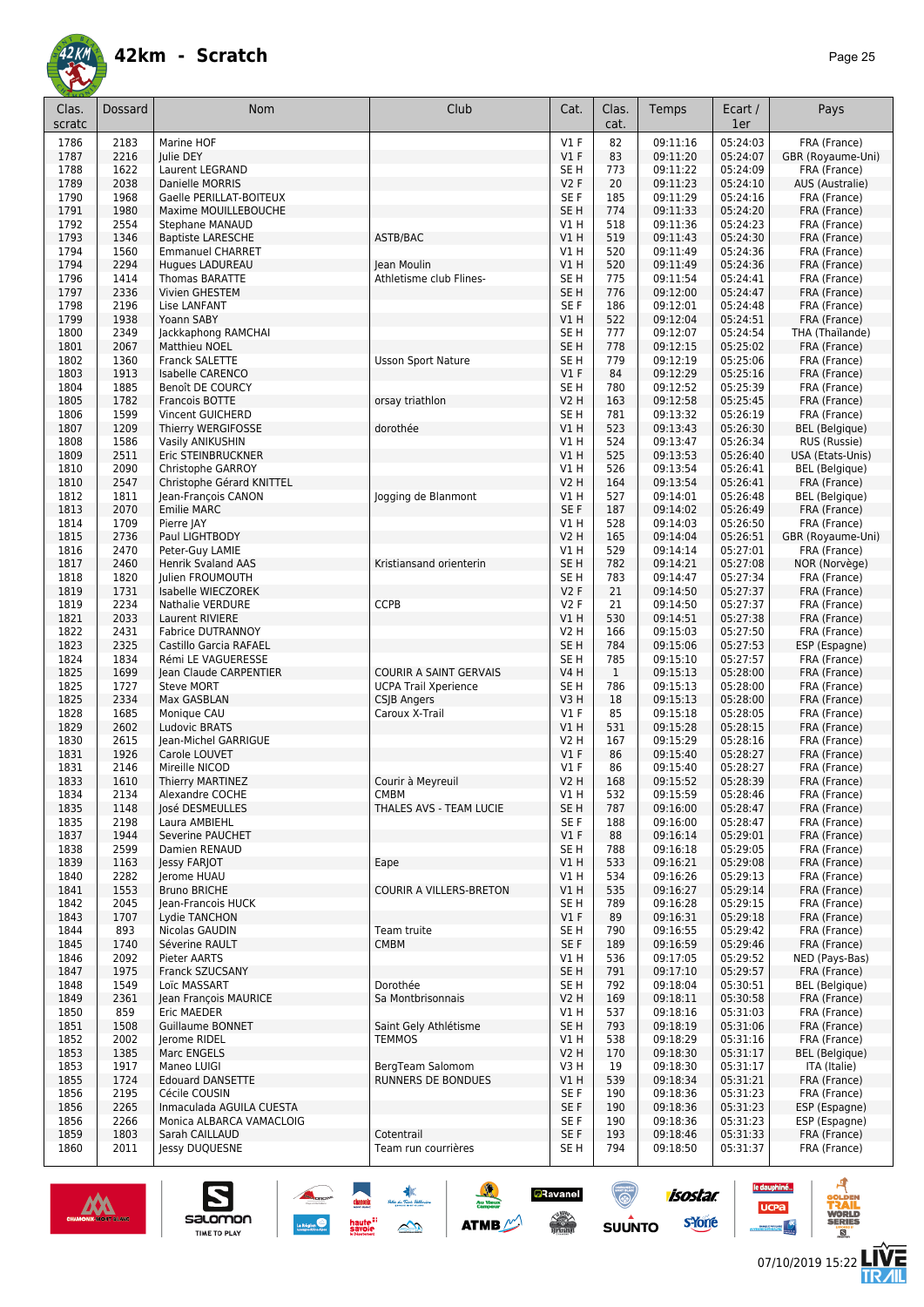

| Clas.<br>scratc | Dossard      | Nom                                               | Club                         | Cat.                    | Clas.<br>cat. | Temps                | Ecart /<br>1er       | Pays                                  |
|-----------------|--------------|---------------------------------------------------|------------------------------|-------------------------|---------------|----------------------|----------------------|---------------------------------------|
| 1861            | 2402         | Samuel CORSELLIS                                  | RUNNINGGEEKBELGIUM           | SE <sub>H</sub>         | 795           | 09:18:51             | 05:31:38             | <b>BEL</b> (Belgique)                 |
| 1861            | 2560         | Nicolas BRUNAT                                    |                              | SE <sub>H</sub>         | 795           | 09:18:51             | 05:31:38             | FRA (France)                          |
| 1863            | 2023         | Davalli ALBERTO                                   | Turbolento                   | V3 H                    | 20            | 09:18:52             | 05:31:39             | ITA (Italie)                          |
| 1864            | 2200         | Angelique VAN OIJEN                               | 0                            | V2F                     | 23            | 09:19:03             | 05:31:50             | NED (Pays-Bas)                        |
| 1864            | 2201         | Cecile EUWE                                       | Sprint                       | <b>V1 F</b>             | 90            | 09:19:03             | 05:31:50             | NED (Pays-Bas)                        |
| 1866            | 2668         | Arnaud CHEZE                                      |                              | V1 H                    | 540           | 09:19:07             | 05:31:54             | FRA (France)                          |
| 1867<br>1867    | 1105<br>1989 | Marie POVEDA<br>Alain ORBAN                       | <b>DST</b>                   | SE <sub>F</sub><br>V1 H | 194<br>541    | 09:19:09<br>09:19:09 | 05:31:56<br>05:31:56 | FRA (France)<br><b>BEL</b> (Belgique) |
| 1869            | 798          | David INFANTE                                     |                              | SE H                    | 797           | 09:19:12             | 05:31:59             | ITA (Italie)                          |
| 1869            | 1932         | <b>Estelle INFANTE</b>                            |                              | SE F                    | 195           | 09:19:12             | 05:31:59             | SUI (Suisse)                          |
| 1871            | 2179         | <b>Muriel LUCAS</b>                               |                              | V2F                     | 24            | 09:19:14             | 05:32:01             | FRA (France)                          |
| 1872            | 1704         | Catherine VUILLEMIN                               |                              | V2F                     | 25            | 09:19:27             | 05:32:14             | FRA (France)                          |
| 1872            | 1901         | <b>Richard BILSKI</b>                             |                              | V2 H                    | 171           | 09:19:27             | 05:32:14             | FRA (France)                          |
| 1874            | 1819         | Laurent MARINI                                    |                              | V2 H                    | 172           | 09:19:28             | 05:32:15             | FRA (France)                          |
| 1875            | 2288<br>1889 | Loic DE BERU                                      |                              | V2 H<br>SE <sub>H</sub> | 173           | 09:19:29<br>09:19:34 | 05:32:16<br>05:32:21 | FRA (France)                          |
| 1876<br>1876    | 2082         | <b>Guillaume BEIGNET</b><br><b>Florian PIERRE</b> |                              | SE <sub>H</sub>         | 798<br>798    | 09:19:34             | 05:32:21             | FRA (France)<br>FRA (France)          |
| 1878            | 1706         | Amandine LUY                                      |                              | SE F                    | 196           | 09:19:41             | 05:32:28             | FRA (France)                          |
| 1879            | 1999         | Chloé GENELIER                                    |                              | SE F                    | 197           | 09:19:44             | 05:32:31             | FRA (France)                          |
| 1880            | 2669         | Laurent CHAPELIER                                 |                              | V1 H                    | 542           | 09:20:05             | 05:32:52             | FRA (France)                          |
| 1881            | 1374         | David ANDREVIE                                    |                              | SE H                    | 800           | 09:20:11             | 05:32:58             | FRA (France)                          |
| 1882            | 1507         | Thierry FONTAINE                                  | <b>Touristes Templeuvois</b> | V2 H                    | 174           | 09:20:16             | 05:33:03             | <b>BEL</b> (Belgique)                 |
| 1883            | 2661         | <b>Ben MCCONACHIE</b>                             | <b>TEAM MCCONACHIE</b>       | V1 H                    | 543           | 09:20:18             | 05:33:05             | GBR (Royaume-Uni)                     |
| 1884<br>1885    | 1822<br>1864 | <b>Emmanuel ROUXEL</b><br>Aude PARMENTELOT        | <b>COTENTRAIL</b>            | V1H<br>V1F              | 544<br>91     | 09:20:32<br>09:20:35 | 05:33:19<br>05:33:22 | FRA (France)<br>FRA (France)          |
| 1886            | 1046         | <b>Federico GILARDI</b>                           | <b>CMBM</b>                  | V1 H                    | 545           | 09:20:40             | 05:33:27             | ITA (Italie)                          |
| 1886            | 1967         | Caroline GOSSE                                    | Sport Evasion Centre Al      | <b>V1 F</b>             | 92            | 09:20:40             | 05:33:27             | FRA (France)                          |
| 1888            | 2438         | Frederic GOSSE                                    | Sport Evasion Centre Al      | VIH                     | 546           | 09:20:43             | 05:33:30             | FRA (France)                          |
| 1889            | 2568         | Guillaume BRUN                                    |                              | SE <sub>H</sub>         | 801           | 09:20:57             | 05:33:44             | FRA (France)                          |
| 1890            | 2406         | Raphael PINTO                                     |                              | SE <sub>H</sub>         | 802           | 09:21:01             | 05:33:48             | FRA (France)                          |
| 1891<br>1891    | 1064<br>1910 | Olivier KOSE<br>Ryan NORTHROP                     | FC MORTEAU-MONTLEBON         | SE H<br>SE <sub>H</sub> | 803<br>803    | 09:21:02<br>09:21:02 | 05:33:49<br>05:33:49 | FRA (France)<br>USA (Etats-Unis)      |
| 1893            | 2623         | Romain PONTON                                     |                              | SE H                    | 805           | 09:21:05             | 05:33:52             | FRA (France)                          |
| 1894            | 1800         | Christian CRUCIANI                                |                              | V2 H                    | 175           | 09:21:07             | 05:33:54             | FRA (France)                          |
| 1895            | 1694         | Frederic BIGOT                                    |                              | V1 H                    | 547           | 09:21:24             | 05:34:11             | FRA (France)                          |
| 1896            | 2350         | Diego ACORDAGOITIA                                | Corredores del Este          | <b>V2 H</b>             | 176           | 09:21:36             | 05:34:23             | URU (Uruguay)                         |
| 1897            | 1532         | Marie-Laure LEMOINE                               | Val d'europe athlétisme      | $VI$ F                  | 93            | 09:21:49             | 05:34:36             | FRA (France)                          |
| 1898<br>1898    | 1909<br>2533 | Pascal DAIX<br>Jean-Marie LARUE                   | VAL D EUROPE ATHETISME       | V1 H<br>V1 H            | 548<br>548    | 09:21:50<br>09:21:50 | 05:34:37<br>05:34:37 | FRA (France)<br>FRA (France)          |
| 1900            | 2515         | Gaëtan NOURTIER                                   | La Calotterie Athletic       | ES <sub>H</sub>         | 29            | 09:22:05             | 05:34:52             | FRA (France)                          |
| 1901            | 1538         | Dominique GRUCHY                                  |                              | SE <sub>H</sub>         | 806           | 09:22:08             | 05:34:55             | FRA (France)                          |
| 1902            | 2151         | Corinne CARPENTIER                                | cmbm                         | V2F                     | 26            | 09:22:13             | 05:35:00             | FRA (France)                          |
| 1903            | 2408         | <b>Bertrand MERE</b>                              |                              | SE <sub>H</sub>         | 807           | 09:22:18             | 05:35:05             | FRA (France)                          |
| 1904<br>1905    | 1987<br>2190 | Christine BRANDT-TRIPET<br>Audrey LAVERIE         | Moveat.ch                    | $VI$ F<br>$VI$ F        | 94<br>95      | 09:22:20<br>09:22:25 | 05:35:07<br>05:35:12 | SUI (Suisse)<br>FRA (France)          |
| 1906            | 2342         | Juan AZORES                                       |                              | V3H                     | 21            | 09:22:34             | 05:35:21             | ESP (Espagne)                         |
| 1907            | 1768         | Jean-Luc LEVEQUE                                  | CPBO                         | V2 H                    | 177           | 09:22:38             | 05:35:25             | FRA (France)                          |
| 1907            | 1984         | <b>Allal BOUCHAKOR</b>                            | Cpbo                         | VIH                     | 550           | 09:22:38             | 05:35:25             | FRA (France)                          |
| 1909            | 2332         | Damien MARCUCETTI                                 | <b>JOGGINTOURS</b>           | SE H                    | 808           | 09:22:41             | 05:35:28             | FRA (France)                          |
| 1910            | 1870         | Fabienne ROUSSEAU                                 | Pontault aac                 | V2F                     | 27            | 09:22:47             | 05:35:34             | FRA (France)                          |
| 1911<br>1912    | 1804<br>2217 | Manon AUBERT<br>Sarah DIAWARA                     | AVOC / CE Salomon            | SE F<br>SE F            | 198<br>199    | 09:22:53<br>09:22:54 | 05:35:40<br>05:35:41 | FRA (France)<br>FRA (France)          |
| 1913            | 1790         | Christophe BEAUDET                                | <b>OSM LOMME</b>             | V2 H                    | 178           | 09:23:00             | 05:35:47             | FRA (France)                          |
| 1914            | 1234         | Philippe HAMONIC                                  |                              | <b>V2 H</b>             | 179           | 09:23:04             | 05:35:51             | FRA (France)                          |
| 1915            | 1318         | Nicolas KLEIN                                     | CRAC                         | V1 H                    | 551           | 09:23:08             | 05:35:55             | FRA (France)                          |
| 1916            | 2114         | Annick VIRY                                       |                              | V3F                     | 3             | 09:23:09             | 05:35:56             | FRA (France)                          |
| 1917            | 2653         | <b>Martin WATERS</b>                              |                              | SE H                    | 809           | 09:23:17             | 05:36:04             | GBR (Royaume-Uni)                     |
| 1918<br>1919    | 1072<br>1594 | Céline PONSARD<br>Claire DORE                     | Lyon Mountain Trail          | SE F<br>SE F            | 200<br>201    | 09:23:18<br>09:23:20 | 05:36:05<br>05:36:07 | FRA (France)<br>FRA (France)          |
| 1919            | 1927         | Ionela DINU                                       | <b>ASC BNPPARIBAS PARIS</b>  | $VI$ F                  | 96            | 09:23:20             | 05:36:07             | FRA (France)                          |
| 1921            | 2016         | Blanca CEDENO                                     |                              | SE F                    | 202           | 09:23:23             | 05:36:10             | VEN (Venezuela)                       |
| 1922            | 1513         | Wendy DALE                                        |                              | V2F                     | 28            | 09:23:24             | 05:36:11             | GBR (Royaume-Uni)                     |
| 1923            | 1524         | Laurent FABBRI                                    | Team Impala                  | V1 H                    | 552           | 09:23:28             | 05:36:15             | FRA (France)                          |
| 1924<br>1925    | 2393<br>1905 | <b>Bruno LENOUVEL</b><br>Frederic BOUCHET         | LA FAMILLE<br>Courir a Poisy | <b>V2 H</b><br>V1 H     | 180<br>553    | 09:23:31<br>09:23:37 | 05:36:18<br>05:36:24 | FRA (France)<br>FRA (France)          |
| 1926            | 1366         | Pascal FLAMAND                                    | val d europe athlétisme      | V2 H                    | 181           | 09:23:46             | 05:36:33             | FRA (France)                          |
| 1927            | 1695         | Pascal VERVEUR                                    |                              | V2 H                    | 182           | 09:23:59             | 05:36:46             | FRA (France)                          |
| 1928            | 1250         | Pierre-Yves LEJEUNE                               | Trek & Trail Bertrix         | SE H                    | 810           | 09:24:02             | 05:36:49             | <b>BEL</b> (Belgique)                 |
| 1928            | 1827         | Anne LEPAGE                                       | Tek & Trail Bertrix          | $VI$ F                  | 97            | 09:24:02             | 05:36:49             | BEL (Belgique)                        |
| 1928            | 2485         | Jerome ROUSSELOT                                  | <b>Wild Trail Runners</b>    | SE H                    | 810           | 09:24:02             | 05:36:49             | FRA (France)                          |
| 1931<br>1932    | 2010<br>1867 | Nicolas VIX<br>Laurent WITSCHI                    | Châlons running              | V2 H<br>V1 H            | 183<br>554    | 09:24:14<br>09:24:16 | 05:37:01<br>05:37:03 | FRA (France)<br>FRA (France)          |
| 1933            | 1281         | David MOTOS                                       |                              | V1 H                    | 555           | 09:24:38             | 05:37:25             | FRA (France)                          |
| 1934            | 1379         | Jerome MULOT                                      | <b>TFO</b>                   | V1 H                    | 556           | 09:24:39             | 05:37:26             | FRA (France)                          |
| 1934            | 1657         | Guillaume LETANG                                  | Cru Chapellois               | V1 H                    | 556           | 09:24:39             | 05:37:26             | FRA (France)                          |

≫<br>ستمب

 $\rightarrow$ 

**ATMB** 



 $\sum_{\text{SALOMOM}}$ 

**isostar** 

sYone

(@)

**SUUNTO** 

**a**Ravanel

**SERVICE** 

le dauphiné...

**UCPa** 

*<u>Antibook</u>* 

م<br>اقتا<u>ہ</u>

**VORLD**<br>ERIES